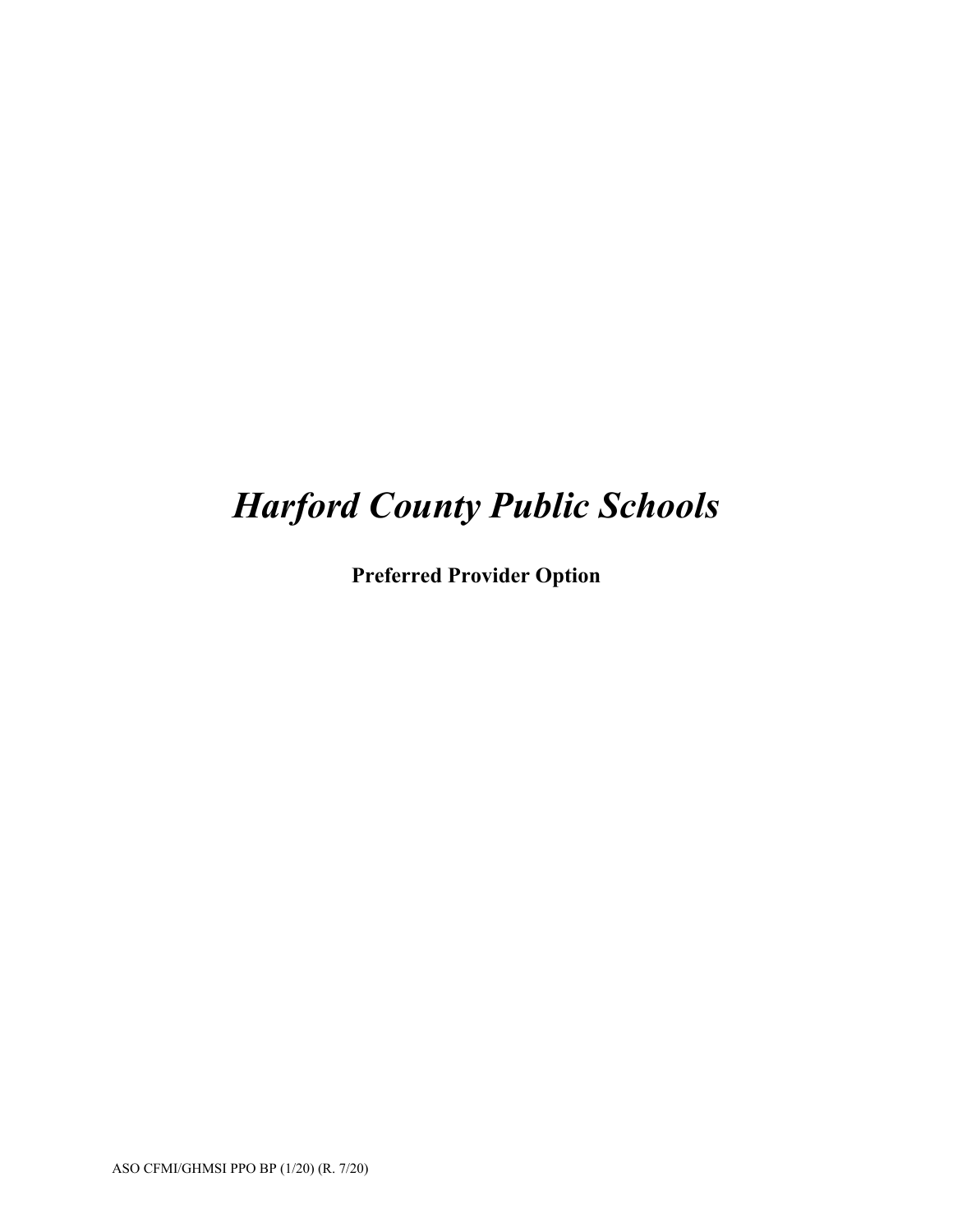#### **CareFirst of Maryland, Inc.** doing business as **CareFirst BlueCross BlueShield**  10455 Mill Run Circle Owings Mills, MD 21117-5559

A private not-for-profit health service plan incorporated under the laws of the State of Maryland

An independent licensee of the Blue Cross and Blue Shield Association

## **EVIDENCE OF COVERAGE**

This Evidence of Coverage, including any attachments, amendments and riders, is a part of the Group Contract issued to the Group through which the Subscriber is enrolled for health benefits. In addition, the Group Contract includes other provisions that explain the duties of CareFirst and the Group. The Group's payment and CareFirst's issuance make the Group Contract's terms and provisions binding on CareFirst and the Group.

CareFirst provides administrative claims payment services only and does not assume any financial risk or obligation with respect to those claims.

The Group reserves the right to change, modify, or terminate the Plan, in whole or in part. Members have no benefits after a Plan termination or partial Plan termination affecting them, except with respect to covered events giving rise to benefits and occurring prior to the date of Plan termination or partial Plan termination and except as otherwise expressly provided, in writing, by the Group, or as required by federal, state or local law.

Members should not rely on any oral description of the Plan, because the written terms in the Group's Plan documents always govern.

CareFirst has provided this Evidence of Coverage, including any amendments or riders applicable thereto, to the Group in electronic format. Any errors, changes and/or alterations to the electronic data, resulting from the data transfer or caused by any person shall not be binding on CareFirst. Such errors, changes and/or alterations do not create any right to additional coverage or benefits under the Group's health benefit plan as described in the health benefit plan documents provided to the Group in hard copy format.

Group Name: Harford County Public Schools PPO Core

Account Number(s): 66778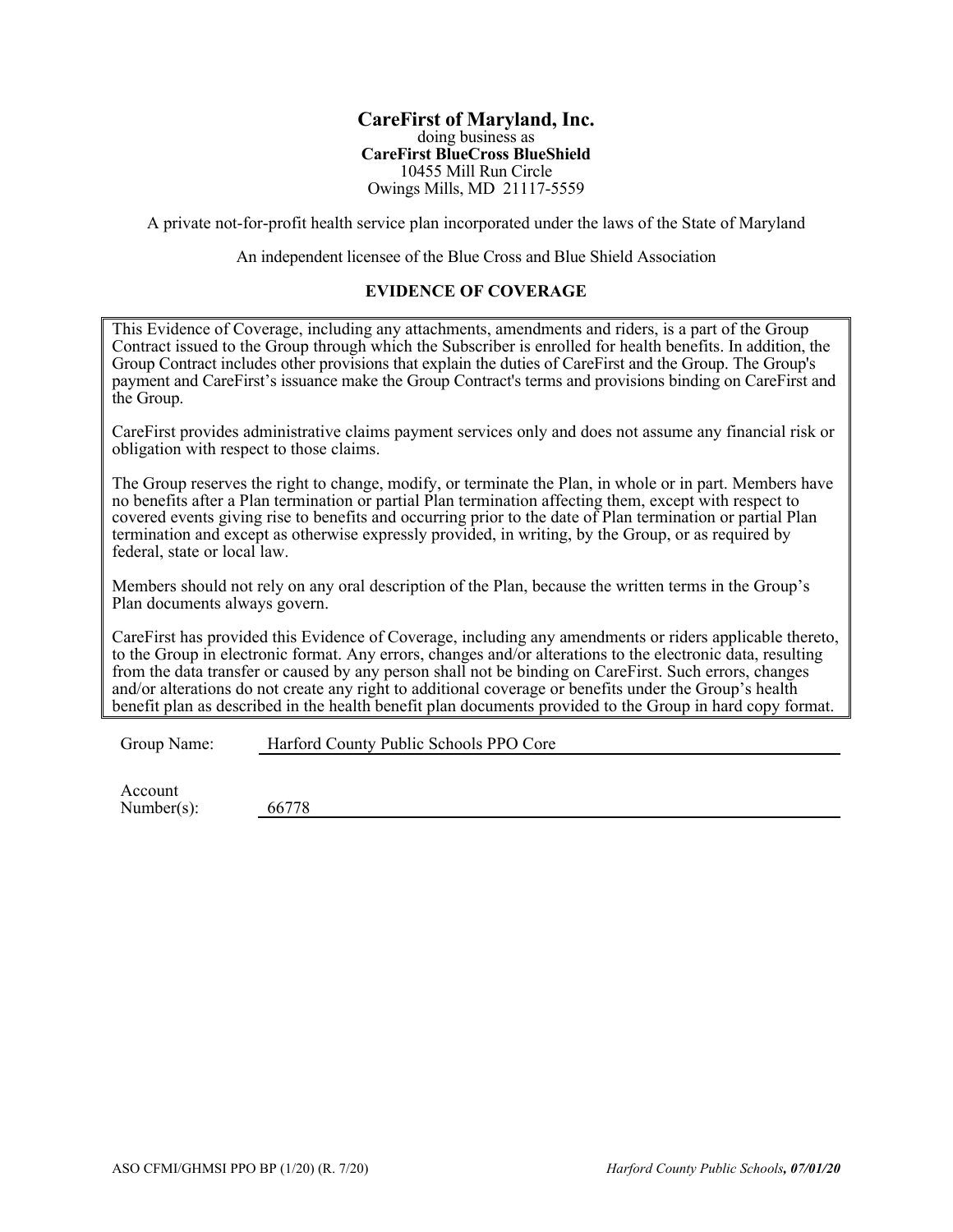## **Table of Contents**

| DEFINITIONS<br>$\overline{\phantom{a}}$ 4                                                                                          |    |
|------------------------------------------------------------------------------------------------------------------------------------|----|
|                                                                                                                                    |    |
|                                                                                                                                    |    |
|                                                                                                                                    |    |
|                                                                                                                                    |    |
|                                                                                                                                    |    |
|                                                                                                                                    |    |
|                                                                                                                                    |    |
|                                                                                                                                    |    |
|                                                                                                                                    |    |
|                                                                                                                                    |    |
|                                                                                                                                    |    |
|                                                                                                                                    |    |
| EXCLUSIONS 83                                                                                                                      |    |
|                                                                                                                                    | 90 |
|                                                                                                                                    |    |
| CARE SUPPORT PROGRAMS, SUBSTANCE USE DISORDER PROGRAM, AND HEALTH<br>PROMOTION AND WELLNESS PROGRAM, AND DISEASE MANAGEMENT MEMBER |    |
|                                                                                                                                    |    |
| PRESCRIPTION DRUG BENEFITS RIDER<br>122                                                                                            |    |
|                                                                                                                                    |    |
|                                                                                                                                    |    |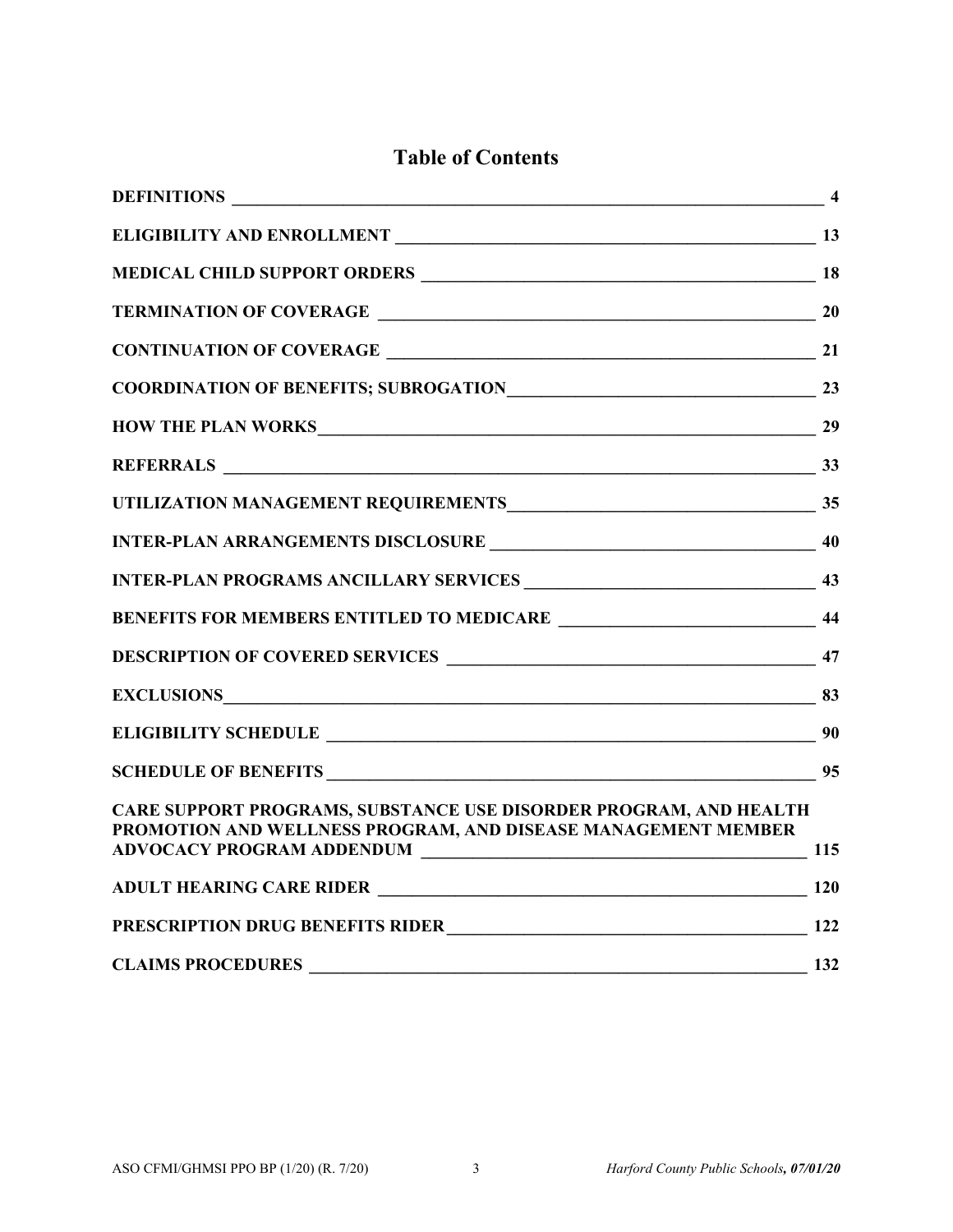## **DEFINITIONS**

The Evidence of Coverage uses certain defined terms. When these terms are capitalized, they have the following meaning:

Allowed Benefit means:

1. **Preferred Health Care Providers**: For a Health Care Provider that has contracted with CareFirst, the Allowed Benefit for a Covered Service is the lesser of the actual charge which, in some cases, will be a rate set by a regulatory agency; or the amount CareFirst allows for the service in effect on the date that the service is rendered. The benefit is payable to the Health Care Provider and is accepted as payment in full, except for any applicable Member payment amounts, as stated in the Schedule of Benefits.

## 2. **Non-Preferred Health Care Providers**:

- a. Non-Preferred health care practitioner: For a health care practitioner that has not contracted with CareFirst, the Allowed Benefit for a Covered Service is based upon the lesser of the provider's actual charge or established fee schedule which, in some cases, will be a rate specified by applicable law. The benefit is payable to the Subscriber or to the health care practitioner, at the discretion of CareFirst. If CareFirst pays the Subscriber, it is the Member's responsibility to pay the health care practitioner. Additionally, the Member is responsible for any applicable Member payment amounts, as stated in the Schedule of Benefits, and for the difference between the Allowed Benefit and the health care practitioner's actual charge.
- b. Non-Preferred hospital or health care facility: For a hospital or health care facility that has not contracted with CareFirst, the Allowed Benefit for a Covered Service is based upon the lower of the provider's actual charge or established fee schedule, which, in some cases, will be a rate specified by applicable law. In some cases, and on an individual basis, CareFirst is able to negotiate a lower rate with an eligible provider. In that instance, the CareFirst payment will be based on the negotiated fee and the provider agrees to accept the amount as payment in full except for any applicable Member payment amounts, as stated in the Schedule of Benefits. The benefit is payable to the Subscriber or to the hospital or health care facility, at the discretion of CareFirst. Benefit payments to United States Department of Defense and United States Department of Veteran Affairs providers will be made directly to the provider. If CareFirst pays the Subscriber, it is the Member's responsibility to pay the hospital or health care facility. Additionally, the Member is responsible for any applicable Member payment amounts, as stated in the Schedule of Benefits and, unless negotiated, for the difference between the Allowed Benefit and the hospital or health care facility's actual charge.
- c. Non-Preferred Emergency Services Health Care Provider: CareFirst shall pay the greater of the following amounts for Emergency Services received from a non-contracted Emergency Services Health Care Provider:
	- 1) The Allowed Benefit stated in paragraphs 2.a., or 2.b.
	- 2) The amount negotiated with Preferred Health Care Providers for the Emergency Service provided, excluding any Copayment or Coinsurance that would be imposed if the service had been received from a contracted Emergency Services Health Care Provider. If there is more than one amount negotiated with Preferred Health Care Providers for the Emergency Service provided, the amount paid shall be the median of these negotiated amounts, excluding any Copayment or Coinsurance that would be imposed if the service had been received from a contracted Emergency Services Health Care Provider.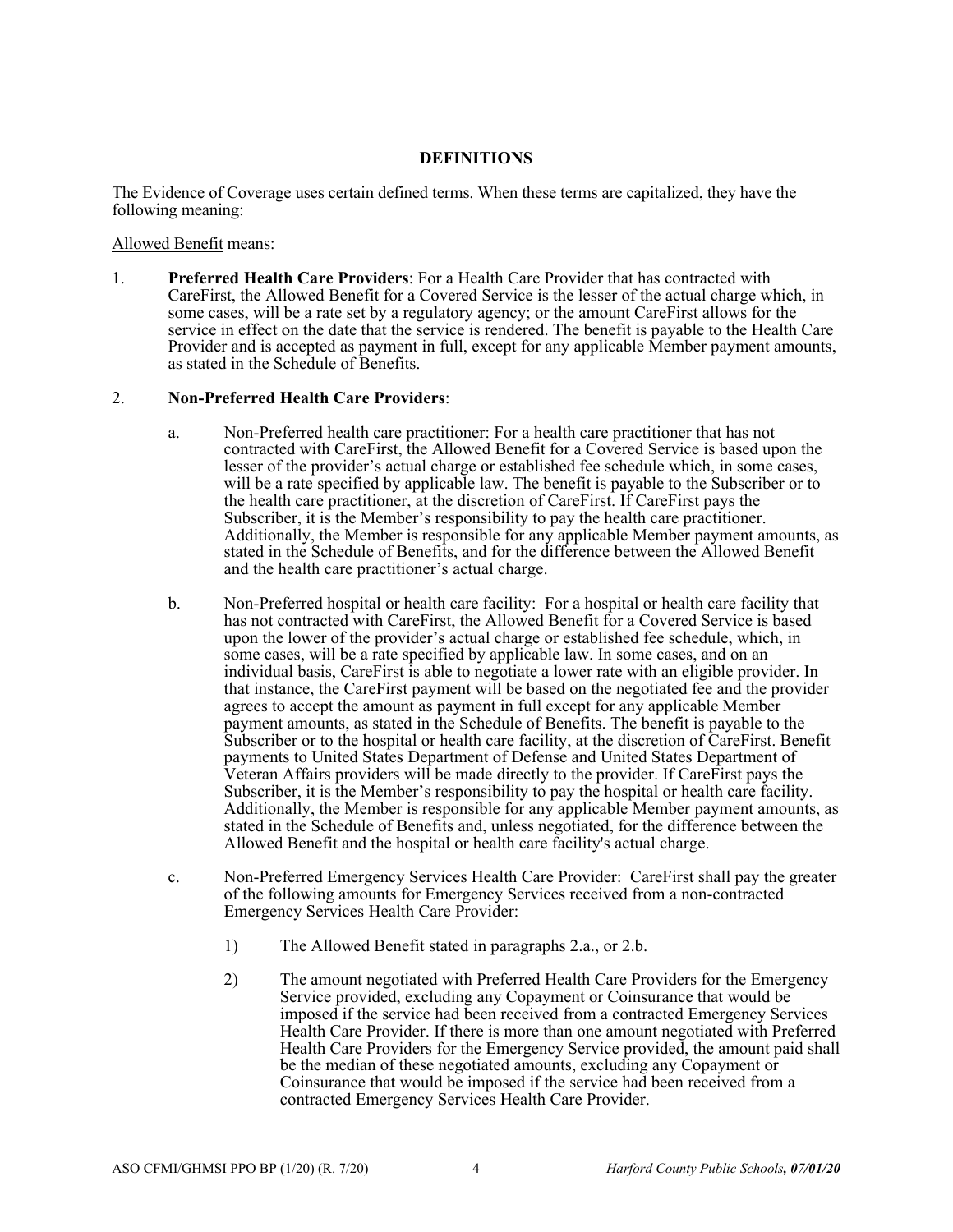- 3) The amount for the Emergency Service calculated using the same method CareFirst generally used to determine payments for services provided by a Non-Preferred Health Care Provider, excluding any Copayment or Coinsurance that would be imposed if the service had been received from a contracted Emergency Services Health Care Provider.
- 4) The amount that would be paid under Medicare (part A or part B of Title XVIII of the Social Security Act, 42 U.S.C. 1395 et seq.) for the Emergency Service, excluding any Copayment or Coinsurance that would be imposed if the service had been received from a contracted Emergency Services Health Care Provider.

Adverse Decision means a utilization review determination that a proposed or delivered health care service covered under the Claimant's contract is or was not Medically Necessary, appropriate, or efficient; and may result in non-coverage of the health care service.

Ancillary Services means facility services that may be rendered on an inpatient and/or outpatient basis. These services include, but are not limited to, diagnostic and therapeutic services such as laboratory, radiology, operating room services, incremental nursing services, blood administration and handling, pharmaceutical services, Durable Medical Equipment and Medical Supplies. Ancillary Services do not include room and board services billed by a facility for inpatient care.

Applied Behavior Analysis means the design, implementation, and evaluation of environmental modifications, using behavioral stimuli and consequences, to produce socially significant improvement in human behavior, including the use of direct observation, measurement, and functional analysis of the relationship between environment and behavior.

Benefit Period means the period of time during which Covered Services are eligible for payment. The Benefit Period is: July 1st through June 30th.

Cardiac Rehabilitation means inpatient or outpatient services designed to limit the physiologic and psychological effects of cardiac illness, reduce the risk for sudden death or reinfarction, control cardiac symptoms, stabilize or reverse atherosclerotic process and enhance the psychosocial and vocational status of Eligible Members.

CareFirst means CareFirst of Maryland, Inc., doing business as CareFirst BlueCross BlueShield.

Claims Administrator means CareFirst.

Coinsurance means the percentage of the Allowed Benefit allocated between CareFirst and the Member whereby CareFirst and the Member share in the payment for Covered Services.

Contracted Health Care Provider means, for purposes of the Inter-Plan Ancillary Services section of this Evidence of Coverage, a Health Care Provider that has contracted with the local Blue Cross and/or Blue Shield Licensee (not CareFirst) and provides Ancillary Services to the Member outside of the CareFirst Service Area, as stated in the Inter-Plan Ancillary Services section.

Convenience Item means any item that increases physical comfort or convenience without serving a Medically Necessary purpose (e.g., elevators, hoyer/stair lifts, ramps, shower/bath bench, items available without a prescription).

Copayment (Copay) means a fixed dollar amount that a Member must pay for certain Covered Services. When a Member receives multiple services on the same day by the same Health Care Provider, the Member will only be responsible for one Copay.

Cosmetic means the use of a service or supply which is provided with the primary intent of improving appearance, not restoring bodily function or correcting deformity resulting from disease, trauma, or previous therapeutic intervention, as determined by CareFirst.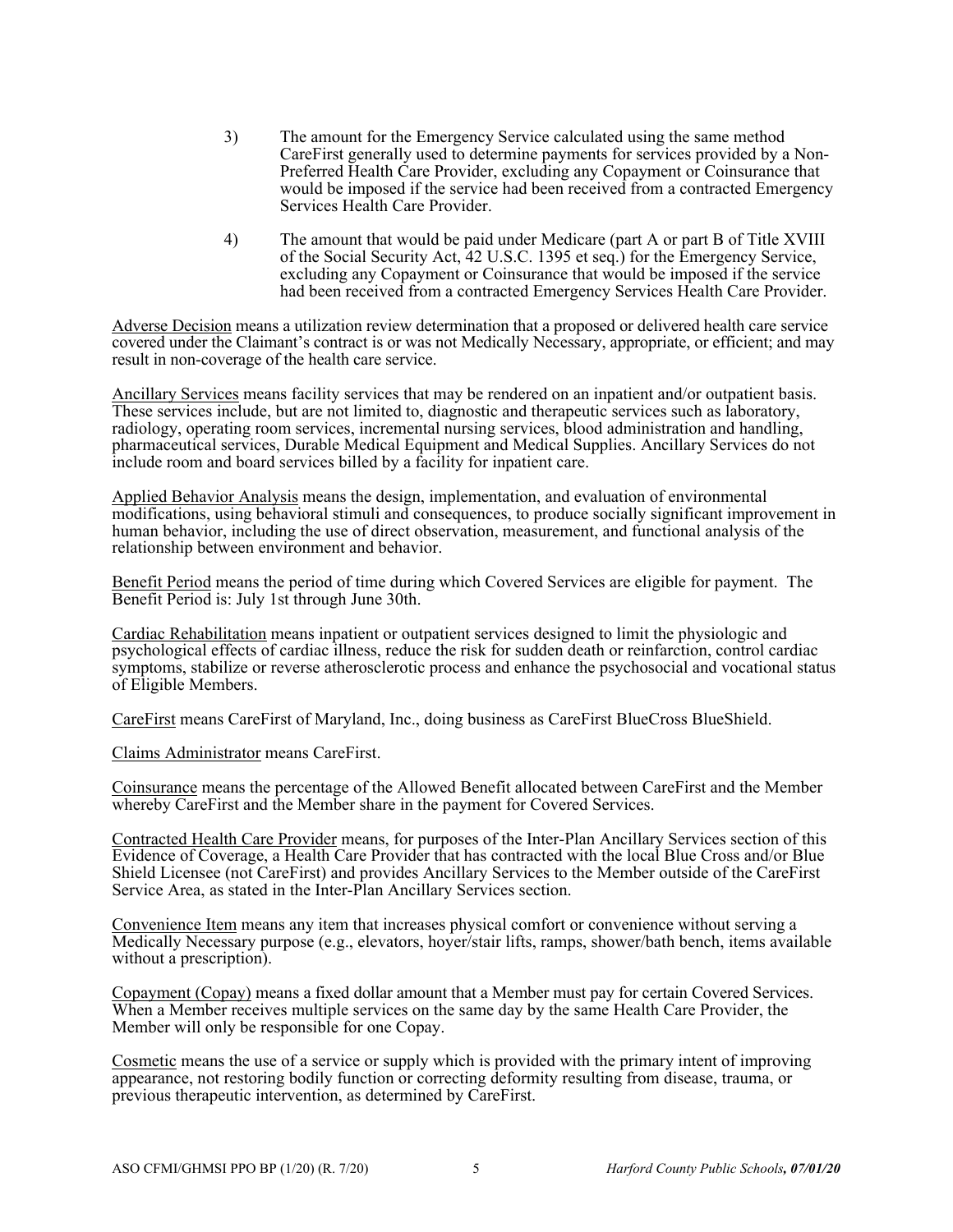Covered Service means a Medically Necessary service or supply provided in accordance with the terms of this Evidence of Coverage.

Deductible means the dollar amount of Covered Services based on the Allowed Benefit, which must be Incurred before CareFirst will pay for all or part of remaining Covered Services. The Deductible is met when the Member receives Covered Services that are subject to the Deductible and pays for these him/herself.

Dependent means a Member other than the Subscriber, meeting the eligibility requirements established by the Group, who is covered under this Evidence of Coverage.

Dependent includes a child who has not attained the Limiting Age stated in the Eligibility Schedule irrespective of the child's:

- 1. Financial dependency on an individual covered under the Contract;
- 2. Marital status;
- 3. Residency with an individual covered under the Contract;
- 4. Student status;
- 5. Employment; or
- 6. Satisfaction of any combination of the above factors.

Diabetes Supplies means Medical Supplies prescribed by a Health Care Provider for the treatment of diabetes.

Effective Date means the date on which the Member's coverage becomes effective. Covered Services rendered on or after the Member's Effective Date are eligible for coverage.

Emergency Medical Condition means a medical condition manifesting itself by acute symptoms of sufficient severity (including severe pain) that a prudent layperson, who possesses an average knowledge of health and medicine, could reasonably expect the absence of immediate medical attention to result in:

- 1. Placing the health of the individual (or, with respect to a pregnant woman, the health of the woman or her unborn child) in serious jeopardy;
- 2. Serious impairment to bodily functions; or
- 3. Serious dysfunction of any bodily organ or part.

Emergency Services means, with respect to an Emergency Medical Condition:

- 1. A medical screening examination (as required under section 1867 of the Social Security Act, 42 U.S.C. 1395dd) that is within the capability of the emergency department of a hospital, including ancillary services routinely available to the emergency department to evaluate such Emergency Medical Condition, and
- 2. Such further medical examination and treatment, to the extent they are within the capabilities of the staff and facilities available at the hospital, as are required under section 1867 of the Social Security Act (42 U.S.C. 1395dd(e)(3)) to stabilize the Member. The term to "stabilize" with respect to an Emergency Medical Condition, has the meaning given in section 1867(e)(3) of the Social Security Act  $(42 \text{ U.S.C. } 1395 \text{dd}(e)(3))$ .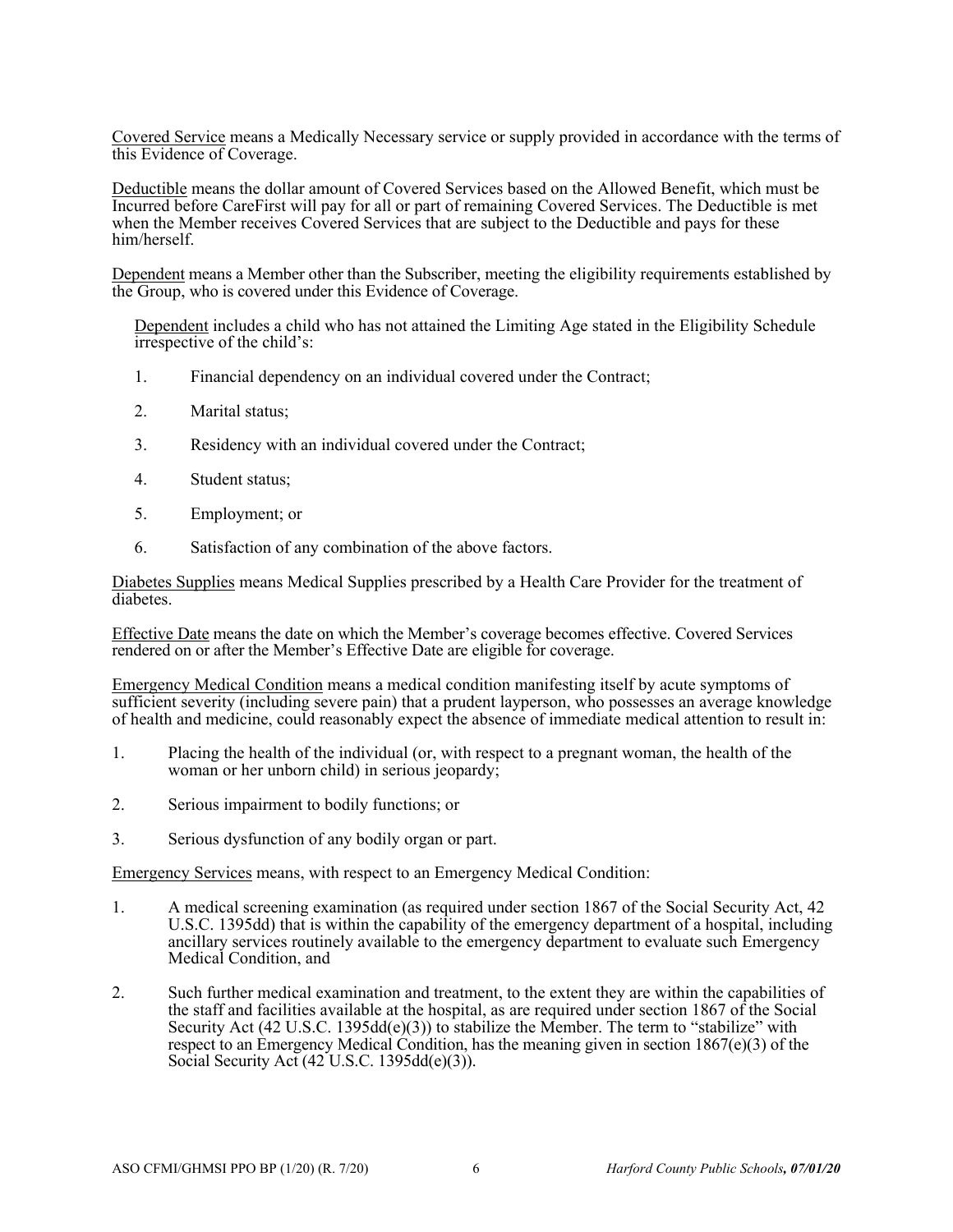Essential Health Benefits has the meaning found in section 1302(b) of the Patient Protection and Affordable Care Act and as further defined by the Secretary of the United States Department of Health and Human Services and includes ambulatory patient services; emergency services; hospitalization; maternity and newborn care; mental health and substance use disorder services, including behavioral health treatment; prescription drugs; rehabilitative and habilitative services and devices; laboratory services; preventive and wellness services and chronic disease management; and pediatric services, including oral and vision care.

Evidence of Coverage means this agreement, which includes the acceptance, riders and amendments, if any, between the Group and CareFirst (also referred to as the Group Contract).

Experimental/Investigational means a service or supply that is in the developmental stage and in the process of human or animal testing excluding Controlled Clinical Trial Patient Cost Coverage as stated in the Description of Covered Services. Services or supplies that do not meet all five of the criteria listed below are deemed to be Experimental/Investigational:

- 1. The Technology\* must have final approval from the appropriate government regulatory bodies;
- 2. The scientific evidence must permit conclusions concerning the effect of the Technology on health outcomes;
- 3. The Technology must improve the net health outcome;
- 4. The Technology must be as beneficial as any established alternatives; and
- 5. The improvement must be attainable outside the Investigational settings.

\*Technology includes drugs, devices, processes, systems, or techniques.

FDA means the U.S. Food and Drug Administration.

Fertility Awareness–Based Methods means methods of identifying times of fertility and infertility by an individual to avoid pregnancy including:

- 1. Cervical mucus methods;
- 2. Symptom-thermal or symptom-hormonal methods;
- 3. The standard days method; and,
- 4. The lactational amenorrhea method.

Group means the Subscriber's employer/Plan Sponsor or other organization to which CareFirst has issued the Group Contract and Evidence of Coverage.

Group Contract means the agreement issued by CareFirst to the Group through which the benefits described in this Evidence of Coverage are made available. In addition to the Evidence of Coverage, the Group Contract includes any riders and/or amendments attached to the Group Contract or Evidence of Coverage and signed by an officer of CareFirst.

Habilitative Services means health care services and devices, including, but not limited to, Occupational Therapy, Physical Therapy, and Speech Therapy that help a child keep, learn, or improve skills and functioning for daily living.

Health Care Provider means a hospital, health care facility, or health care practitioner licensed or otherwise authorized by law to provide Covered Services.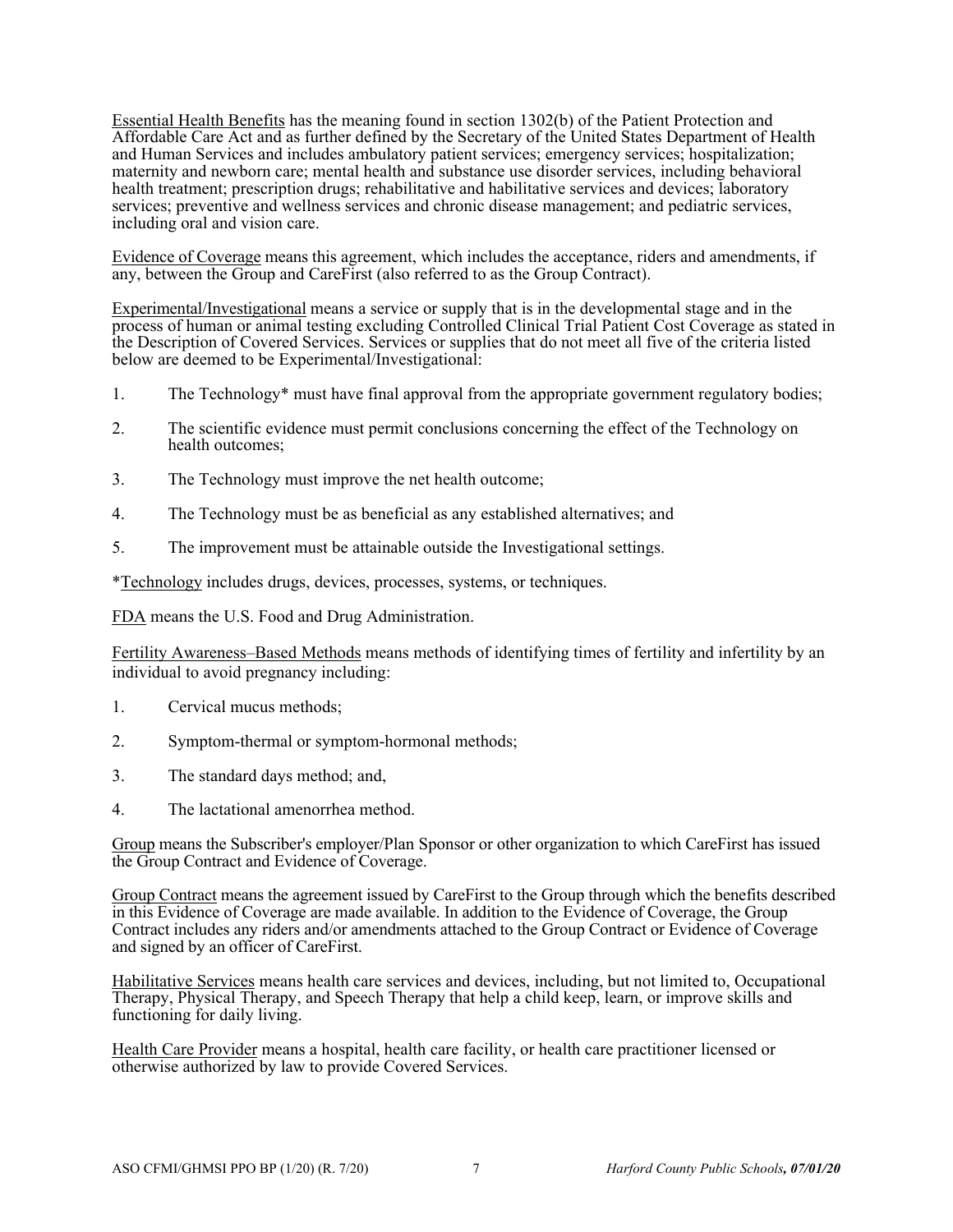Home Health Care means the continued care and treatment of a Member by a Health Care Provider in the home if:

- 1. The Member is under the care of a Health Care Provider;
- 2. Institutionalization of the Member would have been required and deemed Medically Necessary, if Home Health Care was not provided; and
- 3. The Member's physician establishes and approves in writing the Plan of Treatment recommending the Home Health Care service.

Incurred means a Member's receipt of a health care service or supply for which a charge is made.

Infusion Therapy means treatment that places therapeutic agents into the vein, including intravenous feeding.

Lifetime Maximum means the maximum dollar amount payable toward a Member's claims for Covered Services while the Member is covered under this Evidence of Coverage. Essential Health Benefits Covered Services are not subject to the Lifetime Maximum. See the Schedule of Benefits to determine if there is a Lifetime Maximum for Covered Services that are **not** Essential Health Benefits.

Limiting Age means the maximum age to which an eligible child may be covered under this Evidence of Coverage as stated in the Eligibility Schedule.

Medical Director means a board-certified physician who is appointed by CareFirst. The duties of the Medical Director may be delegated to qualified persons.

Medically Necessary or Medical Necessity means health care services or supplies that a Health Care Provider, exercising prudent clinical judgment, renders to or recommends for, a patient for the purpose of preventing, evaluating, diagnosing or treating an illness, injury, disease or its symptoms. These health care services, or supplies are:

- 1. In accordance with generally accepted standards of medical practice;
- 2. Clinically appropriate, in terms of type, frequency, extent, site and duration, and considered effective for a patient's illness, injury or disease;
- 3. Not primarily for the convenience of a patient or Health Care Provider; and
- 4. Not more costly than an alternative service or sequence of services at least as likely to produce equivalent therapeutic or diagnostic results in the diagnosis or treatment of that patient's illness, injury, or disease.

For these purposes, "generally accepted standards of medical practice" means standards that are based on credible scientific evidence published in peer-reviewed medical literature generally recognized by the relevant medical community, physician specialty society recommendations and views of Health Care Providers practicing in relevant clinical areas, and any other relevant factors.

Member means an individual who meets all applicable eligibility requirements, is enrolled either as a Subscriber or Dependent, and for whom payment has been received by CareFirst.

Non-Contracted Health Care Provider means, for purposes of the Inter-Plan Ancillary Services section of this Evidence of Coverage, a Health Care Provider that does not contract with the local Blue Cross and/or Blue Shield Licensee (not CareFirst) and provides Ancillary Services to the Member outside of the CareFirst Service Area, as stated in the Inter-Plan Ancillary Services section.

Non-Preferred Health Care Provider means any Health Care Provider that is not a Preferred Provider.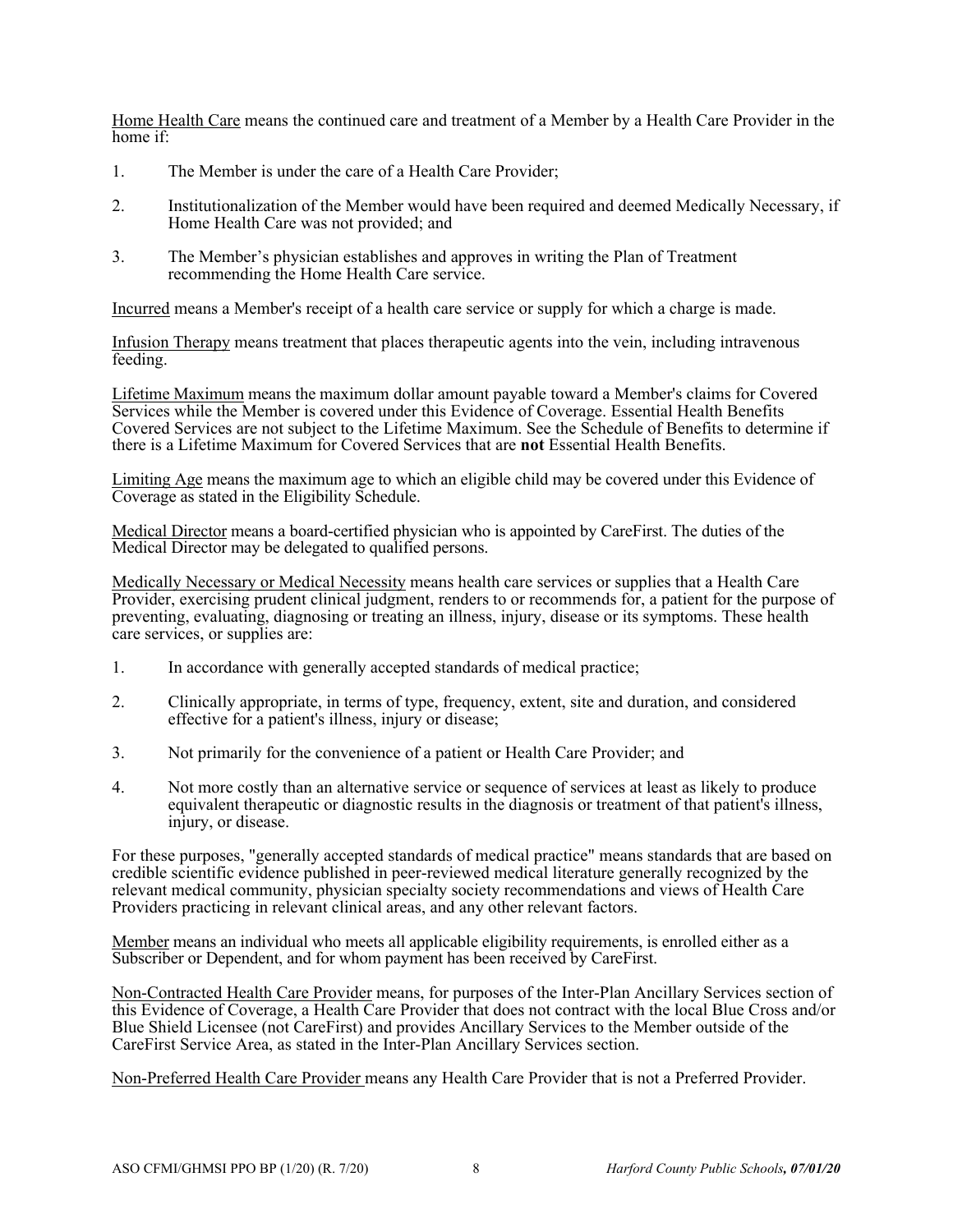Occupational Therapy means the use of purposeful activity or interventions designed to achieve functional outcomes that promote health, prevent injury or disability, and that develop, improve, sustain or restore the highest possible level of independence of an individual who has an injury, illness, cognitive impairment, psychosocial dysfunction, mental illness, developmental or learning disability, physical disability, loss of a body part, or other disorder or condition.

Open Enrollment means a single period of time during which the Group gives eligible individuals the opportunity to change coverage or enroll in coverage.

Out-of-Pocket Maximum means the maximum amount the Member will have to pay for his/her share of benefits in any Benefit Period.

Over-the-Counter means any item or supply, as determined by CareFirst, that is available for purchase without a prescription. This includes, but is not limited to, non-prescription eye wear, family planning and contraception products, cosmetics or health and beauty aids, food and nutritional items, support devices, non-medical items, foot care items, first aid and miscellaneous medical supplies (whether disposable or durable), personal hygiene supplies, incontinence supplies, and Over-the-Counter medications and solutions, except for Over-the-Counter medication or supply dispensed under a written prescription by a Health Care Provider that is identified in the current recommendations of the United States Preventive Services Task Force that have in effect a rating of "A" or "B".

Paid Claims means the amount paid by CareFirst for Covered Services. Inter-Plan Arrangements Fees and Compensation are also included in Paid Claims. Other payments relating to fees and programs applicable to CareFirst's role as Claims Administrator may also be included in Paid Claims.

Partial Hospitalization means the provision of medically directed intensive or intermediate short-term treatment in a licensed or certified facility or program for treatment of mental illnesses, emotional or behavioral disorders, or substance use disorders.

Physical Therapy means the short-term treatment described below that can be expected to result in an improvement of a condition. Physical Therapy is the treatment of disease or injury through the use of therapeutic exercise and other interventions that focus on improving a person's ability to go through the functional activities of daily living, to develop and/or restore maximum potential function, and to reduce disability following an illness, injury, or loss of a body part. These may include improving posture, locomotion, strength, endurance, balance, coordination, joint mobility, flexibility, and alleviating pain.

Plan means that portion of the Group Health Plan established by the Group that provides for health care benefits for which CareFirst is the Claims Administrator under this Group Contract.

Plan of Treatment means the plan written and given to CareFirst by the attending Health Care Provider on CareFirst forms which shows the Member's diagnoses and needed treatment.

Preferred Provider means a Health Care Provider who contracts with CareFirst to be paid directly for rendering Covered Services to Members. The contracted Preferred Provider has the obligation of referring Members within the network. Preferred Provider relates only to method of payment and does not imply that any Health Care Provider is more or less qualified than another.

A listing of Preferred Providers may be provided to the Member at the time of enrollment and is also available from CareFirst upon request. The listing of Preferred Providers is subject to change. Members may confirm the status of any Health Care Provider prior to making arrangements to receive care by contacting CareFirst for up-to-date information.

#### Prescription Drug means:

1. A drug, biological, or compounded prescription intended for outpatient use that carries the FDA legend "may not be dispensed without a prescription."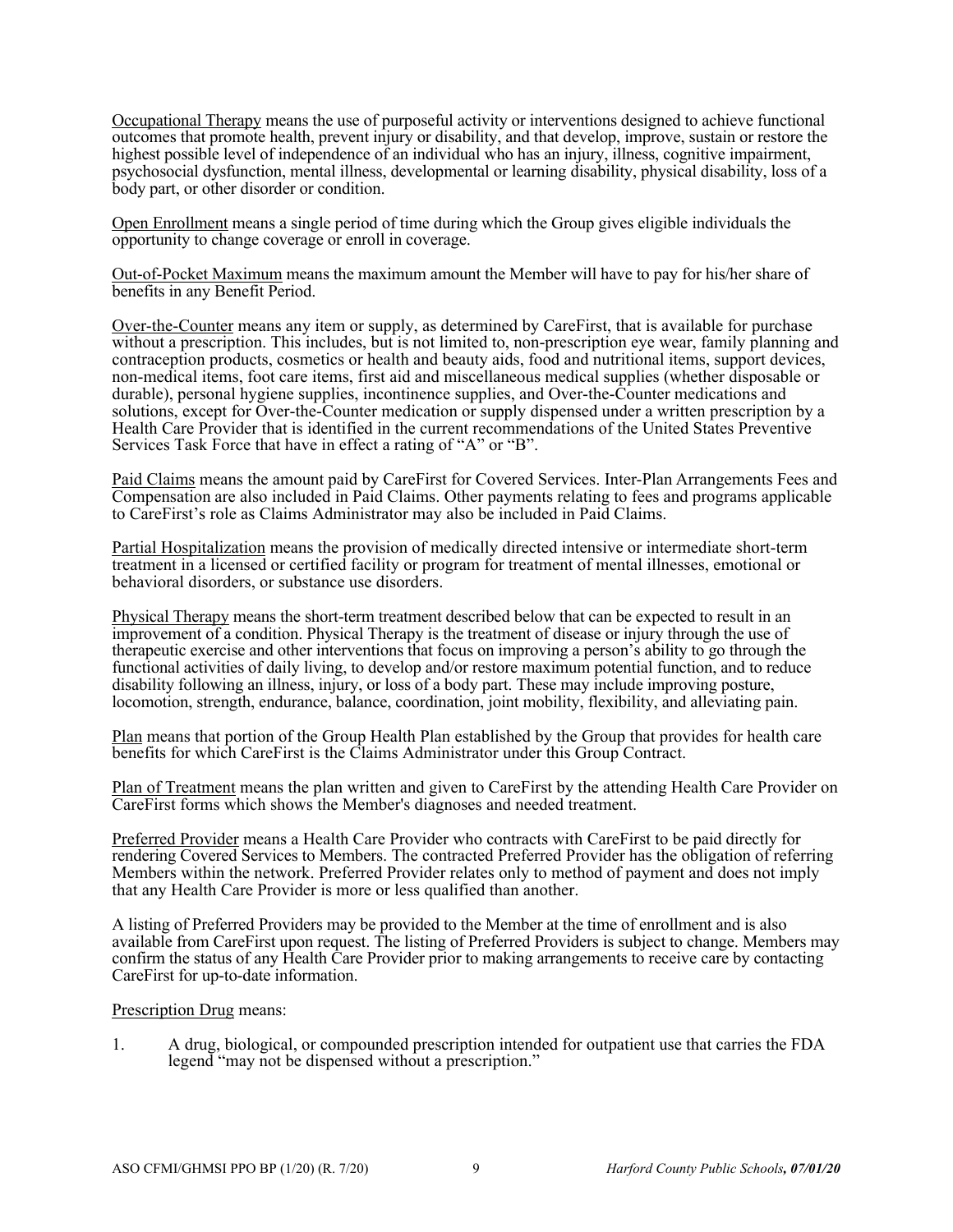- 2. Drugs prescribed for treatments other than those stated in the labeling approved by the FDA, if the drug is recognized for such treatment in standard reference compendia or in the standard medical literature as determined by CareFirst.
- 3. Over-the-Counter medication or supply, if Over-the-Counter medications or supply are Covered Services under this Evidence of Coverage.
- 4. Diabetes Supplies.
- 5. Prescription Drugs do not include:
	- a. Compounded bulk powders that contain ingredients that:
		- 1) Do not have FDA approval for the route of administration being compounded, or
		- 2) Have no clinical evidence demonstrating safety and efficacy, or
		- 3) Do not require a prescription to be dispensed.
	- b. Compounded drugs that are available as a similar commercially available Prescription Drug unless:
		- 1) There is no commercially available bio-equivalent Prescription Drug; or
		- 2) The commercially available bio-equivalent Prescription Drug has caused or is likely to cause the Member to have an adverse reaction.

Primary Care Provider (PCP) means a health care practitioner, including nurse practitioners, in the following disciplines:

- 1. Family practice medicine;
- 2. Adult health medicine;
- 3. General practice medicine;
- 4. Internal practice medicine
- 5. Pediatric medicine;
- 6. Geriatric medicine; or
- 7. Any other practice area determined by the Group.

Private Duty Nursing means Skilled Nursing Care services, ordered by a Health Care Provider, that can only be provided by a licensed health care professional, based on a Plan of Treatment that specifically defines the skilled services to be provided as well as the time and duration of the proposed services.

Rehabilitative Services include Physical Therapy, Occupational Therapy, and Speech Therapy for the treatment of individuals who have sustained an illness. The goal of Rehabilitative Services is to return the individual to his/her prior skill and functional level.

Rescission means a cancellation or discontinuance of coverage that has retroactive effect. For example, a cancellation that treats coverage as void from the time of the individual's or group's enrollment is a Rescission. As another example, a cancellation that voids benefits paid up to a year before the cancellation is also a Rescission for this purpose. A cancellation or discontinuance of coverage is not a Rescission if: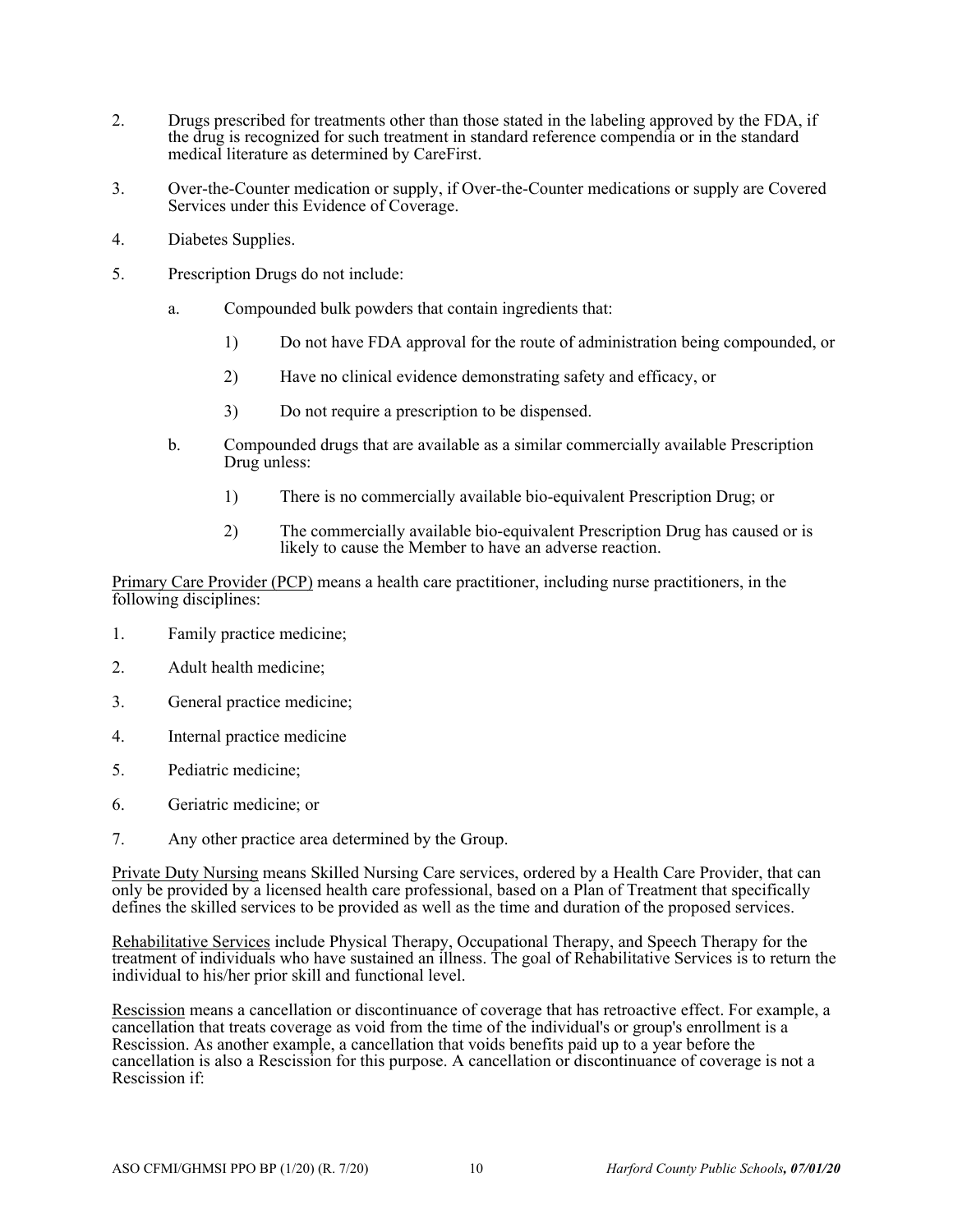- 1. The cancellation or discontinuance of coverage has only a prospective effect; or
- 2. The cancellation or discontinuance of coverage is effective retroactively to the extent it is attributable to a failure to timely pay charges when due, by the Group.

Residential Crisis Services means intensive mental health and support services that are:

- 1. Provided to a child or an adult Member with a mental illness who is experiencing or is at risk of a psychiatric crisis that would impair the ability of the Member to function in the community; and
- 2. Designed to prevent a psychiatric inpatient admission, provide an alternative to psychiatric inpatient admission, shorten the length of inpatient stay, or reduce the pressure on general hospital emergency departments; and
- 3. Provided by entities that are licensed by the applicable licensing laws of any state or the District of Columbia to provide Residential Crisis Services; or
- 4. Located in subacute beds in an inpatient psychiatric facility for an adult Member.

Retail Health Clinic means mini-medical office chains typically staffed by nurse practitioners with an oncall physician. Services provided are non-emergency and non-Urgent Care services. Examples of common ailments for which a reasonable, prudent layperson who possesses an average knowledge of health and medicine would seek Retail Health Clinic care, include but are not limited to: ear, bladder, and sinus infections; pink eye; flu; and strep throat.

Service Area means CareFirst's Service Area, a clearly defined geographic area in which CareFirst has arranged for the provision of health care services to be generally available and readily accessible to Members.

Skilled Nursing Care, depending on the place of service or benefit, means:

- 1. Inpatient hospital/facility or Skilled Nursing Facility:
	- a. Skilled Nursing Care rendered on an inpatient basis, means care for medically fragile Members with limited endurance who require a licensed health care professional to provide skilled services in order to ensure the Member's safety and to achieve the medically desired result, provided on a 24-hour basis, seven days a week.
- 2. Skilled Nursing Care provided in the home:
	- a. Medically Necessary skilled care services performed by a licensed Registered Nurse (RN) or licensed Practical Nurse (LPN).
	- b. Skilled Nursing Care home visits must be a substitute for hospital care or for care in a Skilled Nursing Facility (i.e., if the visits were not provided, the Member would have to be admitted to a hospital or Skilled Nursing Facility).
	- c. Services of a home health aide, medical social worker or registered dietician performed under the supervision of a licensed professional (RN or LPN) nurse.
	- d. Skilled Nursing Care services in a Home Health Care setting must be based on a Plan of Treatment submitted by a Health Care Provider.
- 3. Outpatient Private Duty Nursing:
	- a. Medically Necessary skilled care services performed by a licensed Registered Nurse (RN) or licensed Practical Nurse (LPN).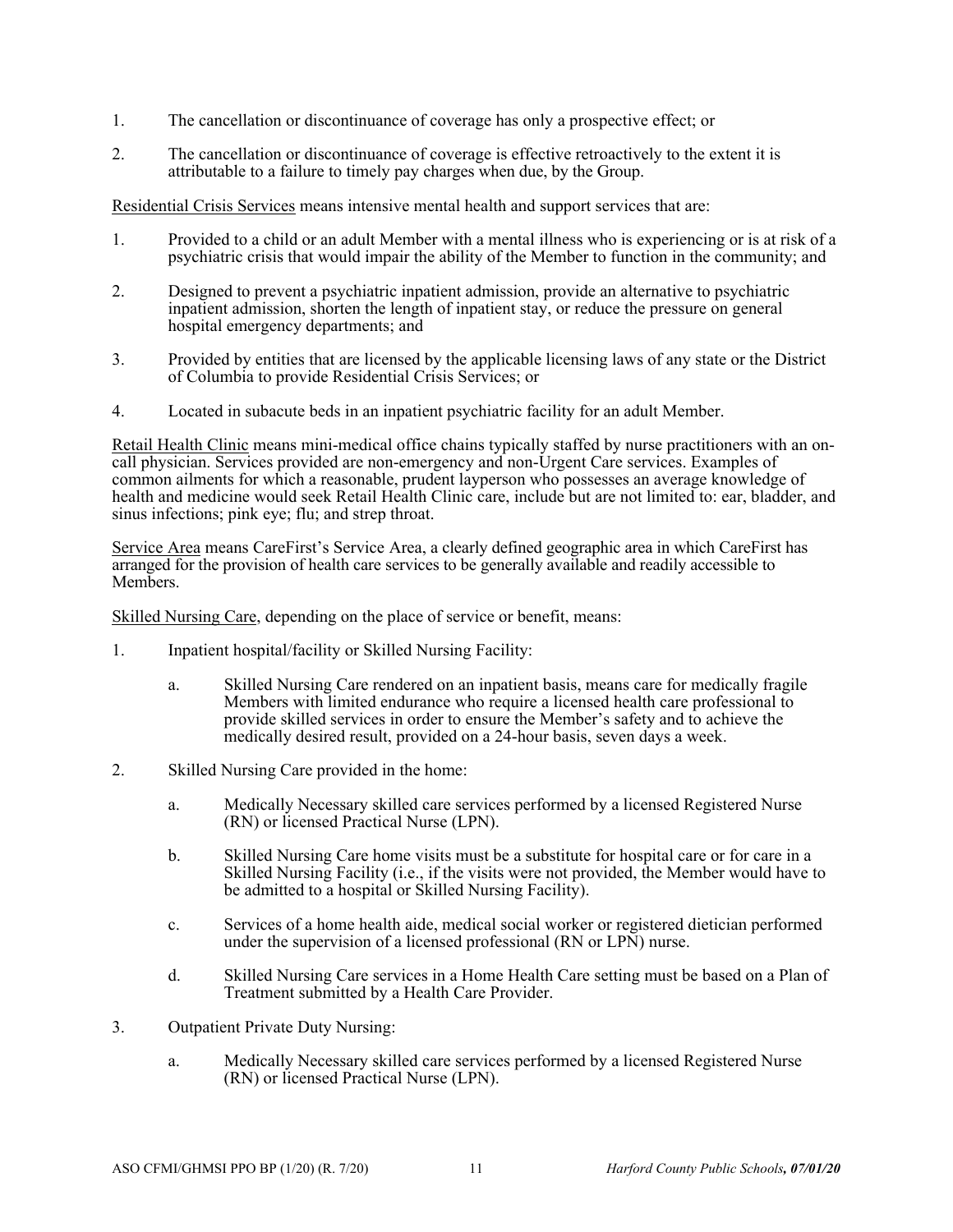- b. Skilled Nursing Care must be a substitute for hospital care or for care in a Skilled Nursing Facility (i.e., if the visits were not provided, the Member would have to be admitted to a hospital or Skilled Nursing Facility).
- c. Skilled Nursing Care must be ordered by a Health Care Provider and based on a Plan of Treatment that specifically defines the skilled services to be provided as well as the time and duration of the proposed services.

Skilled Nursing Care is not Medically Necessary if the proposed services can be provided by a caregiver or the caregiver can be taught and demonstrates competency in the administration of same. Performing the Activities of Daily Living (ADL), including, but not limited to, bathing, feeding, and toileting is not Skilled Nursing Care.

Skilled Nursing Facility means a licensed institution (or a distinct part of a hospital) that provides continuous Skilled Nursing Care or Rehabilitative Services.

Sound Natural Teeth include teeth restored with intra- or extra-coronal restorations (fillings, inlays, onlays, veneers, and crowns) that are in good condition, absent decay, fracture, bone loss, periodontal disease, root canal pathology or root canal therapy and excludes any tooth replaced by artificial means (fixed or removable bridges, or dentures).

Specialist means a physician who is certified or trained in a specified field of medicine.

Specialty Drug means Prescription Drugs which include, but are not limited to, drugs that are high cost, large molecule, with high potential for adverse effects, have stability concerns requiring special handling, and/or are often derived from biologic processes rather than chemical processes. These drugs are often highly effective when used according to a strict administration regimen and therefore may require support and management services.

Speech Therapy means the treatment of communication impairment and swallowing disorders. Speech Therapy facilitates the development and maintenance of human communication and swallowing through assessment, diagnosis, and rehabilitation.

Subscriber means a Member who is covered under this Evidence of Coverage as an eligible employee or eligible participant of the Group, rather than as a Dependent.

Telemedicine Services means the use of interactive audio, video, or other electronic media for the purpose of diagnosis, consultation, or treatment of the Member at a site other than the site where the Member is located.

Type of Coverage means either Individual coverage, which covers the Subscriber only, or Family Coverage, under which a Subscriber may also enroll his or her Dependents. Some Group Contracts include additional categories of coverage, such as Individual and Adult and Individual and Child. The Types of Coverage available under this Evidence of Coverage are Individual, Individual and Child, Individual and Adult, Family.

NOTE**:** If both the Subscriber and Dependent spouse qualify as "Subscribers" of the Group, they may not enroll under separate Individual Type of Coverage memberships; i.e., as separate "Subscribers."

Urgent Care means treatment for a condition that is not a threat to life or limb but does require prompt medical attention. Also, the severity of an urgent condition does not necessitate a trip to the Hospital emergency room. An Urgent Care facility is a free-standing facility that is not a physician's office and which provides Urgent Care.

Waiting Period means the period of time that must pass before an employee or dependent is eligible to enroll under the terms of the Group Health Plan. A Waiting Period determined by the Group may not exceed the limits required by applicable federal law and regulation.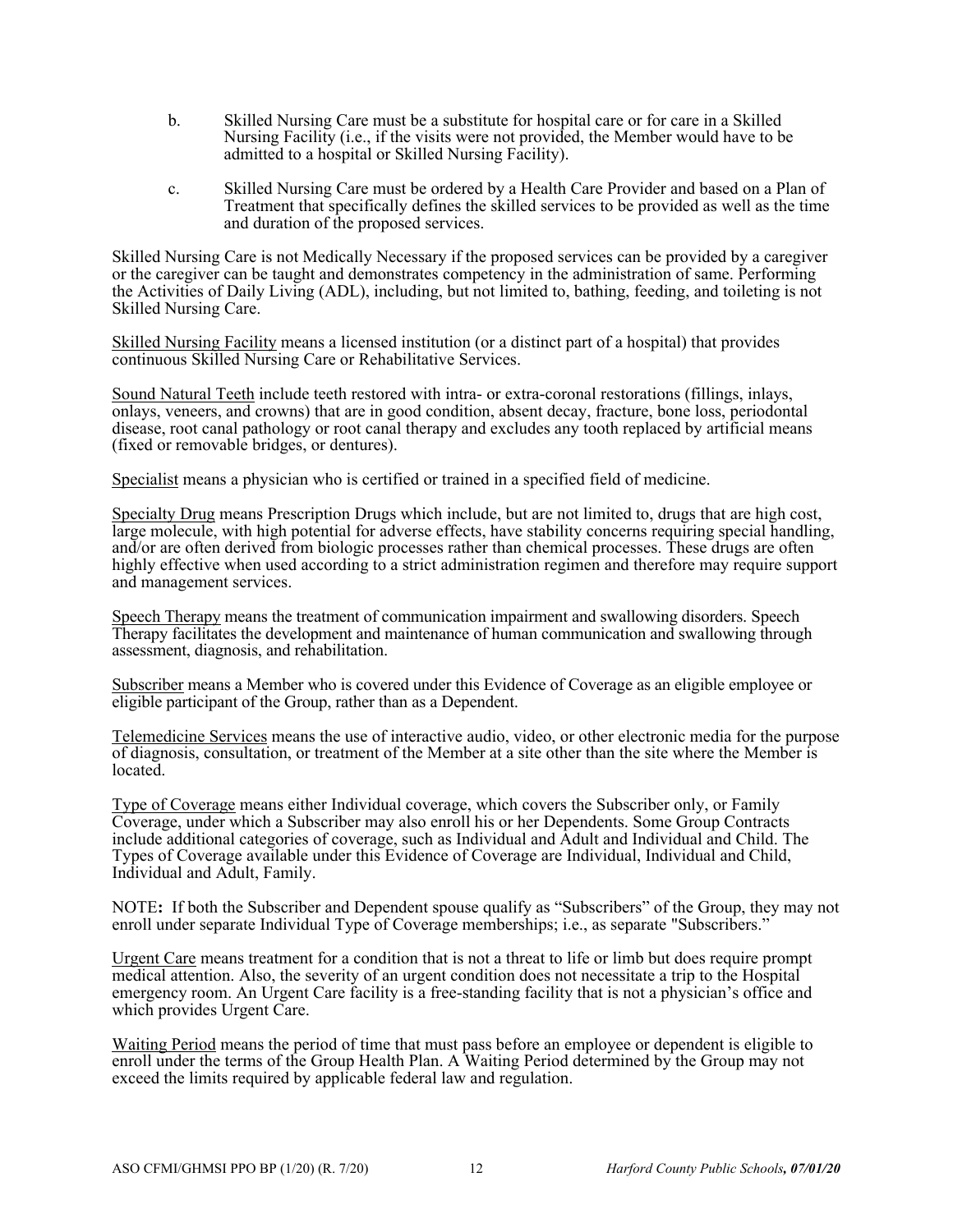## **ELIGIBILITY AND ENROLLMENT**

#### A. **Requirements for Coverage**

The Group has the sole and complete authority to make determinations regarding eligibility and enrollment for membership in the Plan.

An eligible participant of the Group, and his or her Dependent(s) meeting the eligibility requirements established by the Group, may be covered under the Evidence of Coverage (see Eligibility Schedule) when all of the following conditions are met:

- 1. The individual elects coverage;
- 2. The individual is entitled to Medicare, if Medicare Complementary coverage applicable;
- 3. The Group accepts the individual's election and notifies CareFirst; and
- 4. Payments are made on behalf of the Member by the Group.

#### B. **Enrollment Opportunities and Effective Dates**

Eligible individuals may elect coverage as Subscribers or Dependents, as applicable, only during the following times and under the following conditions. If an individual meets these conditions, his or her enrollment will be treated as timely enrollment. Enrollment at other times will be treated as special enrollment and will be subject to the conditions and limitations stated in Special Enrollment Periods. Disenrollment is not allowed during a contract year except as stated in section B.1.,and as stated in the Termination of Coverage section of the Evidence of Coverage.

## 1. **Open Enrollment Period**

Open Enrollment changes will be effective on the Open Enrollment effective date stated in the Eligibility Schedule.

- a. During the Open Enrollment period, all eligible persons may elect, change, or voluntarily disenroll from coverage, or transfer coverage between CareFirst and all other alternate health care plans available through the Group.
- b. In addition, Subscribers already enrolled in CareFirst may change their Type of Coverage (e.g., from Individual to Family Coverage) and/or add eligible Dependents not previously enrolled under their coverage.

## 2. **Newly Eligible Subscriber**

A newly eligible individual and his/her Dependents may enroll and will be effective as stated in the Eligibility Schedule. If such individuals do not enroll within this period and do not qualify for special enrollment as described below, they must wait for the Group's next Open Enrollment period.

#### 3. **Special Enrollment Periods**

Special enrollment is allowed for certain individuals who lose coverage. Special enrollment is also allowed with respect to certain dependent beneficiaries. Enrollment will be effective as stated in the Eligibility Schedule.

These special enrollment periods are not the same as Medicare special enrollment periods.

If only the Subscriber is eligible under this Evidence of Coverage and dependents are not eligible to enroll, special enrollment periods for a spouse/Dependent child are not applicable.

If retirees are eligible for coverage under this Evidence of Coverage, references to an employee shall be construed to include a retiree, except for references made in the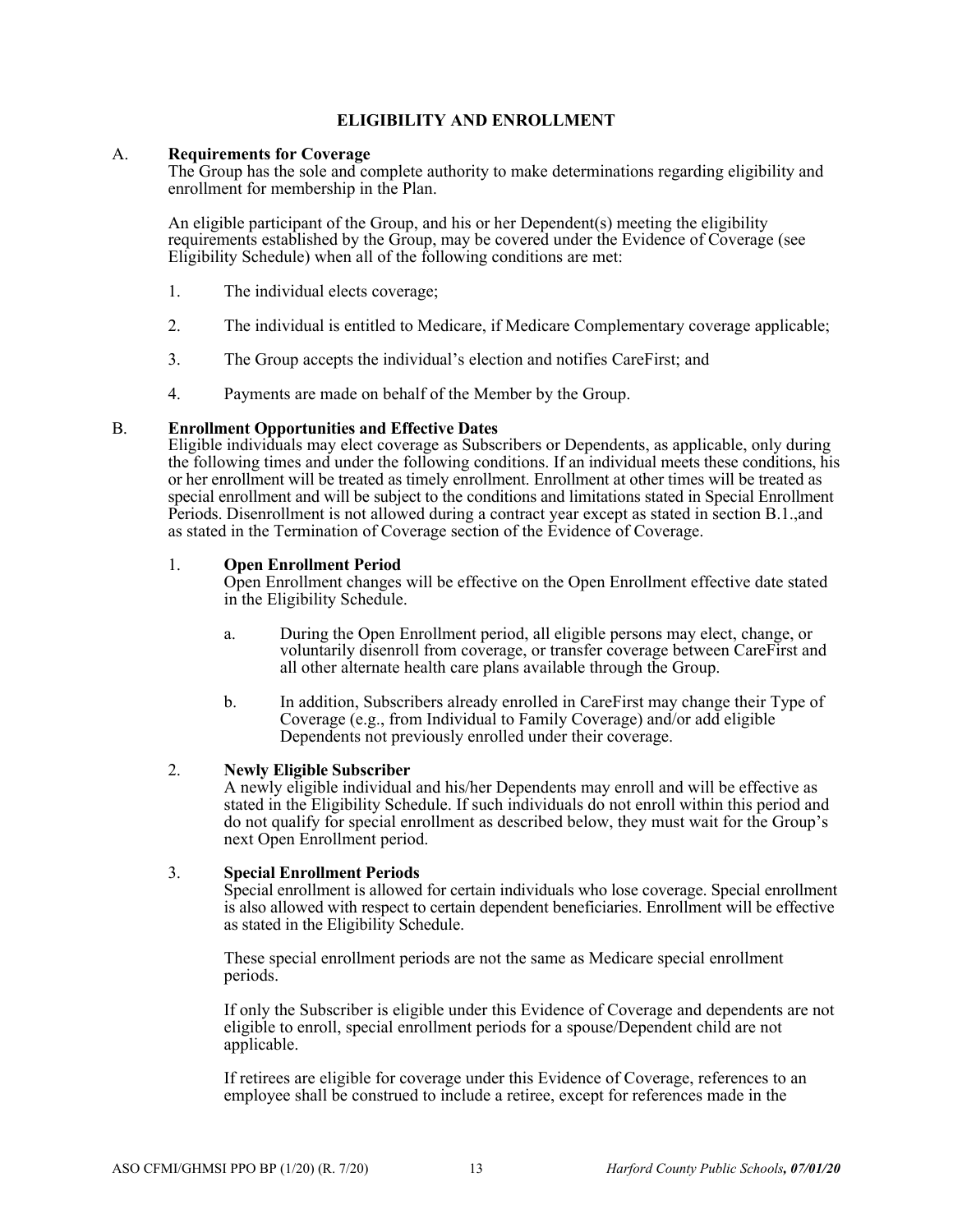context of special enrollment for certain individuals who lose coverage, as special enrollment for certain individuals who lose coverage is not applicable to retirees.

- a. Special enrollment for certain individuals who lose coverage:
	- 1) CareFirst will permit current employees and dependents to enroll for coverage without regard to the dates on which an individual would otherwise be able to enroll under this Evidence of Coverage.
	- 2) Individuals eligible for special enrollment.
		- a) When employee loses coverage. A current employee and any dependents (including the employee's spouse) each are eligible for special enrollment in any benefit package offered by the Group (subject to Group eligibility rules conditioning dependent enrollment on enrollment of the employee) if:
			- (1) The employee and the dependents are otherwise eligible to enroll;
			- (2) When coverage was previously offered, the employee had coverage under any group health plan or health insurance coverage; and
			- (3) The employee satisfies the conditions of paragraph  $B.3.a.3\hat{a}$ ,  $\hat{b}$ , or c) of this section, and, if applicable, paragraph B.3.a.3)d) of this section.
		- b) When dependent loses coverage. A dependent of a current employee (including the employee's spouse) and the employee each are eligible for special enrollment in any benefit package offered by the Group (subject to Group eligibility rules conditioning dependent enrollment on enrollment of the employee) if:
			- (1) The dependent and the employee are otherwise eligible to enroll;
			- (2) When coverage was previously offered, the dependent had coverage under any group health plan or health insurance coverage; and
			- (3) The dependent satisfies the conditions of paragraph  $B.3.a.3$ )a), b), or c) of this section, and, if applicable, paragraph B.3.a.3)d) of this section.
			- (4) However, CareFirst is not required to enroll any other dependent unless the dependent satisfies the criteria of this paragraph  $B(3.a.2)b$ , or the employee satisfies the criteria of paragraph  $\vec{B}$ .  $\vec{3}$ .  $\vec{a}$ .  $\vec{2}$ )a) of this section.
	- 3) Conditions for special enrollment.
		- a) Loss of eligibility for coverage. In the case of an employee or dependent who has coverage that is not COBRA continuation coverage, the conditions of this paragraph B.3.a.3)a) are satisfied at the time the coverage is terminated as a result of loss of eligibility (regardless of whether the individual is eligible for or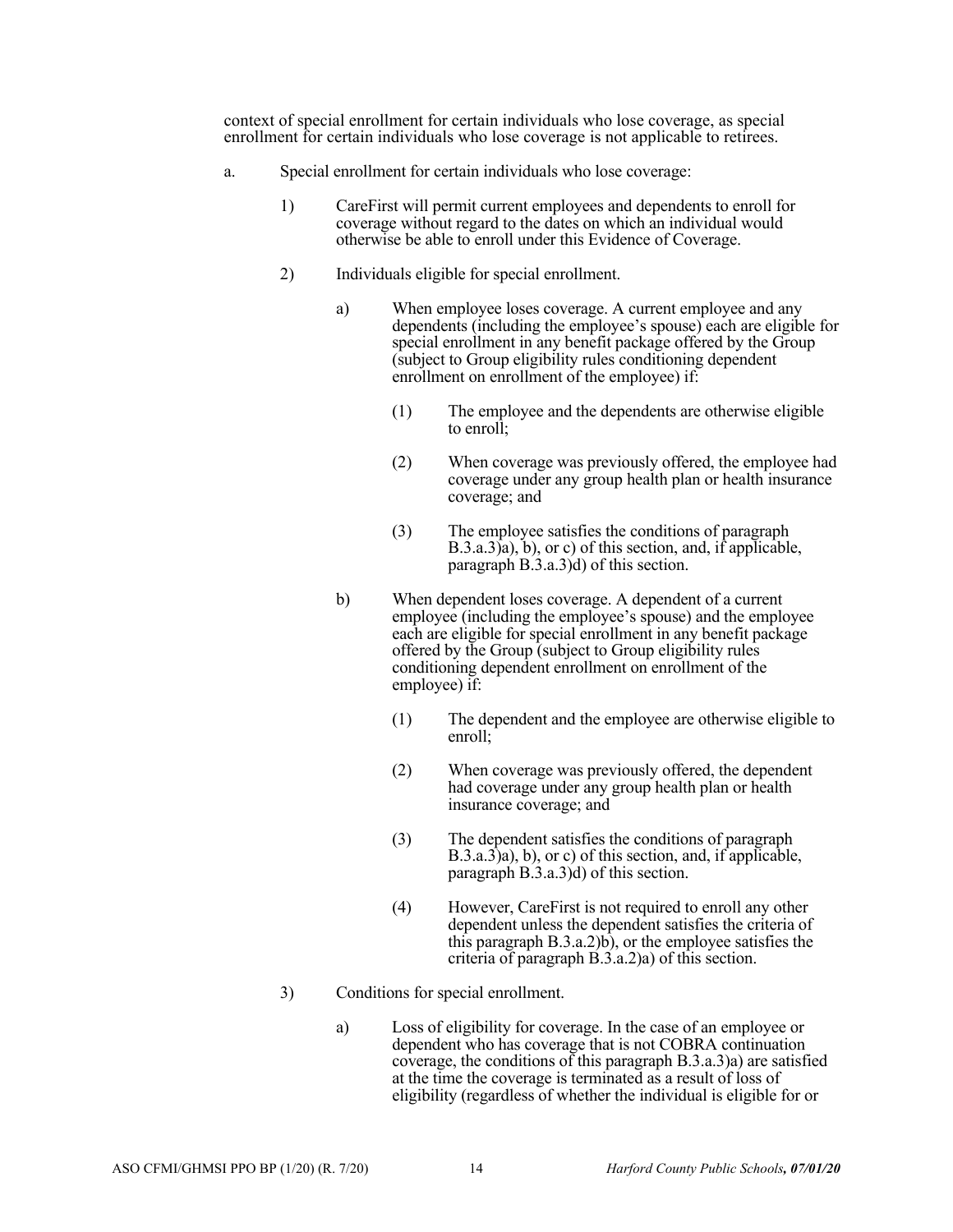elects COBRA continuation coverage). Loss of eligibility under this paragraph does not include a loss due to the failure of the employee or dependent to pay premiums on a timely basis or termination of coverage for cause (such as making a fraudulent claim or an intentional misrepresentation of a material fact). Loss of eligibility for coverage under this paragraph includes, but is not limited to:

- (1) Loss of eligibility for coverage as a result of legal separation, divorce, cessation of dependent status (such as attaining the Limiting Age), death of an employee, termination of employment, reduction in the number of hours of employment, and any loss of eligibility for coverage after a period that is measured by any of the foregoing;
- (2) In the case of coverage offered through a health maintenance organization, or other arrangement, in the individual market that does not provide benefits to individuals who no longer reside, live, or work in a service area, loss of coverage because an individual no longer resides, lives, or works in the service area (whether or not within the choice of the individual) ;
- (3) In the case of coverage offered through a health maintenance organization, or other arrangement, in the group market that does not provide benefits to individuals who no longer reside, live, or work in a service area, loss of coverage because an individual no longer resides, lives, or works in the service area (whether or not within the choice of the individual) and no other benefit package is available to the individual; and
- (4) A situation in which a plan no longer offers any benefits to the class of similarly situated individuals that includes that individual.
- b) Termination of employer contributions. In the case of an employee or dependent who has coverage that is not COBRA continuation coverage, the conditions of this paragraph are satisfied at the time employer contributions towards the employee's or dependent's coverage terminate. Employer contributions include contributions by any current or former employer that was contributing to coverage for the employee or dependent.
- c) Exhaustion of COBRA continuation coverage. In the case of an employee or dependent who has coverage that is COBRA continuation coverage, the conditions of this paragraph are satisfied at the time the COBRA continuation coverage is exhausted. For purposes of this paragraph, an individual who satisfies the conditions for special enrollment of paragraph B.3.a.3)a) of this section, does not enroll, and instead elects and exhausts COBRA continuation coverage satisfies the conditions of this paragraph.
- d) Written statement. The Group or CareFirst may require an employee declining coverage (for the employee or any dependent of the employee) to state in writing whether the coverage is being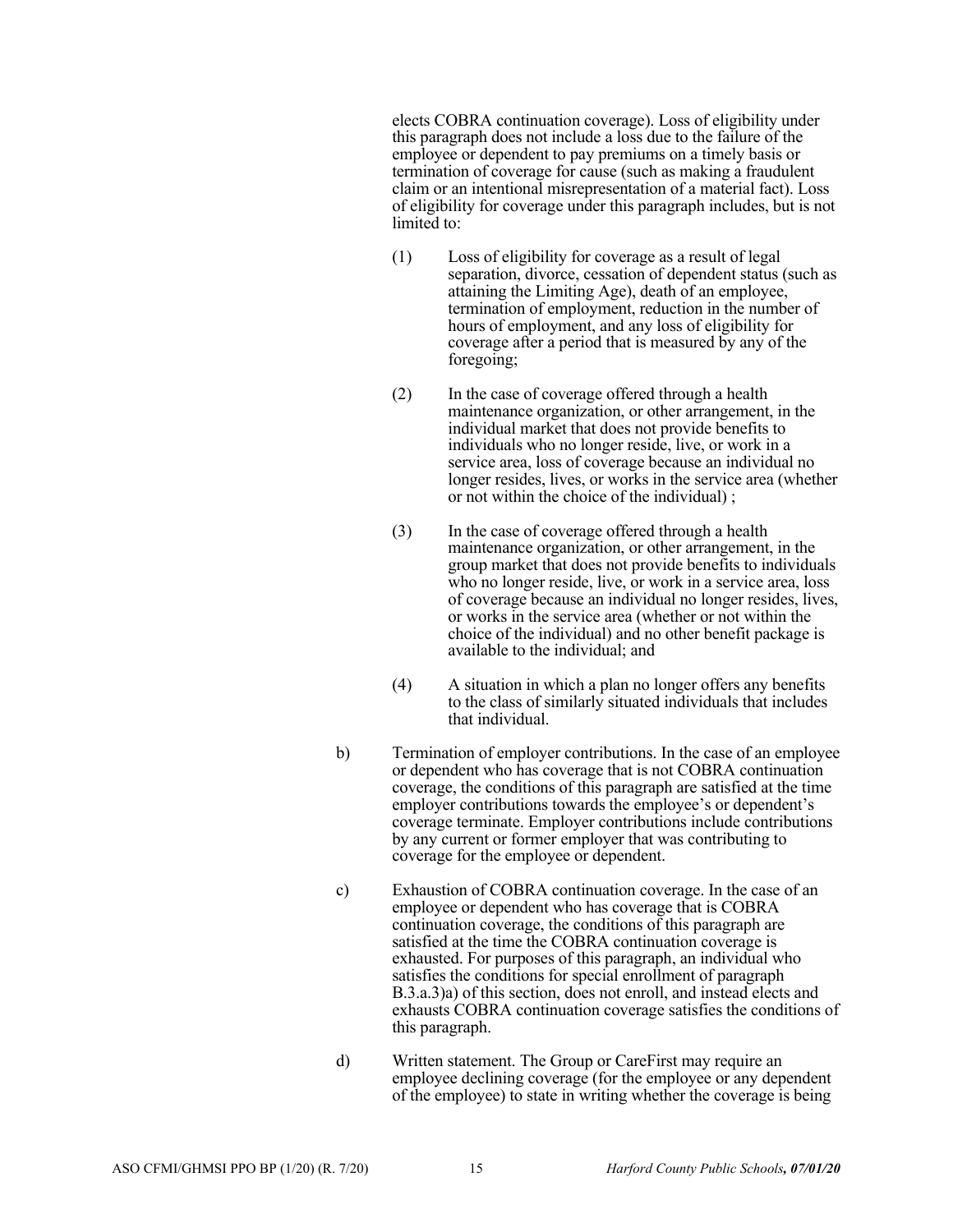declined due to other health coverage only if, at or before the time the employee declines coverage, the employee is provided with notice of the requirement to provide the statement (and the consequences of the employee's failure to provide the statement). If the Group or CareFirst requires such a statement, and an employee does not provide it, the Group and CareFirst are not required to provide special enrollment to the employee or any dependent of the employee under this paragraph. The Group and CareFirst must treat an employee as having satisfied the requirement permitted under this paragraph if the employee provides a written statement that coverage was being declined because the employee or dependent had other coverage; the Group and CareFirst cannot require anything more for the employee to satisfy this requirement to provide a written statement. (For example, the Group and CareFirst cannot require that the statement be notarized.)

- 4) Applying for special enrollment and effective date of coverage. The Group or CareFirst will allow an employee a period of at least thirty (30) days after an event described above to request enrollment (for the employee or the employee's dependent).
	- a) Coverage will begin no later than the first day of the first  $(1<sup>st</sup>)$ calendar month beginning after the date the Group or CareFirst receives the request for special enrollment.
- b. Special enrollment with respect to certain dependent beneficiaries:
	- 1) Provided the Group provides coverage for dependents, CareFirst will permit the individuals described in paragraph 2), of this section to enroll for coverage in a benefit package under the terms of the Group's plan, without regard to the dates on which an individual would otherwise be able to enroll under this Evidence of Coverage.
	- 2) Individuals eligible for special enrollment. An individual is described in this paragraph if the individual is otherwise eligible for coverage in a benefit package under the Group's plan and if the individual is described in paragraph  $\tilde{B}.3.a.2$ )a), b), c),  $\tilde{d}$ ), e), or f) of this section.
		- a) Current employee only. A current employee is described in this paragraph if a person becomes a dependent of the individual through marriage, birth, adoption, or placement for adoption.
		- b) Spouse of a participant only. An individual is described in this paragraph if either:
			- (1) The individual becomes the spouse of a participant; or
			- (2) The individual is a spouse of a participant and a child becomes a dependent of the participant through birth, adoption, or placement for adoption.
		- c) Current employee and spouse. A current employee and an individual who is or becomes a spouse of such an employee, are described in this paragraph if either:
			- (1) The employee and the spouse become married; or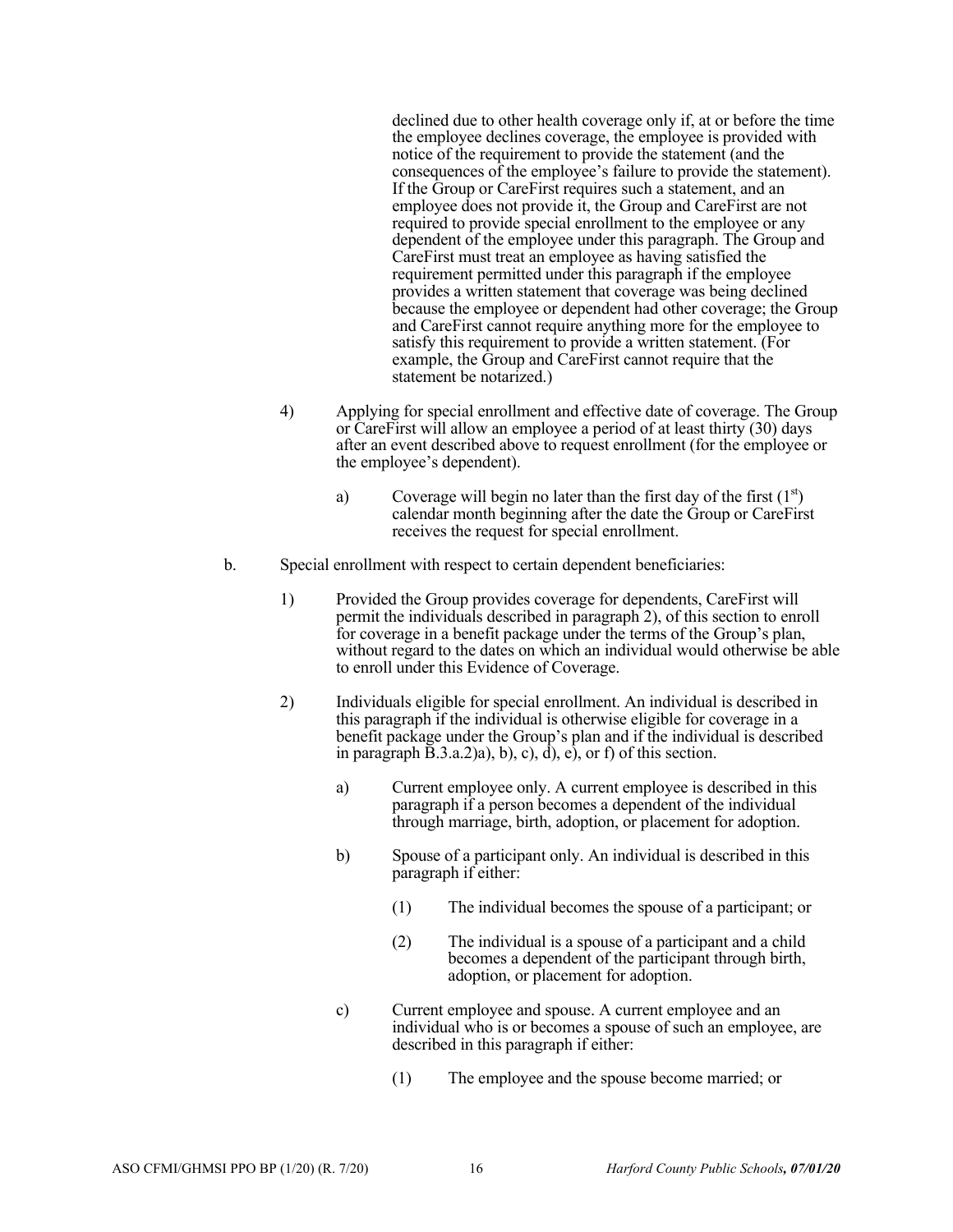- (2) The employee and spouse are married and a child becomes a dependent of the employee through birth, adoption, or placement for adoption.
- d) Dependent of a participant only. An individual is described in this paragraph if the individual is a dependent of a participant and the individual has become a dependent of the participant through marriage, birth, adoption, or placement for adoption.
- e) Current employee and a new dependent. A current employee and an individual who is a dependent of the employee, are described in this paragraph if the individual becomes a dependent of the employee through marriage, birth, adoption, or placement for adoption.
- f) Current employee, spouse, and a new dependent. A current employee, the employee's spouse, and the employee's dependent are described in this paragraph if the dependent becomes a dependent of the employee through marriage, birth, adoption, or placement for adoption.
- c. Special enrollment regarding Medicaid and Children's Health Insurance Program (CHIP) termination or eligibility:

CareFirst will permit an employee or dependent who is eligible for coverage, but not enrolled, to enroll for coverage under the terms of this Evidence of Coverage, if either of the following conditions is met:

- 1) Termination of Medicaid or CHIP coverage. The employee or dependent is covered under a Medicaid plan under Title XIX of the Social Security Act or under a State child health plan under Title XXI of such Act and coverage of the employee or dependent under such a plan is terminated as a result of loss of eligibility for such coverage.
- 2) Eligibility for employment assistance under Medicaid or CHIP. The employee or dependent becomes eligible for premium assistance, with respect to coverage under this Evidence of Coverage, under Medicaid or a State child health plan (including under any waiver or demonstration project conducted under or in relation to such a plan).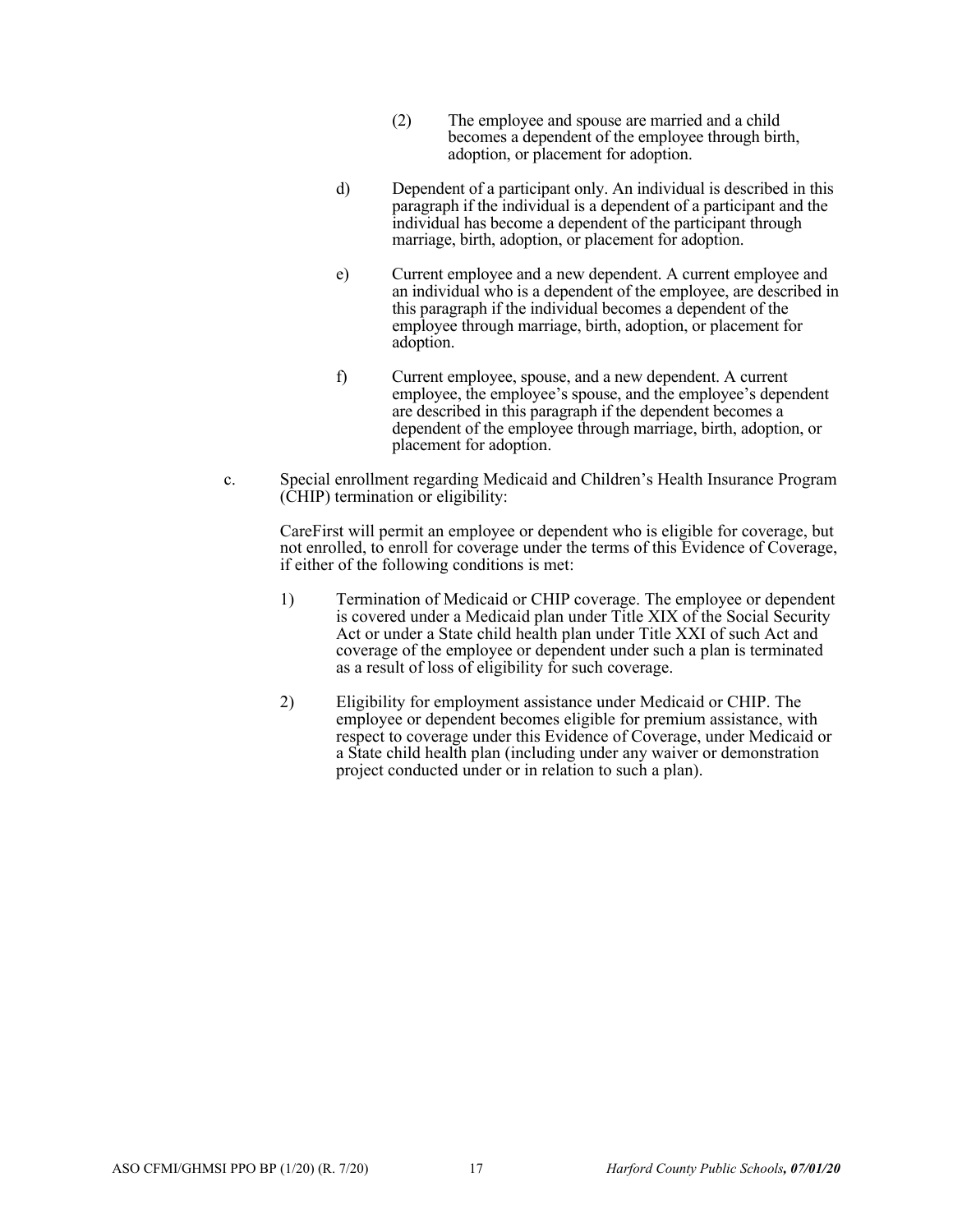## **MEDICAL CHILD SUPPORT ORDERS**

## A. **Definitions**

- 1. Medical Child Support Order (MCSO) means an "order" issued in the format prescribed by federal law; and issued by an appropriate child support enforcement agency to enforce the health insurance coverage provisions of a child support order. An "order" means a judgment, decree or a ruling (including approval of a settlement agreement) that:
	- a. Is issued by a court or administrative child support enforcement agency of any state or the District of Columbia.
	- b. Creates or recognizes the right of a child to receive benefits under a parent's health insurance coverage; or establishes a parent's obligation to pay child support and provide health insurance coverage for a child.
- 2. Qualified Medical Support Order (QMSO) means a MCSO issued under State law, or the laws of the District of Columbia and, when issued to an employer sponsored health plan, one that complies with The Child Support Performance and Incentive Act of 1998, as amended.

## B **Eligibility and Termination**

1. Upon receipt of an MCSO/QMSO, when coverage of the Subscriber's family members is available under the terms of the Subscriber's contract then CareFirst will accept enrollment regardless of enrollment period restrictions. If the Subscriber does not enroll the child then CareFirst will accept enrollment from the non-Subscriber custodial parent; or the appropriate child support enforcement agency of any state or the District of Columbia. If the Subscriber has not completed an applicable Waiting Period for coverage the child will not be enrolled until the end of the Waiting Period.

The Subscriber must be enrolled under this Group Contract in order for the child to be enrolled. If the Subscriber is not enrolled when CareFirst receives the MCSO/QMSO, CareFirst will enroll both the Subscriber and the child, without regard to enrollment period restrictions. The Effective Date will be that stated in the Eligibility Schedule for a newly eligible Subscriber and a newly eligible Dependent child.

- 2. Enrollment for such a child will not be denied because the child:
	- a. Was born out of wedlock.
	- b. Is not claimed as a dependent on the Subscriber's federal tax return.
	- c. Does not reside with the Subscriber.
	- d. Is covered under any Medical Assistance or Medicaid program.
- 3. Termination. Unless coverage is terminated for non-payment of the premium, a covered child subject to an MCSO/QMSO may not be terminated unless written evidence is provided to CareFirst that:
	- a. The MCSO/QMSO is no longer in effect;
	- b. The child has been or will be enrolled under other comparable health insurance coverage that will take effect not later than the effective date of the termination of coverage; or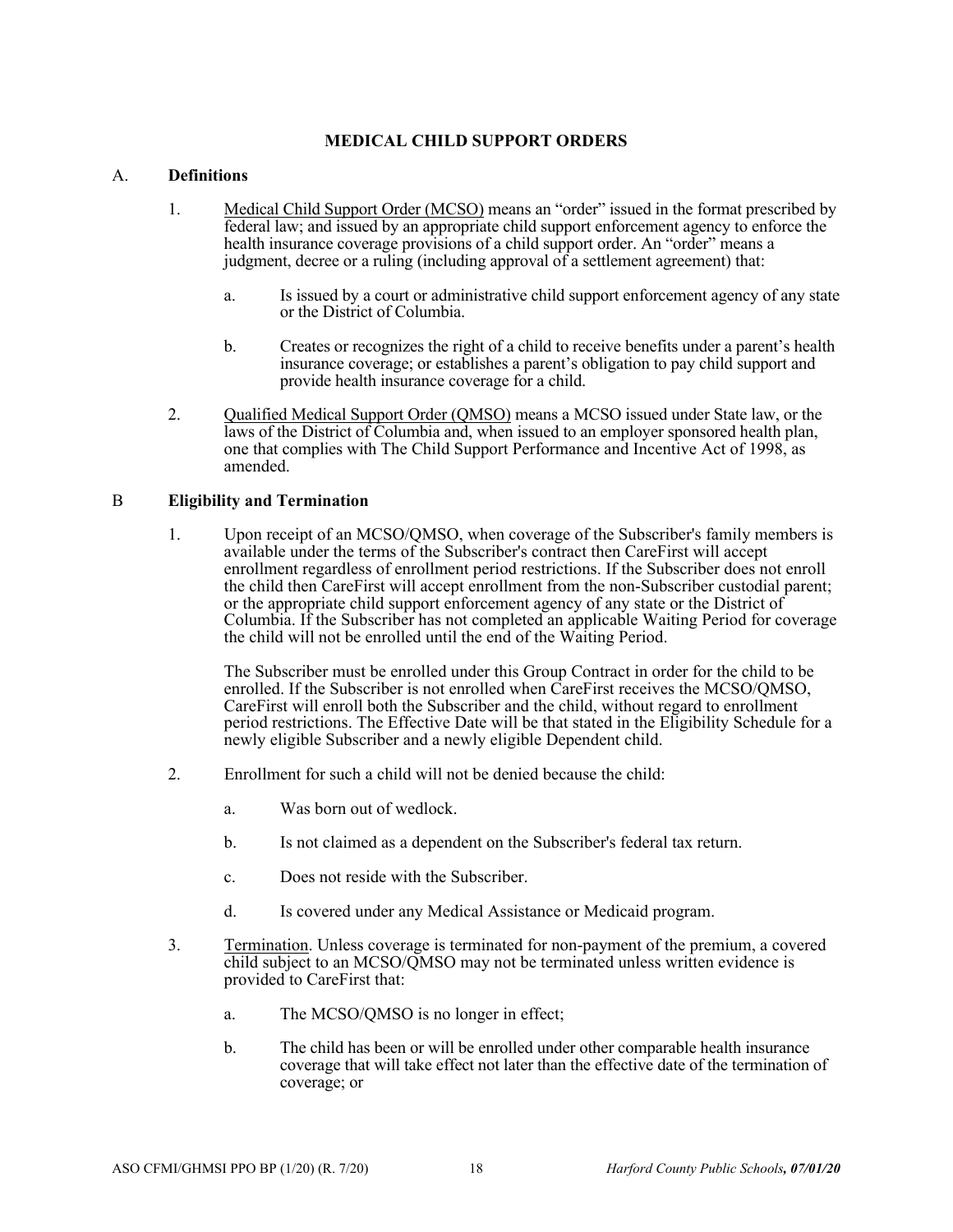- c. If coverage is provided under an employer sponsored health plan;
	- 1) The employer has eliminated family member's coverage for all employees; or
	- 2) The employer no longer employs the Subscriber, except if the Subscriber elects continuation under applicable state or federal law, the child will continue in this post-employment coverage.

#### C. **Administration**

When the child subject to an MCSO/QMSO does not reside with the Subscriber, CareFirst will:

- 1. Send the non-insuring custodial parent ID cards, claims forms, the applicable evidence of coverage or member contract and any information needed to obtain benefits;
- 2. Allow the non-insuring custodial parent or a Health Care Provider of a Covered Service to submit a claim without the approval of the Subscriber;
- 3. Provide benefits directly to:
	- a. The non-insuring parent;
	- b. The Health Care Provider of the Covered Services; or
	- c. The appropriate child support enforcement agency of any state or the District of Columbia.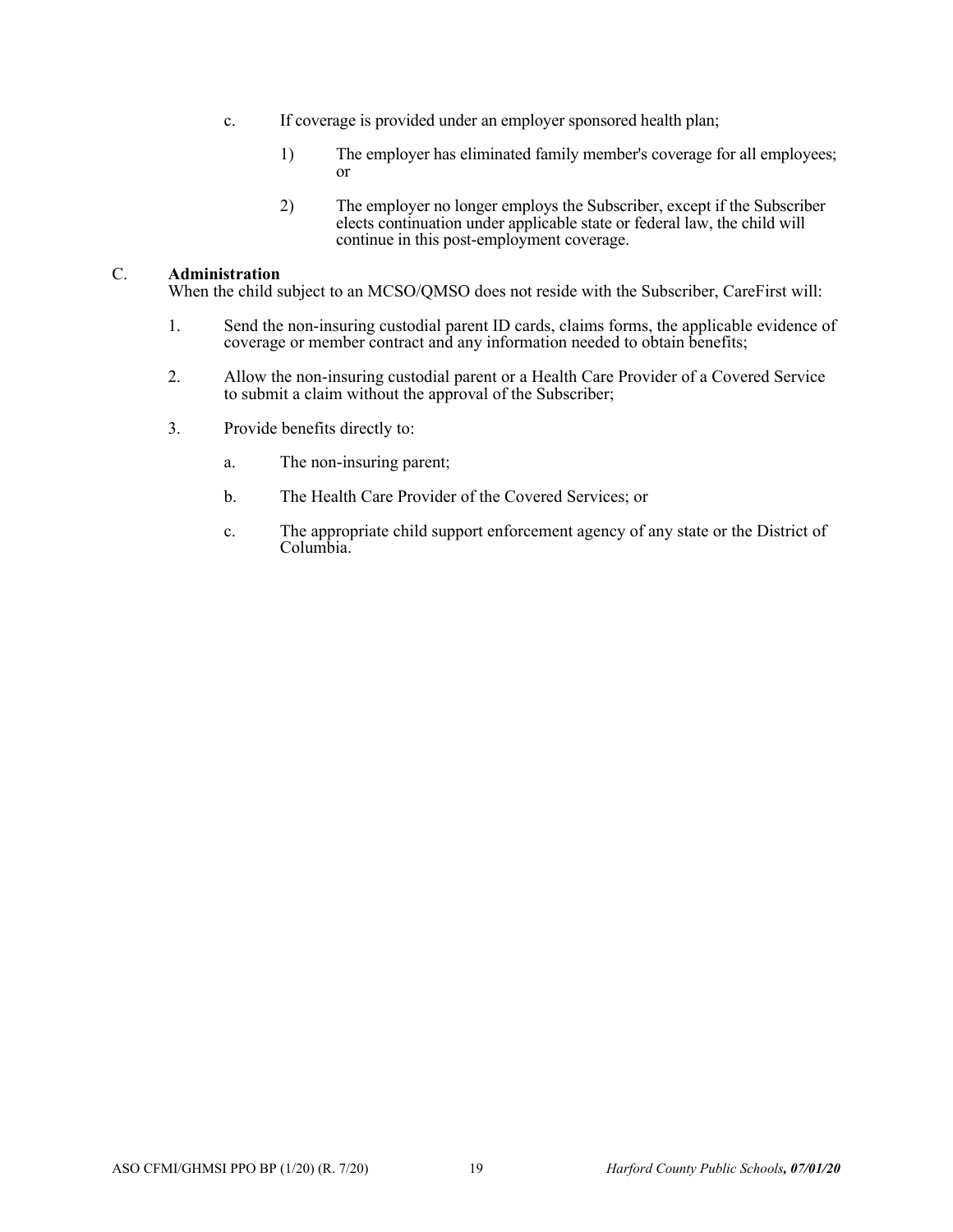## **TERMINATION OF COVERAGE**

#### A. **Disenrollment of Individual Members**

The Group has the sole and complete authority to make determinations regarding eligibility and termination of coverage in the Plan.

The Group Health Plan will not rescind coverage under the Plan with respect to an individual (including a group to which the individual belongs or family coverage in which the individual is included) once the individual is covered under the Plan, unless the individual (or a person seeking coverage on behalf of the individual) performs an act, practice, or omission that constitutes fraud, or unless the individual makes an intentional misrepresentation of material fact, as prohibited by the terms of the Plan. The Group Health Plan will provide at least thirty (30) days advance written notice to each participant who would be affected before coverage is rescinded regardless of whether the Rescission applies to an entire group or only to an individual within the group.

Coverage of individual Members will terminate on the date stated in the Eligibility Schedule for the following reasons:

- 1. CareFirst may terminate a Member's coverage for nonpayment of charges when due, by the Group.
- 2. The Group is required to terminate a Member's coverage if the individual (or a person seeking coverage on behalf of the individual) performs an act, practice, or omission that constitutes fraud, or if the individual makes an intentional misrepresentation of material fact, as prohibited by the terms of the Plan.
- 3. The Group is required to terminate the Subscriber's coverage and the coverage of the Dependents, if applicable, if the Subscriber no longer meets the Group's eligibility requirements for coverage.
- 4. The Group is required to terminate a Member's coverage if the Member no longer meets the Group's eligibility requirements for coverage.
- 5. The Group is required to notify the Subscriber if a Member's coverage is cancelled. If the Group does not notify the Subscriber, this will not continue the Member's coverage beyond the termination date of coverage. The Member's coverage will terminate on the termination date set forth in the Eligibility Schedule.
- 6. Except in the case of a Dependent child enrolled pursuant to an MCSO or QMSO, coverage of any Dependents, if Dependent coverage is available, will terminate if the Subscriber changes the Type of Coverage to an Individual or other non-family contract.

#### B. **Death of a Subscriber**

If Dependent coverage is available, in the event of the Subscriber's death, coverage of any Dependents will continue under the Subscriber's enrollment as stated in the Eligibility Schedule under termination of coverage Death of a Subscriber.

#### C. **Effect of Termination**

Except as provided under the Extension of Benefits for Inpatient or Totally Disabled Individuals provision, no benefits will be provided for any services received on or after the date on which the Member's coverage under this Evidence of Coverage terminates. This includes services received for an injury or illness that occurred before the effective date of termination.

#### D. **Reinstatement**

Coverage will not reinstate automatically under any circumstances.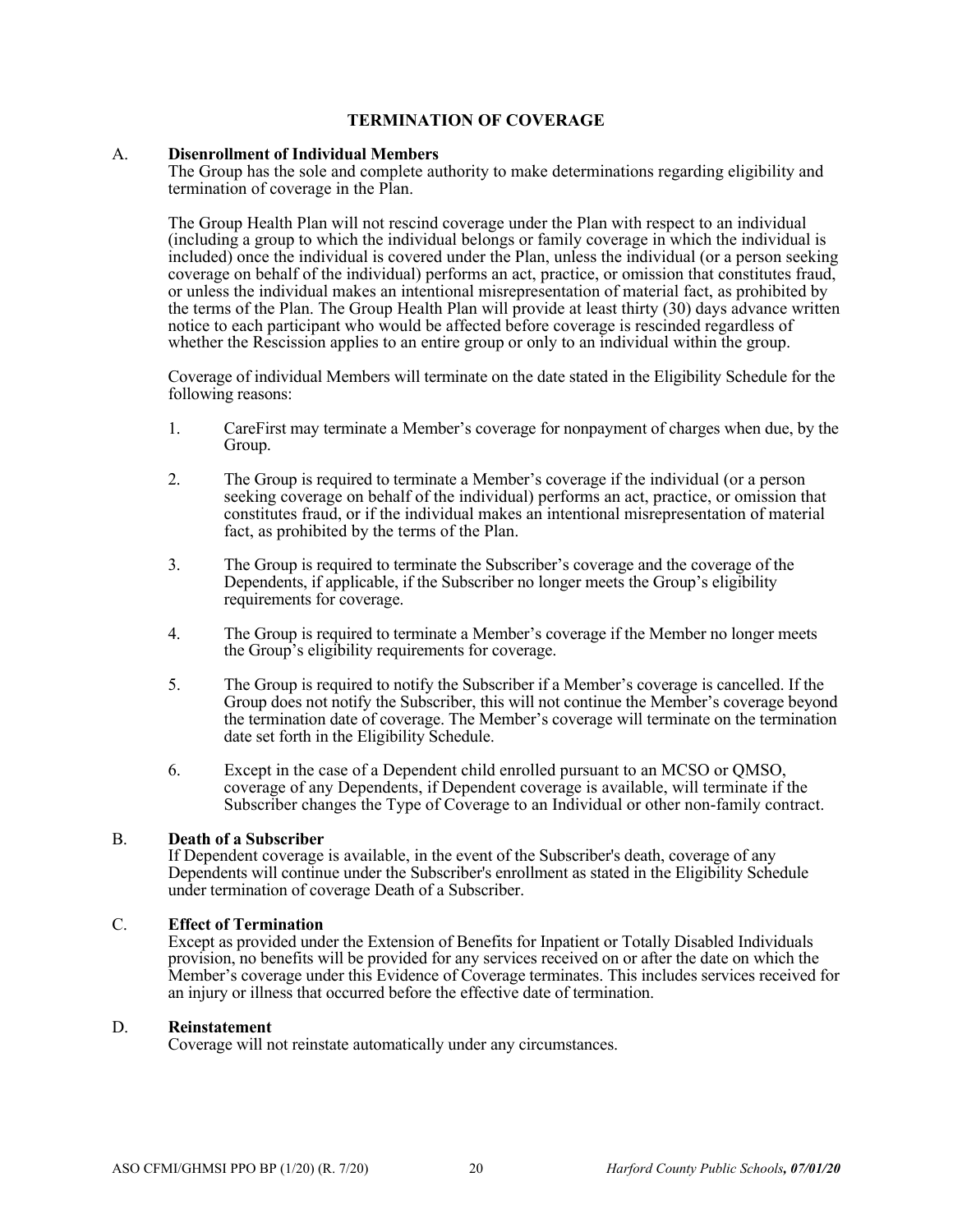## **CONTINUATION OF COVERAGE**

#### A. **Continuation of Eligibility upon Loss of Group Coverage**

#### 1. **Federal Continuation of Coverage under COBRA**

If the Group health benefit Plan provided under this Evidence of Coverage is subject to the Consolidated Omnibus Budget Reconciliation Act of 1985 (COBRA), as amended from time to time, and a Member's coverage terminates due to a "Qualifying Event" as described under COBRA, continuation of participation in this Group health benefit Plan may be possible. The employer offering this Group health benefit Plan is the Plan Administrator. It is the Plan Administrator's responsibility to notify a Member concerning terms, conditions and rights under COBRA. If a Member has any questions regarding COBRA, the Member should contact the Plan Administrator.

#### 2. **Uniformed Services Employment and Reemployment Rights Act (USERRA)**

USERRA protects the job rights of individuals who voluntarily or involuntarily leave employment positions to undertake military service or certain types of service in the Natural Disaster Medical System. USERRA also prohibits employers from discriminating against past and present members of the uniformed services and applicants to the uniformed services.

If a Member leaves their job to perform military service, the Member has the right to elect to continue their Group coverage including any Dependents for up to twenty-four (24) months while in the military. Even if continuation of coverage was not elected during the Member's military service, the Member has the right to be reinstated in their Group coverage when reemployed, without any Waiting Periods or pre-existing condition exclusions except for service-connected illnesses or injuries. If a Member has any questions regarding USERRA, the Member should contact the Plan Administrator.

#### B. **Extension of Benefits for Inpatient or Totally Disabled Individuals**

This section applies to hospital, medical or surgical benefits. During an extension period required under this section, a premium may not be charged. Benefits will cease as of  $11:59$  p.m., Eastern Standard Time, on the Subscriber's termination date unless:

- 1. If a Member is Totally Disabled when his/her coverage terminates, CareFirst shall continue to pay covered benefits, in accordance with the Evidence of Coverage in effect at the time the Member's coverage terminates, for expenses incurred by the Member for the condition causing the disability until the earlier of:
	- a. The date the Member ceases to be Totally Disabled; or
	- b. Twelve (12) months after the date coverage terminates.

## 2. **Definitions**

For the purpose of the Extension of Benefits for Inpatient or Totally Disabled Individuals section, the following terms are defined. The definitions of other capitalized terms are found in the definitions sections throughout this Evidence of Coverage.

Same Age Group means within the age group including persons three years older and younger than the age of the person claiming eligibility as Totally Disabled.

Substantial Gainful Activity means the undertaking of any significant physical or mental activity that is done (or intended) for pay or profit.

Totally Disabled (or Total Disability) means a condition of physical or mental incapacity of such severity that an individual, considering age, education, and work experience, cannot engage in any kind of Substantial Gainful Activity or engage in the normal activities as a person of the Same Age Group. A physical or mental incapacity is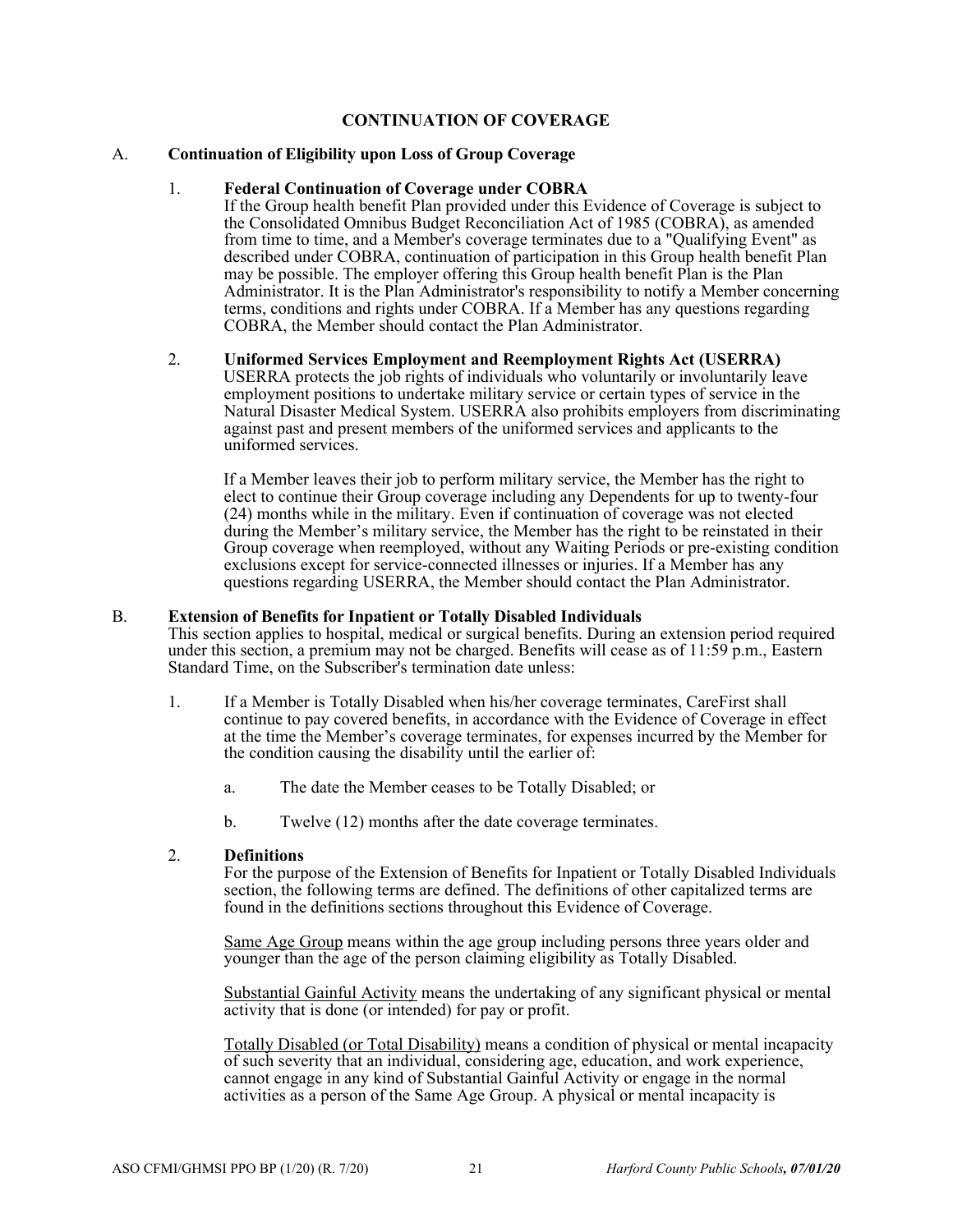incapacity that results from anatomical, physiological, or psychological abnormality or condition, which is demonstrable by medically accepted clinical and laboratory diagnostic techniques. CareFirst reserves the right to determine whether a Member is and continues to be Totally Disabled.

- 3. If a Member is confined in a hospital on the date that the Member's coverage terminates, CareFirst shall continue to pay covered benefits, in accordance with the Evidence of Coverage in effect at the time the Member's coverage terminates, for the confinement until the earlier of:
	- a. The date the Member is discharged from the hospital; or
	- b. Twelve (12) months after the date coverage terminates.

If the Member is Totally Disabled upon his/her discharge from the hospital, the extension of benefits described in paragraph B.1., above applies; however, an additional twelve (12) month extension of benefits is not provided. An individual is entitled to only one (1), twelve (12) month extension, not an inpatient twelve (12) month extension and an additional Totally Disabled twelve (12) month extension.

- 4. This section does not apply if:
	- a. Coverage is terminated because an individual fails to pay a required premium;
	- b. Coverage is terminated for fraud or material misrepresentation by the individual.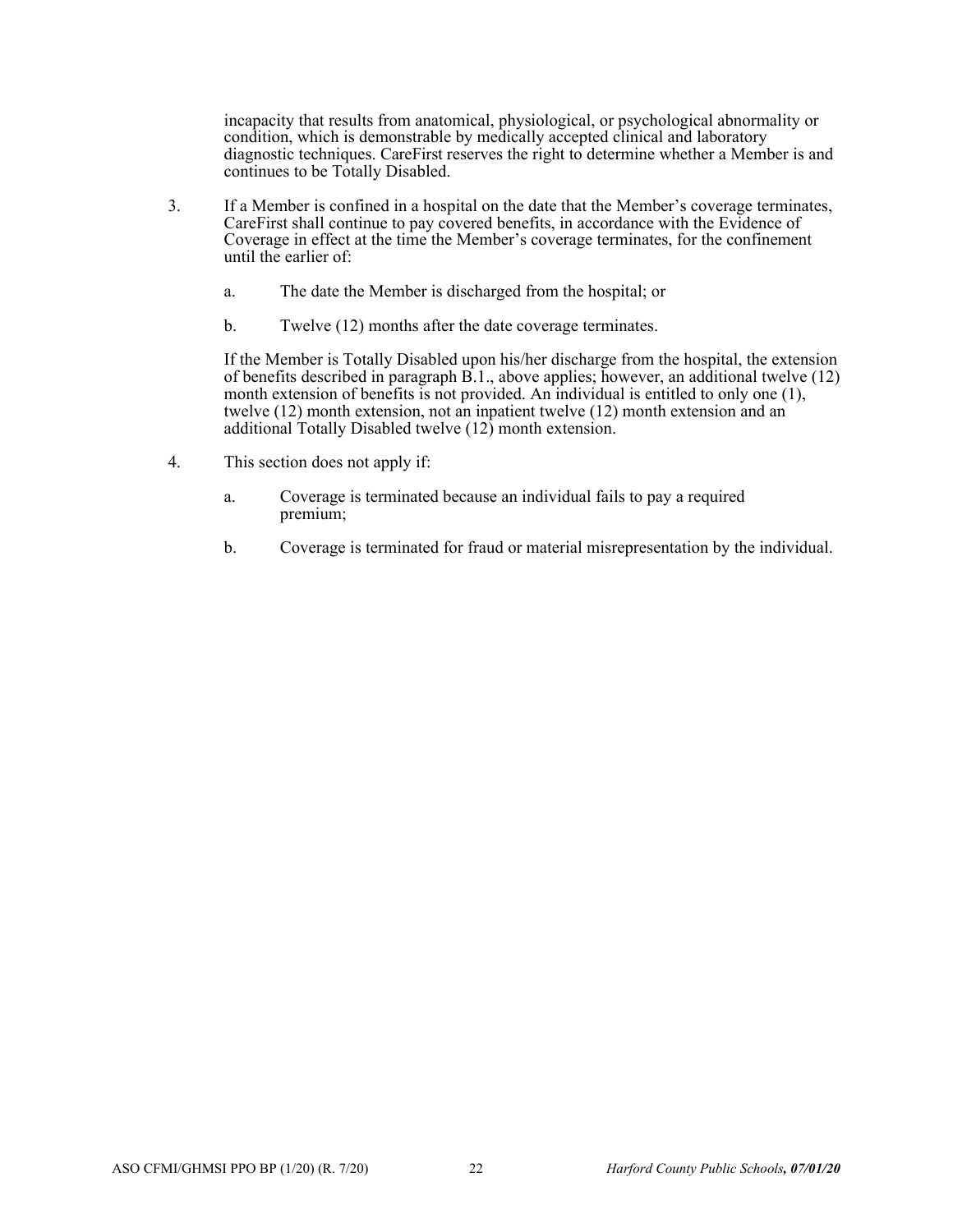## **COORDINATION OF BENEFITS; SUBROGATION**

#### A. **Coordination of Benefits**

## 1. **Applicability**

- a. This Coordination of Benefits (COB) provision applies to this CareFirst Plan when a Member has health care coverage under more than one Plan.
- b. If this COB provision applies, the Order of Determination Rules should be looked at first. Those rules determine whether the benefits of this CareFirst Plan are determined before or after those of another Plan. The benefits of this CareFirst Plan:
	- 1) Shall not be reduced when, under the order of determination rules, this CareFirst Plan determines its benefits before another Plan; and
	- 2) May be reduced when, under the order of determination rules, another Plan determines its benefits first. The above reduction is explained in the Effect on the Benefits section of this CareFirst Plan Evidence of Coverage.

#### 2. **Definitions**

For the purpose of this COB section, the following terms are defined. The definitions of other capitalized terms are found in the definitions section of this Evidence of Coverage.

Allowable Expenses means any health care expense, including deductibles, coinsurance or copayments, that is covered in whole or in part by any of the Plans covering the Member. This means that any expense or portion of an expense that is not covered by any of the Plans is not an Allowable Expense. If this CareFirst Plan is advised by a Member that all Plans covering the Member are high-deductible health plans and the Member intends to contribute to a health savings account, the primary Plan's deductible is not an Allowable Expense, except for any health care expense incurred that may not be subject to the deductible, as stated in section  $223(c)(2)(C)$  of the Internal Revenue Code of 1986.

CareFirst Plan means this Evidence of Coverage.

Intensive Care Policy means a health insurance policy that provides benefits only when treatment is received in that specifically designated health care facility of a hospital that provides the highest level of care and which is restricted to those patients who are physically, critically ill or injured.

Plan means any health insurance policy, including those of nonprofit health service Plan and those of commercial group, blanket, and individual policies, any subscriber contracts issued by health maintenance organizations, and any other established programs under which the insured may make a claim. The term Plan includes coverage required or provided by law or coverage under a governmental Plan, except a governmental plan which, by law, provides benefits that are in excess of those of any private insurance plan or other non-governmental plan. This does not include a state plan under Medicaid (Title XIX, Grants to States for Medical Assistance Programs, of the United States Social Security Act, as amended from time to time).

The term Plan does not include:

a. An individually underwritten and issued, guaranteed renewable, specified disease policy, or specified accident policy;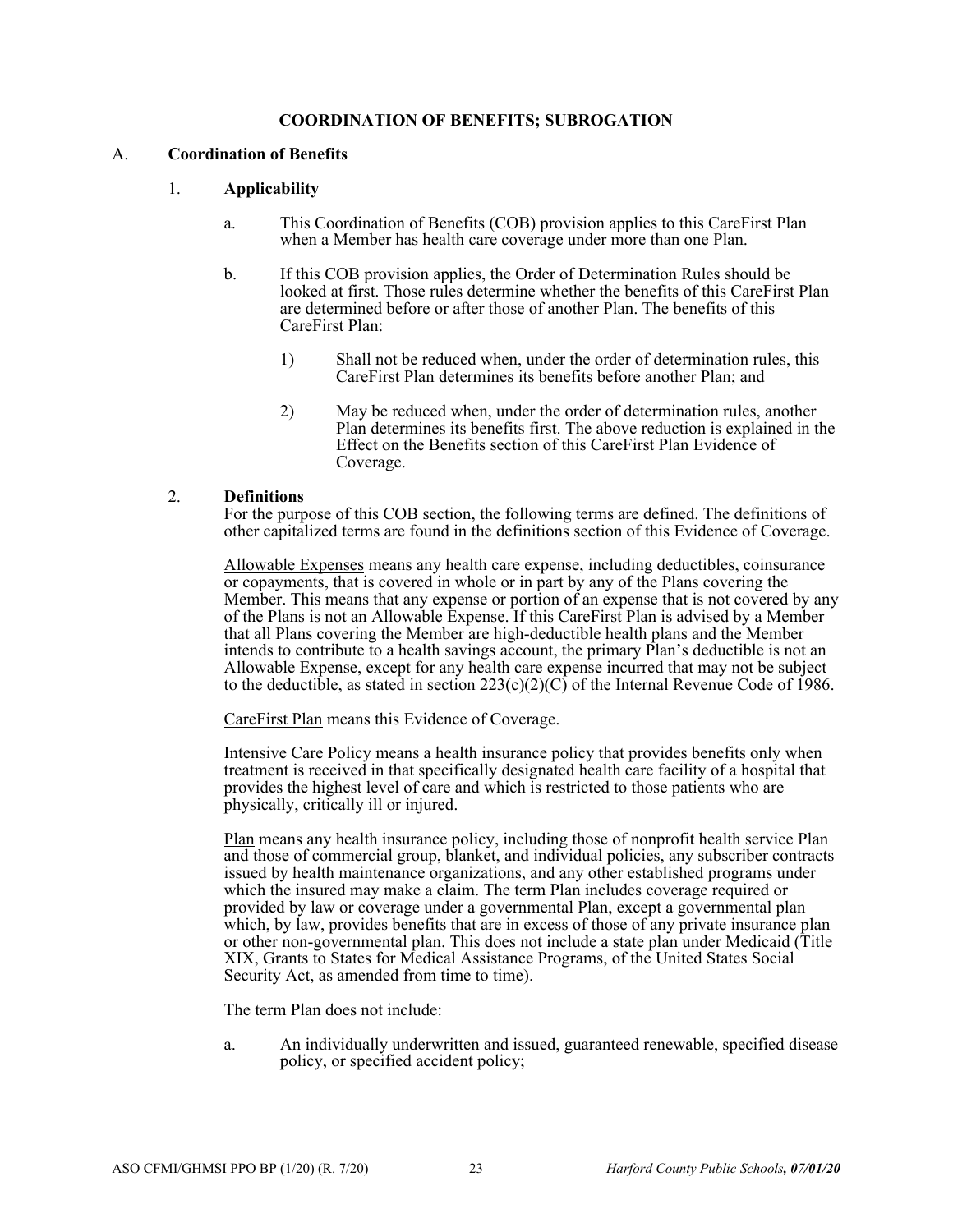- b. An intensive care policy, which does not provide benefits on an expense incurred basis;
- c. Coverage regulated by a motor vehicle reparation law;
- d. Any hospital indemnity or other fixed indemnity coverage contract;
- e. An elementary and/or secondary school insurance program sponsored by a school or school system and any school accident-type coverage that covers for accidents only, including athletics injuries;
- f. Medicare supplemental policies;
- g. Limited benefit health coverage as defined by state law;
- h. Long-term care insurance policies for non-medical services;
- i. Personal Injury Protection (PIP) benefits under a motor vehicle liability insurance policy.
- j. A state plan under Medicaid; or
- k. A governmental plan, which, by law, provides benefits that are in excess of those of any private insurance plan or other non-governmental plan.

Primary Plan or Secondary Plan means the order of benefit determination rules stating whether this CareFirst Plan is a Primary Plan or Secondary Plan as to another Plan covering the Member.

- a. When this CareFirst Plan is a Primary Plan, its benefits are determined before those of the other Plan and without considering the other Plan's benefits.
- b. When this CareFirst Plan is a Secondary Plan, its benefits are determined after those of the other Plan and may be reduced because of the other Plan's benefits.
- c. When there are more than two Plans covering the Member, this CareFirst Plan may be a Primary Plan as to one of the other Plans, and may be a Secondary Plan as to a different Plan or Plans.

Specified Disease Policy means a health insurance policy that provides (1) benefits only for a disease or diseases specified in the policy or for the treatment unique to a specific disease; or (2) additional benefits for a disease or diseases specified in the policy or for treatment unique to a specified disease or diseases.

## 3. **Order of Benefit Determination Rules**

#### a. **General**

When there is a basis for a claim under this CareFirst Plan and another Plan, this CareFirst Plan is a Secondary Plan which has its benefits determined after those of the other Plan, unless:

- 1) The other Plan has rules coordinating benefits with those of this CareFirst Plan; and
- 2) Both those rules and this CareFirst Plan's rules require that this CareFirst Plan's benefits be determined before those of the other Plan.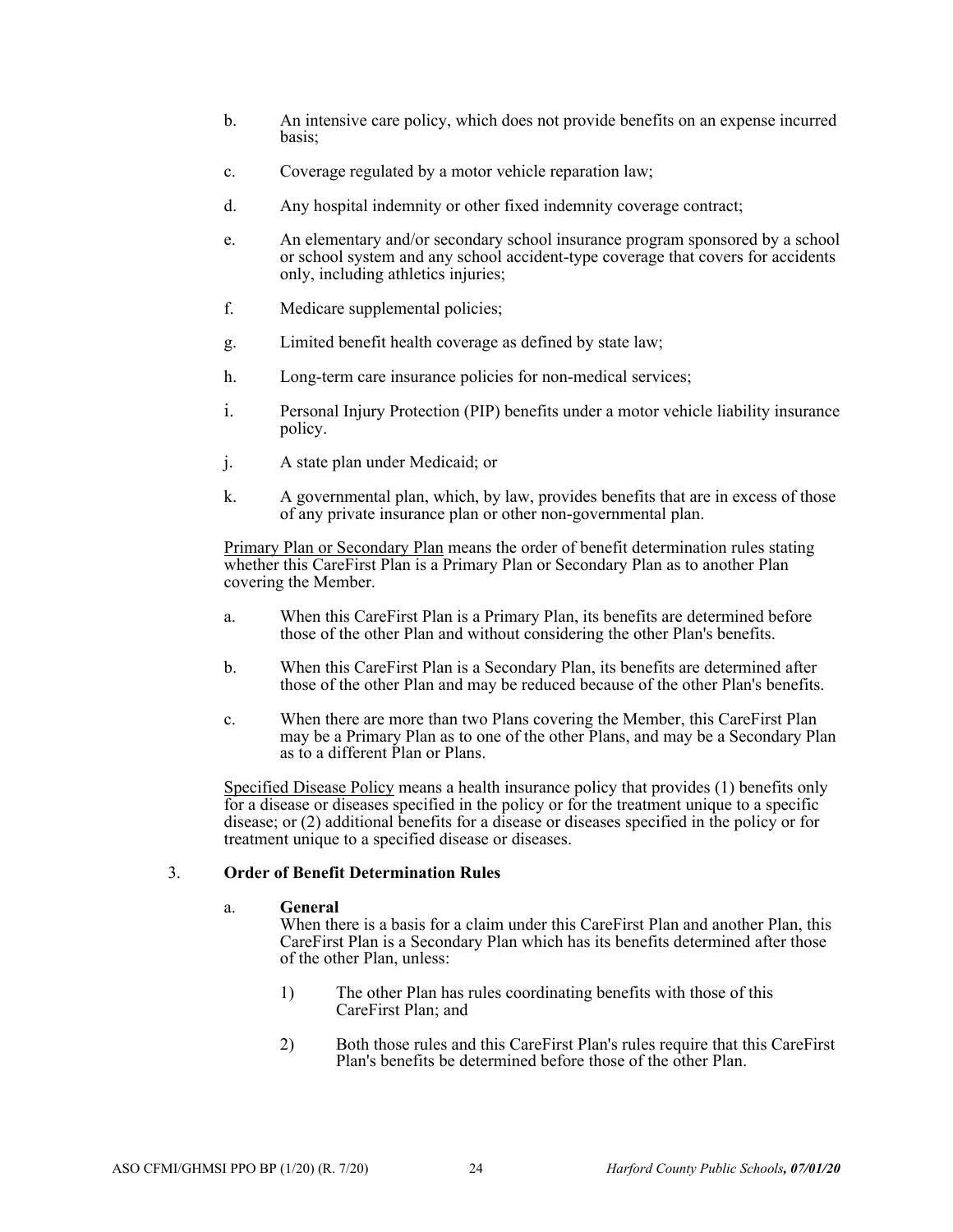#### b. **Rules**

This CareFirst Plan determines its order of benefits using the first of the following rules which applies:

- 1) Non-dependent/dependent. The benefits of the Plan which covers the person as an employee, member or subscriber (that is, other than as a dependent) are determined before those of the Plan which covers the person as a dependent; except that if the person is also a Medicare beneficiary, and the result of the rule established by Title XVIII of the Social Security Act and implementing regulations, Medicare is:
	- a) Secondary to the Plan covering the person as a dependent; and
	- b) Primary to the Plan covering the person as other than a dependent (e.g., retired employee),

Then the benefits of the Plan covering the person as a dependent are determined before those of the Plan covering the person as other than a dependent.

- 2) Dependent child covered by more than one Plan. Unless there is a court decree stating otherwise, when this CareFirst Plan and another Plan cover the same child as a dependent, the order of benefits shall be determined as follows:
	- a) For a dependent child whose parents are married or are living together:
		- (1) The benefits of the Plan of the parent whose birthday falls earlier in a year are determined before those of the Plan of the parent whose birthday falls later in the year; but
		- (2) If both parents have the same birthday, the benefits of the Plan that covered one parent longer are determined before those of the Plan that covered the other parent for a shorter period of time.
	- b) For a dependent child whose parents are separated, divorced, or are not living together:
		- (1) If the specific terms of a court decree state that one of the parents is responsible for the health care expenses or health care coverage of the child, and the entity obligated to pay or provide the benefits of the Plan of that parent has actual knowledge of those terms, the benefits of that Plan are determined first. If the parent with responsibility has no health care coverage for the dependent child's health care expenses, but the parent's spouse does, that parent's spouse's plan is the primary plan. This paragraph does not apply with respect to any claim for services rendered before the entity has actual knowledge of the terms of the court decree.

The rule described in 3.b.2)a) above also shall apply if: i) a court decree states that both parents are responsible for the dependent child's health care expenses or health care coverage, or ii) a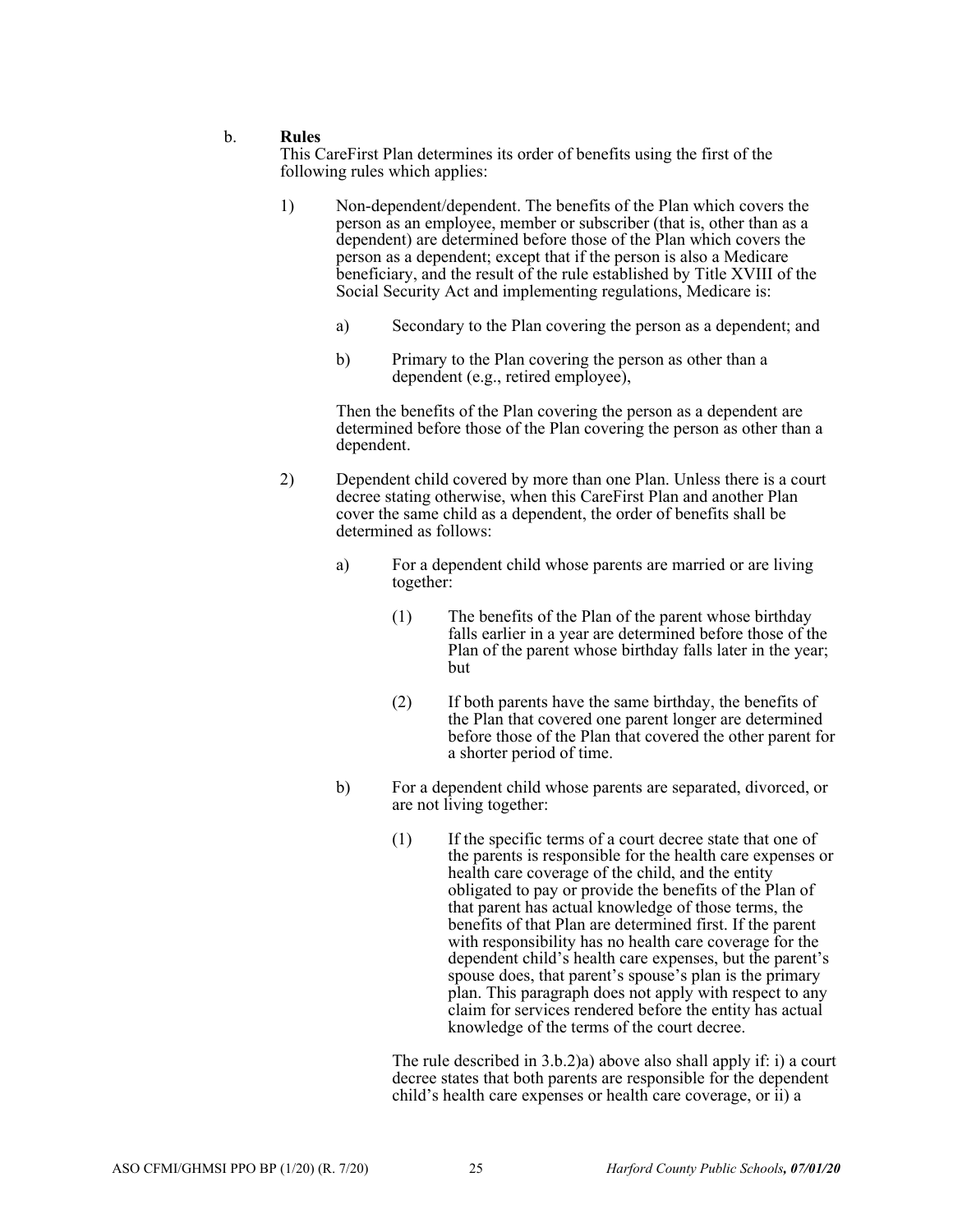court decree states that the parents have joint custody without specifying that one parent has responsibility for the health care expenses or coverage of the dependent child.

- (2) If there is no court decree setting out the responsibility for the child's health care expenses or health care coverage, the order of benefits for the dependent child are as follows:
	- (a) The Plan of the parent with custody of the child;
	- (b) The Plan of the spouse of the parent with the custody of the child;
	- (c) The Plan of the parent not having custody of the child; and then
	- (d) The Plan of the spouse of the parent who does not have custody of the child.
- c) For a dependent child covered under more than one plan of individuals who are not the parents of the child, the order of benefits shall be determined, as applicable, under the rules stated in a) and b) of this paragraph as if those individuals were parents of the child.
- 3) Active/inactive employee. The benefit of a Plan which covers a person as an employee who is neither laid off nor retired is determined before those of a Plan that covers that person as a laid off or retired employee. The same would hold true if a person is a dependent of a person covered as an employee who is neither laid off nor retired or a person covered as a laid off or retired employee. If the other Plan does not have this rule, and if, as a result, the Plans do not agree on the order of benefits, this rule is ignored.
- 4) Continuation coverage. If a person whose coverage is provided under the right of continuation pursuant to federal or state law also is covered under another Plan, the following shall be the order of benefits determination:
	- a) First, the benefits of a Plan covering the person as an employee, retiree, member or subscriber (or as that person's dependent);
	- b) Second, the benefits under the continuation coverage.

If the other Plan does not have the rule described above, and if, as a result, the Plans do not agree on the order of benefits, this rule is ignored.

5) Longer/shorter length of coverage. If none of the above rules determines the order of benefits, the benefits of the Plan that covered the person longer are determined before those of the Plan that covered that person for the shorter term.

## 4. **Effect on the Benefits of this CareFirst Plan**

#### a. **When this Section Applies**

This section applies when, in accordance with the prior section, order of benefits determination rules, this CareFirst Plan is a Secondary Plan as to one or more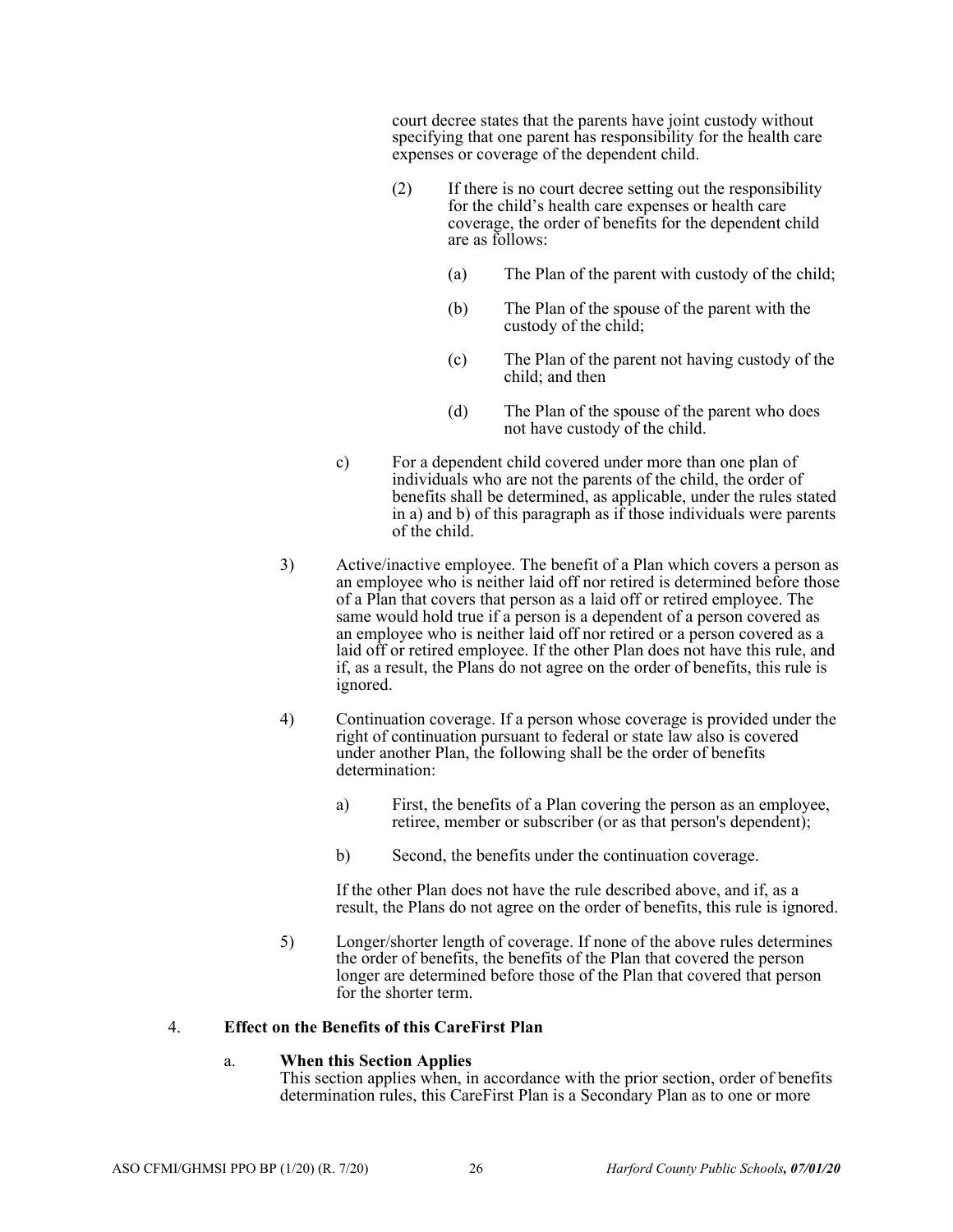other Plans. In that event the benefits of this CareFirst Plan may be reduced under this section. Such other Plan or Plans are referred to as "the other Plans" immediately below.

## b. **Reduction in this CareFirst Plan's Benefits**

When this CareFirst Plan is the Secondary Plan, the benefits under this CareFirst Plan *may* be reduced so that the total benefits that would be payable or provided by all the other Plans do not exceed one hundred percent  $(100\%)$  of the total Allowable Expenses. If the benefits of this CareFirst Plan are reduced, each benefit is reduced in proportion. It is then charged against any applicable benefit limit of this CareFirst Plan.

## 5. **Right to Receive and Release Needed Information**

Certain facts are needed to apply these COB rules. CareFirst has the right to decide which facts it needs. It may get the needed facts from or give them to any other organization or person for purposes of treatment, payment, and health care operations. CareFirst need not tell, or get the consent of, any person to do this. Each person claiming benefits under this CareFirst Plan must give this CareFirst Plan any facts it needs to pay the claim.

## 6. **Facility of Payment**

A payment made under another Plan may include an amount that should have been paid under this CareFirst Plan. If it does, this CareFirst Plan may pay that amount to the organization that made that payment. That amount will then be treated as though it were a benefit paid under this CareFirst Plan. This CareFirst Plan will not have to pay that amount again. The term "payment made" includes providing benefits in the form of services, in which case "payment made" means the reasonable cash value of the benefits provided in the form of services.

## 7. **Right of Recovery**

If the amount of the payments made by this CareFirst Plan is more than it should have paid under this COB provision, it may recover the excess from one or more of:

- a. The persons it has paid or for whom it has paid;
- b. Insurance companies; or
- c. Other organizations.

The "amount of the payments made" includes the reasonable cash value of any benefits provided in the form of services.

#### B. **Employer or Governmental Benefits**

Coverage does not include the cost of services or payment for services for any illness, injury, or condition for which, or as a result of which, a Benefit (as defined below) is provided or is required to be provided either:

- 1. Under any federal, state, county or municipal workers' compensation or employer's liability law or other similar program; or
- 2. From any federal, state, county or municipal or other government agency, including, in the case of service-connected disabilities, the United States Department of Veterans Affairs, to the extent that benefits are payable by the federal, state, county or municipal or other government agency, but excluding Medicare benefits and Medicaid benefits.

Benefit as used in this provision includes a payment or any other benefit, including amounts received in settlement of a claim for Benefits.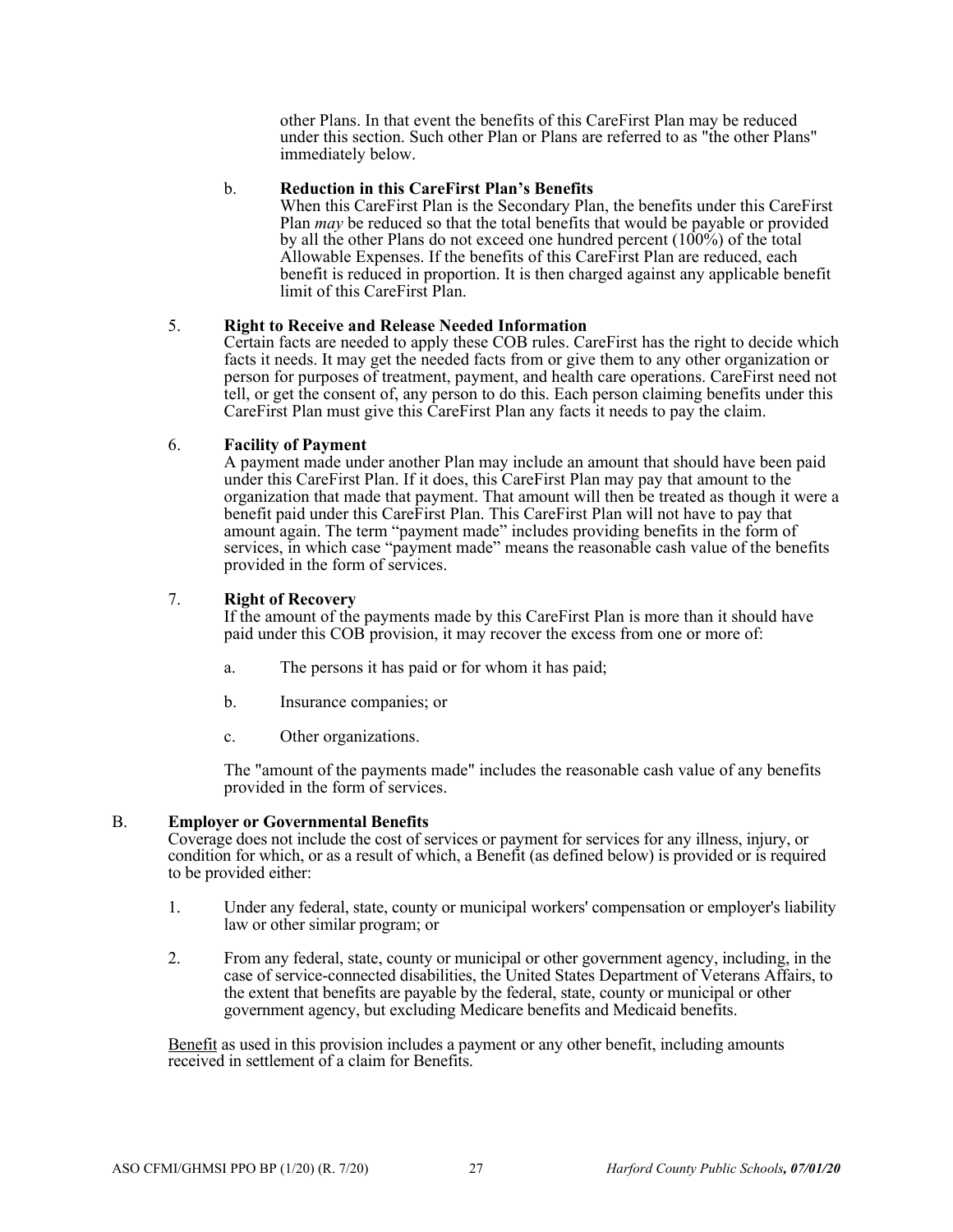## C. **Subrogation**

- 1. CareFirst has subrogation and reimbursement rights. Subrogation requires the Member to turn over to CareFirst any rights the Member may have against a third party. A third party is any person, corporation, insurer or other entity that may be liable to a Member for an injury or illness. Subrogation applies to any illness or injury which is:
	- a. Caused by an act or omission of a third party; or
	- b. Covered under a member's uninsured or underinsured policy issued to or otherwise covering the Member; or
	- c. Covered by No Fault Insurance. No Fault Insurance means motor vehicle casualty insurance. This term also refers to motor vehicle insurance issued under any other state or federal legislation of similar purpose. CareFirst will not subrogate a recovery made under Personal Injury Protection policy benefits.
- 2. If the Member receives or is entitled to receive payment from any person, organization or entity in connection with an injury, illness or need for care for which benefits were provided or will be provided under this Evidence of Coverage, the payment will be treated as having been paid to the Member as a recovery for the medical, hospital and other expenses for which CareFirst provided or will provide benefits. CareFirst may recover the amounts paid in benefits up to the amount received from or on behalf of the third party. CareFirst will not recover from payments made to the Member under the Member's personal injury protection benefits of their motor vehicle insurance policy. CareFirst will not recover medical expenses from a Subscriber unless the Subscriber or Member recovers for medical expenses in a cause of action or settlement.
- 3. CareFirst's right of recovery is not subject to reduction for attorney's fees and costs under the "common fund" or any other doctrine. CareFirst will reduce the amount owed by the Member to CareFirst in accordance with applicable law.
- 4. CareFirst will have a lien on all funds the Member recovers up to the total amount of benefits provided. We are entitled under our right of recovery to be reimbursed for our benefit payments even if you are not "made whole" for all of your damages in the recoveries that you receive. CareFirst may give notice of that lien to any party who may have contributed to the Member's loss, or who may be liable for payment as a result of that loss.

For purposes of this provision, "made whole" means that the Member fully recovers all of their damages.

- 5. CareFirst has the option to be subrogated to the Member's rights to the extent of the benefits provided under this Evidence of Coverage. This includes CareFirst right to bring suit or file claims against the third party in the Member's name.
- 6. Members agree to take action, furnish information and assistance, and execute such instruments that CareFirst may require while enforcing CareFirst rights under this Section. The Member agrees to not take any action which prejudices CareFirst's rights and interests under this provision.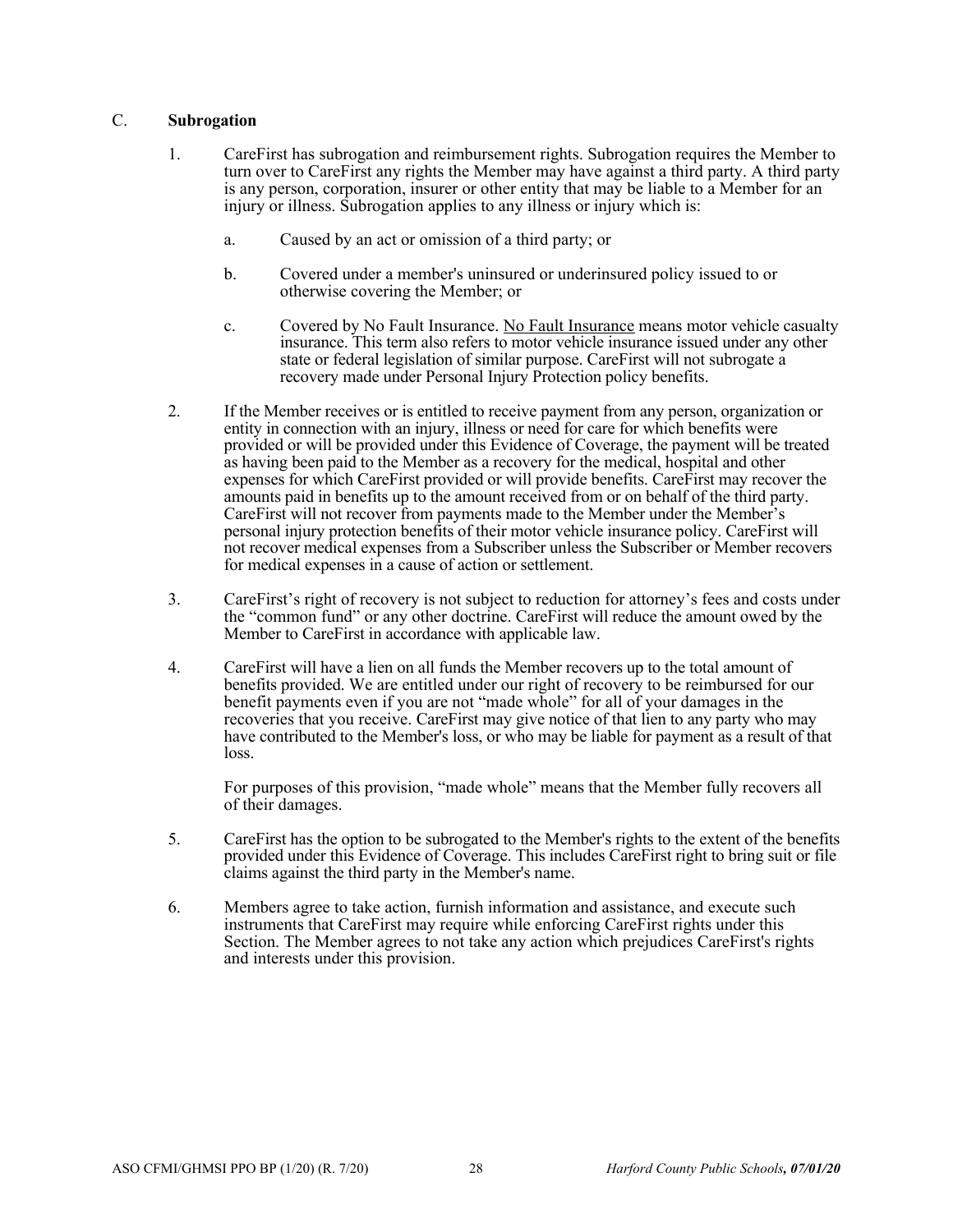## **HOW THE PLAN WORKS**

This health care benefits plan offers a choice of Health Care Providers. Payment depends on the Health Care Provider chosen, as explained below in the "Choosing a Provider" subsection below. Other factors that may affect payment are found in Referrals, COB, Subrogation, the Inter-Plan Arrangements Disclosure, Inter-Plan Programs Ancillary Services**,** Exclusions, and Utilization Management Requirements.

#### A. **Appropriate Care and Medical Necessity**

CareFirst works to make sure that health care is rendered in the most appropriate setting and in the most appropriate way. While ensuring that the Member receives the best care, this also helps to control health care costs. In order to make sure that the setting and treatment are appropriate, some Covered Services require review before a Member receives care. These services are marked throughout this Evidence of Coverage.

CareFirst will pay a benefit for Covered Services rendered by a Health Care Provider only when Medically Necessary as determined by CareFirst. Benefits are subject to all of the terms, conditions, and maximums, if applicable, as stated in this Evidence of Coverage.

## B. **Choosing a Provider**

- 1. Member/Health Care Provider Relationship
	- a. The Member has the exclusive right to choose a Health Care Provider. Whether a Health Care Provider contracts with CareFirst or not relates only to method of payment and does not imply that any Health Care Provider is more or less qualified than another.
	- b. CareFirst makes payment for Covered Services but does not provide these services. CareFirst is not liable for any act or omission of any Health Care Provider.
- 2. Preferred Health Care Providers
	- a. If a Member chooses a Preferred Health Care Provider, the cost to the Member is lower than if the Member chooses a Non-Preferred Health Care Provider. Throughout the Schedule of Benefits, payments are listed as either "in-network" (for a Preferred Health Care Provider) or "out-of-network" (for a Non-Preferred Health Care Provider).

If a Preferred Health Care Provider refers a Member to a Non-Preferred Health Care Provider, CareFirst will pay the in-network benefit, but the Member will still be responsible for the difference between CareFirst's payment and the Non-Preferred Health Care Provider's charge.

- b. Claims will be submitted directly to CareFirst by the Preferred Health Care Provider.
- c. CareFirst will pay benefits directly to the Preferred Health Care Provider and such payment is accepted as payment in full, except for applicable Member amounts.
- d. The Member is responsible for any applicable Deductible and Coinsurance or Copayment, as stated in the Schedule of Benefits.
- 3. Non-Preferred Health Care Providers Except as otherwise authorized by CareFirst, if a Member chooses a Non-Preferred Health Care Provider, Covered Services may be eligible for reduced benefits. When Covered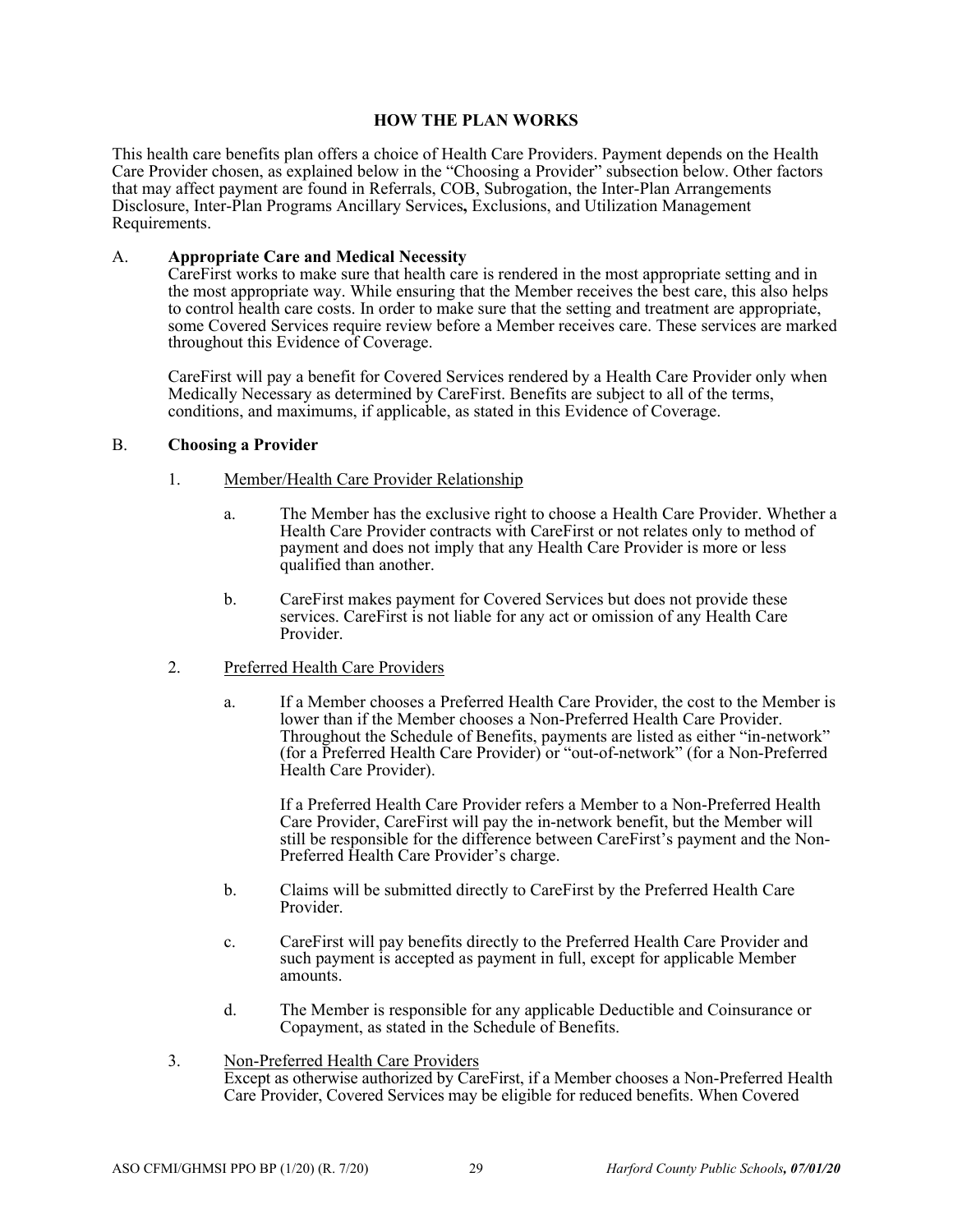Services are provided by a Non-Preferred Health Care Provider, out-of-network benefits apply.

- a. Claims may be submitted directly to CareFirst or its designee by the Non-Preferred Health Care Provider, or the Member may need to submit the claim. In either case, it is the responsibility of the Member to make sure that proofs of loss are filed on time.
- b. All benefits for Covered Services will be payable to the Subscriber, or to the Non-Preferred Health Care Provider, at the discretion of CareFirst.
- c. In the case of a Dependent child enrolled pursuant to a court order, court approved requirement, or a QMSO, payment will be paid directly to the State of Maryland Department of Health or the non-insuring parent if proof is provided that such parent has paid the Non-Preferred Health Care Provider.
- d. Non-Preferred Health Care Providers are not required to accept the Allowed Benefit as full payment and will collect additional amounts from the Member up to the provider's actual charge. The Allowed Benefit may be substantially less than the provider's actual charge to the Member. Therefore, when Covered Services are provided by Non-Preferred Health Care Providers, Members should expect to pay additional amounts to providers that exceed the Allowed Benefit. The Member is responsible for the difference between CareFirst's payment and the Non-Preferred Health Care Provider's charge.

## 4. Non-Contracting Pharmacy

- a. Claims must be submitted by the Member directly to CareFirst's designee. It is the responsibility of the Member to make sure that proofs of loss are filed on time.
- b. All benefits for Covered Services rendered by a non-Contracting Pharmacy will be payable to the Subscriber.
- c. In the case of a Dependent child enrolled pursuant to an MCSO or a QMSO, payment will be paid directly to the State of Maryland Department of Health or the non-insuring parent if proof is provided that such parent has paid the Health Care Provider.
- d. The Member is responsible for any difference between CareFirst's payment and the Non-Contracting Pharmacy's charge.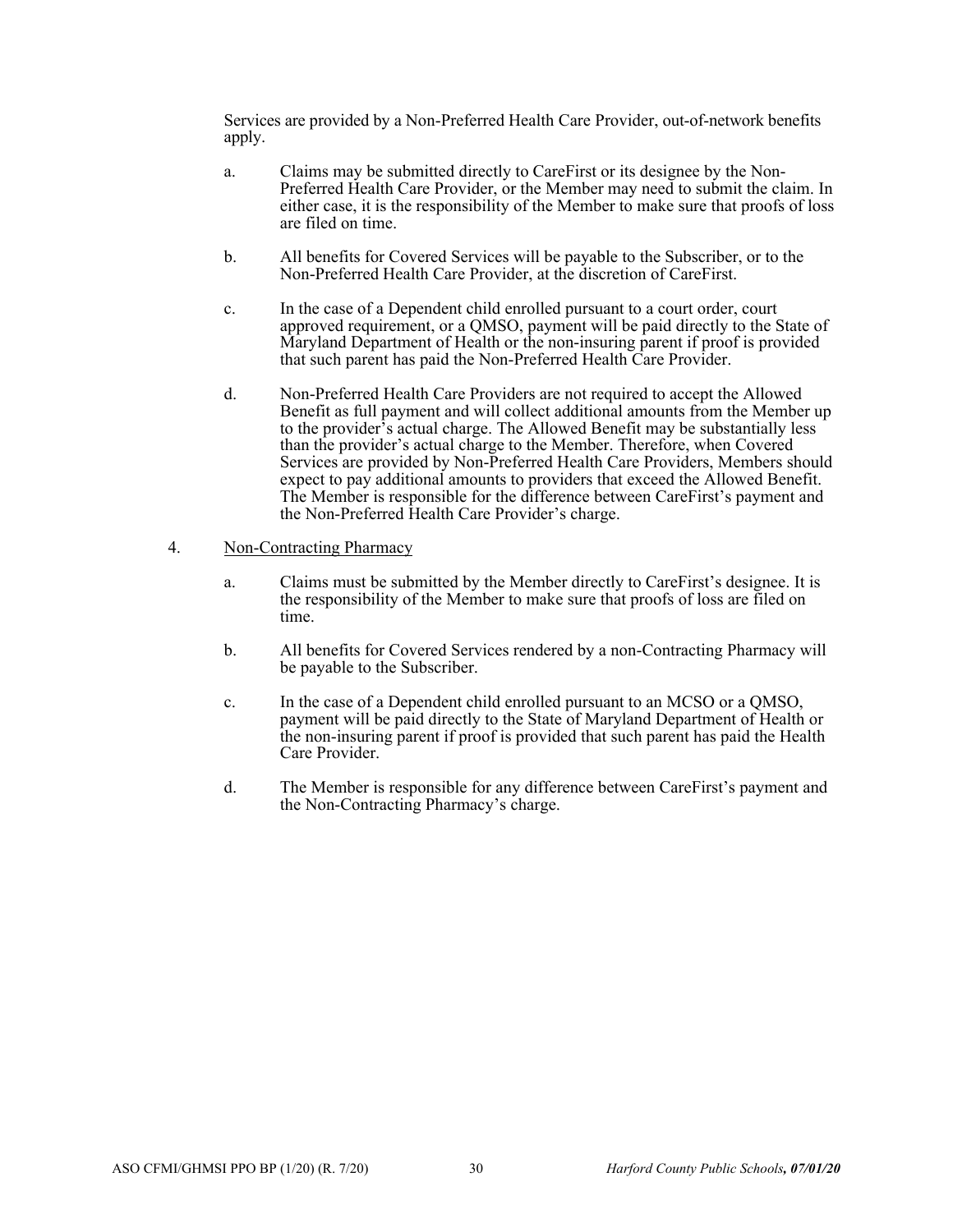## 5. Ambulance Services Providers

a. For purposes of calculating the Member payment for Ambulance Covered Services, refer to the quick reference guide below.

| <b>Quick Reference Guide</b>                          |                                                                                                                                    |  |  |  |  |
|-------------------------------------------------------|------------------------------------------------------------------------------------------------------------------------------------|--|--|--|--|
| If a Member receives<br><b>Covered Services from:</b> | <b>Member liability:</b>                                                                                                           |  |  |  |  |
| Preferred Ambulance<br>Services Provider              | No balance billing permitted:                                                                                                      |  |  |  |  |
|                                                       | The Member is responsible for any applicable Deductible, Copayment, and<br>Coinsurance amounts stated in the Schedule of Benefits. |  |  |  |  |
|                                                       |                                                                                                                                    |  |  |  |  |
| Non-Preferred Ambulance<br>Services Provider          | Balance billing permitted:                                                                                                         |  |  |  |  |
|                                                       | The Member is responsible for any applicable Deductible, Copayment, and<br>Coinsurance amounts stated in the Schedule of Benefits  |  |  |  |  |
|                                                       |                                                                                                                                    |  |  |  |  |
|                                                       | and                                                                                                                                |  |  |  |  |
|                                                       | for the difference between the Allowed Benefit and the Non-Preferred                                                               |  |  |  |  |
|                                                       | Ambulance Services Provider's actual charge.                                                                                       |  |  |  |  |

b. If a Member receives services from a Preferred Provider, the cost to the Member is lower than if the Member receives services from a Non-Preferred Provider.

## C. **Notice of Claim**

A Member may request a claim form by writing or calling CareFirst. CareFirst does not require written notice of a claim.

## D. **Claim Forms**

CareFirst provides claim forms for filing proof of loss. If CareFirst does not provide the claim forms within fifteen (15) days after notice of claim is received, the Member is considered to have complied with the requirements of this Evidence of Coverage as to proof of loss if the Member submits, within the time fixed in this Evidence of Coverage for filing proof of loss, written proof of the occurrence, character, and extent of the loss for which the claim is made.

## E. **Proofs of Loss**

In order to receive benefits for services rendered by a Health Care Provider who does **not** contract with CareFirst, a Member must submit written proof of loss to CareFirst or its designee within the deadlines described below.

- 1. Claims for medical benefits must be submitted within twelve (12) months following the dates services were rendered.
- 2. Claims for Prescription Drug Benefits must be submitted within twelve (12) months following the dates services were rendered.
- 3. Claims for "Vision Care Benefits: Routine Vision Exam" must be submitted within twelve (12) months following the dates services were rendered.

A Member's failure to furnish the proof of loss within the time required does not invalidate or reduce a claim if it was not reasonably possible to submit the proof within the required time, if the proof is furnished as soon as reasonably possible, and except in the absence of legal capacity of the member, not later than one year from the time proof is otherwise required.

CareFirst will honor claims submitted for Covered Services by any agency of the federal, state or local government that has the statutory authority to submit claims beyond the time limits established under this Evidence of Coverage. These claims must be submitted to CareFirst before the filing deadline established by the applicable statute on claims forms that provide all of the information CareFirst deems necessary to process the claim. CareFirst provides forms for this purpose.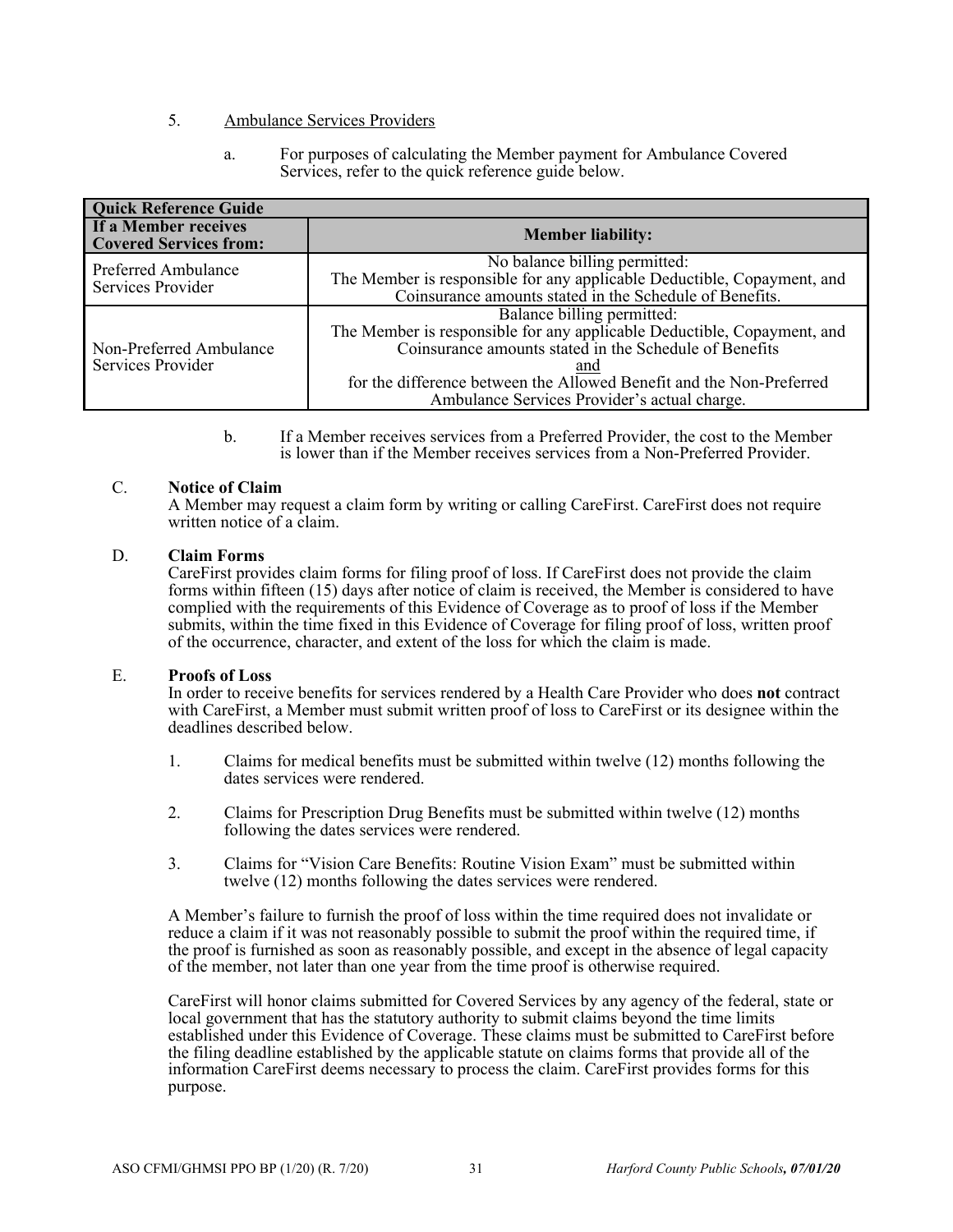#### F. **Time of Payment of Claims**

Benefits payable under this Evidence of Coverage will be paid not more than thirty (30) days after receipt of written proof of loss.

## G. **Claim Payments Made in Error**

If CareFirst makes a claim payment to or on behalf of a Member in error, the Member is required to repay CareFirst the amount that was paid in error. If the Member has not repaid the full amount owed CareFirst and CareFirst makes a subsequent benefit payment, CareFirst may subtract the amount owed CareFirst from the subsequent payment.

#### H. **Assignment of Benefits**

A Member may not assign his or her right to receive benefits or benefit payments under this Evidence of Coverage to another person or entity except for routine assignment of benefit payments to a Preferred Health Care Provider/Contracting Pharmacy rendering Covered Services.

#### I. **Evidence of Coverage**

Unless CareFirst makes delivery directly to the Subscriber, CareFirst will provide the Group, for delivery to each Subscriber, a statement that summarizes the essential features of the coverage of the Subscriber and that indicates to whom benefits are payable. Only one statement will be issued for each family unit.

#### J. **Notices**

Notice to Members will be sent via electronic mail, if the Member has consented to receive such notices via electronic mail or by first class mail to the most recent address for the Member in CareFirst's files. The notice will be effective on the date mailed, whether or not the Member in fact receives the notice or there is a delay in receiving the notice. It is the Subscriber's responsibility to notify the Group, and the Group's responsibility to notify CareFirst of an address change.

## K. **Privacy Statement**

CareFirst shall comply with state, federal and local laws pertaining to the dissemination or distribution of non-public personally identifiable medical or health-related data. In that regard, CareFirst will not provide to the plan sponsor named herein or unauthorized third parties any personally identifiable medical information without the prior written authorization of the patient or parent/guardian of the patient or as otherwise permitted by law.

## L. **Prescription Drug Rebate Sharing**

CareFirst may be eligible for rebates from Prescription drug manufacturers upon negotiating directly with manufacturers.

CareFirst and the Plan Sponsor, as such is defined in the Administrative Services Agreement, agree to the extent to which any such rebates are shared.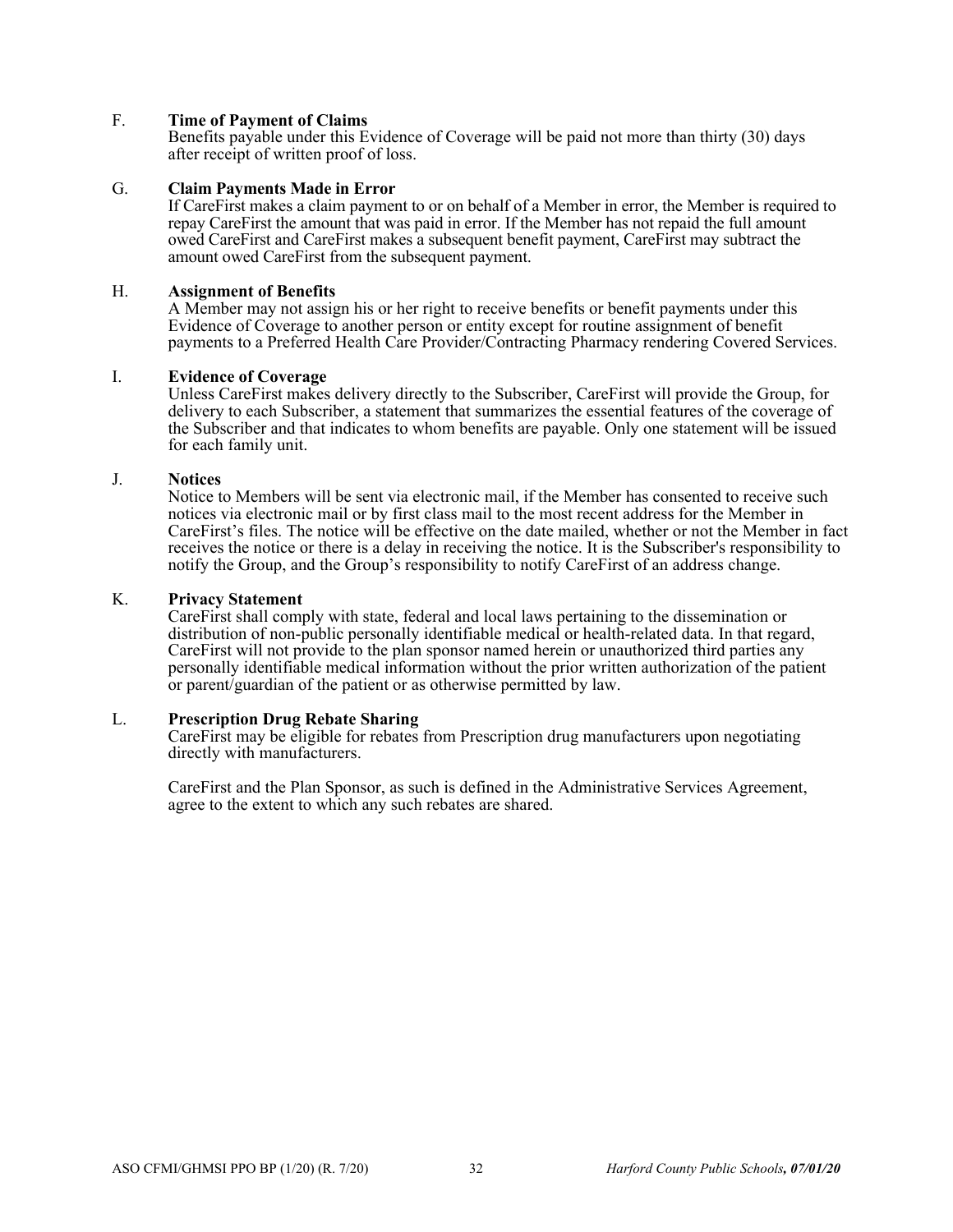## **REFERRALS**

## **Referral Requirements**

- A. Written referrals are not required, except as stated in the Gender Reassignment Services subsection of the Description of Covered Services.
- B. Referral to a Specialist or Non-Physician Specialist
	- 1. Non-Physician Specialist means a Heath Care Provider who is not a physician who is licensed or certified under the Health Occupations Article of the Annotated Code of Maryland or the applicable licensing laws of any state or the District of Columbia; and is certified or trained to treat or provide health care services for a specified condition or disease in a manner that is within the scope of the license or certification of the Health Care Provider.
	- 2. A Member may request a referral to a Specialist or Non-Physician Specialist who is a Non-Preferred Health Care Provider if the Member is diagnosed with a condition or disease that requires specialized health care services or medical care; and
		- a. CareFirst does not contract with a specialist or Non-Physician Specialist with the professional training and expertise to treat or provide health care services for the condition or disease; or
		- b. CareFirst cannot provide reasonable access to a contracted specialist or Non-Physician Specialist with the professional training and expertise to treat or provide health care services for the condition or disease without unreasonable delay or travel.
	- 3. For purposes of calculating any Member payment, CareFirst will treat the services provided by the specialist or Non-Physician Specialist as if the services were provided by a Preferred Health Care Provider.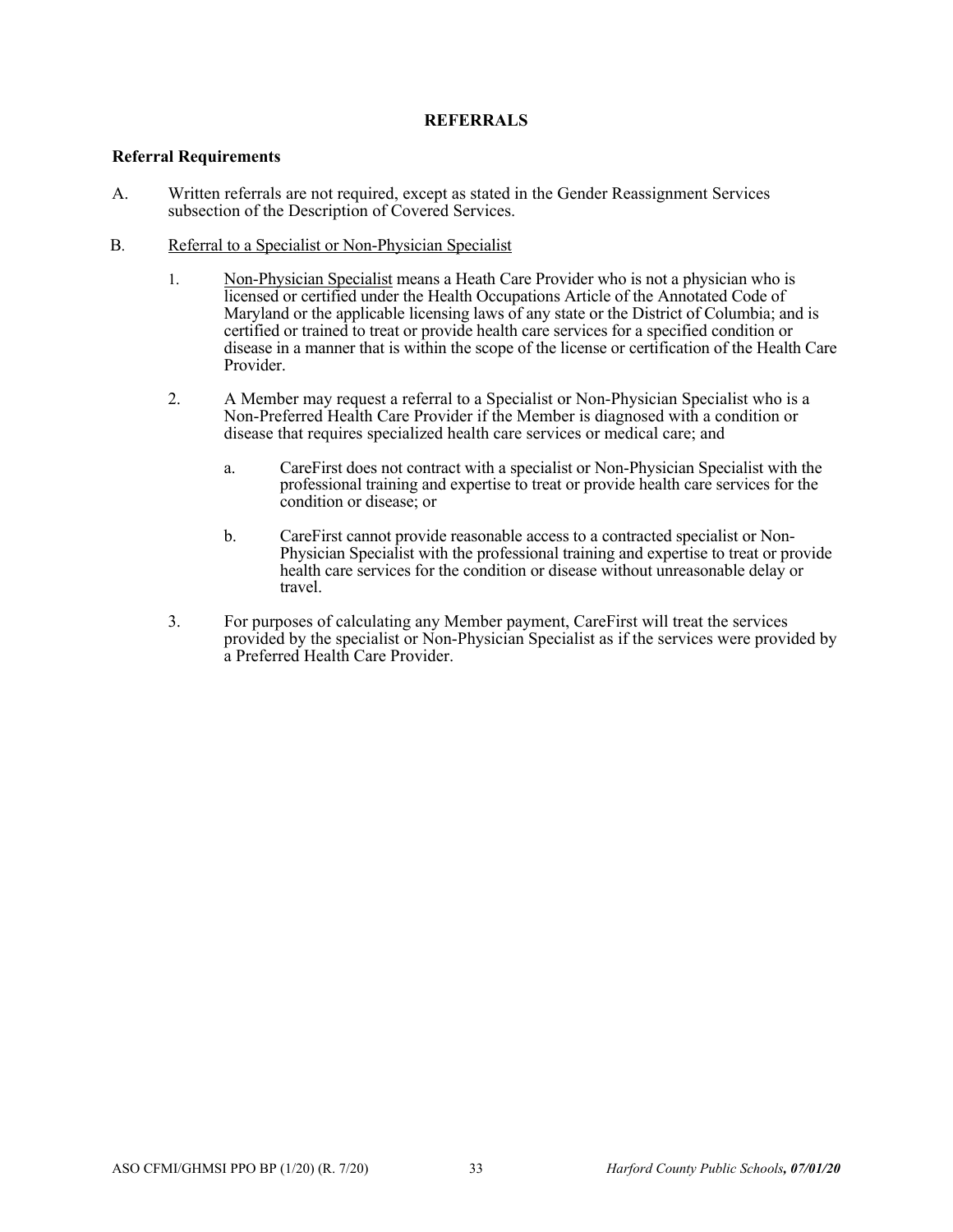## C. Referrals Quick Reference

While written referrals are not required, Covered Services with a referral will be available as follows:

| <b>For Covered Services:</b>             |                                                                             |                                                                                                                                                                                     |                                                                                                                                                                                                                                                                                                                                                 |  |  |
|------------------------------------------|-----------------------------------------------------------------------------|-------------------------------------------------------------------------------------------------------------------------------------------------------------------------------------|-------------------------------------------------------------------------------------------------------------------------------------------------------------------------------------------------------------------------------------------------------------------------------------------------------------------------------------------------|--|--|
| If a Member<br>sees a:                   | With referral:                                                              | <b>Without referral:</b>                                                                                                                                                            | <b>Member liability:</b>                                                                                                                                                                                                                                                                                                                        |  |  |
| Preferred<br>Health Care<br>Provider     | Covered Services will be paid at the<br>in-network level of benefits.       |                                                                                                                                                                                     | No balance billing permitted:<br>The Member is responsible for any applicable<br>Deductible, Copayment, and Coinsurance<br>amounts stated in the Schedule of Benefits.                                                                                                                                                                          |  |  |
| Non-Preferred<br>Health Care<br>Provider | Covered Services will be<br>paid at the<br>in-network level of<br>benefits. | Covered Services will be<br>paid at the<br>out-of-network level of<br>benefits<br><b>if</b> out-of-network<br>benefits are provided;<br>otherwise, no benefits<br>will be provided. | Balance billing permitted for in-network and out-<br>of-network Covered Services:<br>The Member is responsible for any applicable<br>Deductible, Copayment, and Coinsurance<br>amounts stated in the Schedule of Benefits<br>and<br>for the difference between the Allowed Benefit<br>and the Non-Preferred Health Provider's actual<br>charge. |  |  |

This Referrals Quick Reference guide is subject to the terms stated in the Referral to a Specialist or Non-Physician Specialist section, above.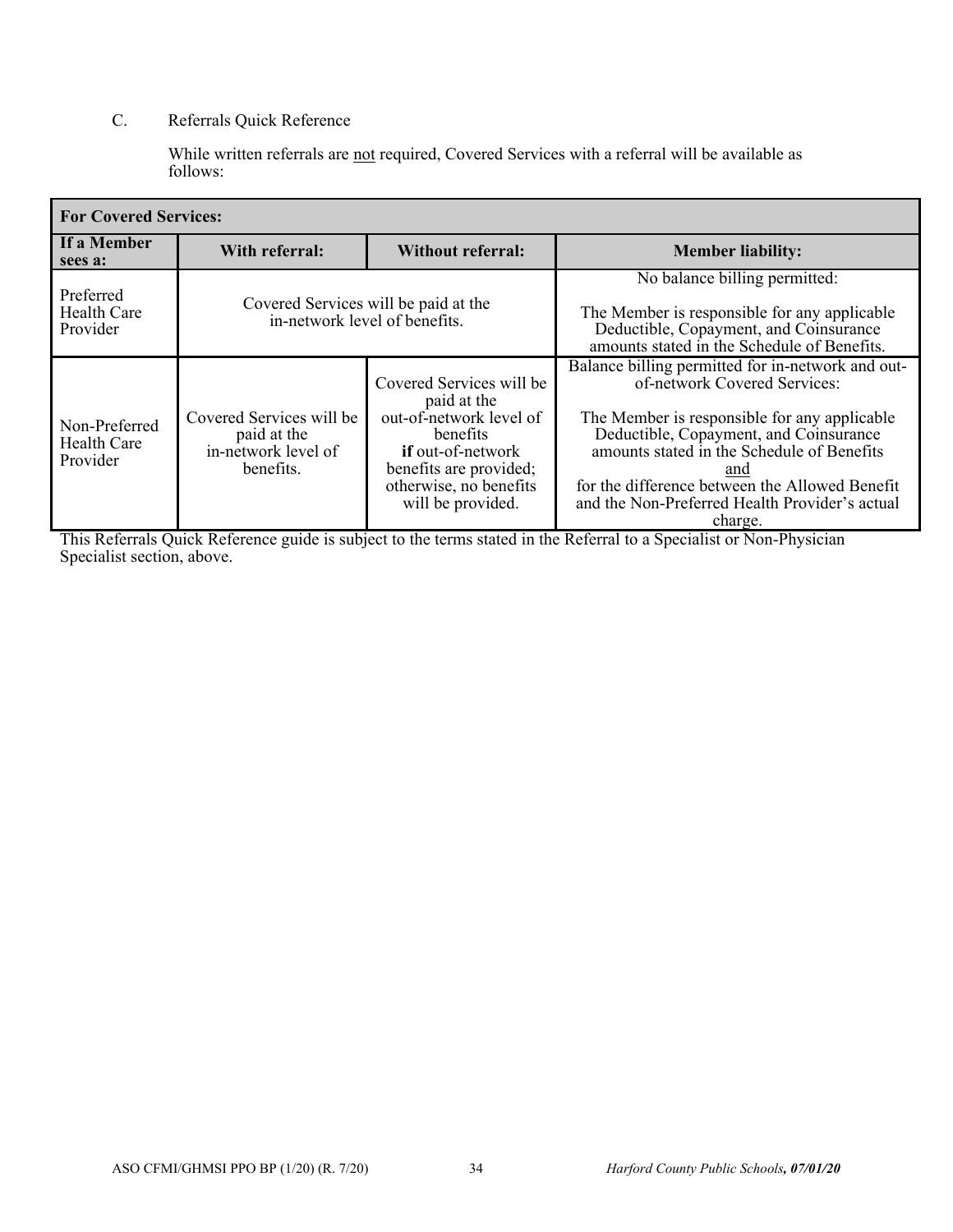## **UTILIZATION MANAGEMENT REQUIREMENTS**

Failure to meet the requirements of the utilization management or to obtain prior authorization for services may result in a reduction or denial of the Member's benefits even if the services are Medically Necessary.

Most Prescription Drugs classified as Specialty Drugs require prior authorization; prior authorization applies to Specialty Drugs covered under the medical portion of this Evidence of Coverage (i.e., Specialty Drugs administered in outpatient facilities, home, or office settings) and for Specialty Drugs covered under the Prescription Drug Benefits Rider (i.e., pharmacy-dispensed). Specialty Drugs are defined in the Definitions section of this Evidence of Coverage. Preferred Health Care Providers located in the Service Area will obtain prior authorization from CareFirst on behalf of the Member. Covered Ancillary Services that use Specialty Drugs which require prior authorization do not require an additional prior authorization/a Plan of Treatment. Failure to obtain prior authorization may result in denial of the claim.

#### A. Plan of Treatment

Certain outpatient services indicated throughout this Evidence of Coverage require CareFirst's approval of a Plan of Treatment before benefits for Covered Services are provided; a penalty may apply if such approval is not obtained.

- 1. A health care practitioner must complete and submit a Plan of Treatment.
- 2. CareFirst must approve the Plan of Treatment before benefits for treatment can begin or continue.
- 3. Approval for coverage of any service is based on Medical Necessity as determined by CareFirst.
- 4. Within the Service Area, a Preferred Health Care Provider will complete and submit a Plan of Treatment. Outside the Service Area, the Member is responsible for ensuring that the Plan of Treatment is submitted to CareFirst by a Health Care Provider, regardless of whether the provider is a Preferred Health Care Provider or a Non-Preferred Health Care Provider.
- 5. Services for which CareFirst must approve a Plan of Treatment:
	- a. Habilitative Services

CareFirst must approve the Plan of Treatment after the first  $(1<sup>st</sup>)$  visit (hereafter, referred to as the "Initial Visit(s)").

If a Member requires additional treatment after the initial Plan of Treatment is completed, a subsequent Plan of Treatment is required **prior** to the first visit. That is, the Initial  $\overline{V}$ isit(s) exemption from the Plan of Treatment requirement stated above, is only available once per lifetime, per Member, while covered by CareFirst.

If the Plan of Treatment is not submitted, benefits will be denied.

If the Plan of Treatment is submitted late, the same level of benefits will be provided for Covered Services upon CareFirst's approval of the Plan of Treatment, as if the Plan of Treatment had been submitted on time.

For Applied Behavioral Analysis services, CareFirst must approve the Plan of Treatment prior to the first visit.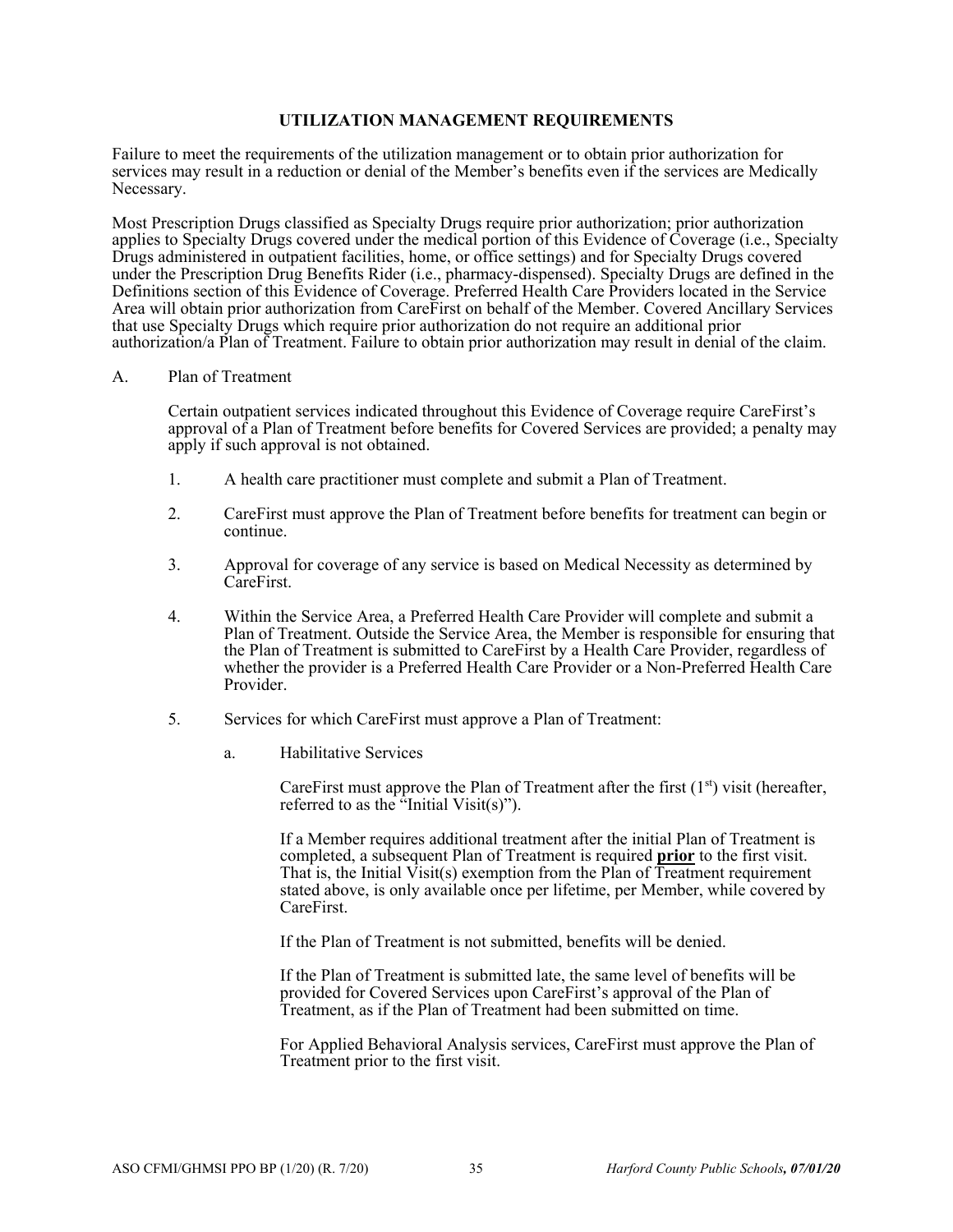If a Member requires additional Applied Behavior Analysis treatment after the initial Plan of Treatment is completed, a subsequent Plan of Treatment is required prior to the first visit of the subsequent treatment period.

If the Plan of Treatment is not submitted, benefits will be denied.

If the Plan of Treatment is submitted late, the same level of benefits will be provided for Covered Services upon CareFirst's approval of the Plan of Treatment, as if the Plan of Treatment had been submitted on time.

b. Home Health Care

If the Plan of Treatment is not submitted, benefits will be denied.

If the Plan of Treatment is submitted late (forty-eight (48) hours after commencing Home Health Care), the same level of benefits will be provided for Covered Services upon CareFirst's approval of the Plan of Treatment, as if the Plan of Treatment had been submitted on time.

c. Hospice Care

If the Plan of Treatment is not submitted, benefits will be denied.

If the Plan of Treatment is submitted after commencing hospice care, the same level of benefits will be provided for Covered Services upon CareFirst's approval of the Plan of Treatment, as if the Plan of Treatment had been submitted on time.

d. Infertility Services

If the Plan of Treatment is not submitted, benefits will be denied.

If the Plan of Treatment is submitted after commencing Infertility services, the same level of benefits will be provided for Covered Services upon CareFirst's approval of the Plan of Treatment, as if the Plan of Treatment had been submitted on time.

e. Private Duty Nursing

If the Plan of Treatment is not submitted, benefits will be denied.

If the Plan of Treatment is submitted late, the same level of benefits will be provided for Covered Services upon CareFirst's approval of the Plan of Treatment, as if the Plan of Treatment had been submitted on time.

C. Hospital Pre-Certification and Review

A Level 1 and Level 2 Health Care Provider, in and out of the Service Area, will obtain Hospital Pre-Certification and Review. The Member is responsible for ensuring a Level 3 Health Care Provider obtains Hospital Pre-Certification and Review, both in and out of the Service Area.

- 1. Hospital Pre-Certification and Review Process
	- a. CareFirst may perform the review or may appoint a review agent. The telephone number for obtaining review is printed on the back of the membership card.
	- b. The reviewer will screen the available medical documentation for the purpose of determining the Medical Necessity of the admission, length of stay,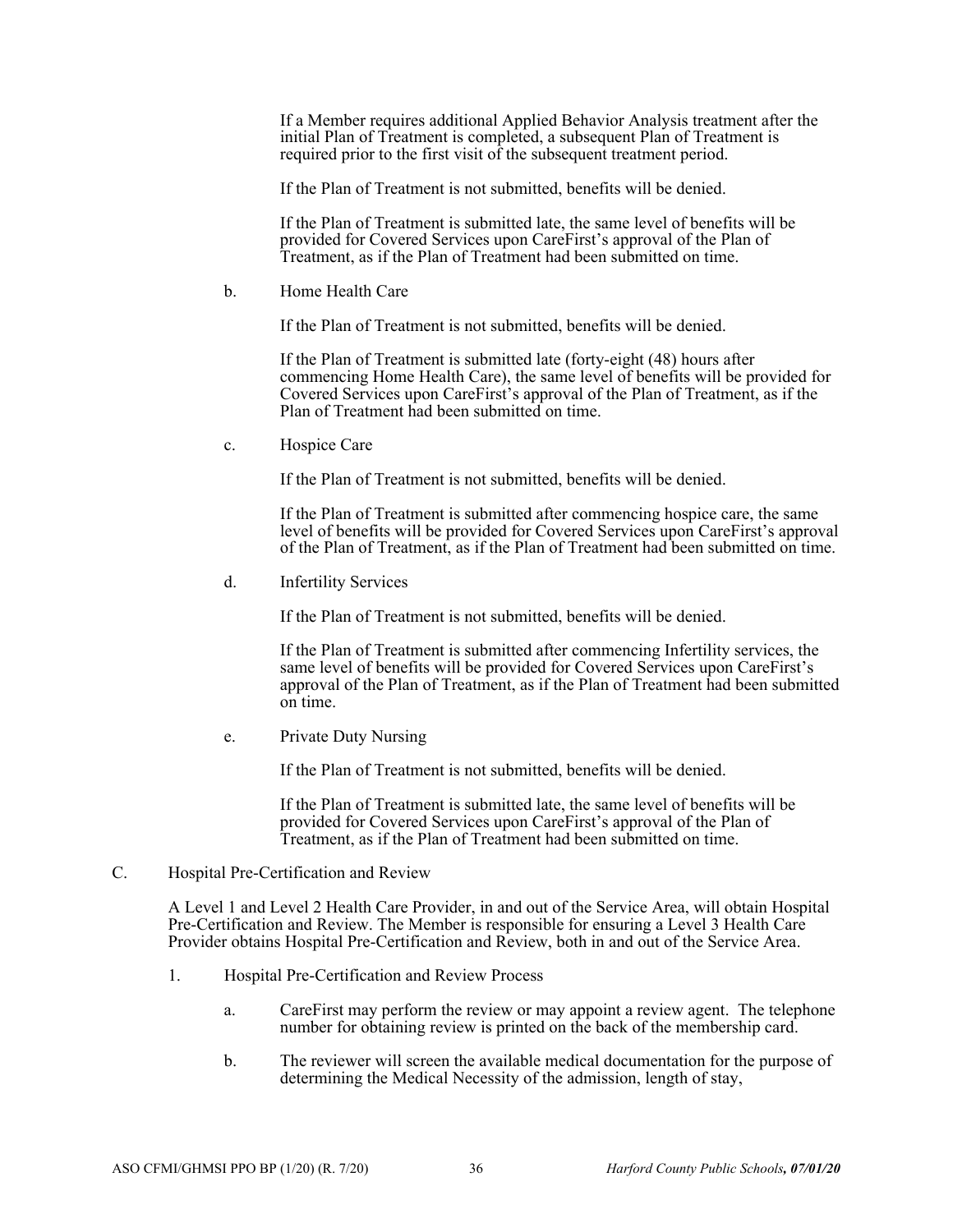appropriateness of setting and cost effectiveness and will evaluate the need for discharge planning.

- c. Procedures which are normally performed on an outpatient basis will not be approved to be performed on an inpatient basis, unless unusual medical conditions are found through Hospital Pre-Certification and Review.
- d. Pre-operative days will not be approved for procedures unless Medically Necessary.
- e. The reviewer will assign the number of days certified based on the clinical condition of the Member and notify the Health Care Provider of the number of days approved.
- f. CareFirst's payment will be based on the inpatient days approved by the reviewer.
- g. CareFirst will provide outpatient benefits for Medically Necessary Covered Services when the reviewer does not approve services on an inpatient basis.
- h. Hospital Pre-Certification and Review is not applicable to maternity admissions, and admissions for cornea and kidney transplants.
- 2. Non-Emergency (Elective) Admissions
	- a. The Member must provide any written information requested by the reviewer for Hospital Pre-Certification and Review of the admission at least twenty-four (24) hours prior to the admission.
	- b. The reviewer will make all initial determinations on whether to approve an elective admission within two working days of receipt of the information necessary to make the determination and shall promptly notify the attending Health Care Provider and Member of the determination.
	- c. CareFirst will not provide benefits for an elective admission which is not Medically Necessary. The Member is responsible for the entire admission.
- 3. Emergency (Non-Elective) Admissions
	- a. The Member, the Health Care Provider or another person acting on behalf of the Member must notify the reviewer within twenty-four (24) hours following the Member's admission, or as soon thereafter as reasonably possible.

The reviewer may not render an Adverse Decision or deny coverage for Medically Necessary Covered Services solely because the hospital did not notify the reviewer of the emergency admission within twenty-four  $(24)$  hours if the Member's medical condition prevented the hospital from determining:

- 1) The Member's insurance status; and
- 2) The reviewer's emergency admission notification requirements.
- b. For an involuntary or voluntary inpatient admission of a Member determined by the Member's physician or psychologist, in conjunction with a member of the medical staff of the hospital who has privileges to admit patients to be in imminent danger to self or others, the reviewer may not render an Adverse Decision as to the Member's admission: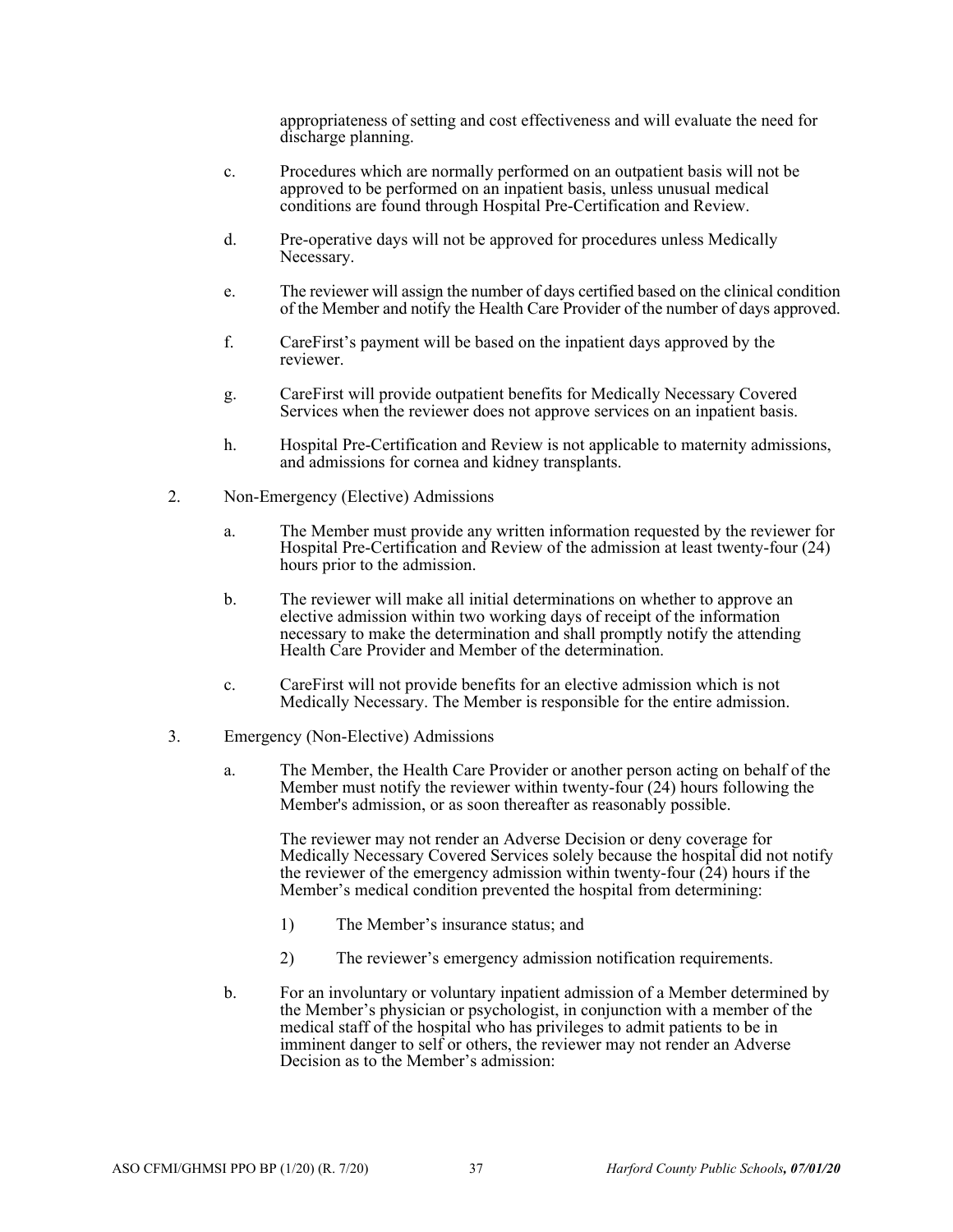- 1) During the first twenty-four (24) hours the Member is in an inpatient facility; or
- 2) Until the reviewer's next business day, whichever is later.

The hospital shall immediately notify the reviewer that a Member has been admitted and shall state the reasons for the admission.

c. The reviewer will make all initial determinations on whether to approve a nonelective admission within one working day of receipt of the information necessary to make the determination and shall promptly notify the attending Health Care Provider of the determination.

For non-elective admissions for which the reviewer receives notice but does not approve inpatient benefits, CareFirst will notify the hospital attending Health Care Provider that inpatient benefits will not be paid as of the date of notification.

- 1) A Member will have to pay:
	- a) All charges for any care received as of the date the Member receives notice by the hospital attending Health Care Provider, or CareFirst that further care is not Medically Necessary if the Member continues the inpatient stay.
	- b) Level 3 Health Care Providers if a non-elective admission results in payment denial.
- 2) A Member will not have to pay Level 1 or Level 2 Providers:
	- a) If the Member is admitted and the admission is not Medically Necessary;
	- a) If a non-elective admission results in payment denial.
- 4. Continued Stay Review The reviewer will make all determinations on whether to approve continuation of an admission within one working day of receipt of the information necessary to make the determination and shall promptly notify the attending Health Care Provider of the determination.
- 5. Discharge Planning The reviewer will coordinate referrals for discharge planning activities if, in the discretion of the reviewer, a need for such coordination is indicated.
- 6. Program Monitoring
	- a. The Member's medical record will be reviewed by the reviewer.
	- b. The hospital may be requested to evaluate the medical records and respond to the reviewer if there is a delay in which care is not provided when ordered or otherwise requested by a Health Care Provider in a timely fashion or other delay.
	- c. During and after discharge, the reviewer may review the medical records to:
		- 1) Verify that the services are covered under the Evidence of Coverage;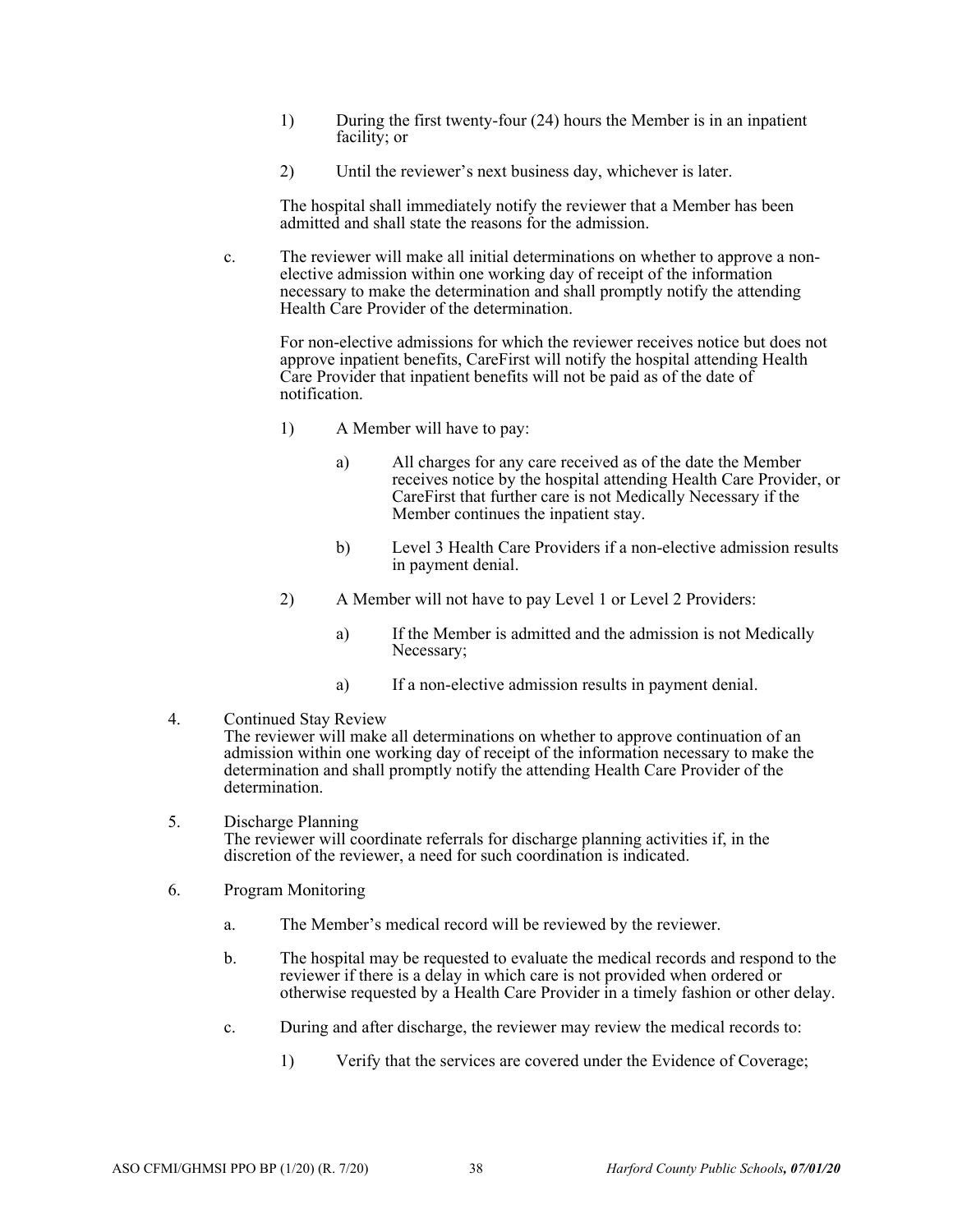- 2) Ensure that the Health Care Provider is substantially following the Plan of Treatment.
- 7. Notice and Appeals
	- a. Written notice of any Adverse Decision is sent to the Health Care Providers and Member.
	- b. The Member or the Health Care Providers have the right to appeal Adverse Decisions in writing to CareFirst.
		- 1) If the attending Health Care Provider believes the Adverse Decision warrants immediate reconsideration, the reviewer will afford the Health Care Provider the opportunity to seek a reconsideration of the Adverse Decision by telephone within 24 hours of the Health Care Provider's request.
		- 2) For instructions on how to appeal an Adverse Decision, refer to the Claims Procedures of this Evidence of Coverage.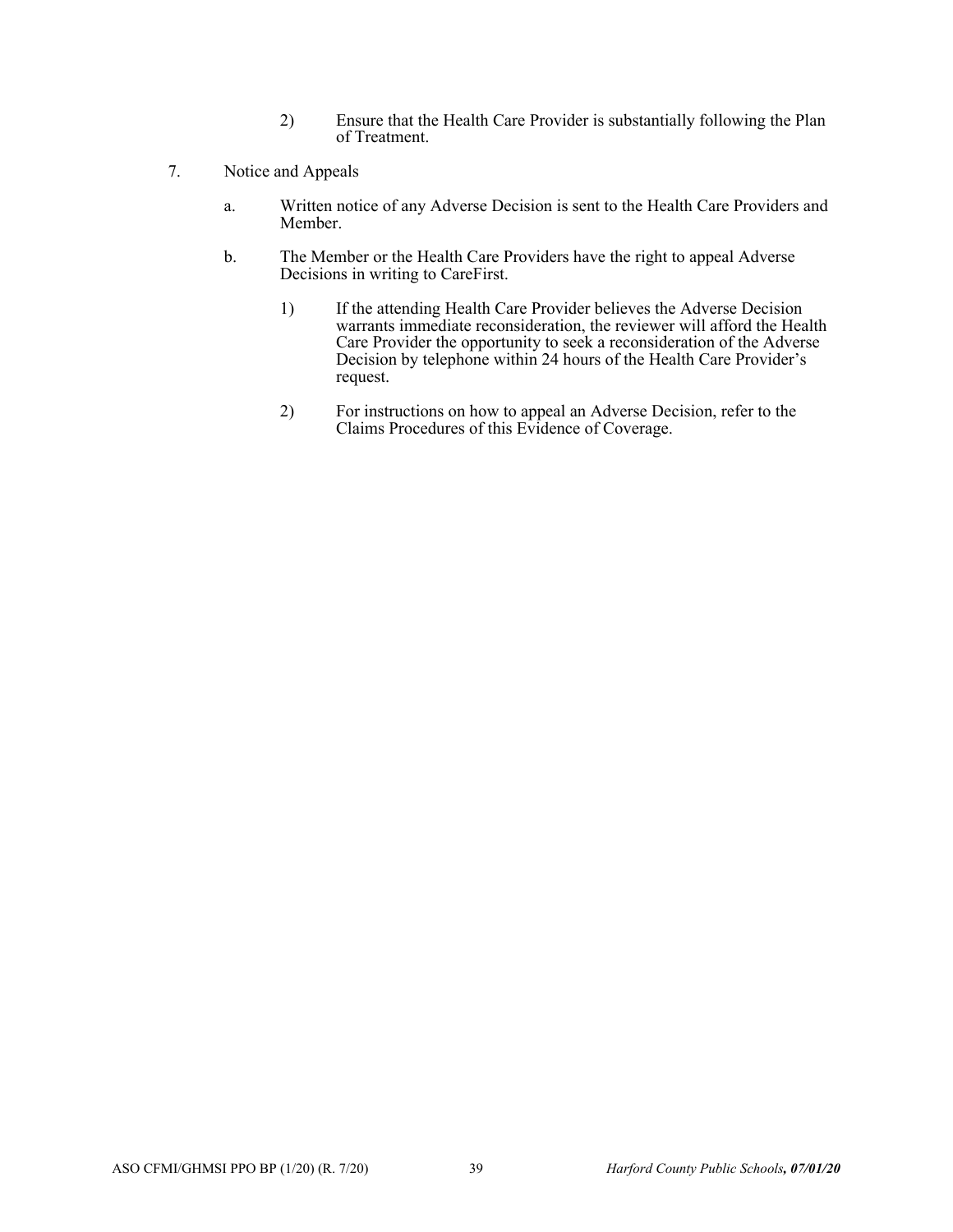# **INTER-PLAN ARRANGEMENTS DISCLOSURE**

#### **Out-of-Area Services**

#### **Overview**

CareFirst BlueCross BlueShield has a variety of relationships with other Blue Cross and/or Blue Shield Licensees referred to generally as "Inter-Plan Programs." These Inter-Plan Arrangements work based on rules and procedures issued by the Blue Cross Blue Shield Association ("Association"). Whenever Members access healthcare services outside the geographic area CareFirst serves, the claim for those services may be processed through one of these Inter-Plan. The Inter-Plan Programs are described generally below.

When a Member receives care outside of CareFirst's service area, it will be received from one of two kinds of providers. Most providers ("participating providers") contract with the local Blue Cross and/or Blue Shield Licensee in that geographic area ("Host Blue"). Some providers ("nonparticipating providers") don't contract with the Host Blue. CareFirst explains below how CareFirst pays both kinds of providers.

Some CareFirst products limit in-network benefits to certain services and/or cover only limited healthcare services received outside of CareFirst's service area, e.g., Emergency Services. If applicable, any difference between benefits for care received in CareFirst's service area and care received outside the geographic area CareFirst serves is stated in the Definitions.

#### **Inter-Plan Arrangements Eligibility – Claim Types**

All claim types are eligible to be processed through Inter-Plan Arrangements, as described above, except for all Dental Care Benefits, and those Prescription Drug Benefits or Vision Care Benefits that may be administered by a third party contracted by CareFirst to provide the specific service or services.

#### A. **BlueCard® Program**

Under the BlueCard<sup>®</sup> Program, when a Member receives Covered Services within the geographic area served by a Host Blue, CareFirst will remain responsible for doing what we agreed to in the contract. However, the Host Blue is responsible for contracting with and generally handling all interactions with its participating providers.

When a Member receives Covered Services outside CareFirst's service area and the claim is processed through the BlueCard Program, the amount a Member pays for Covered Services is calculated based on the lower of:

- The billed charges for Covered Services; or
- The negotiated price that the Host Blue makes available to CareFirst.

Often, this "negotiated price" will be a simple discount that reflects an actual price that the Host Blue pays to the healthcare provider. Sometimes, it is an estimated price that takes into account special arrangements with the healthcare provider or provider group that may include types of settlements, incentive payments and/or other credits or charges. Occasionally, it may be an average price, based on a discount that results in expected average savings for similar types of healthcare providers after taking into account the same types of transactions as with an estimated price.

Estimated pricing and average pricing also take into account adjustments to correct for over- or underestimation of past pricing of claims, as noted above. However, such adjustments will not affect the price CareFirst has used for a claim because they will not be applied after a claim has already been paid.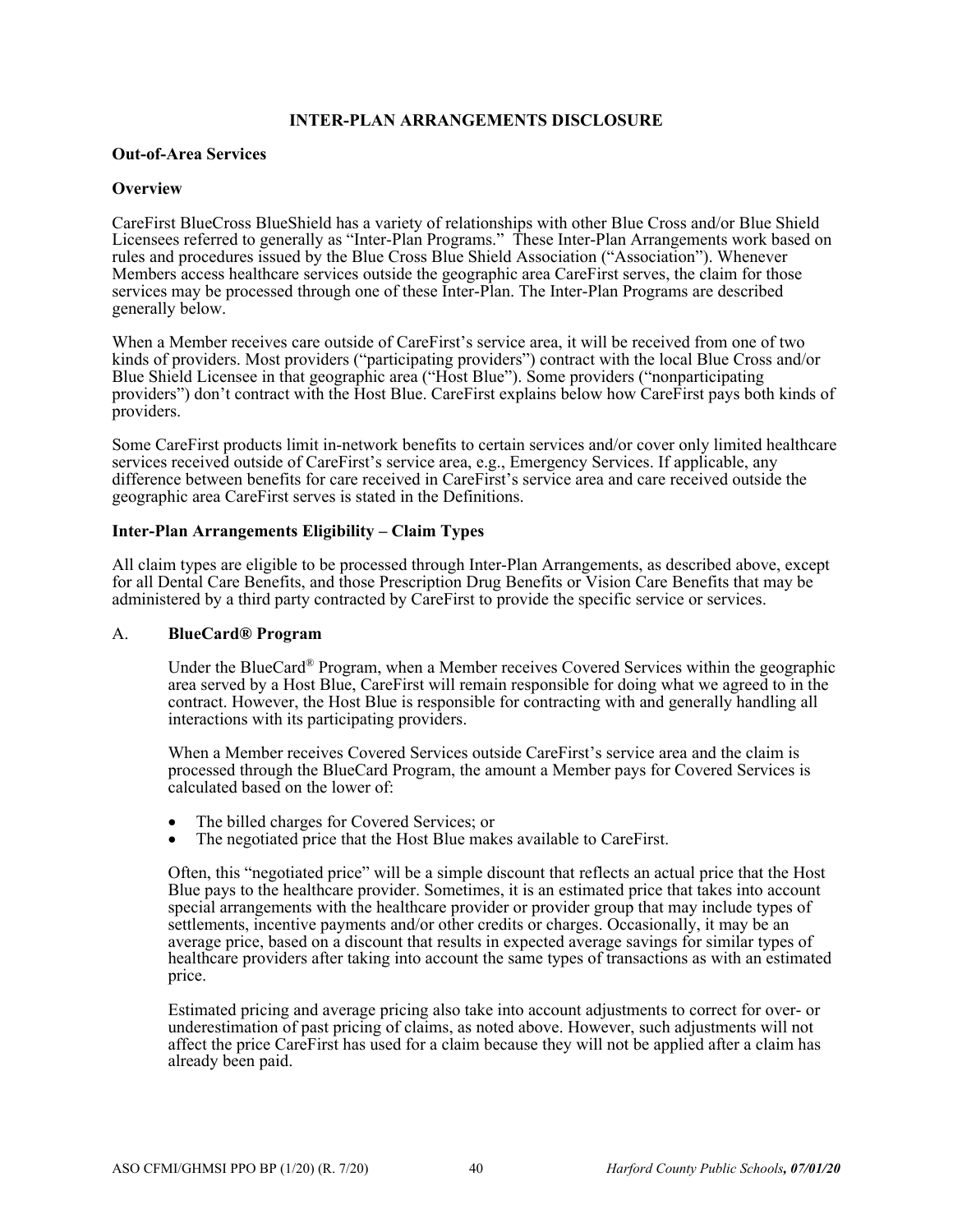## B. **Negotiated (non-BlueCard Program) Arrangements**

With respect to one or more Host Blues, instead of using the BlueCard Program, CareFirst may process claims for Covered Services through Negotiated Arrangements for National Accounts.

The amount a Member pays for Covered Services under this arrangement will be calculated based on the lower of either billed charges for Covered Services or negotiated price (refer to the description of negotiated price under Section A, BlueCard Program) made available to CareFirst by the Host Blue.

If reference-based benefits, which are service-specific benefit dollar limits for specific procedures, based on a Host Blue's local market rates, are made available to a Member, the Member will be responsible for the amount that the healthcare provider bills above the specific reference benefit limit for the given procedure. For a participating provider, that amount will be the difference between the negotiated price and the reference benefit limit. For a nonparticipating provider, that amount will be the difference between the provider's billed charge and the reference benefit limit. Where a reference benefit limit is greater than either a negotiated price or a provider's billed charge, a Member will incur no liability, other than any related Member cost sharing.

## C. **Inter-Plan Programs: Federal/State Taxes/Surcharges/Fees**

Federal or state laws or regulations may require a surcharge, tax or other fee that applies to selffunded accounts. If applicable, CareFirst will include any such surcharge, tax or other fee as part of the claim charge passed on to you.

# D. **Nonparticipating Providers Outside CareFirst's Service Area**

## 1. **Member Liability Calculation**

When Covered Services are provided outside of CareFirst's service area by nonparticipating providers, the amount a Member pays for such services will normally be based on either the Host Blue's nonparticipating provider local payment or the pricing arrangements required by applicable state law. In these situations, a Member may be responsible for the difference between the amount that the nonparticipating provider bills and the payment CareFirst will make for the Covered Services as set forth in this paragraph. Federal or state law, as applicable, will govern payments for out-of-network emergency services.

#### 2. **Exceptions**

In certain situations, CareFirst may use other payment methods, such as billed charges for Covered Services, the payment CareFirst would make if the healthcare services had been obtained within CareFirst's service area, or a special negotiated payment to determine the amount CareFirst will pay for services provided by nonparticipating providers. In these situations, the Member may be liable for the difference between the amount that the nonparticipating provider bills and the payment CareFirst will make for the Covered Services as set forth in this paragraph.

# E. **Blue Cross Blue Shield Global Core**® **Program**

If a Member is outside the United States, the Commonwealth of Puerto Rico, and the U.S. Virgin Islands (hereinafter "BlueCard service area"), the Member may be able to take advantage of the Global Core Program when accessing Covered Services. Blue Cross Blue Shield Global Core is unlike the BlueCard Program available in the BlueCard service area in certain ways. For instance, although Blue Cross Blue Shield Global Core assists Members with accessing a network of inpatient, outpatient and professional providers, the network is not served by a Host Blue. As such, when Members receive care from providers outside the BlueCard service area, Members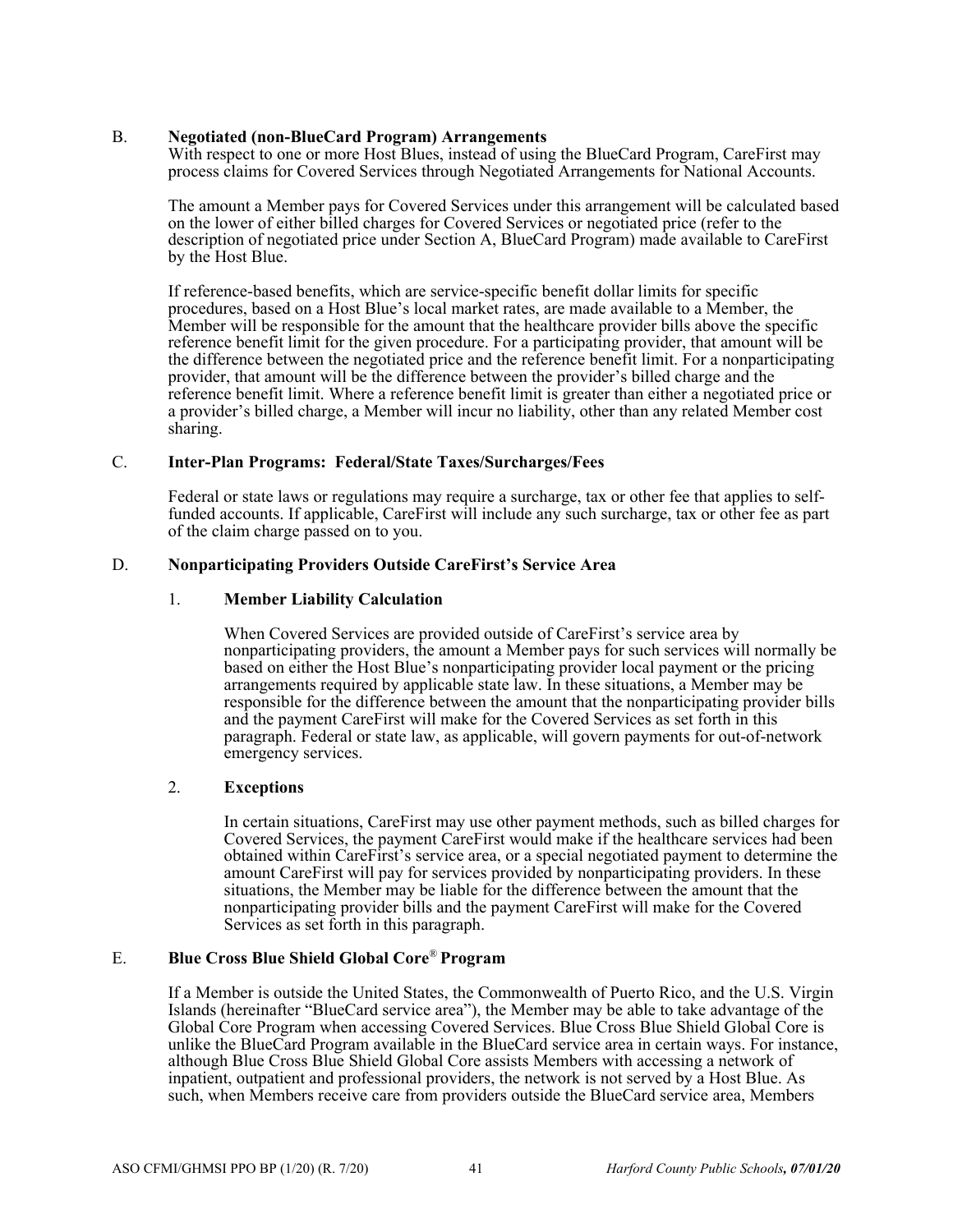will typically have to pay the providers and submit the claims themselves to obtain reimbursement for these services.

If a Member needs medical assistance services (including locating a doctor or hospital) outside the BlueCard service area, the Member should call the service center at 1.800.810.BLUE (2583) or call collect at 1.804.673.1177, 24 hours a day, seven days a week. An assistance coordinator, working with a medical professional, can arrange a physician appointment or hospitalization, if necessary.

## **Inpatient Services**

In most cases, if a Member contacts the Blue Cross Blue Shield Global Core Service Center for assistance, hospitals will not require the Member to pay for covered inpatient services, except for cost-share amounts. In such cases, the hospital will submit Member claims to the service center to begin claims processing. However, if the Member paid in full at the time of service, the Member must submit a claim to receive reimbursement for Covered Services. **Members must contact CareFirst to obtain precertification for non-emergency inpatient services.** 

## **Outpatient Services**

Physicians, urgent care centers and other outpatient providers located outside the BlueCard service area will typically require Members to pay in full at the time of service. Members must submit a claim to obtain reimbursement for Covered Services.

## **Submitting a Blue Cross Blue Shield Global Core Claim**

When Members pay for Covered Services outside the BlueCard service area, the Member must submit a claim to obtain reimbursement. For institutional and professional claims, Members should complete a Blue Cross Blue Shield Global Core claim form and send the claim form with the provider's itemized bill(s) to the service center (the address is on the form) to initiate claims processing. Following the instructions on the claim form will help ensure timely processing of the claim. The claim form is available from CareFirst, the service center or online at www.bcbsglobalcore.com. If Members need assistance with their claim submission, they should call the service center at 1.800.810.BLUE (2583) or call collect at 1.804.673.1177, 24 hours a day, seven days a week.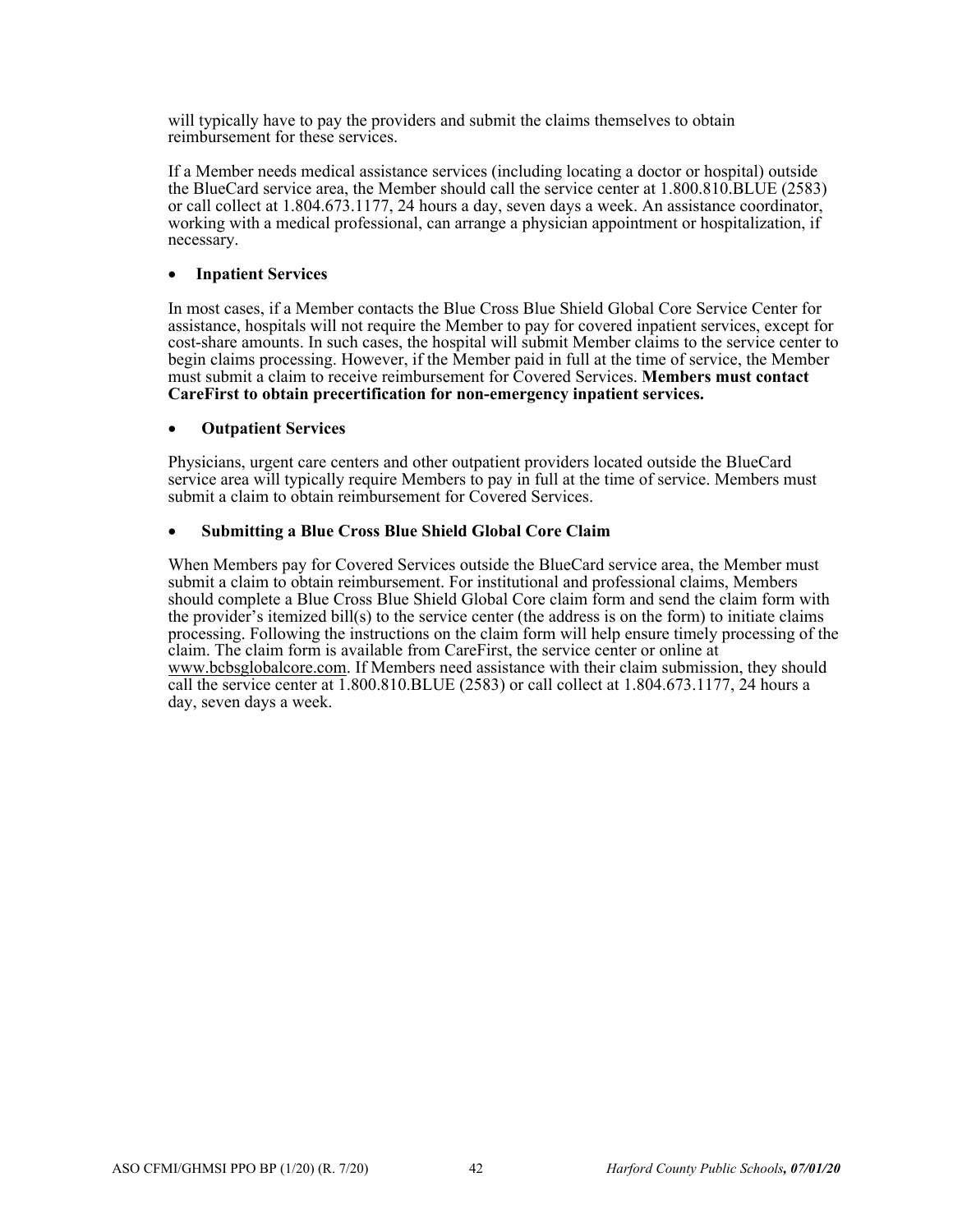# **INTER-PLAN PROGRAMS ANCILLARY SERVICES**

## A. **Definitions**

Ancillary Services means, with respect to Inter-Plan Programs, the following Covered Services:

- 1. Independent clinical laboratory tests (performed at non-hospital based laboratories);
- 2. Medical Devices and Supplies; and
- 3. Specialty Prescription Drugs (including non-routine, biological therapeutics such as injectables, infusion therapies, high-cost therapies, and therapies that require complex care).

Remote Provider means, with respect to Ancillary Services an Ancillary Services provider located outside the geographic area a Blue Cross and/or Blue Shield plan serves, with which a Blue Cross and/or Blue Shield plan may contract under its Blue Cross and Blue Shield Association license agreement for Ancillary Services rendered in its service area and which are considered local providers.

## B. **Member Payment**

Member payment for Ancillary Services is determined by the relationship between the provider and the Local Plan (which may be CareFirst).

If an Ancillary Services Remote Provider contract is in place with the Local Plan, the Remote Provider is a Contracted Health Care Provider or a Health Care Provider who contracts with the local Blue Cross and/or Blue Shield Licensee in that geographic area as stated in the Inter-Plan Arrangements Disclosure.

If an Ancillary Services Remote Provider contract is not in place with the Local Plan, the Remote Provider is a Non-Contracted Health Care Provider/Non-Participating Provider.

The Member is responsible for the Member payment as stated in the How the Plan Works section or Inter-Plan Arrangements Disclosure section of this Evidence of Coverage.

# C. **Determining the Local Plan**

For Ancillary Services, the Local Plan is determined as follows:

| <b>Out-of-Network Covered</b><br><b>Ancillary Service</b> | The Local Plan is the Blue Cross/Blue Shield plan in whose<br>service area/state where the: |                                                                                                                               |  |
|-----------------------------------------------------------|---------------------------------------------------------------------------------------------|-------------------------------------------------------------------------------------------------------------------------------|--|
| Independent clinical laboratory<br>tests                  | Specimen was drawn, if the<br>referring provider is located in<br>the same service area.    | Referring provider is located, if<br>the provider is not located in the<br>same service area where the<br>specimen was drawn. |  |
| Medical Devices and Supplies                              | Medical Devices and/or Supplies were:<br>Shipped to; or<br>• Purchased at a retail store.   |                                                                                                                               |  |
| <b>Specialty Prescription Drugs</b>                       | Ordering/prescribing physician is located.                                                  |                                                                                                                               |  |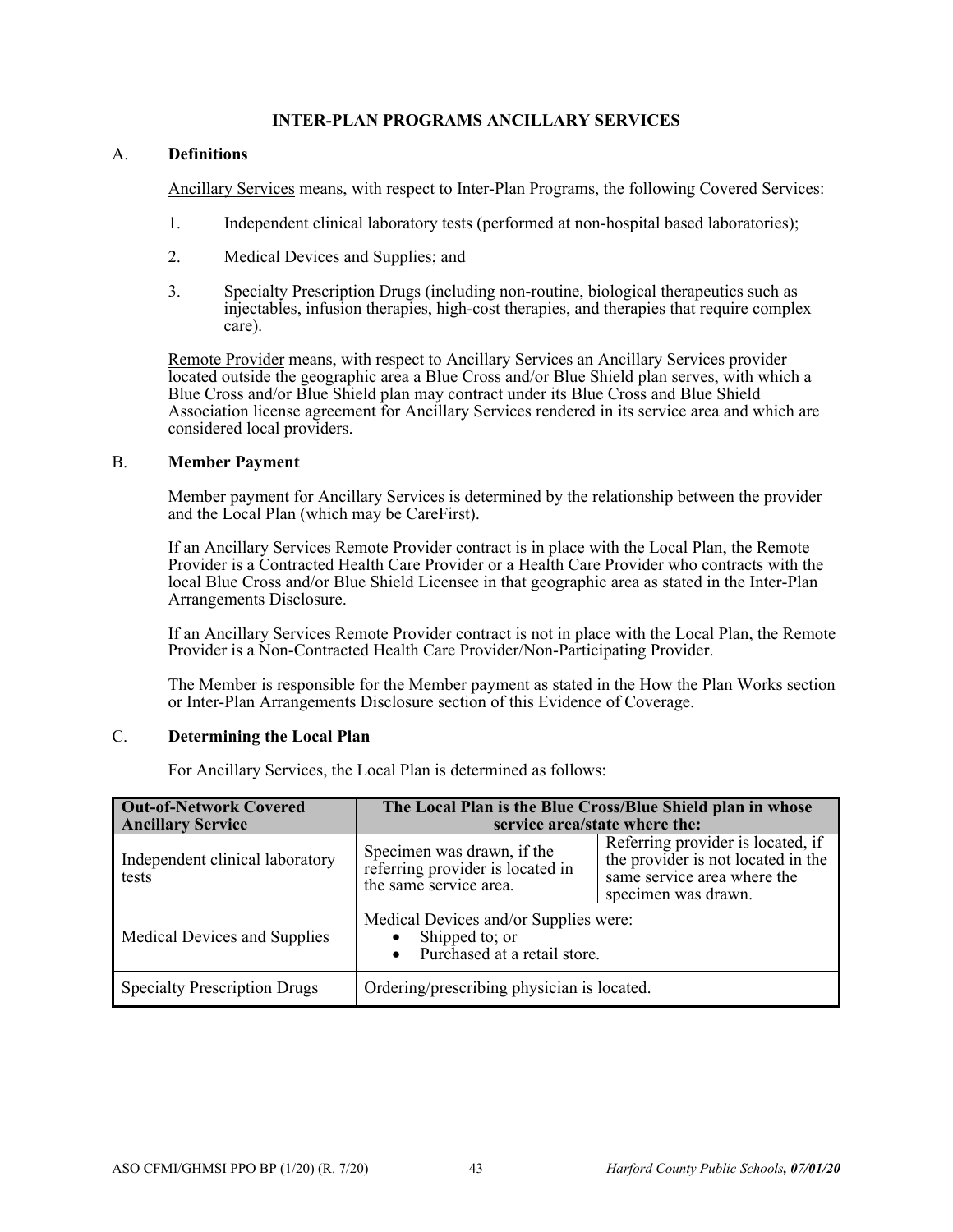## **BENEFITS FOR MEMBERS ENTITLED TO MEDICARE (Medicare Complementary)**

The provisions in this section apply to Members who are entitled to Part A and/or Part B of Medicare. A Member will not be terminated as a result of reaching the age of sixty-five (65) or becoming eligible for Medicare. Benefits not covered by Medicare will be provided as described in this Evidence of Coverage. Benefits that are covered by Medicare are subject to the provisions in this section.

CareFirst pays only for Covered Services. The Member pays for services, supplies or care which are not covered. The Member pays any applicable Deductible, and Coinsurance or Copayment. The Medicare Part A and Part B deductible and coinsurance is not the same as the Deductible or Coinsurance, defined in Definitions, which may be applied by CareFirst to Covered Services. Services that are not listed in the Description of Covered Services, or are listed in Exclusions, are not Covered Services.

When determining the benefits a Member may receive, CareFirst considers all provisions of this Evidence of Coverage, its medical policies, and its operating procedures; however, the Utilization Management Requirements of this Evidence of Coverage do not apply to persons for whom Medicare is the primary carrier.

Members shall agree to complete and submit to Medicare, CareFirst and/or Health Care Providers contracted with CareFirst, all claims, consents, releases, assignments and other documents required to obtain or assure such payment.

This coverage is not Medicare supplemental coverage. This coverage provides benefits for some charges and services not covered by Medicare. It is not designed to fill the "gaps" of Medicare.

Covered Services under Medicare Complementary are the same as under the Description of Covered Services. Only the manner of payment is different:

#### A. **Coverage Secondary to Medicare**

Except where prohibited by law, CareFirst benefits are secondary to Medicare.

#### B. **Medicare as Primary**

- 1. When benefits for Covered Services are paid by Medicare as primary, CareFirst will not duplicate those payments. When CareFirst coordinates the benefits with Medicare:
	- a. For any Health Care Provider who accepts Medicare assignment, the combined Medicare payment and CareFirst payment will not exceed the Medicare approved charge.
	- b. For any Health Care Provider who does not accept Medicare assignment, the combined Medicare payment and CareFirst payment will not exceed the limitation set by Medicare.
- 2. **For a Member who Elects Medicare Part B**: CareFirst will coordinate as described above and pay benefits based on Medicare's payment. For example, after meeting the Part B deductible, Medicare pays 80% of the Medicare approved amount for most doctor services; the basis for CareFirst's payment is the remaining 20% of the Medicare approved amount (the combined Medicare payment and CareFirst payment will not exceed the Medicare approved charge/limitation set by Medicare).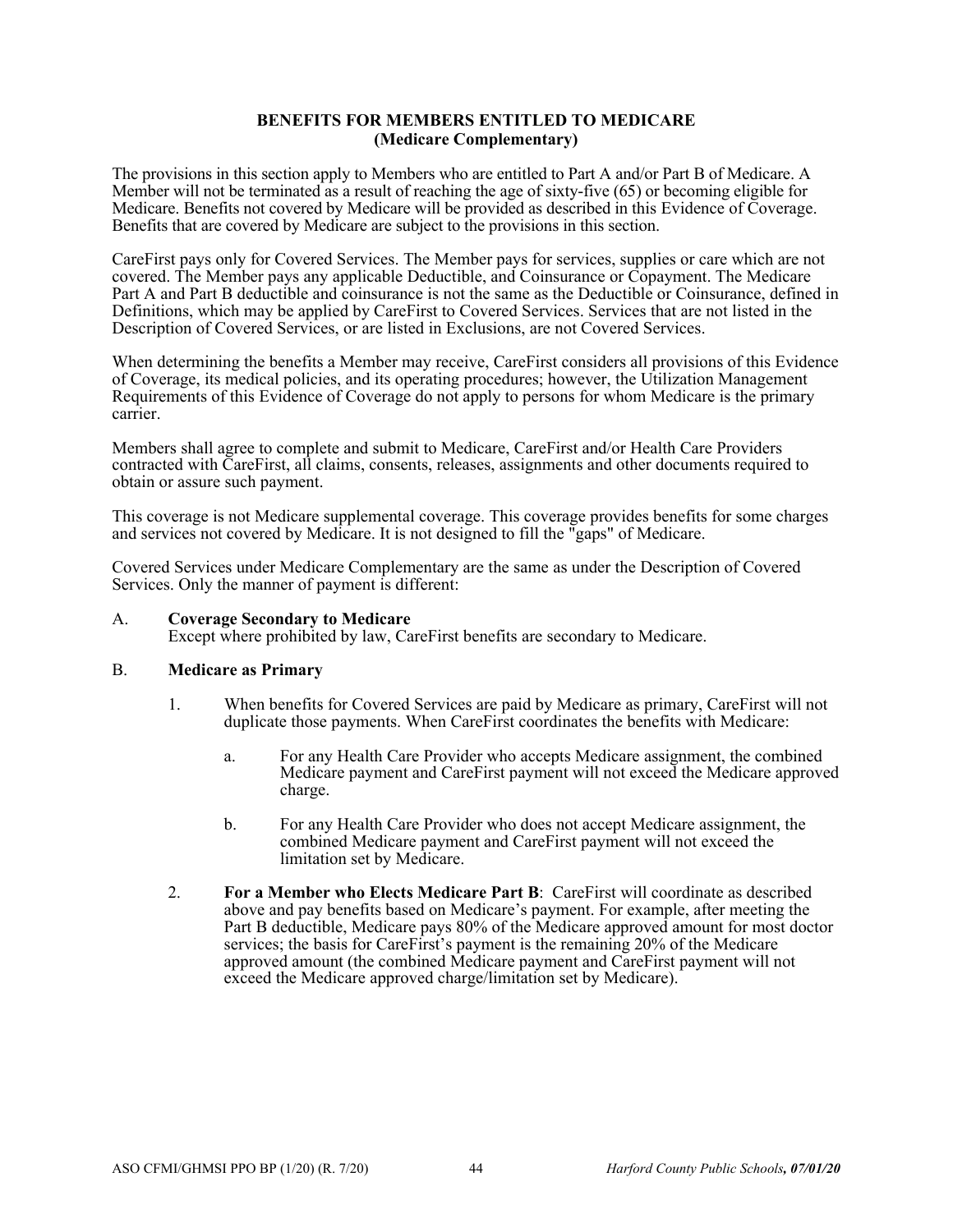a. Numerical Example for a Member who Elects Medicare Part B:

| Numerical example, assuming:                                                       |               |          |  |  |
|------------------------------------------------------------------------------------|---------------|----------|--|--|
| Part B deductible has been met;                                                    |               |          |  |  |
| CareFirst Deductible, if applicable, has been met;                                 |               |          |  |  |
| CareFirst Coinsurance of either 100% or 80%; and                                   |               |          |  |  |
| Medicare approved charge does not exceed limitation set by Medicare, if applicable |               |          |  |  |
| Medicare approved amount                                                           | <b>S</b>      | 1,000.00 |  |  |
| Multiplied by 80% equals Medicare payment                                          | \$.           | 800.00   |  |  |
| Basis for CareFirst's payment<br>(remaining 20% of the Medicare approved amount)   | $\mathcal{S}$ | 200.00   |  |  |
| Multiplied by 100% CareFirst Coinsurance equals CareFirst payment of               | -S            | 200.00   |  |  |
| <b>OR</b> multiplied by 80% CareFirst Coinsurance equals CareFirst payment of      | -S            | 160.00   |  |  |

- 3. **For a Member who Does not Elect Part B**: CareFirst will reduce its payment to "carveout" or reject the 80% coinsurance Medicare would have paid if the Member had elected Part B.
	- a. If the amount Medicare would have paid is available, CareFirst will coordinate as described above, "carving-out" or rejecting the amount Medicare would have paid. CareFirst will base its reduced Coinsurance payment on the amount Medicare would have paid if the Member had elected Part B.
	- b. If the amount Medicare would have paid is not available, CareFirst will base its Coinsurance payment on 20% of the Allowed Benefit. The 80% reduction to the Allowed Benefit represents the amount that Medicare theoretically would have paid if the Member had elected Part B.
	- c. Numerical Examples for a Member who Does not Elect Part B:
		- 1) In the first numeric example below, CareFirst's Allowed Benefit is assumed to be the same as the Medicare approved amount in the above example for a Member who elects Medicare Part B. In this example, CareFirst's payment does not differ; however, the Member is liable for the difference between CareFirst's payment and the Allowed Benefit for a Preferred Provider, and for the difference between CareFirst's payment and the Health Care Provider's charge for a Non-Preferred Provider.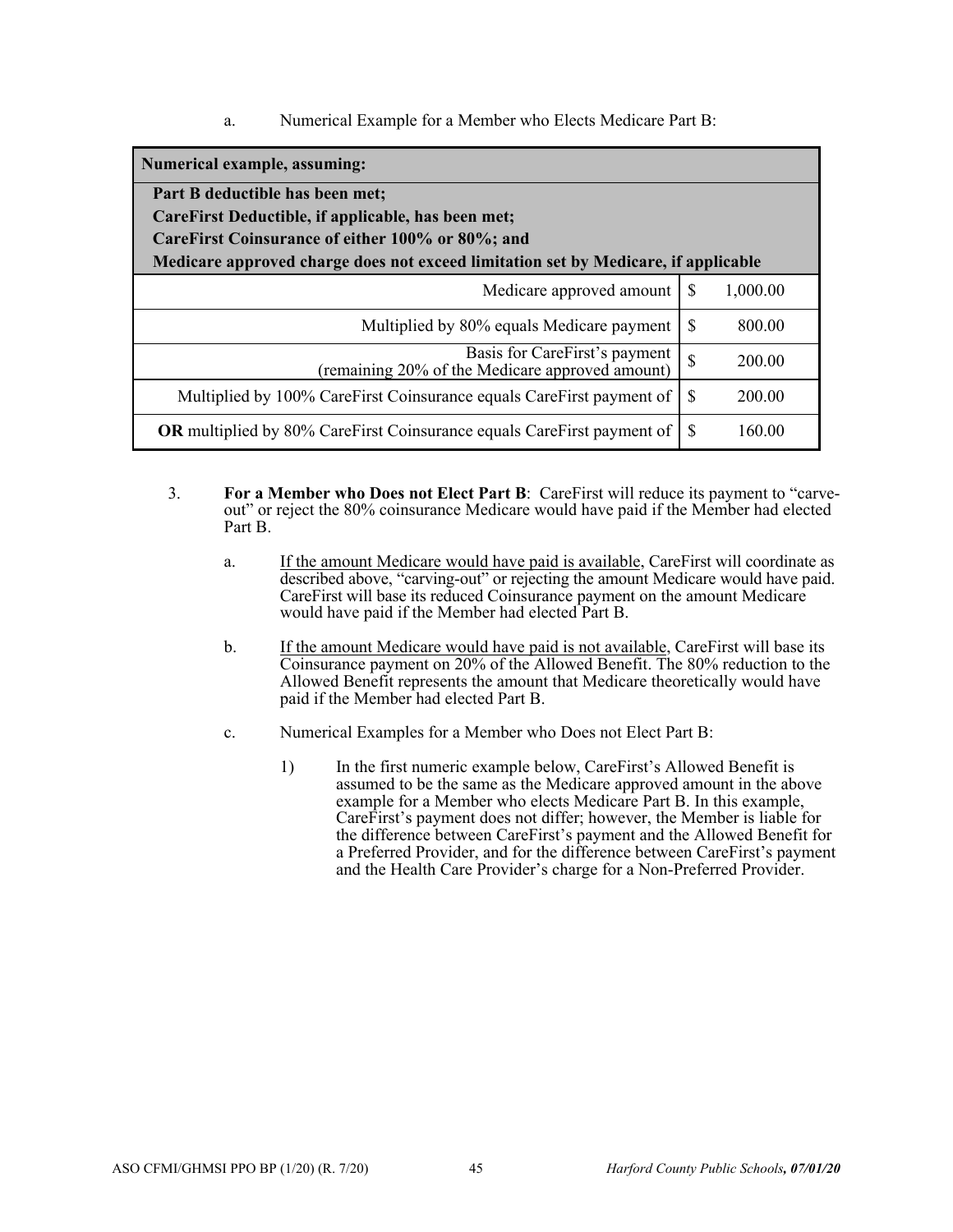| Numerical example, assuming:                                                                                                                               |          |          |
|------------------------------------------------------------------------------------------------------------------------------------------------------------|----------|----------|
| the amount Medicare would have paid is not available;<br>CareFirst Deductible, if applicable, has been met;<br>CareFirst Coinsurance of either 100% or 80% |          |          |
| CareFirst Allowed Benefit L                                                                                                                                | <b>S</b> | 1,000.00 |
| Medicare payment                                                                                                                                           | S        | 0.00     |
| Basis for CareFirst's payment is 20% of Allowed Benefit                                                                                                    | -S       | 200.00   |
| Multiplied by 100% CareFirst Coinsurance equals CareFirst payment of                                                                                       | -S       | 200.00   |
| <b>OR</b> multiplied by 80% CareFirst Coinsurance equals CareFirst payment of                                                                              | -S       | 160.00   |

2) In the second numeric example below, CareFirst's Allowed Benefit is assumed to differ from the Medicare approved amount in the above example for a Member who elects Medicare Part B. Again, the Member is liable for the difference between CareFirst's payment and the Allowed Benefit for a Preferred Provider, and for the difference between CareFirst's payment and the Health Care Provider's charge for a Non-Preferred Provider.

| Numerical example, assuming:                                           |     |        |  |  |
|------------------------------------------------------------------------|-----|--------|--|--|
| the amount Medicare would have paid is not available;                  |     |        |  |  |
| CareFirst Deductible, if applicable, has been met;                     |     |        |  |  |
| CareFirst Coinsurance of either 100% or 80%                            |     |        |  |  |
| CareFirst Allowed Benefit                                              | -8  | 500.00 |  |  |
| Medicare payment                                                       | -S  | 0.00   |  |  |
| Basis for CareFirst's payment is 20% of Allowed Benefit                | - S | 100.00 |  |  |
| Multiplied by 100% CareFirst Coinsurance equals CareFirst payment of   | - S | 100.00 |  |  |
| OR multiplied by 80% CareFirst Coinsurance equals CareFirst payment of | -S  | 80.00  |  |  |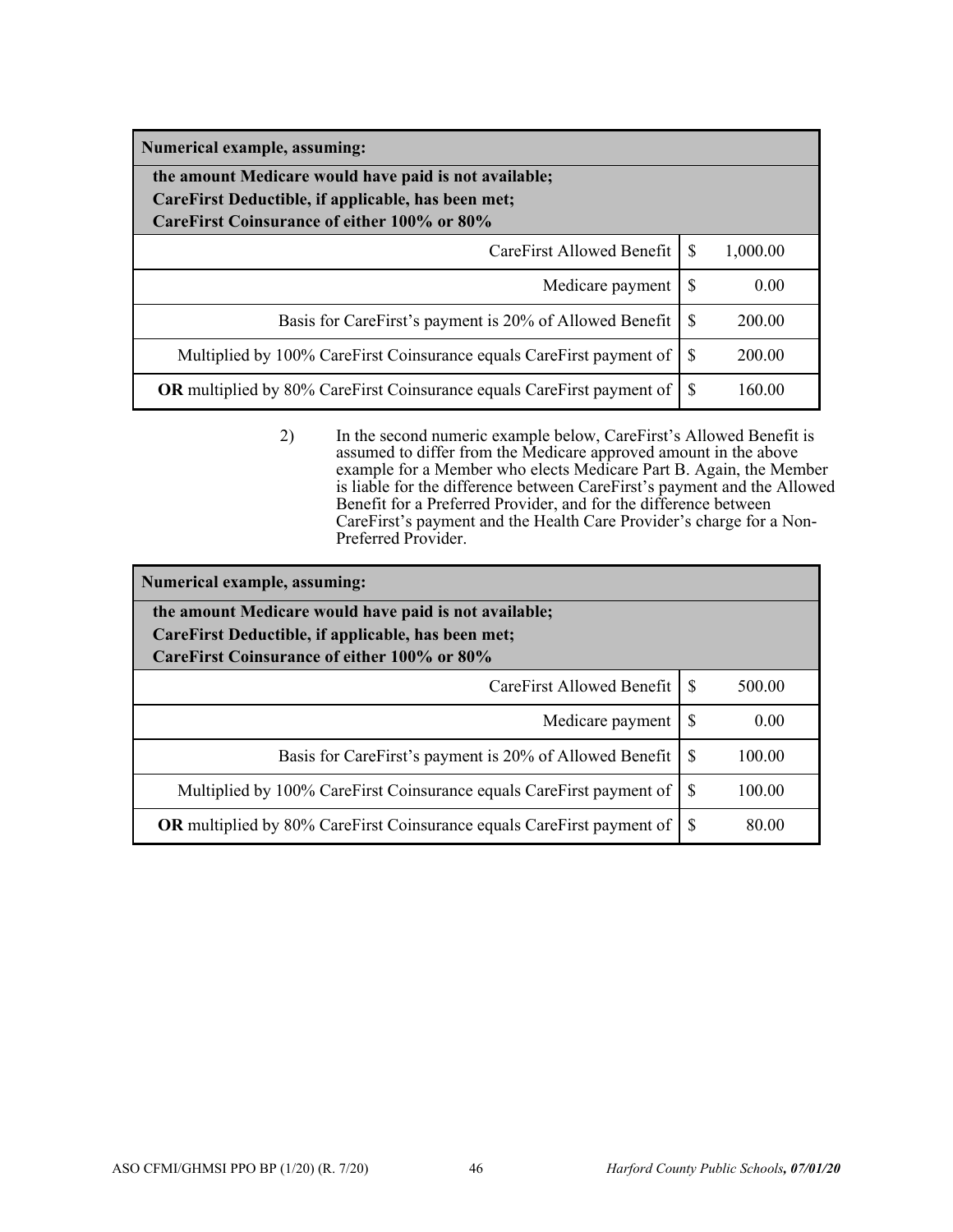#### **DESCRIPTION OF COVERED SERVICES**

The services described herein are eligible for coverage under this Evidence of Coverage. CareFirst will provide the benefits described in the Schedule of Benefits for Medically Necessary Covered Services Incurred by a Member, including any extension of benefits for which the Member is eligible. It is important to refer to the Schedule of Benefits to determine the percentage of the Allowed Benefit that CareFirst will pay and any specific limits on the number of services that will be covered. The Schedule of Benefits also lists other features that affect Member coverage, including, if applicable, the Deductible, Out-of-Pocket Maximum, and specific benefit limitations.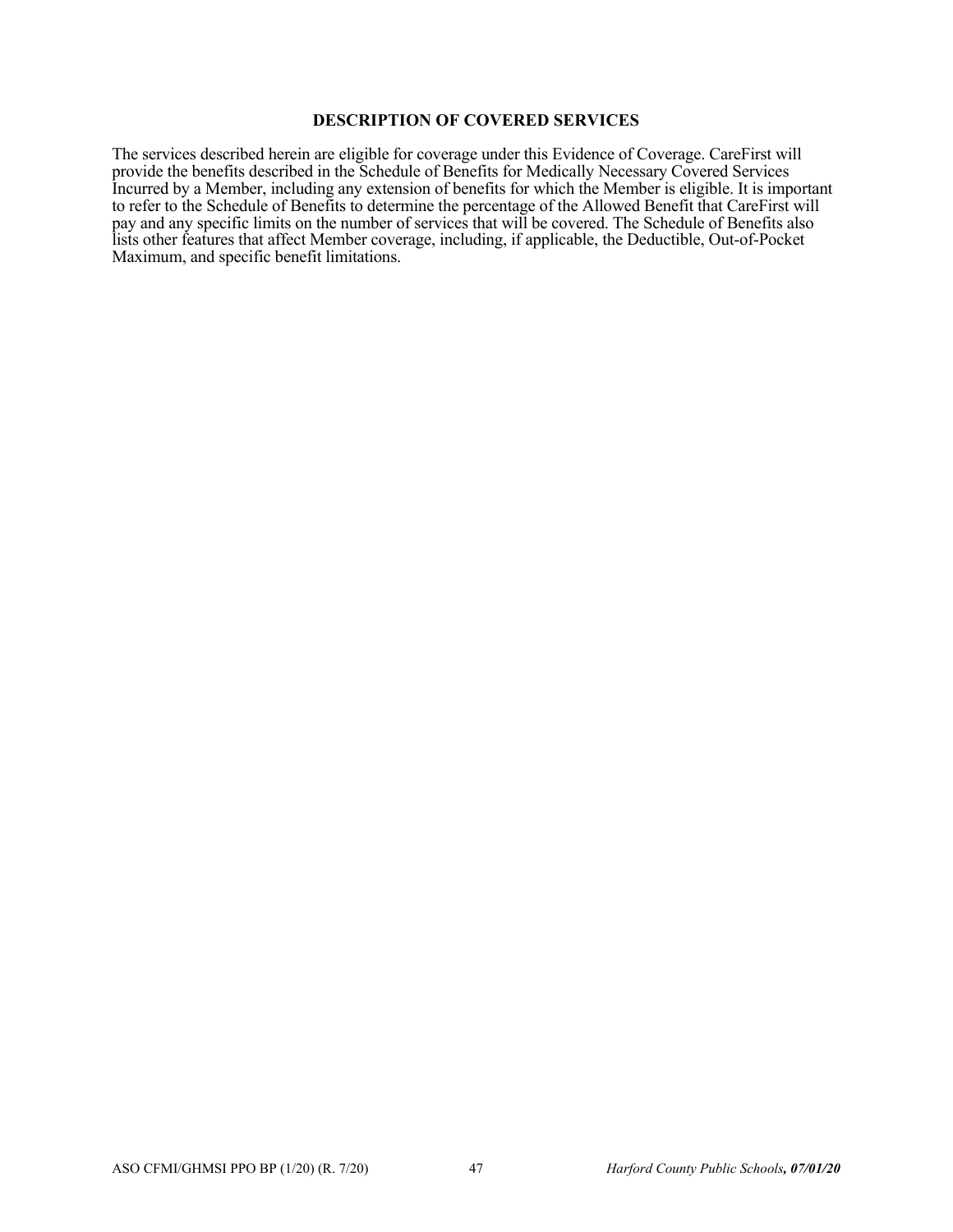# **PREVENTIVE AND WELLNESS SERVICES**

# A. Covered Services:

- 1. Evidence-based items or services that have in effect a rating of "A" or "B" in the current recommendations of the United States Preventive Services Task Force (USPSTF).
	- a. With respect to women, such additional preventive care and screenings as provided for in comprehensive guidelines supported by the Health Resources and Services Administration. The current recommendations of the United States Preventive Service Task Force regarding breast cancer screening, mammography, and prevention shall be considered the most current other than those issued in or around November 2009.
	- b. Immunizations that have in effect a recommendation from the Advisory Committee on Immunization Practices (ACIP) of the Centers for Disease Control and Prevention with respect to the individual involved.
	- c. With respect to infants, children, and adolescents, evidence-informed preventive care and screenings provided for in the comprehensive guidelines supported by the Health Resources and Services Administration.
- 2. If a recommendation or guideline for a recommended preventive service does not specify the frequency, method, treatment, or setting for the provision of that service, CareFirst will use reasonable medical management techniques to determine any coverage limitations for which a recommended preventive service will be available without costsharing requirements to the extent not specified in a recommendation or guideline.
- 3. CareFirst shall update new recommendations to the preventive benefits listed above at the schedule established by the Secretary of Health and Human Services.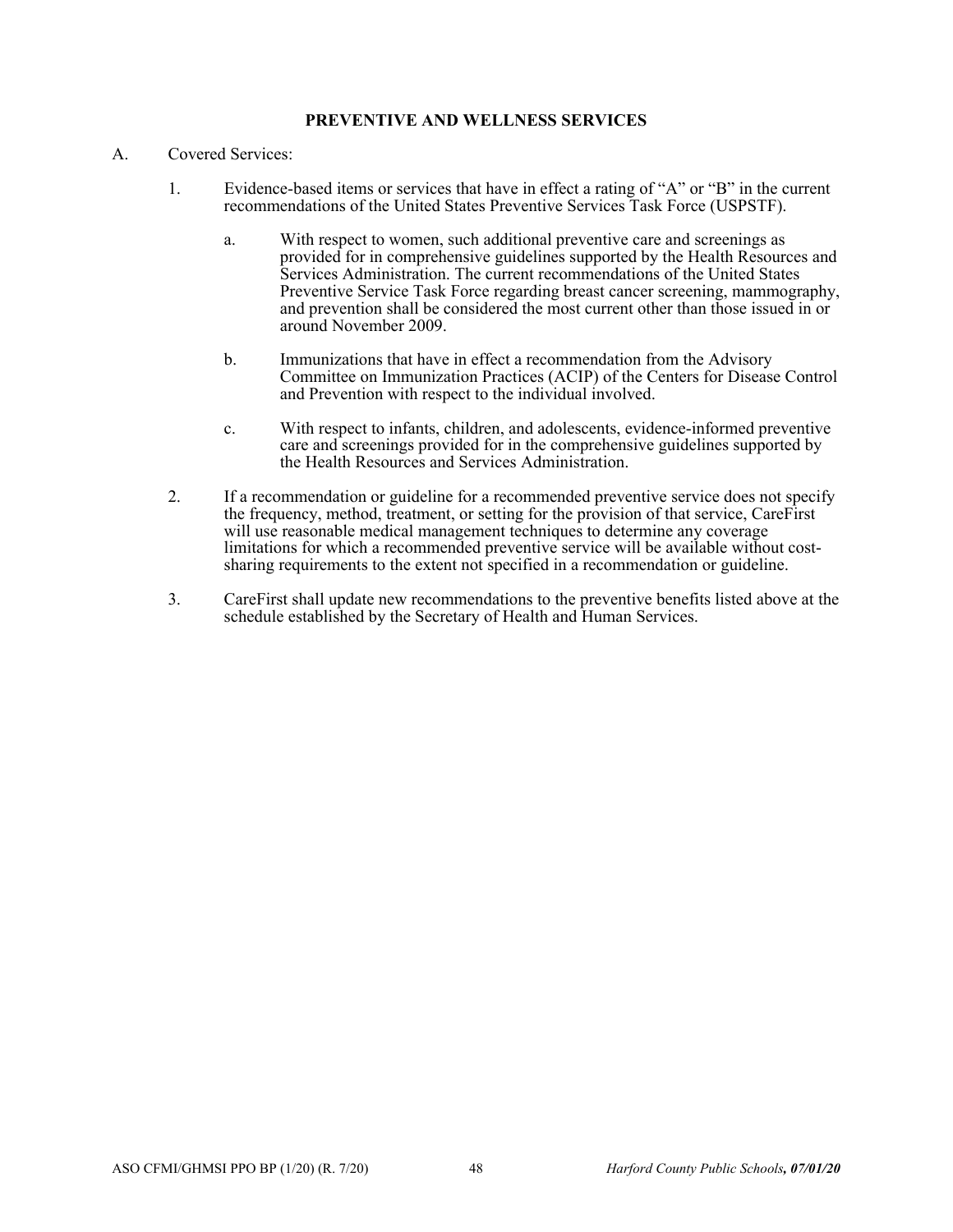# **AMBULANCE SERVICES (EMERGENCY AND NON-EMERGENCY)**

# A. Covered Services

Medically Necessary, emergency and non-emergency air transportation, surface, and ground ambulance services, as determined by CareFirst.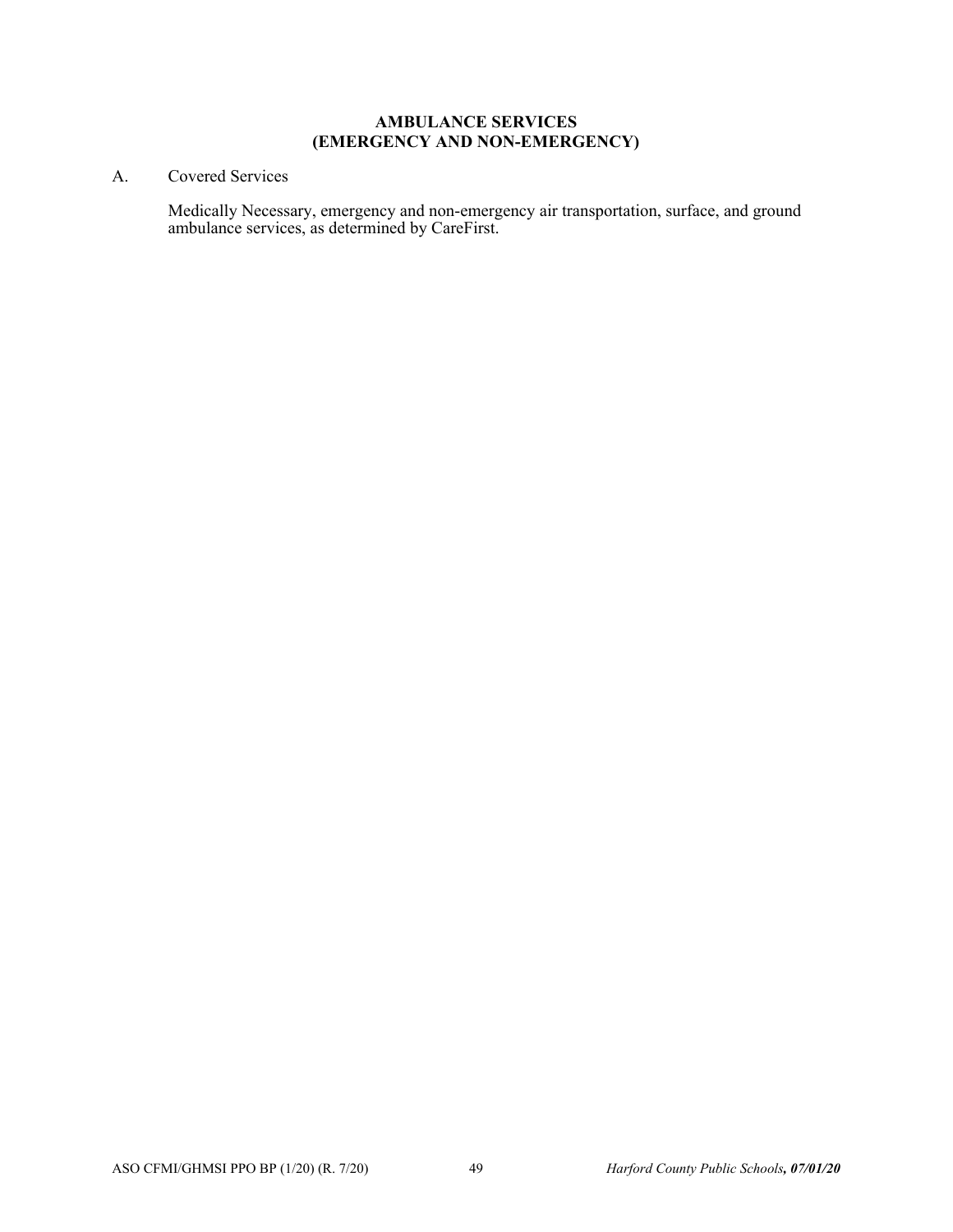## **CONTROLLED CLINICAL TRIAL PATIENT COST COVERAGE**

Controlled Clinical Trial Patient Cost benefits are available as follows:

#### A. Definitions

Controlled Clinical Trial means a treatment that is:

- 1. Approved by an institutional review board;
- 2. Conducted for the primary purpose of determining whether or not a particular treatment is safe and efficacious; and
- 3. Is approved by:
	- a. The National Institutes of Health (NIH) or a Cooperative Group.
	- b. The Centers for Disease Control and Prevention.
	- c. The Agency for Health Care Research and Quality.
	- d. The Centers for Medicare & Medicaid Services.
	- e. Cooperative group or center of any of the entities described in clauses 3.a) through 3.d) above or the Department of Defense or the Department of Veterans Affairs.
	- f. A qualified non-governmental research entity identified in the guidelines issued by the NIH for center support grants.
	- g. The Department of Veterans Affairs, the Department of Defense or the Department of Energy, if the study or investigation has been reviewed and approved through a system of peer review that has been determined:
		- 1) To be comparable to the system of peer review of studies and investigations used by the NIH, and
		- 2) Assures unbiased review of the highest scientific standards by qualified individuals who have no interest in the outcome of the review.
	- h. The FDA in the form of an investigational new drug application.
	- i. An institutional review board of an institution in a state that has a Multiple Project Assurance Contract approved by the Office of Protection from Research Risks of the NIH.

Cooperative Group means a formal network of facilities that collaborate on research projects and have an established NIH-approved peer review program operating within the group. Cooperative Group includes the National Cancer Institute Clinical Cooperative Group; the National Cancer Institute Community Clinical Oncology Program; the Aids Clinical Trials Group; and the Community Programs For Clinical Research in Aids.

Multiple Project Assurance Contract means a contract between an institution and the federal Department of Health and Human Services that defines the relationship of the institution to the United States Department of Health and Human Services and sets out the responsibilities of the institution and the procedures that will be used by the institution to protect human subjects.

NIH means the National Institutes of Health.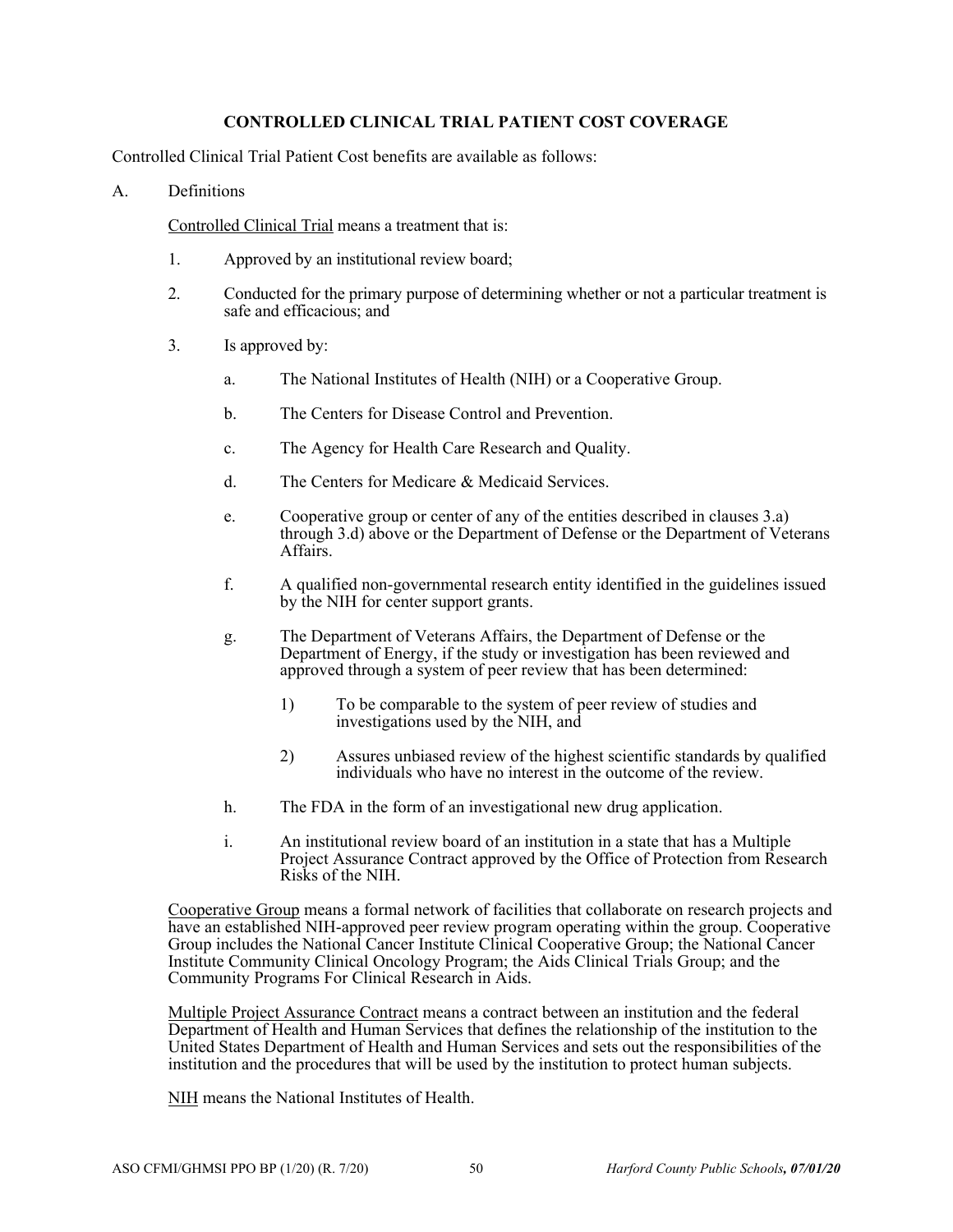Patient Cost means the cost of a Medically Necessary health care service that is incurred as a result of the treatment being provided to the Member for purposes of the clinical trial. Patient Cost does not include the cost of an Investigational drug or device, the cost of non-health care services that a Member may be required to receive as a result of the treatment being provided for purposes of the clinical trial, costs associated with managing the research associated with the clinical trial, or costs that would not be covered under this Evidence of Coverage for non-Investigational treatments.

- B. Covered Services
	- 1. Benefits will be provided to a Member in a Controlled Clinical Trial if the Member's participation in the Controlled Clinical Trial is the result of:
		- a. Treatment provided for a life-threatening condition; or,
		- b. Prevention, early detection, and treatment studies on cancer.
	- 2. Coverage will be provided only if:
		- a. The treatment is being provided or the studies are being conducted in a Phase I, Phase II, Phase III, or Phase IV Controlled Clinical Trial for cancer; or,
		- b. The treatment is being provided in a Phase I, Phase II, Phase III, or Phase IV Controlled Clinical Trial for any other life-threatening condition;
		- c. The facility and personnel providing the treatment are capable of doing so by virtue of their experience, training, and volume of patients treated to maintain expertise;
		- d. There is no clearly superior, non-Experimental/Investigational treatment alternative; and,
		- e. The available clinical or pre-clinical data provide a reasonable expectation that the treatment will be at least as effective as the non-Experimental/Investigational alternative.
	- 3. Coverage is provided for the Patient Cost incurred for drugs and devices that have been approved for sale by the FDA whether or not the FDA has approved the drug or device for use in treating the Member's particular condition, to the extent that the drugs or devices are not paid for by the manufacturer, distributor, or provider of that drug or device.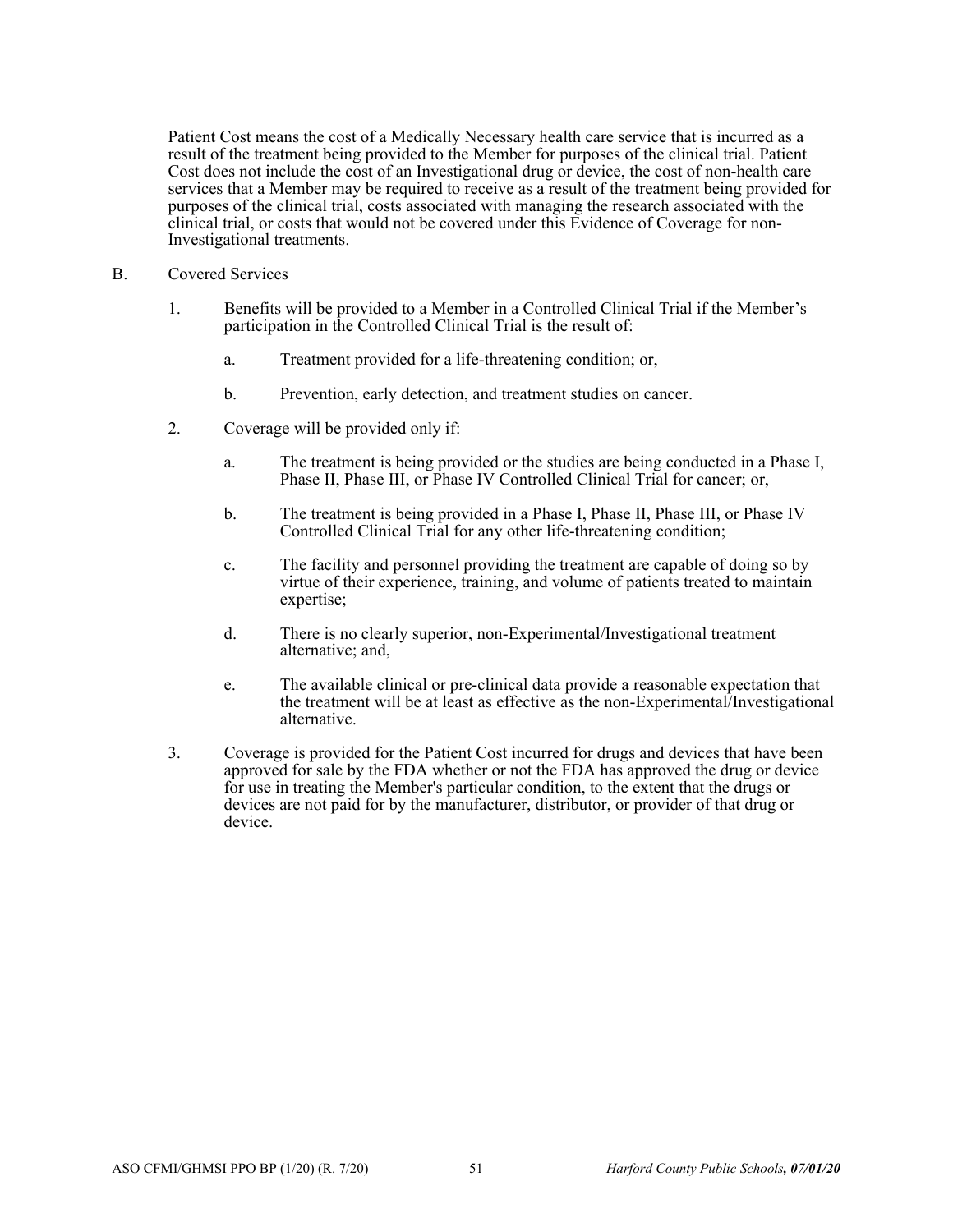# **DIABETES-RELATED SERVICES**

## A. Covered Services:

- 1. Coverage will be provided for all Medically Necessary and medically appropriate equipment when deemed by the treating physician or other appropriately licensed Health Care Provider to be necessary for the treatment of diabetes (Types I and II), elevated or impaired blood glucose levels induced by pregnancy or consistent with the American Diabetes Association's standard, elevated or impaired blood glucose levels induced by prediabetes.
- 2. Coverage will be provided for all Medically Necessary and medically appropriate Diabetes Supplies when deemed by the treating physician or other appropriately licensed Health Care Provider to be necessary for the treatment of diabetes ( $\dot{T}$ ypes I and II), elevated or impaired blood glucose levels induced by pregnancy or consistent with the American Diabetes Association's standard, elevated or impaired blood glucose levels induced by prediabetes.
	- a. Diabetes Supplies include coverage for insulin syringes and needles and testing strips for glucose monitoring equipment.
- 3. Coverage will be provided for all Medically Necessary and medically appropriate diabetes outpatient self-management training and educational services, including medical nutrition therapy, as follows:
	- a. When deemed by the treating physician or other appropriately licensed Health Care Provider to be necessary for the treatment of diabetes (Types I and II), or elevated blood glucose levels induced by pregnancy.
	- b. If deemed necessary, diabetes outpatient self-management training and educational services, including medical nutrition therapy, shall be provided through an in-person program supervised by an appropriately licensed, registered, or certified Health Care Provider whose scope of practice includes diabetes education or management.
- 4. Benefits for Pharmacy-dispensed insulin syringes and other Diabetes Supplies intended for outpatient use are stated in the Prescription Drug Benefits Rider.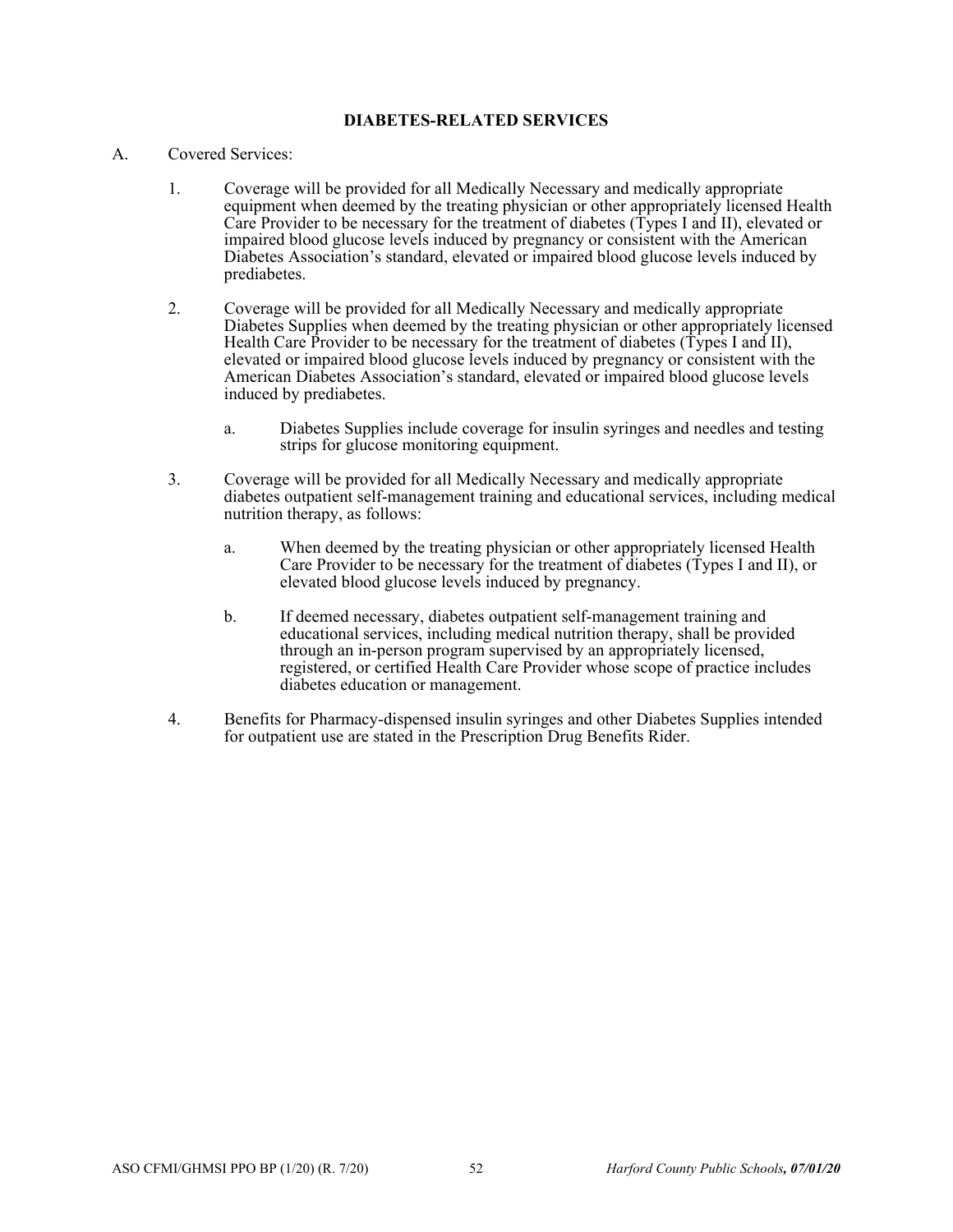# **EMERGENCY SERVICES AND URGENT CARE**

- A. Covered Services
	- 1. With respect to an Emergency Medical Condition, Emergency Services evaluation, examination, and treatment to stabilize the Member.
	- 2. Urgent Care services.
	- 3. Follow-up care after emergency surgery.
	- 4. Ambulance Services, as stated in this Description of Covered Services.

#### B. Limitations

1. Follow-up care after emergency surgery is limited to Covered Services provided by the Health Care Provider who performed the surgical procedure. The Member will be responsible for the same copayment for each follow-up visit as would be required for a visit to an In-Network Health Care Provider for specialty care.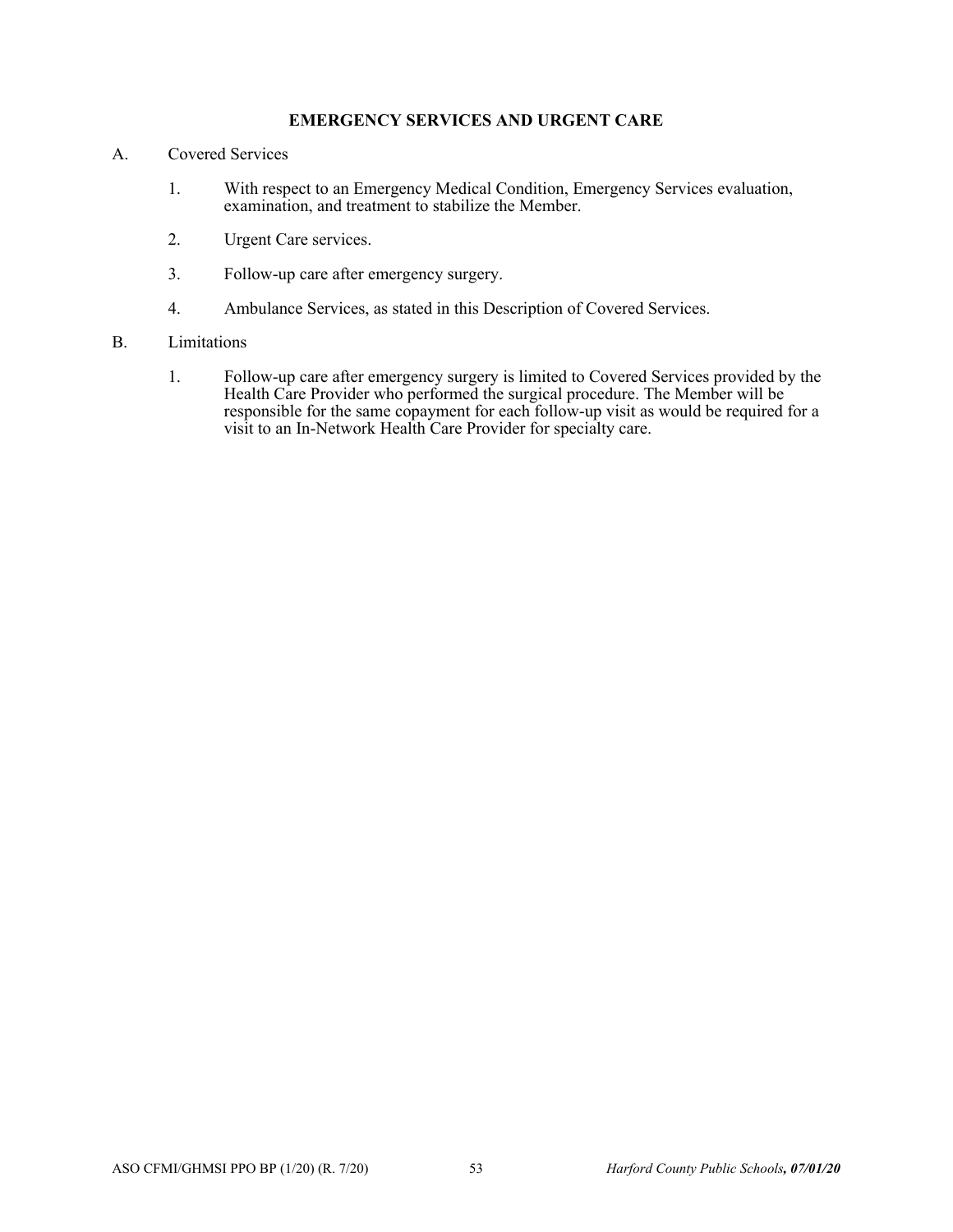## **GENERAL ANESTHESIA FOR DENTAL CARE**

- A. Covered Services
	- 1. Benefits for general anesthesia and associated hospital or ambulatory facility charges in conjunction with dental care will be provided to a Member under the following circumstances:
		- a. If the Member is:
			- 1) Seven (7) years of age or younger, or developmentally disabled;
			- 2) An individual for whom a successful result cannot be expected from dental care provided under local anesthesia because of a physical, intellectual, or other medically compromising condition of the Member; and
			- 3) An individual for whom a superior result can be expected from dental care provided under general anesthesia.
		- b. Or, if the Member is:
			- 1) Seventeen years of age or younger;
			- 2) An extremely uncooperative, fearful, or uncommunicative individual;
			- 3) An individual with dental needs of such magnitude that treatment should not be delayed or deferred; and
			- 4) An individual for whom lack of treatment can be expected to result in severe oral pain, significant infection, loss of multiple teeth, or other serious oral or dental morbidity.
		- c. Or, if the Member has a medical condition that requires admission to a hospital or ambulatory surgical facility and general anesthesia for dental care.
		- d. Benefits for general anesthesia and associated hospital or ambulatory facility charges are restricted to dental care that is provided by:
			- 1) A fully accredited specialist in pediatric dentistry;
			- 2) A fully accredited specialist in oral and maxillofacial surgery; and
			- 3) A dentist who has been granted hospital privileges.
		- e. This provision does not provide benefits for general anesthesia and associated hospital or ambulatory facility charges for dental care rendered for temporomandibular joint disorders.
		- f. This provision does not provide benefits for the dental care for which the general anesthesia is provided.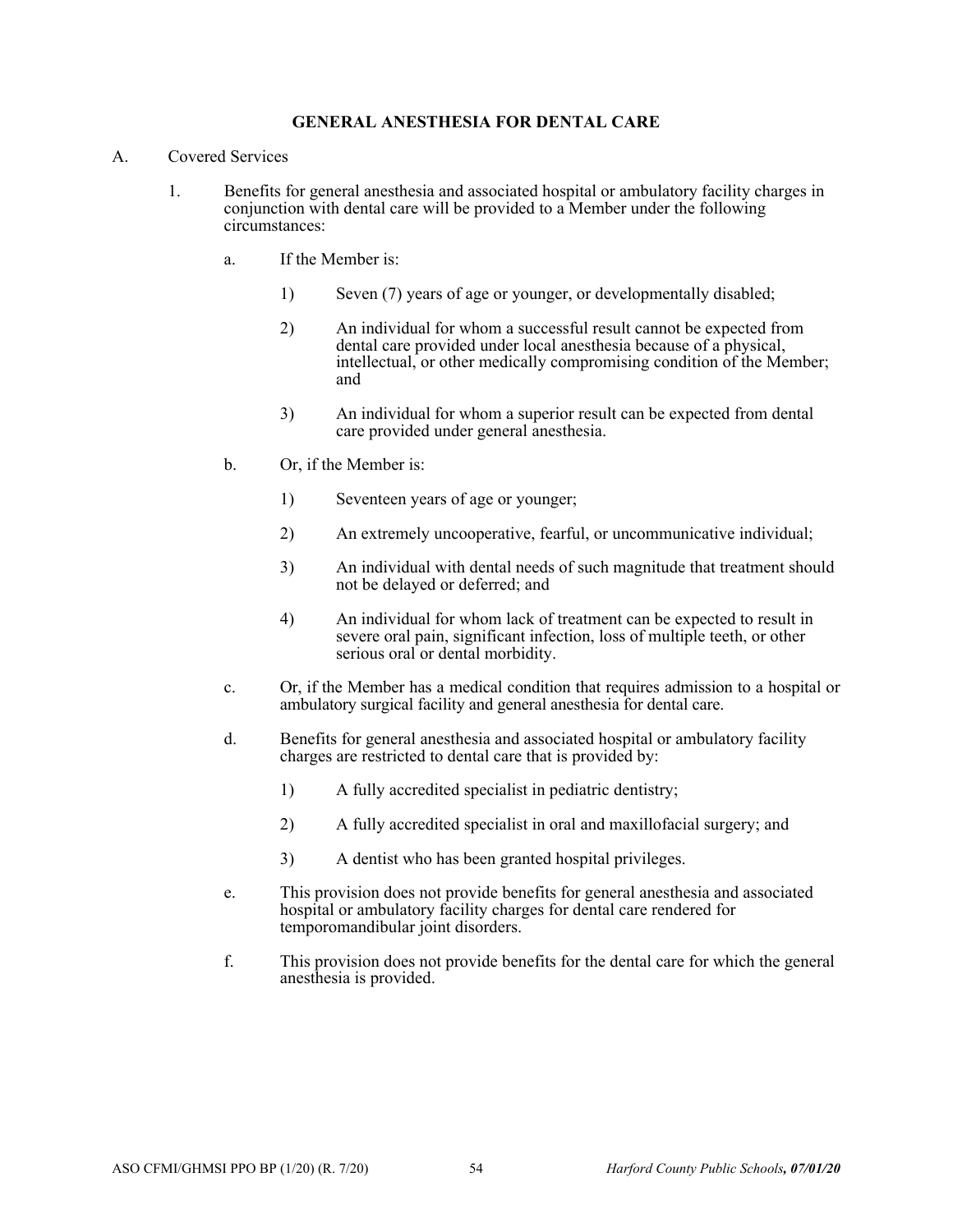## **HOME HEALTH CARE**

#### A. Covered Services

- 1. Home Health Care, as defined in this Evidence of Coverage.
- 2. Home Visits Following Childbirth, including any services required by the attending Health Care Provider:
	- a. For a Member and Dependent child(ren) who remain in the hospital for at least 48 hours after an uncomplicated vaginal delivery, or ninety-six (96) hours after an uncomplicated cesarean section, one home visit following childbirth, if prescribed by the attending Health Care Provider;
	- b. For a Member who, in consultation with her attending Health Care Provider, requests a shorter hospital stay (less than forty-eight (48) hours following an uncomplicated vaginal delivery or ninety-six (96) hours following an uncomplicated cesarean section):
		- 1) One home visit following childbirth scheduled to occur within twentyfour (24) hours after discharge;
		- 2) An additional home visit following childbirth if prescribed by the attending Health Care Provider.
	- c. An attending Health Care Provider may be an obstetrician, pediatrician, other physician, certified nurse-midwife, or pediatric nurse Health Care Provider, attending the Member or newborn Dependent child(ren).
	- d. Home visits following childbirth must be rendered, as follows:
		- 1) In accordance with generally accepted standards of nursing practice for home-care of a mother and newborn children;
		- 2) By a registered nurse with at least one year of experience in maternal and child health nursing or in community health nursing with an emphasis on maternal and child health.
- 3. Home Visits Following a Mastectomy
	- a. For a Member who receives less than forty-eight (48) hours of inpatient hospitalization following a mastectomy or who undergoes a mastectomy on an outpatient basis, benefits will be provided for:
		- 1) One home visit scheduled to occur within twenty-four (24) hours after discharge from the hospital or outpatient health care facility; and
		- 2) An additional home visit if prescribed by the Member's attending physician.
	- b. For a Member who remains in the hospital for at least forty-eight (48) hours following a mastectomy, coverage will be provided for a home visit if prescribed by the Member's attending physician.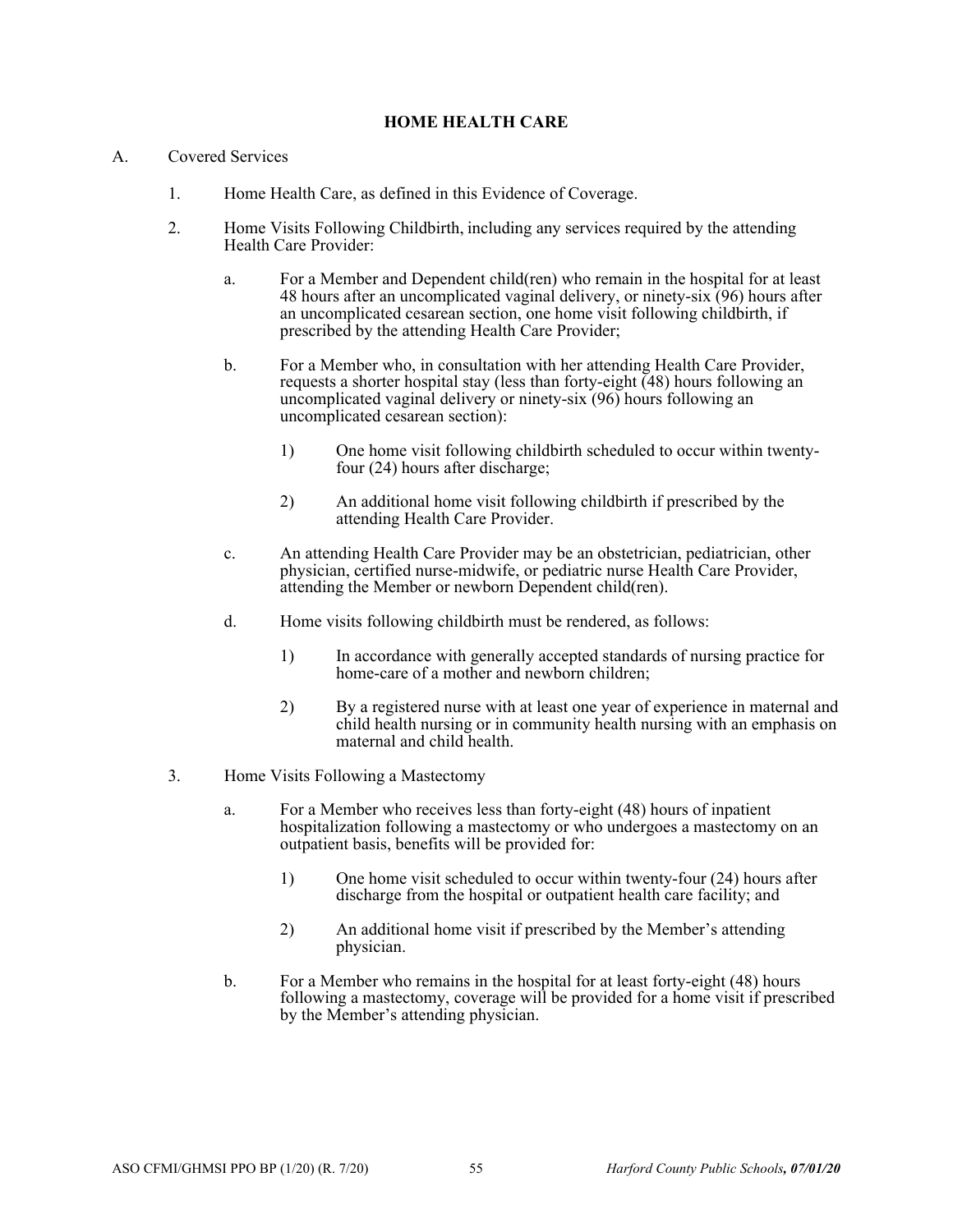- 4. Home Visits Following the Surgical Removal of a Testicle
	- a. For a Member who receives less than forty-eight (48) hours of inpatient hospitalization following the surgical removal of a testicle, or who undergoes the surgical removal of a testicle on an outpatient basis:
		- 1) One home visit following the surgical removal of a testicle scheduled to occur within twenty-four (24) hours after discharge; and
		- 2) An additional home visit following the surgical removal of a testicle if prescribed by the attending physician.

## B. Limitations

- 1. The Home Health Care Visits must be a substitute for hospital care or for care in a Skilled Nursing Facility (i.e., if Home Health Care visits were not provided, the Member would have to be admitted to a hospital or Skilled Nursing Facility).
- 2. The Member must be confined to "home" due to a medical condition. "Home" cannot be an institution, convalescent home or any facility which is primarily engaged in rendering medical or Rehabilitative Services to the sick, disabled or injured persons.
- 3. Services of a home health aide, medical social worker or registered dietician must be performed under the supervision of a licensed professional nurse (RN or LPN).
- 4. The Member must require and continue to require Skilled Nursing Care or Rehabilitative Services in order to qualify for home health aide services or other types of Home Health Care.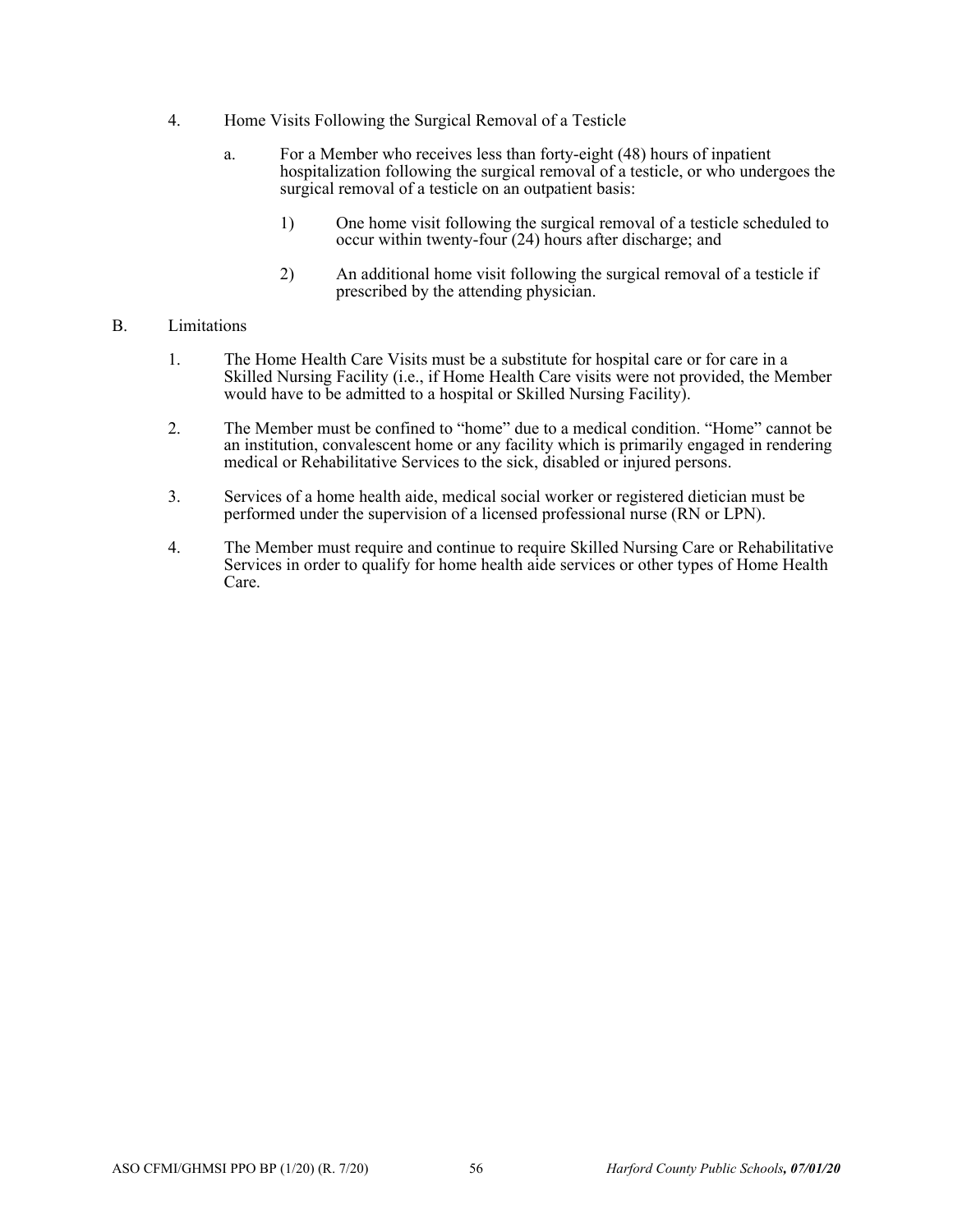#### **HOSPICE CARE**

#### A. Definitions

Caregiver means a person who is not a Health Care Provider who lives with or is the primary caregiver of the Member in the home. The Caregiver can be a relative by blood, marriage or adoption or a friend of the Member, but cannot be a person who normally charges for giving services. However, at CareFirst's discretion, a Caregiver may be an employee of a hospice care hospital/agency.

Hospice Care Program means a coordinated, interdisciplinary program of hospice care services for meeting the special physical, psychological, spiritual, and social needs of terminally ill individuals and their families, by providing palliative and supportive medical, nursing, and other health services through home or inpatient care during the illness and bereavement.

Respite Care means short-term care for a Member that provides relief to the Caregiver.

B. Covered Services

Hospice care benefits are available for a terminally ill Member (medical prognosis by a physician that the Member's life expectancy is six (6) months or less) when the Member is under the care of a Health Care Provider, as follows:

- 1. Inpatient and outpatient hospice facility services.
- 2. Part-time nursing care by or supervised by a registered graduate nurse.
- 3. Counseling.
- 4. Medical Supplies.
- 5. Durable Medical Equipment.
- 6. Prescription Drugs required to maintain the comfort and manage the pain of the Member.
- 7. Medical care by the attending physician.
- 8. Respite Care.
- 9. Other Medically Necessary health care services at CareFirst's discretion.

Additionally, hospice care benefits are available for a Member's family and/or Caregiver, as follows:

- 1. Periodic family counseling before the Member's death.
- 2. Bereavement counseling.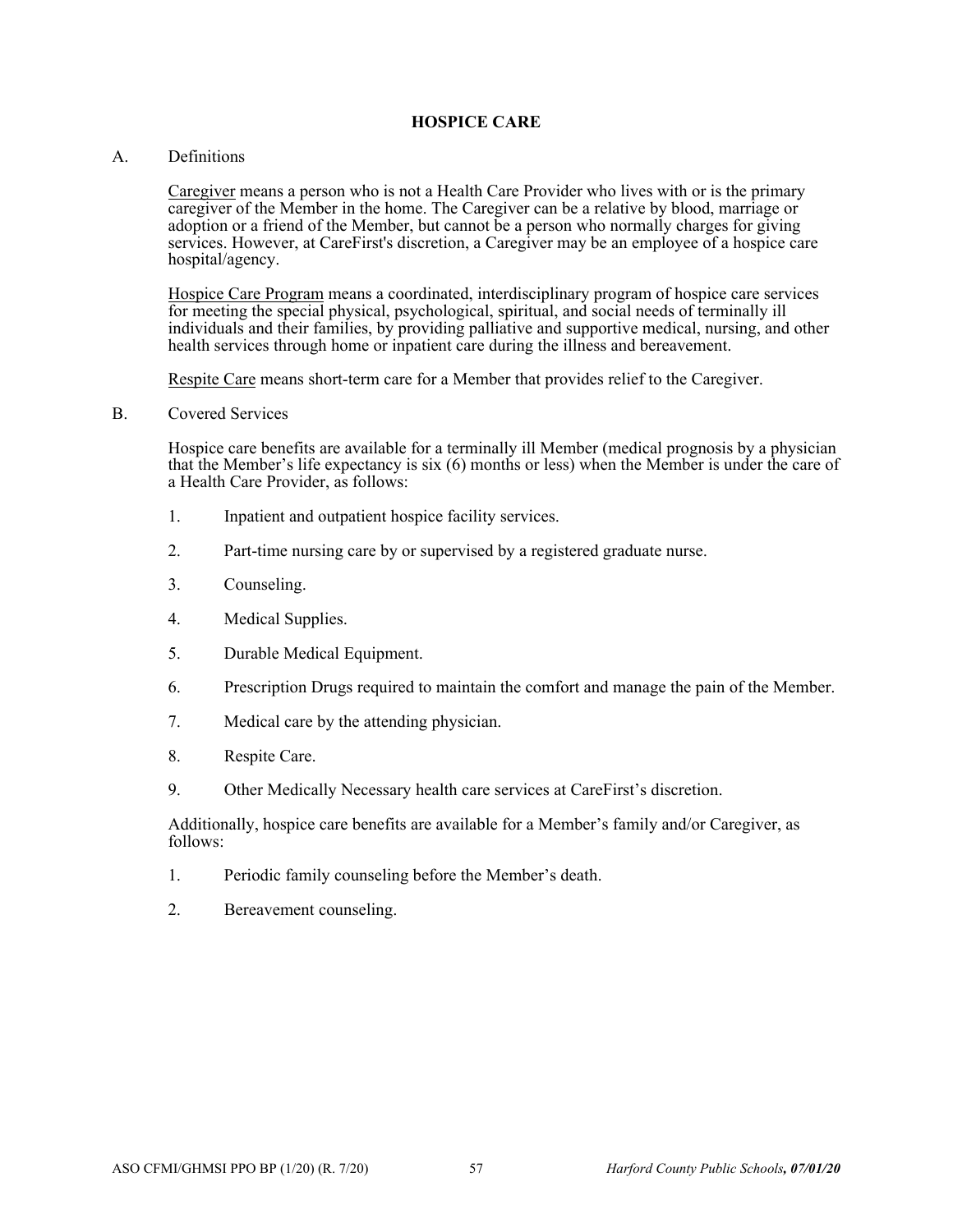# **INFERTILITY SERVICES**

# A. Definitions

Infertility means the inability to conceive under the conditions determined below.

- B. Covered Services
	- 1. Artificial Insemination/Intrauterine Insemination (AI/IUI)
		- a. Benefits are available for the diagnosis and treatment of Infertility including Medically Necessary, non-Experimental/Investigational AI/IUI, as follows:
			- 1) For a Member whose partner is of the opposite sex:
				- a) Benefits are available when the Member and the Member's partner have a history of inability to conceive after one (1) year of unprotected vaginal intercourse; and
				- b) The Member has had a fertility examination that resulted in a physician's recommendation advising AI/IUI.
				- c) For AI/IUI benefits, the oocytes (eggs) must be naturally produced by the Subscriber or partner and fertilized with sperm naturally produced by the Subscriber or partner.
			- 2) For a Member whose partner is of the same sex:
				- a) The Member has had a fertility examination that resulted in a physician's recommendation advising AI/IUI.
				- b) For AI/IUI benefits, the oocytes (eggs) must be naturally produced by the Subscriber or partner.
		- b. References in this subsection to a "partner" means (a) legally married spouses (if the spouse is also a Member), (b) Domestic Partners (if Domestic Partners are eligible for coverage; see Eligibility Schedule), (c) the Member's unmarried partner (if the unmarried partner is also a Member), and (d) other individuals as determined by the Group.
	- 2. In-Vitro Fertilization (IVF)
		- a. Benefits are available for the diagnosis and treatment of Infertility including Medically Necessary, non-Experimental/Investigational IVF, as follows:
			- 1) For a Member whose partner is of the opposite sex:
				- a) Benefits are available when the oocytes (eggs) are physically produced by the Member and fertilized with sperm physically produced by the Member's partner, unless:
					- (1) The Member's Partner in unable to produce and deliver functional sperm; and
					- (2) The inability to produce and deliver functional sperm does not result from:
						- (a) a vasectomy; or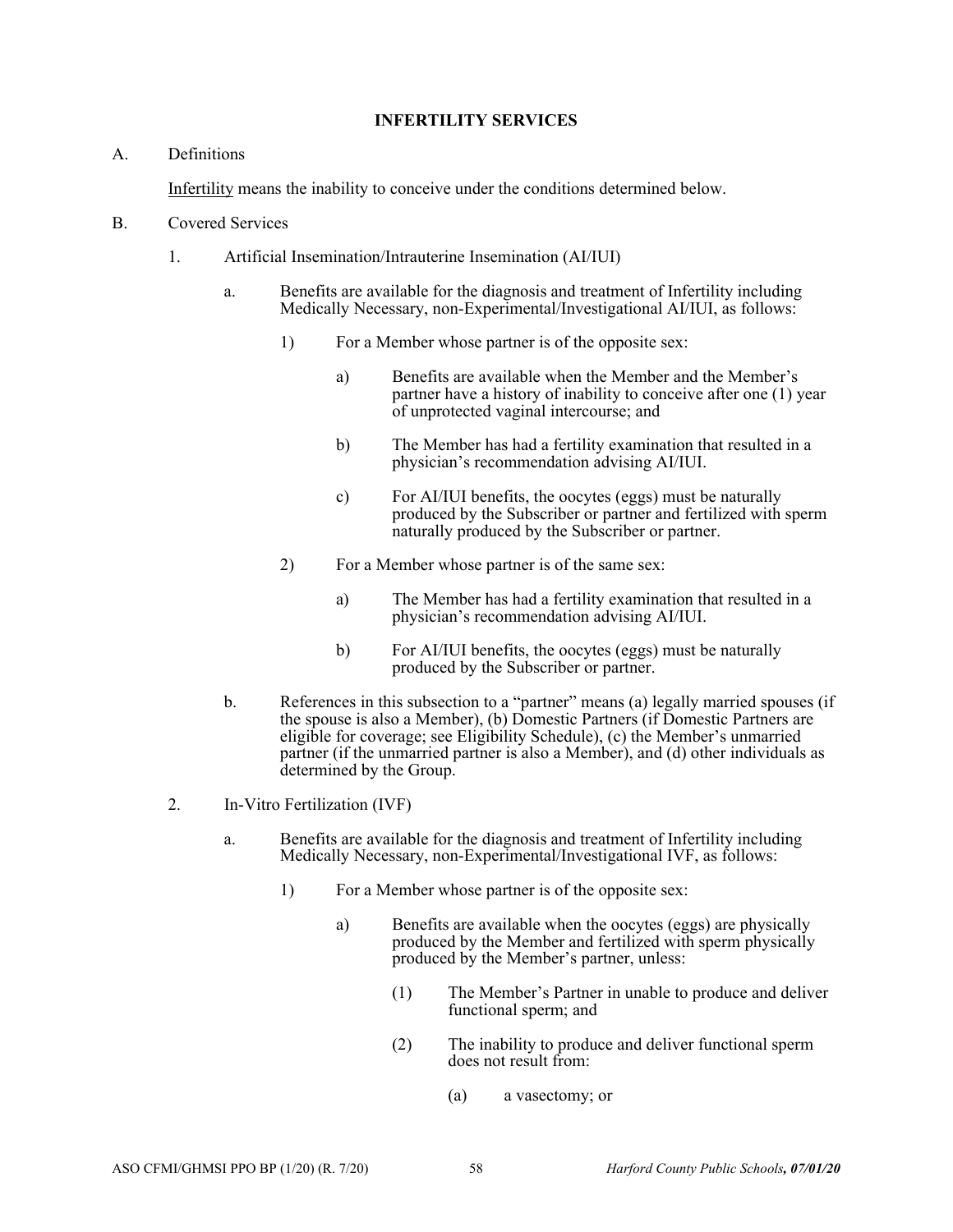- (b) another method of voluntary sterilization.
- b) Benefits are available when the Member and the Member's partner have a history of involuntary Infertility which may be demonstrated by a history of:
	- (1) If the Member and the Member's partner are of the opposite sex, an inability to conceive after at least two  $(2)$  years of unprotected vaginal intercourse failing to result in pregnancy; or
	- (2) The Infertility is associated with any of the following medical conditions:
		- (a) Endometriosis;
		- (b) Exposure in utero to diethylstilbestrol, commonly known as DES;
		- (c) Blockage of, or surgical removal of, one or both fallopian tubes (lateral or bilateral salpingectomy); or
		- (d) Abnormal male factors, including oligospermia, contributing to the infertility.
- 2) For a Member whose partner is of the same sex:
	- a) Benefits are available when the Member has had a fertility examination that resulted in a physician's recommendation advising IVF; and.
	- b) Benefits are available if the Member and the Member's partner have undergone six (6) attempts of artificial insemination over the course of two (2) years failing to result in pregnancy; or
	- c) The Infertility is associated with any of the following medical conditions:
		- (1) Endometriosis;
		- (2) Exposure in utero to diethylstilbestrol, commonly known as DES; or
		- (3) Blockage of, or surgical removal of, one or both fallopian tubes (lateral or bilateral salpingectomy).
- 3) The Member has been unable to attain a successful pregnancy through less costly infertility treatment for which coverage is available under this Evidence of Coverage; and
- 4) The IVF procedures are performed at medical facilities that conform to applicable guidelines or minimum standards issued by the American College of Obstetricians and Gynecologists or the American Society for Reproductive Medicine.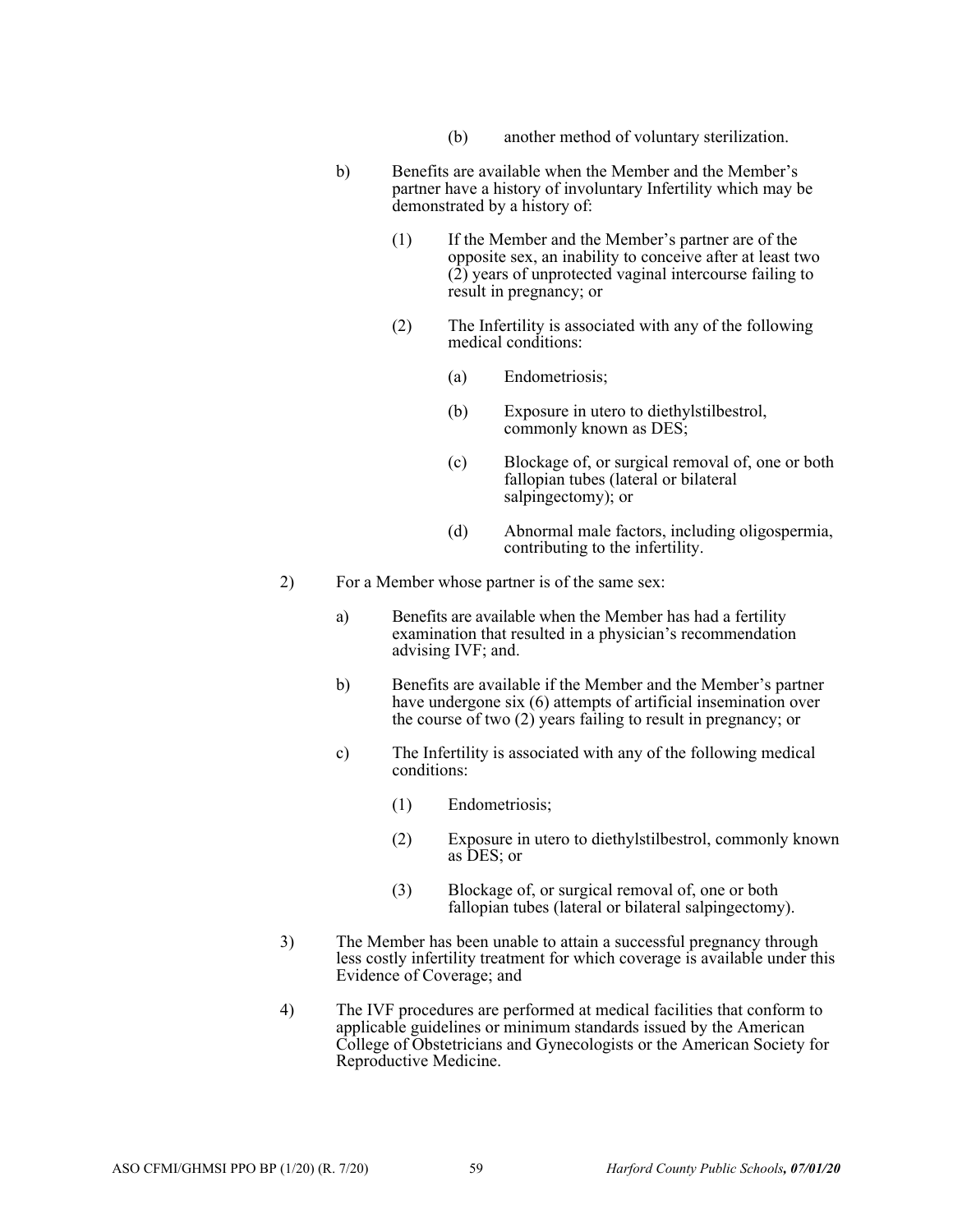b. References in this subsection to a "partner" means (a) legally married spouses (if the spouse is also a Member), (b) Domestic Partners (if Domestic Partners are eligible for coverage; see Eligibility Schedule), (c) the Member's unmarried partner (if the unmarried partner is also a Member, and (d) other individuals as determined by the Group.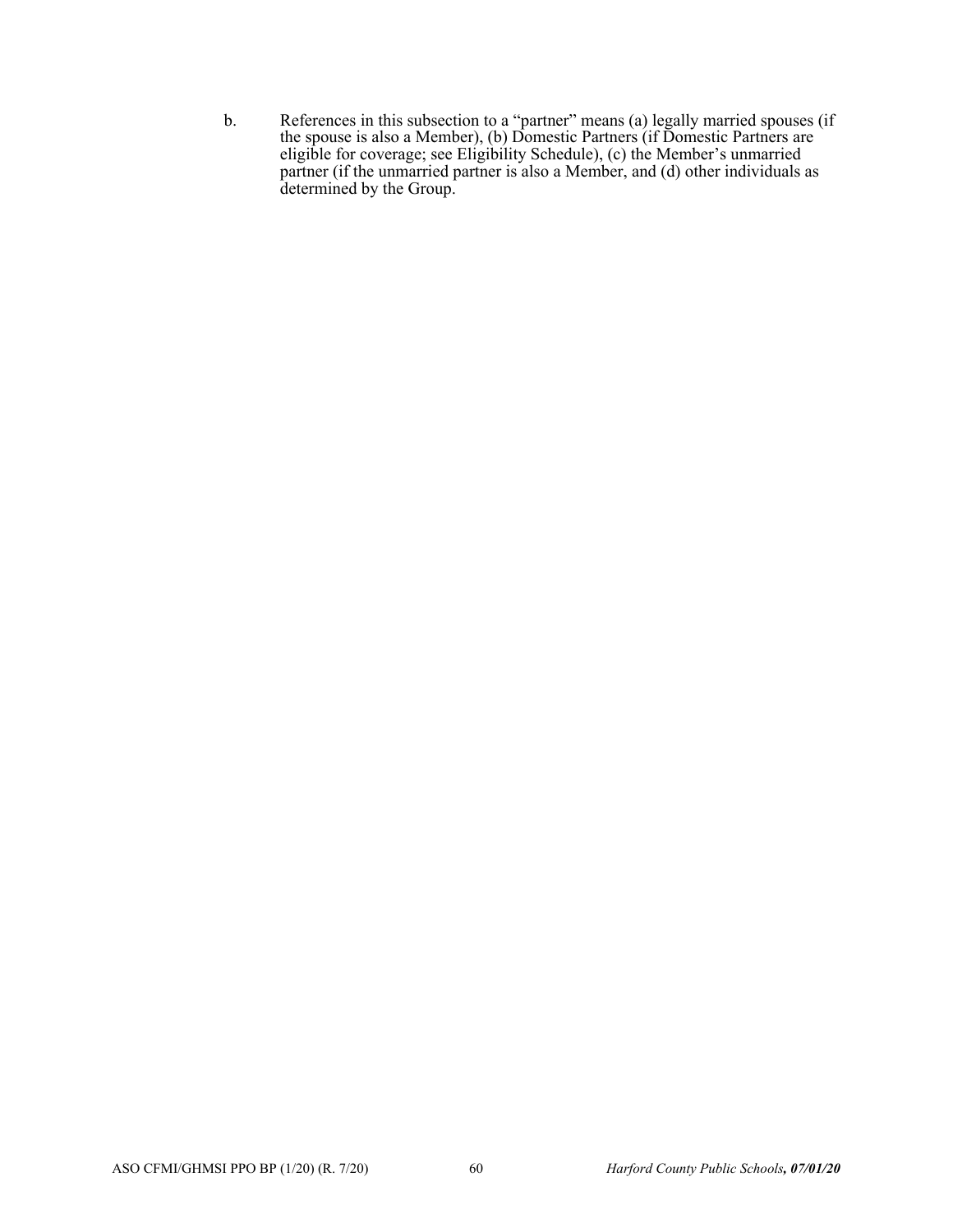#### **INPATIENT/OUTPATIENT HEALTH CARE PROVIDER SERVICES (ambulatory services; hospitalization; laboratory services)**

- A. Covered Services
	- 1. Inpatient medical care and consultations.
	- 2. Outpatient medical care and consultations, including:
		- a. Telemedicine Services:
			- 1) Benefits are available for the use of interactive audio, video, or other electronic media for the purpose of diagnosis, consultation, or treatment of the Member at a site other than the site where the Member is located ("Telemedicine Services").
			- 2) Benefits are available for services appropriately provided through Telemedicine Services, to the same extent as benefits provided for faceto-face consultation or contact between a Health Care Provider and a Member.
			- 3) Telemedicine Services do not include an audio-only telephone, electronic mail message, or facsimile transmission between a Health Care Provider and a Member.
	- 3. Support services including room and board in a semi-private room (or in a private room when Medically Necessary), and medical and nursing services provided to hospital patients in the course of care including services such as laboratory, radiology, pharmacy, Occupational Therapy, Physical Therapy, Speech Therapy, blood products (both derivatives and components) and whole blood, if not donated or replaced. See the Schedule of Benefits to determine if benefits are available for a private room and board for non-isolation purposes.
		- a. Inpatient hospital services in connection with a vaginal hysterectomy are available for a minimum of:
			- 1) Not less than twenty-three (23) hours for a laparoscopy-assisted vaginal hysterectomy;
			- 2) Not less than forty-eight (48) hours for a vaginal hysterectomy.

If the attending provider in consultation with the Member determines that a shorter period of hospital stay is appropriate, the Member may stay less than the minimum hospital stay prescribed above.

b. Inpatient hospital services for a minimum of forty-eight (48) hours following a mastectomy as a result of breast cancer.

A Member may request a shorter length of stay if the Member decides, in consultation with the attending physician, that less time is needed for recovery.

- 4. Inpatient and outpatient surgery, as follows:
	- a. Medically Necessary surgical procedures, as determined by CareFirst.
	- b. Reconstructive Surgery. Benefits for reconstructive surgery are limited to surgical procedures that are Medically Necessary, as determined by CareFirst and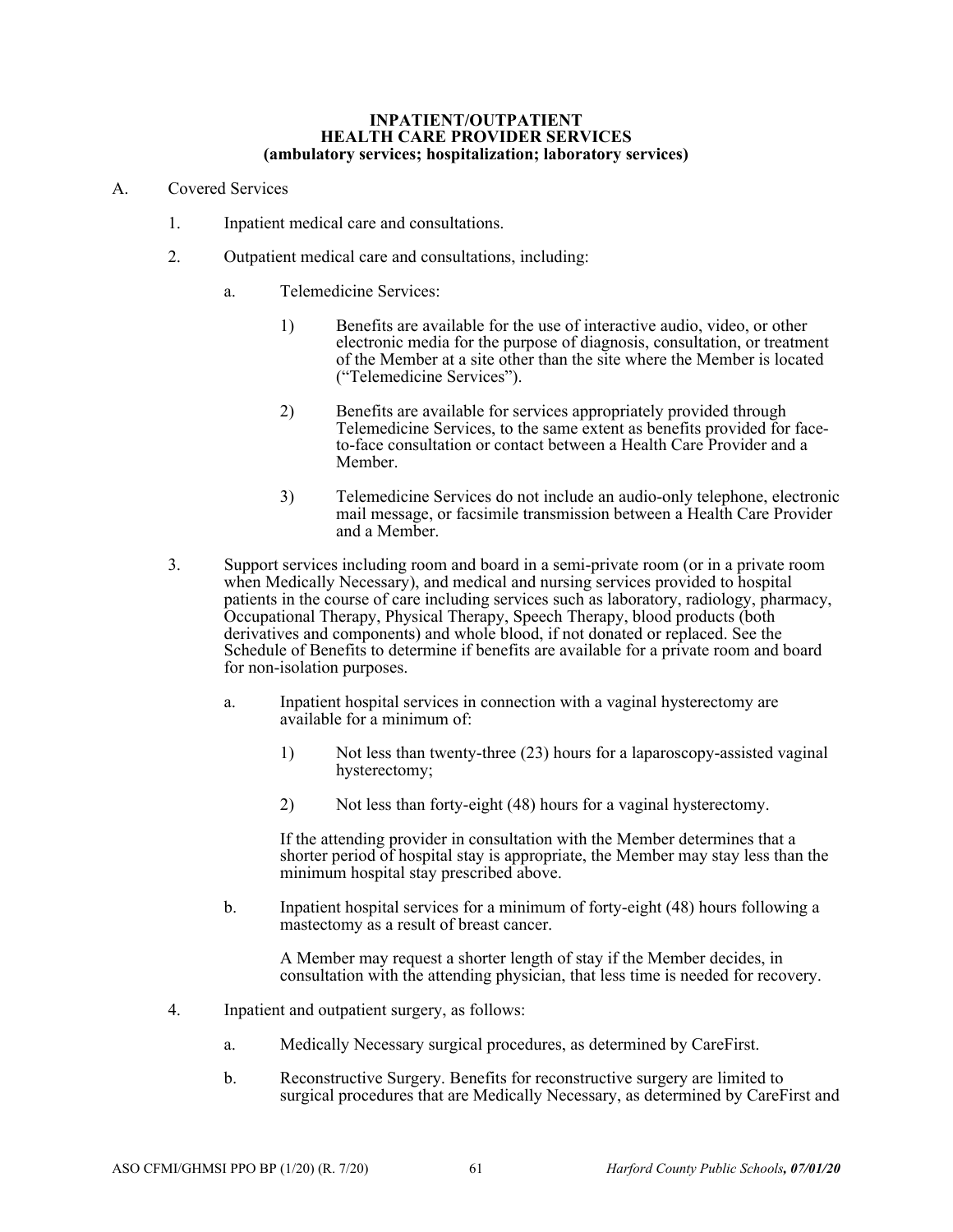operative procedures performed on structures of the body to improve or restore bodily function or to correct a deformity resulting from disease, trauma or previous therapeutic intervention.

- c. Oral surgery, limited to:
	- 1) Surgery involving a bone, joint or soft tissue of the face, neck or head to treat a condition caused by disease, or congenital deformity not solely involving teeth.
	- 2) Surgery involving a bone, joint or soft tissue of the face, neck or head to treat a condition caused by accidental injury and trauma, as follows:
		- a) In the event there are alternative procedures that meet generally accepted standards of professional care for a Member's condition, benefits will be based upon the lowest cost alternative.
		- b) Coverage will be provided to repair or replace Sound Natural Teeth that have been damaged or lost due to injury if:
			- (1) The injury did not arise while or as a result of biting or chewing; and
			- (2) Treatment is commenced within sixty (60) days of the accident.
		- c) Benefits are limited to restoration of the tooth or teeth or the initial placement of a bridge or denture to replace the tooth or teeth injured or lost as a direct and sole result of the accidental bodily injury.
- 5. Inpatient surgical assistant if the surgery requires surgical assistance as determined by CareFirst.
- 6. Outpatient surgical assistant if the surgery requires surgical assistance as determined by CareFirst.
- 7. Inpatient anesthesia services by a Health Care Provider other than the operating surgeon.
- 8. Outpatient anesthesia services by a Health Care Provider other than the operating surgeon.
- 9. Inpatient chemotherapy.
- 10. Outpatient chemotherapy, including Prescription Drugs benefits for orally administered chemotherapy.
- 11. Outpatient Infusion Therapy, including Infusion Therapy in the home.
- 12. Inpatient inhalation therapy.
- 13. Outpatient inhalation therapy.
- 14. Inpatient radiation therapy.
- 15. Outpatient radiation therapy.
- 16. Inpatient renal dialysis.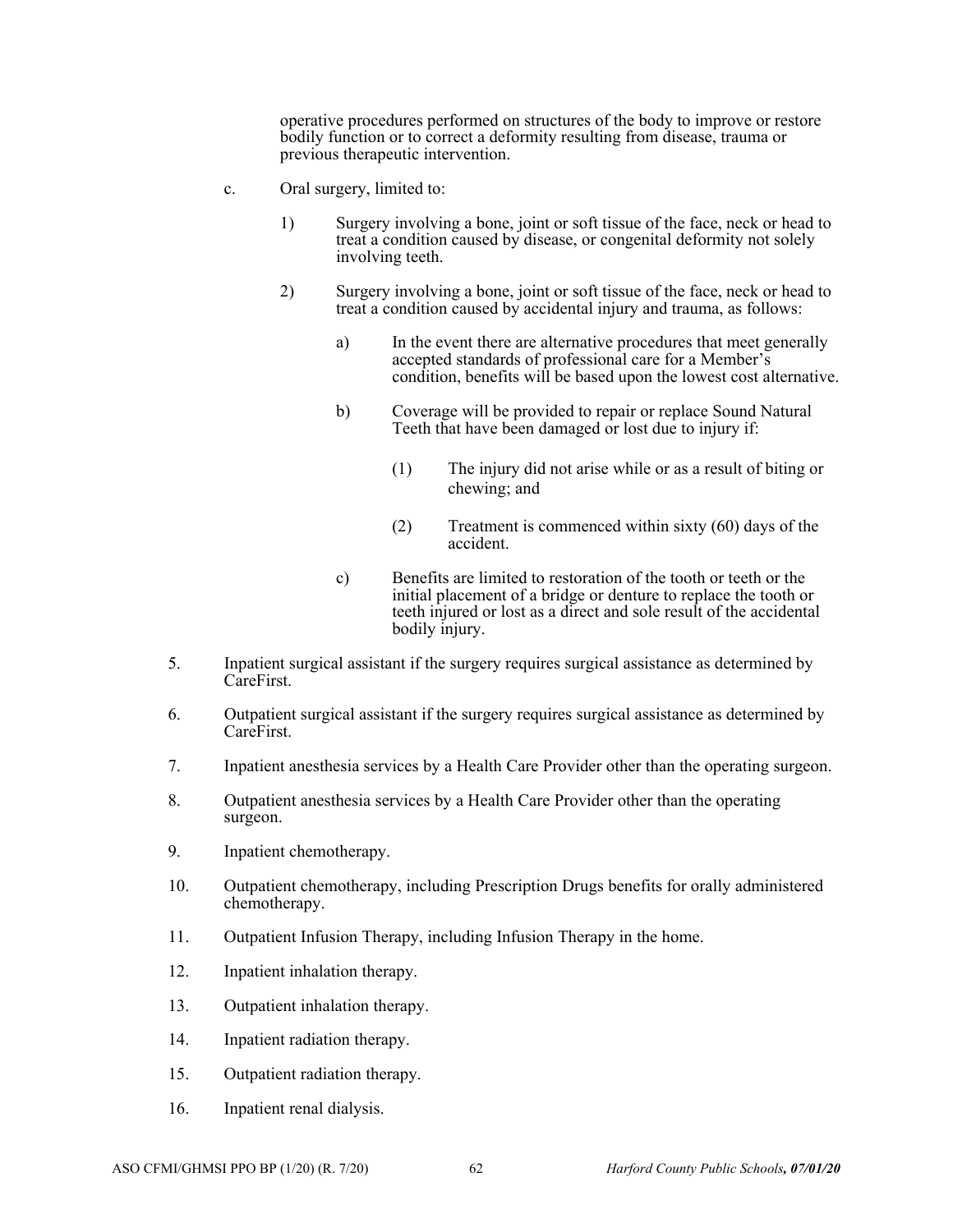- 17. Outpatient renal dialysis.
- 18. Inpatient diagnostic services, including:
	- a. Laboratory tests.
	- b. X-ray and radiology services.
	- c. Diagnostic specialty imaging and other diagnostic services.
- 19. Outpatient diagnostic services, including:
	- a. Laboratory tests.
	- b. X-ray and radiology services.
	- c. Diagnostic specialty imaging and other diagnostic services.
- 20. Administration of injectable Prescription Drugs by a Health Care Provider.
- 21. Acupuncture.
- 22. Allergen immunotherapy (allergy injections).
- 23. Allergy testing.
- 24. Contraceptive exam, insertion and removal: benefits are available for the insertion or removal, and any Medically Necessary examination associated with the use of a contraceptive device/Prescription Drug, approved by the FDA for use as a contraceptive, and prescribed by a Health Care Provider.
- 25. Inpatient or outpatient benefits for cleft lip or cleft palate or both, as follows:
	- a. Oral surgery.
	- b. Orthodontics
	- c. Otologic, audiological and speech/language treatment.
- 26. Female elective sterilization.
- 27. Skilled Nursing Facility services.
- 28. Spinal manipulation, limited to Medically Necessary spinal manipulation, evaluation and treatment for the musculoskeletal conditions of the spine when provided by a qualified chiropractor or doctor of osteopathy (D.O.). Benefits will not be provided for spinal manipulation services other than for musculoskeletal conditions of the spine.
- 29. Treatment of temporomandibular joint (TMJ) dysfunction: Medically Necessary conservative treatment and surgery, as determined by CareFirst.
- 30. Family planning services, including contraceptive counseling.
	- a. Contraceptive counseling benefits include instruction on Fertility Awareness– Based Methods rendered by a licensed health care provider.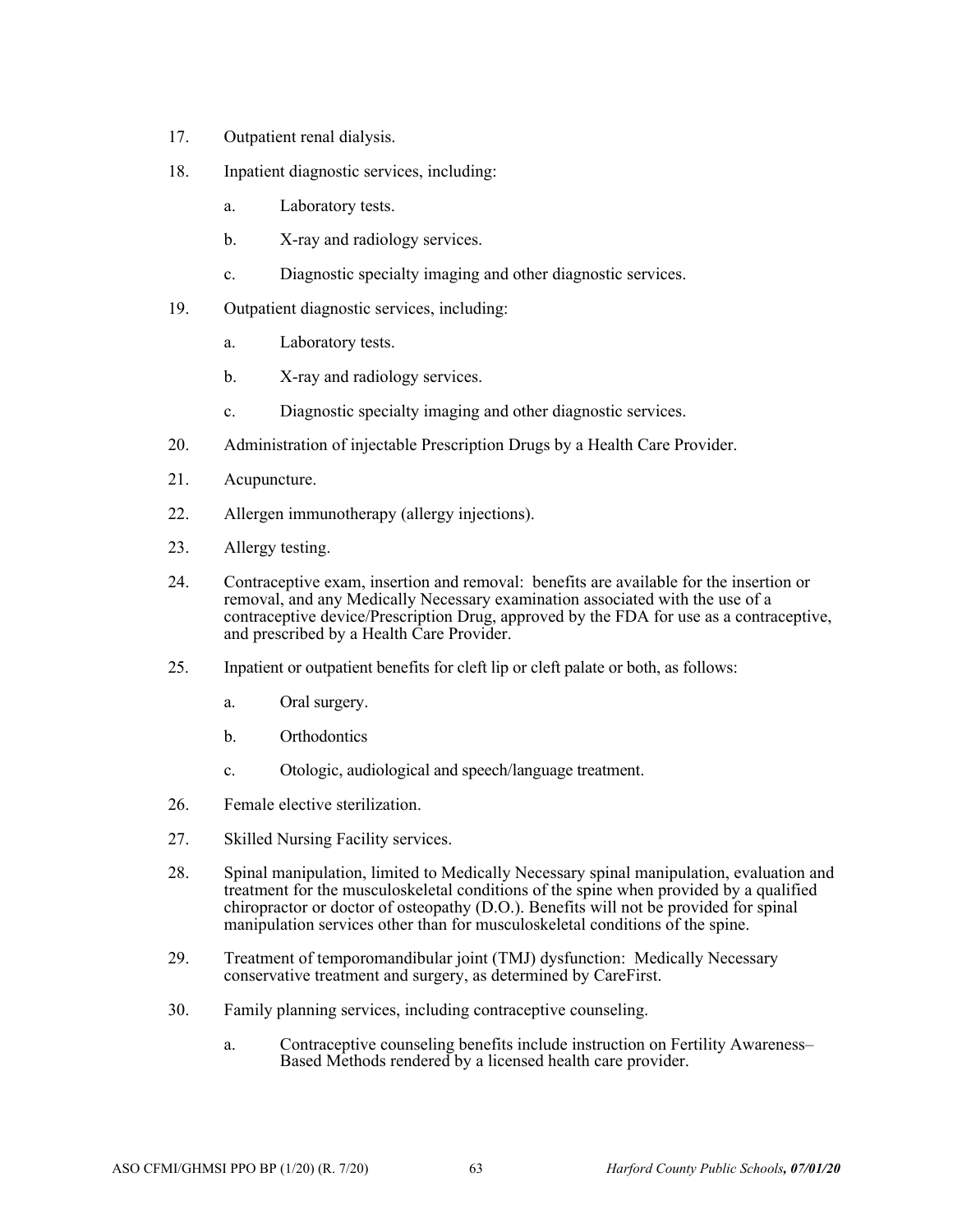- 31. Outpatient hearing care, as follows:
	- a. Screening examination to diagnose hearing loss.
	- b. Medically Necessary audiometric testing by a physician or an audiologist, if the physician who performs a screening exam refers the Member to an audiologist.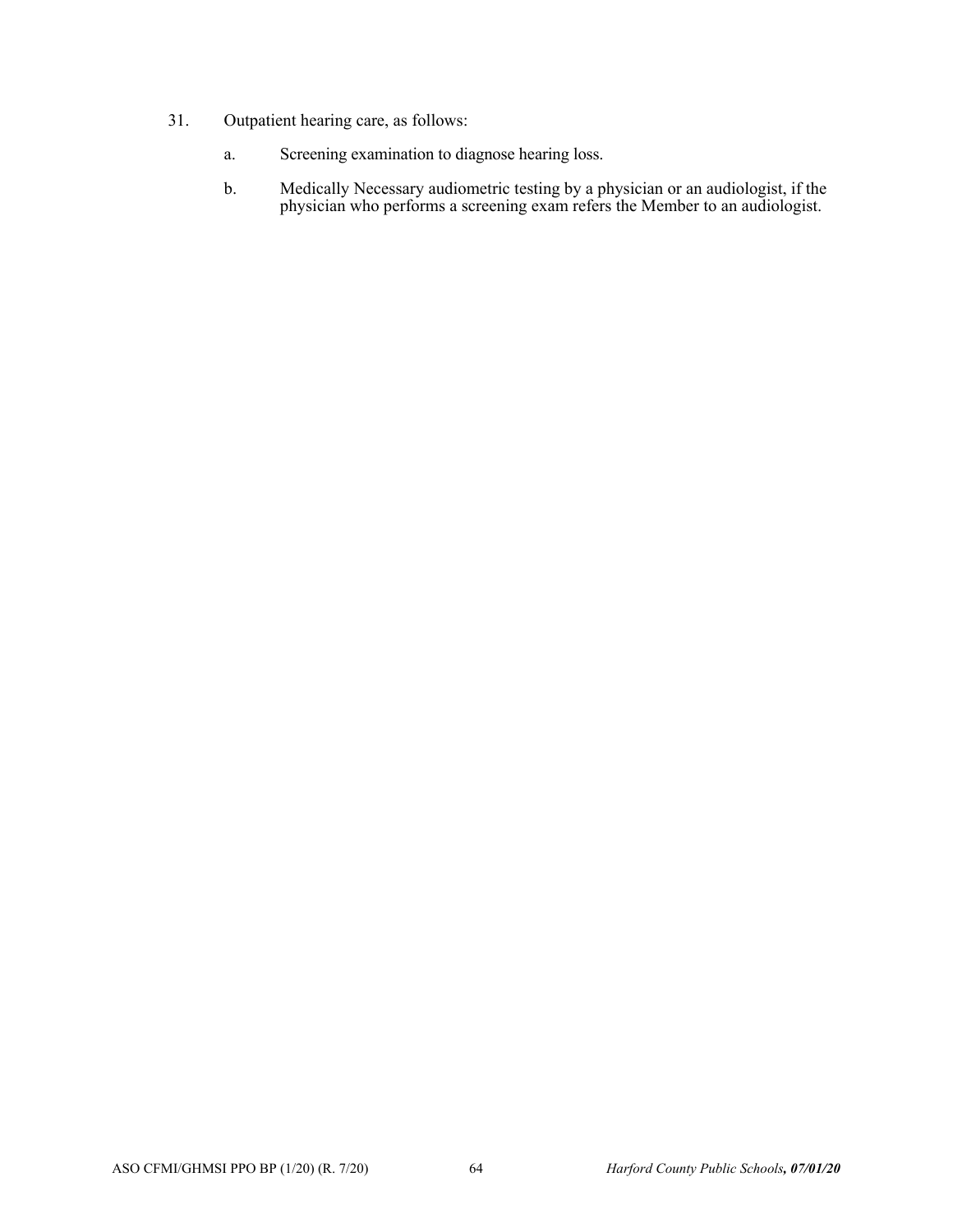# **MASTECTOMY-RELATED SERVICES**

# A. Covered Benefits

- 1. Coverage for reconstructive breast surgery, including coverage for all stages of reconstructive breast surgery performed on a non-diseased breast to establish symmetry with the diseased breast when reconstructive breast surgery is performed on the diseased breast including augmentation mammoplasty, reduction mammoplasty, and mastopexy;
- 2. Breast prostheses prescribed by a physician for a Member who has undergone a mastectomy and has not had breast reconstruction;
- 3. Physical complications from all stages of mastectomy, including lymphedemas, in a manner determined in consultation with the attending physician and the Member;
- 4. Home Health Care services, as stated in the "Home Health Care" services subsection of this Description of Covered Services.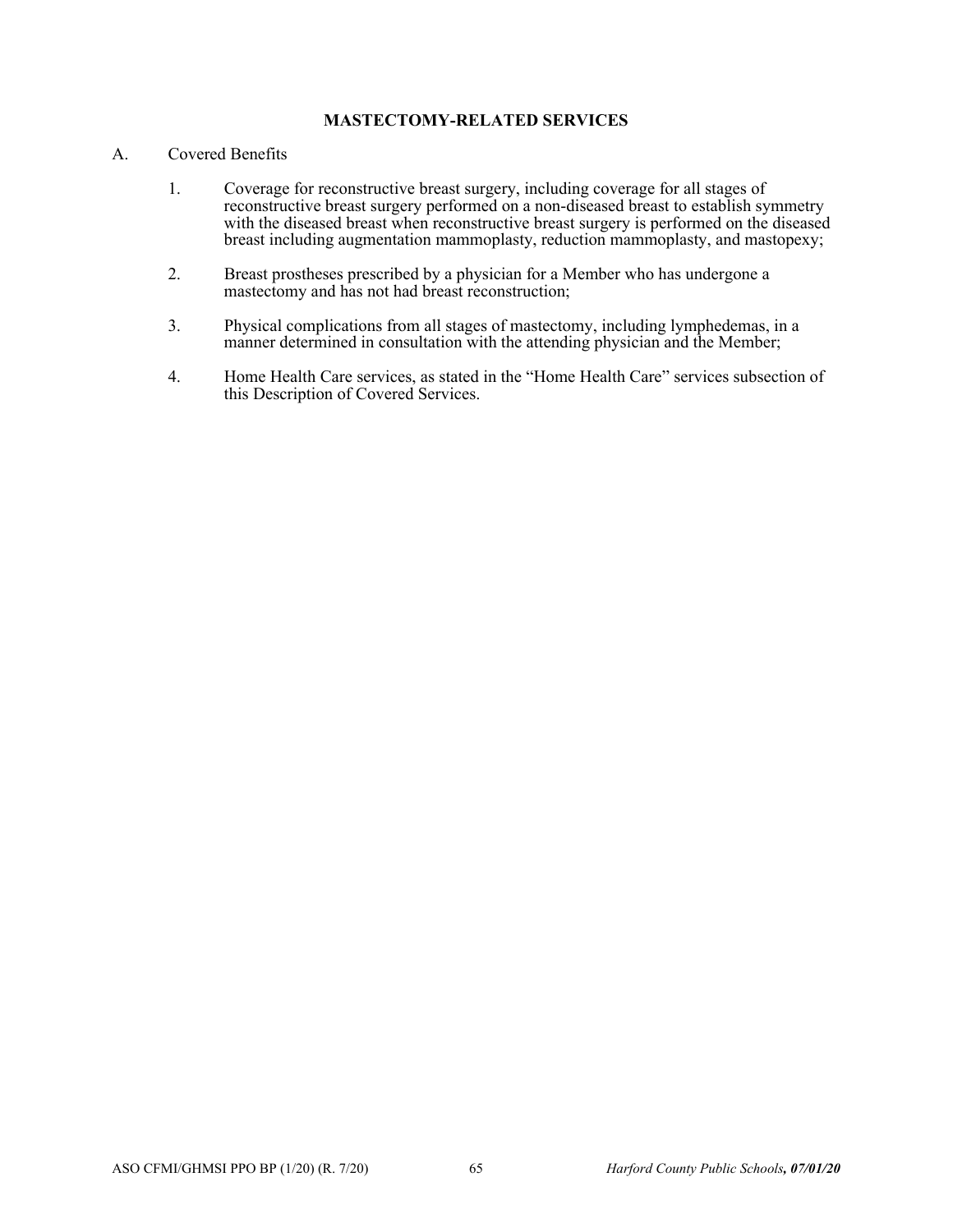# **MATERNITY SERVICES AND NEWBORN CARE**

- A. Covered Services
	- 1. Maternity services:
		- a. Preventive prenatal services, as follows:
			- 1) Outpatient obstetrical care of an uncomplicated pregnancy, including pre-natal evaluation and management office visits, one (1) post-partum office visit, and breastfeeding support, supplies and consultation as provided in the comprehensive guidelines for women's preventive health supported by the Health Resources and Services Administration; and
			- 2) Prenatal laboratory diagnostic tests and services related to the outpatient care of an uncomplicated pregnancy, including those identified in the current recommendations of the United States Preventive Services Task Force that have in effect a rating of "A" or "B" or provided in the comprehensive guidelines for women's preventive health supported by the Health Resources and Services Administration.
		- b. Other outpatient obstetrical care and professional services for all prenatal, delivery and post-partum complications. including, but not limited to, prenatal and post-partum office visits not specifically identified above, and Ancillary Services provided during those visits. These benefits include Medically Necessary laboratory diagnostic tests and services not identified above, but are not limited to, ultrasound services, fetal stress and non-stress tests, and amniocentesis.
		- c. Professional services rendered during a covered hospitalization for an uncomplicated delivery of the child(ren) or for pregnancy-related complications or complications during delivery, including delivery via caesarian section, if the Member delivers during that episode of care, and all Ancillary Services provided during such an event.
	- 2. Newborn care services, as follows:
		- 1) Medically Necessary services for the normal newborn (an infant born at approximately forty (40) weeks gestation who has no congenital or comorbid conditions including but not limited to neonatal jaundice) including the admission history and physical, and discharge examination;
		- 2) Medically Necessary inpatient/outpatient Health Care Provider services for a newborn with congenital or comorbid conditions;
		- 3) Circumcision.
	- 3. Inpatient hospital services in connection with childbirth, for the mother or newborn child(ren), including routine nursery care of the newborn child(ren), are available for:
		- 1) A minimum of:
			- a) Forty-eight (48) hours following an uncomplicated vaginal delivery; or
			- b) Ninety-six (96) hours following an uncomplicated cesarean section.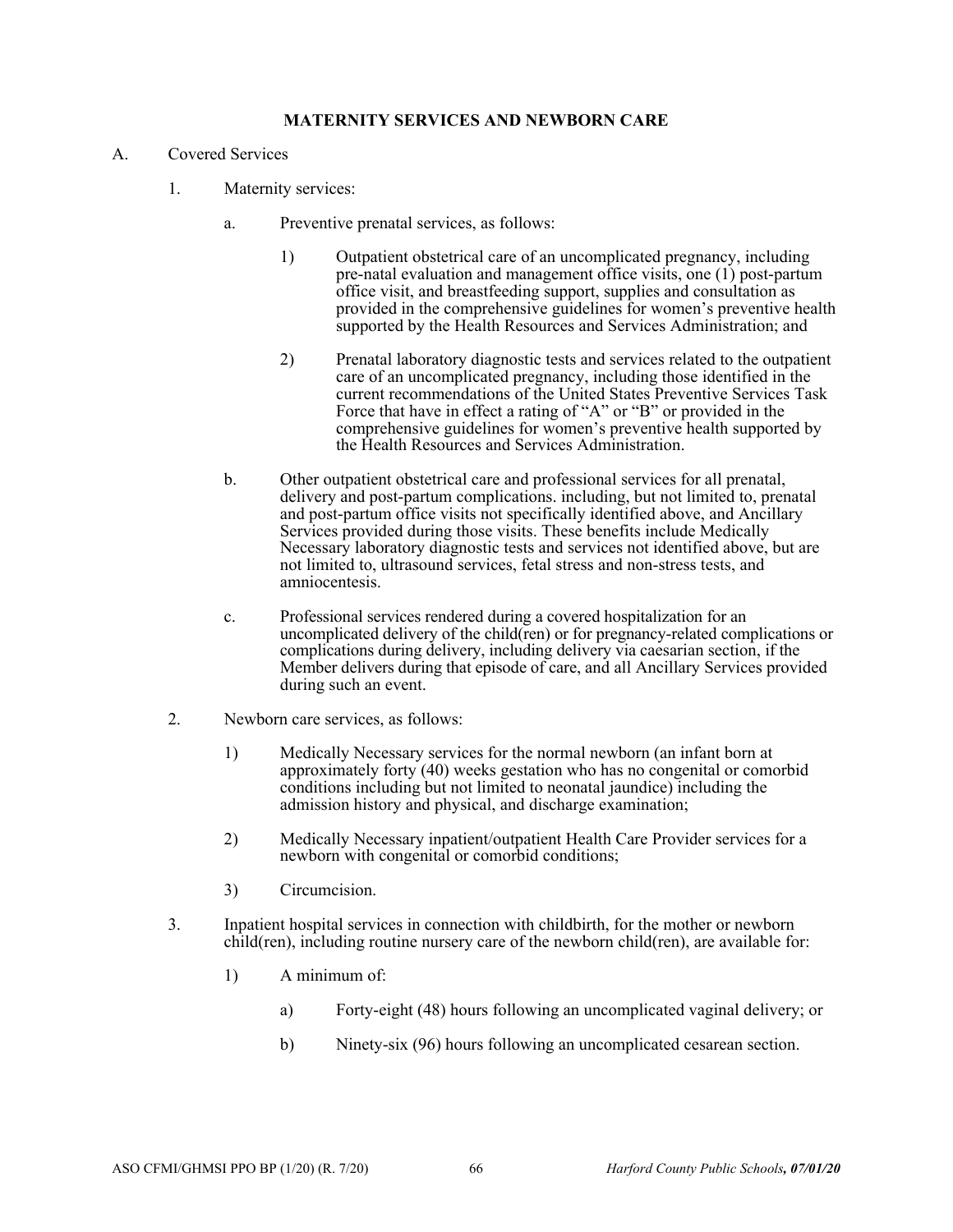- 2) Up to four (4) additional days of routine nursery care of the newborn child(ren) when the Member is required to remain in the hospital for Medically Necessary reasons.
- 4. Elective abortions.
- 5. Coverage is available for victims of rape or incest.
- 6. Birthing classes: One (1) course per pregnancy at a CareFirst approved facility.
- 7. Birthing centers.
- 8. Benefits are available for universal hearing screening of newborns provided by a hospital before discharge or in an office or other outpatient setting.
- 9. Benefits are available for comprehensive lactation support and counseling, by a Health Care Provider during the pregnancy and/or in the post-partum period, and breastfeeding supplies and equipment.
- B. Maternity services are available to all female Members.
- C. Newborn care services and inpatient hospital services for newborn child(ren), including routine nursery care of the newborn child, are not available for the newborn child of a Dependent child (i.e., a grandchild), unless grandchildren are eligible for Dependent coverage, as determined by the Group.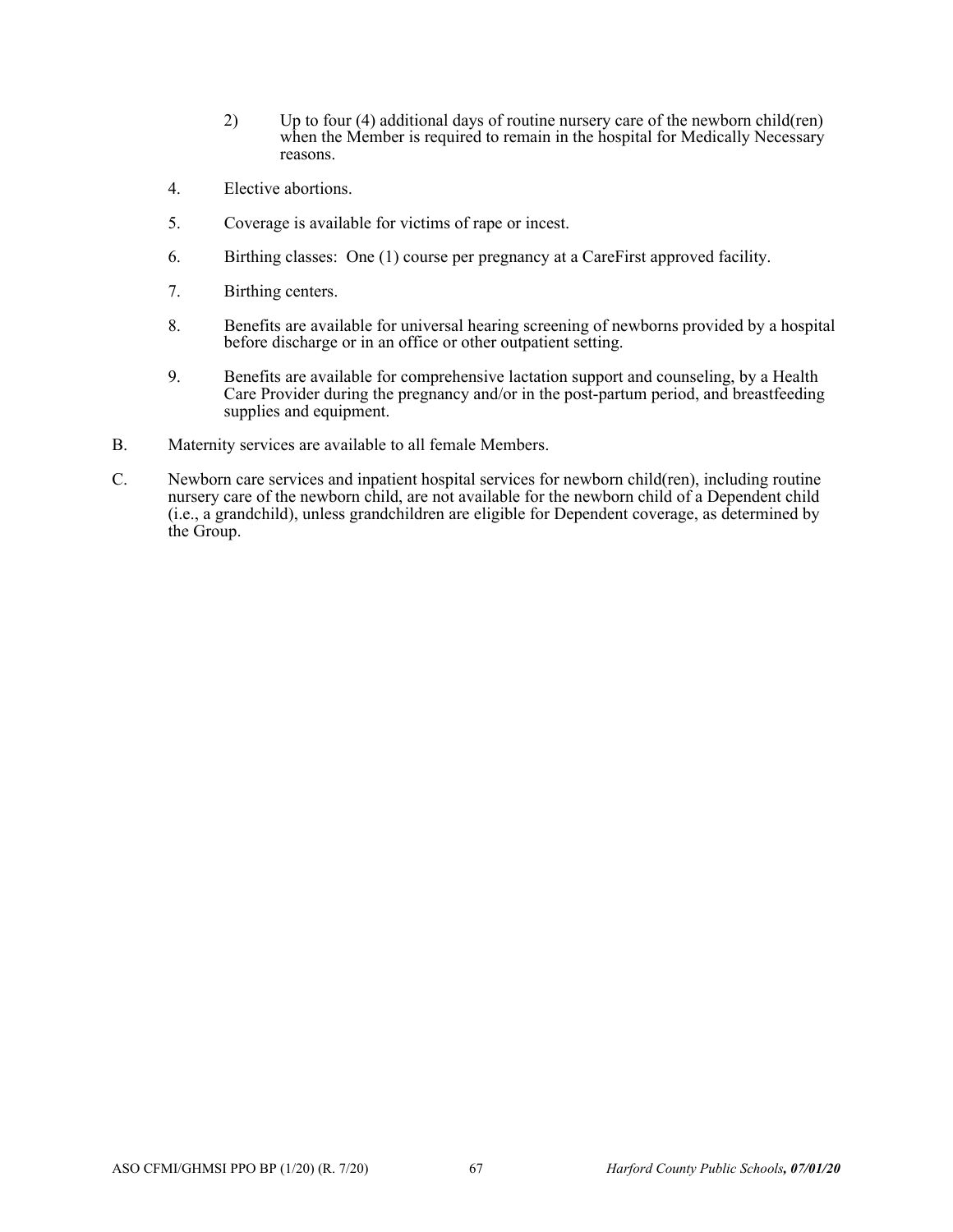#### **MEDICAL DEVICES AND SUPPLIES**

## A. Definitions

Durable Medical Equipment means equipment which:

- 1. Is primarily and customarily used to serve a medical purpose;
- 2. Is not useful to a person in the absence of illness or injury;
- 3. Is ordered or prescribed by a physician or other qualified practitioner;
- 4. Is consistent with the diagnosis;
- 5. Is appropriate for use in the home;
- 6. Is reusable; and
- 7. Can withstand repeated use.

Hearing Aid means a device that is of a design and circuitry to optimize audibility and listening skills in the environment commonly experienced by Members and is non-disposable.

#### Medical Device means:

- 1. Durable Medical Equipment.
- 2. Hearing Aids.
- 3. Medical Supplies.
- 4. Orthotic Devices.
- 5. Prosthetic Devices.

Medical Supplies means items that:

- 1. Are primarily and customarily used to serve a medical purpose;
- 2. Are not useful to a person in the absence of illness or injury;
- 3. Are ordered or prescribed by a physician or other qualified practitioner;
- 4. Are consistent with the diagnosis;
- 5. Are appropriate for use in the home;
- 6. Cannot withstand repeated use; and
- 7. Are usually disposable in nature.

Orthotic Device means orthoses and braces which:

- 1. Are primarily and customarily used to serve a therapeutic medical purpose;
- 2. Are prescribed by a Health Care Provider;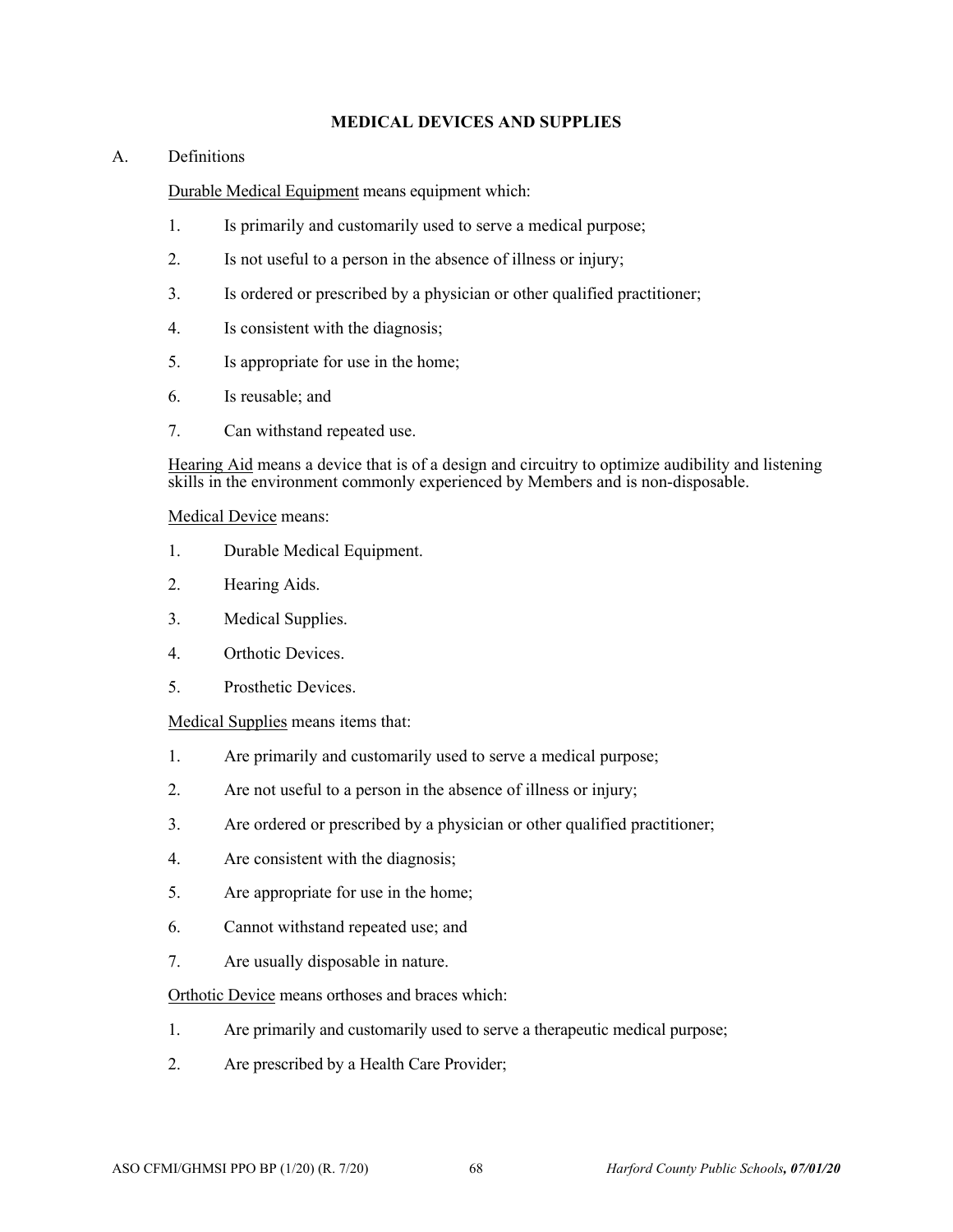- 3. Are corrective appliances that are applied externally to the body, to limit or encourage its activity, to aid in correcting or preventing deformity, or to provide mechanical support;
- 4. May be purely passive support or may make use of spring devices;
- 5. Include devices necessary for post-operative healing.

Prosthetic Device means a device which:

- 1. Is primarily intended to replace all or part of an organ or body part that has been lost due to disease or injury; or
- 2. Is primarily intended to replace all or part of an organ or body part that was absent from birth; or
- 3. Is intended to anatomically replace all or part of a bodily function which is permanently inoperative or malfunctioning; and
- 4. Is prescribed by a Health Care Provider; and
- 5. Is removable and attached externally to the body.
- B. Covered Services

## 1. **Durable Medical Equipment**

Rental, or, (at CareFirst's option), purchase and replacements or repairs of Medically Necessary Durable Medical Equipment prescribed by a Health Care Provider for therapeutic use for a Member's medical condition.

Durable Medical Equipment or supplies associated or used in conjunction with Medically Necessary medical foods and nutritional substances.

CareFirst's payment for rental will not exceed the total cost of purchase. CareFirst's payment is limited to the least expensive Medically Necessary Durable Medical Equipment, adequate to meet the Member's medical needs. CareFirst's payment for Durable Medical Equipment includes related charges for handling, delivery, mailing and shipping, and taxes.

#### 2. **Hair Prosthesis**

Benefits are available for a hair prosthesis when prescribed by a treating oncologist and the hair loss is a result of chemotherapy or radiation treatment for cancer.

# 3. **Hearing Aids**

- a. Covered Services for a minor Dependent child, as follows:
	- 1) One Hearing Aid, prescribed, fitted and dispensed by a licensed audiologist for each hearing-impaired ear;
	- 2) Non-routine services related to the dispensing of a covered Hearing Aid, such as assessment, fitting, orientation, conformity and evaluation.
- b. Covered Services for adult Members, as follows:
	- 1) Hearing Aids if:
		- a) The prescription is based upon the most recent audiometric exam and Hearing Aid Evaluation test; and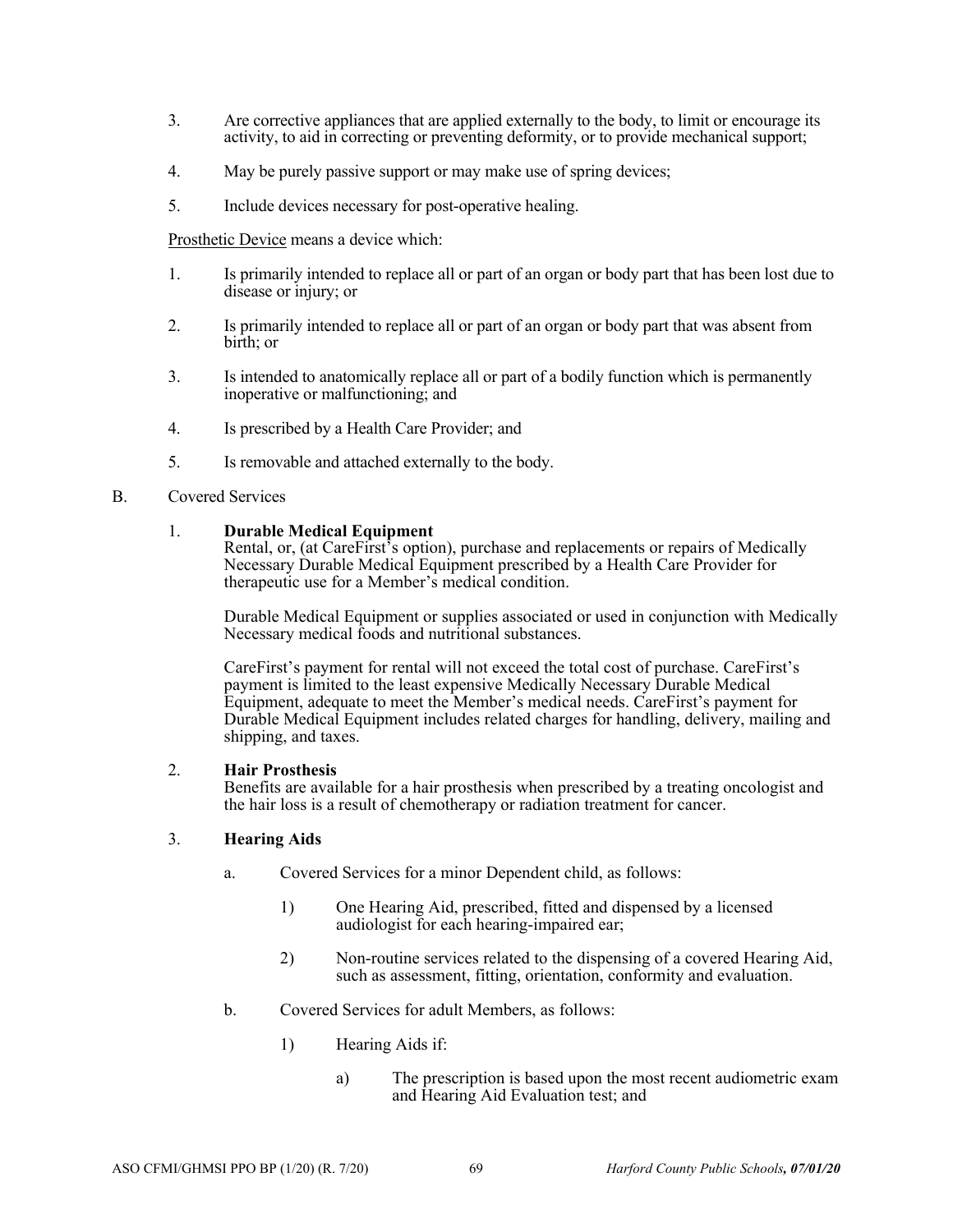b) A physician or audiologist certifies that the Hearing Aid provided by the hearing aid specialist conforms to the prescription.

CareFirst's payment for Hearing Aids is limited to the Hearing Aid Allowed Benefit. Due to the wide variation in Hearing Aid device technology, the Hearing Aid Allowed Benefit amount does not always cover the full cost of the hearing aid device(s) the Member selects. If the Member selects a Hearing Aid device(s) where the full cost is not covered by the Hearing Aid Allowed Benefit, the Member will be fully responsible for paying the remaining balance for the Hearing Aid device(s) up to the provider's charge.

2) Non-routine services related to the dispensing of a covered Hearing Aid, such as assessment, fitting, orientation, conformity and evaluation, within six (6) months of audiometric testing.

## 4. **Medical foods and nutritional substances**

Medically Necessary medical foods and nutritional therapy for the treatment of disorders when ordered and supervised by a Health Care Provider qualified to provide the diagnosis and treatment in the field of the disorder/disease, as determined by CareFirst.

#### 5. **Medical Supplies**

Benefits are available for Medical Supplies as such supplies are defined above.

# 6. **Orthotic Devices**

Benefits include:

- a. Medically Necessary Orthotic Devices.
- b. Supplies and accessories necessary for effective functioning of a covered Orthotic Device.
- c. Repairs or adjustments to Medically Necessary Orthotic Devices that are required due to bone growth or change in medical condition, reasonable weight loss or reasonable weight gain, and normal wear and tear during normal usage of the device.
- d. Replacement of covered Orthotic Devices when repairs or adjustments fail and/or are not possible.
- e. Repair of covered Orthotic Devices.
- f. Orthotic Device benefits are limited, as follows:
	- 1) Benefits for the repair, maintenance or replacement of a covered Orthotic Device require authorization or approval by CareFirst.
	- 2) Coverage of maintenance costs is limited to routine servicing such as testing, cleaning, regulating and checking of equipment.
	- 3) Coverage of repair costs is limited to adjustment required by normal wear or by a change in the Member's condition and repairs necessary to make the Orthotic Device serviceable. Repair will not be authorized if the repair costs exceed the market value of the Orthotic Device.
	- 4) Replacement coverage is limited to once every two (2) benefit years due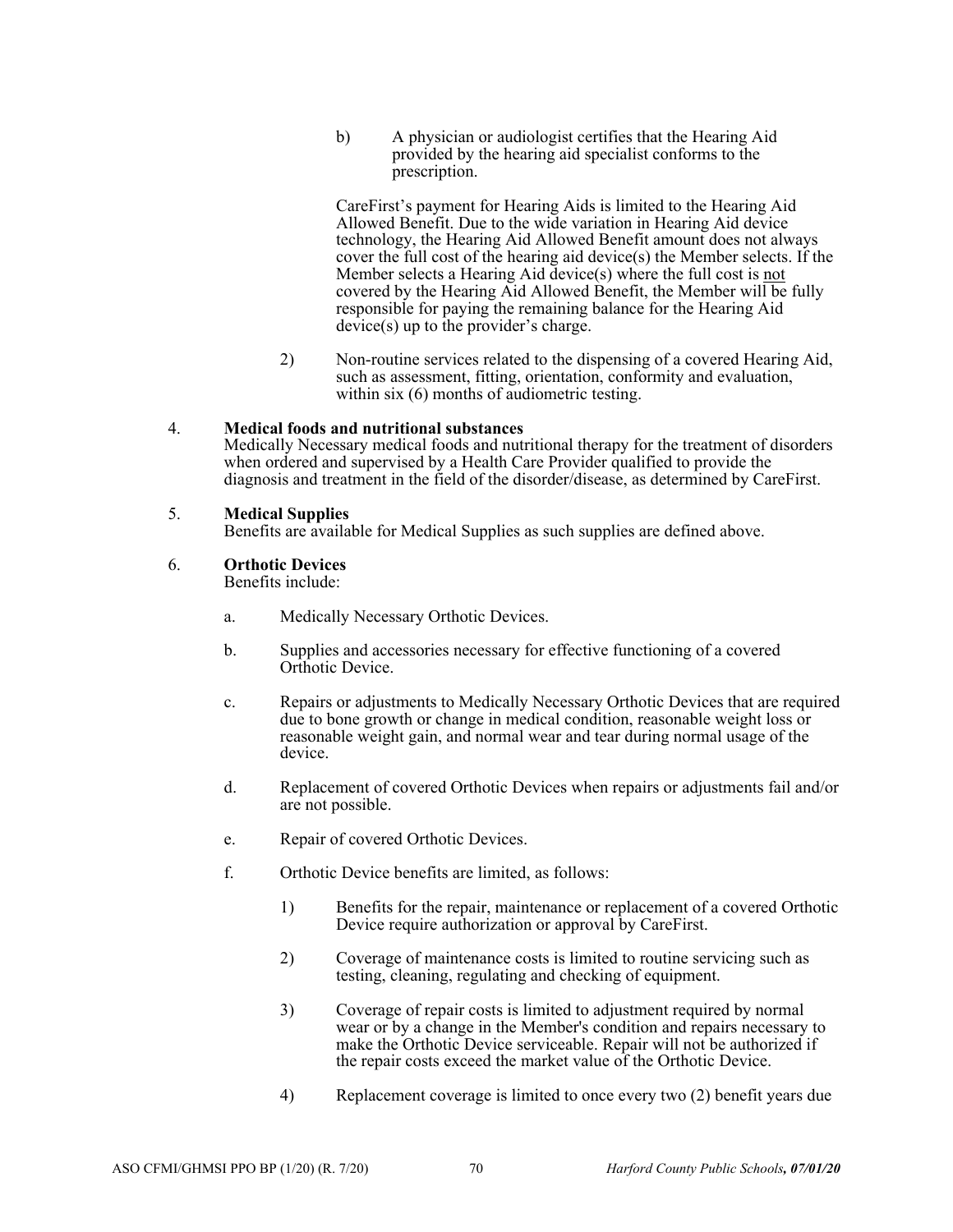to irreparable damage and/or normal wear or a significant change in medical condition. Replacement costs necessitated as a result of malicious damage, culpable neglect, or wrongful disposition of the Orthotic Device on the part of the Member or of a family member are not covered.

# 7. **Prosthetic Devices**

Benefits include:

- a. Medically Necessary Prosthetic Devices.
- b. Supplies and accessories necessary for effective functioning of a covered Prosthetic Device.
- c. Repairs or adjustments to Medically Necessary Prosthetic Devices that are required due to bone growth or change in medical condition, reasonable weight loss or reasonable weight gain, and normal wear and tear during normal usage of the device.
- d. Replacement of covered Prosthetic Devices when repairs or adjustments fail and/or are not possible.
- e. Repair of covered Prosthetic Devices.
- f. Prosthetic Device benefits are limited, as follows:
	- 1) Benefits for the repair, maintenance or replacement of a covered Prosthetic Device require authorization or approval by CareFirst.
	- 2) Coverage of maintenance costs is limited to routine servicing such as testing, cleaning, regulating and checking of equipment.
	- 3) Coverage of repair costs is limited to adjustment required by normal wear or by a change in the Member's condition and repairs necessary to make the Prosthetic Device serviceable. Repair will not be authorized if the repair costs exceed the market value of the Prosthetic Device.
	- 4) Replacement coverage is limited to once every two (2) benefit years due to irreparable damage and/or normal wear or a significant change in medical condition. Replacement costs necessitated as a result of malicious damage, culpable neglect, or wrongful disposition of the Prosthetic Device on the part of the Member or of a family member are not covered.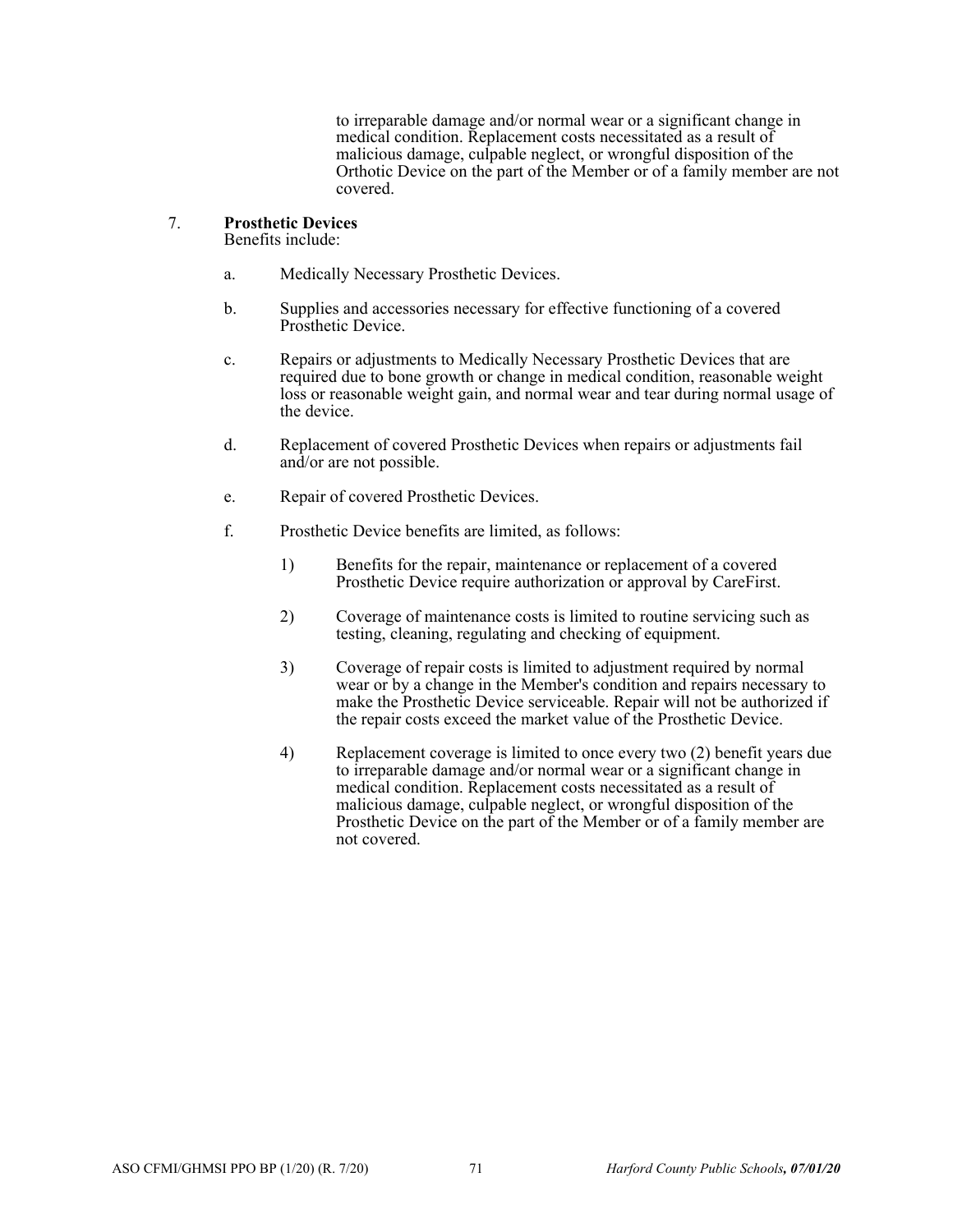#### **MENTAL HEALTH AND SUBSTANCE USE DISORDER SERVICES, INCLUDING BEHAVIORAL HEALTH TREATMENT**

#### A. Covered Services

## 1. **Inpatient services**

Benefits are provided when the Member is admitted as an inpatient to a hospital or other health care facility for the treatment of mental illness, emotional or behavioral disorders, or substance use disorders, as follows:

a. Hospital or inpatient facility benefits, as described in the "Inpatient/Outpatient Health Care Provider Services" section of this Description of Covered Services.

## 2. **Residential Crisis Services**

Benefits are provided Medically Necessary Residential Crisis Services.

#### 3. **Outpatient services**

Benefits are available for outpatient treatment of mental illness, emotional or behavioral disorders, or substance use disorder, including:

- a. Outpatient services for the diagnosis, care, and treatment of mental health and substance use disorders, including behavioral health treatment.
- b. Partial Hospitalization services.
- c. Psychological and neuropsychological testing for diagnostic purposes.
- d. Methadone maintenance treatment.
- e. Visits with a Health Care Provider for prescription, use, and review of medication that include no more than minimal psychotherapy.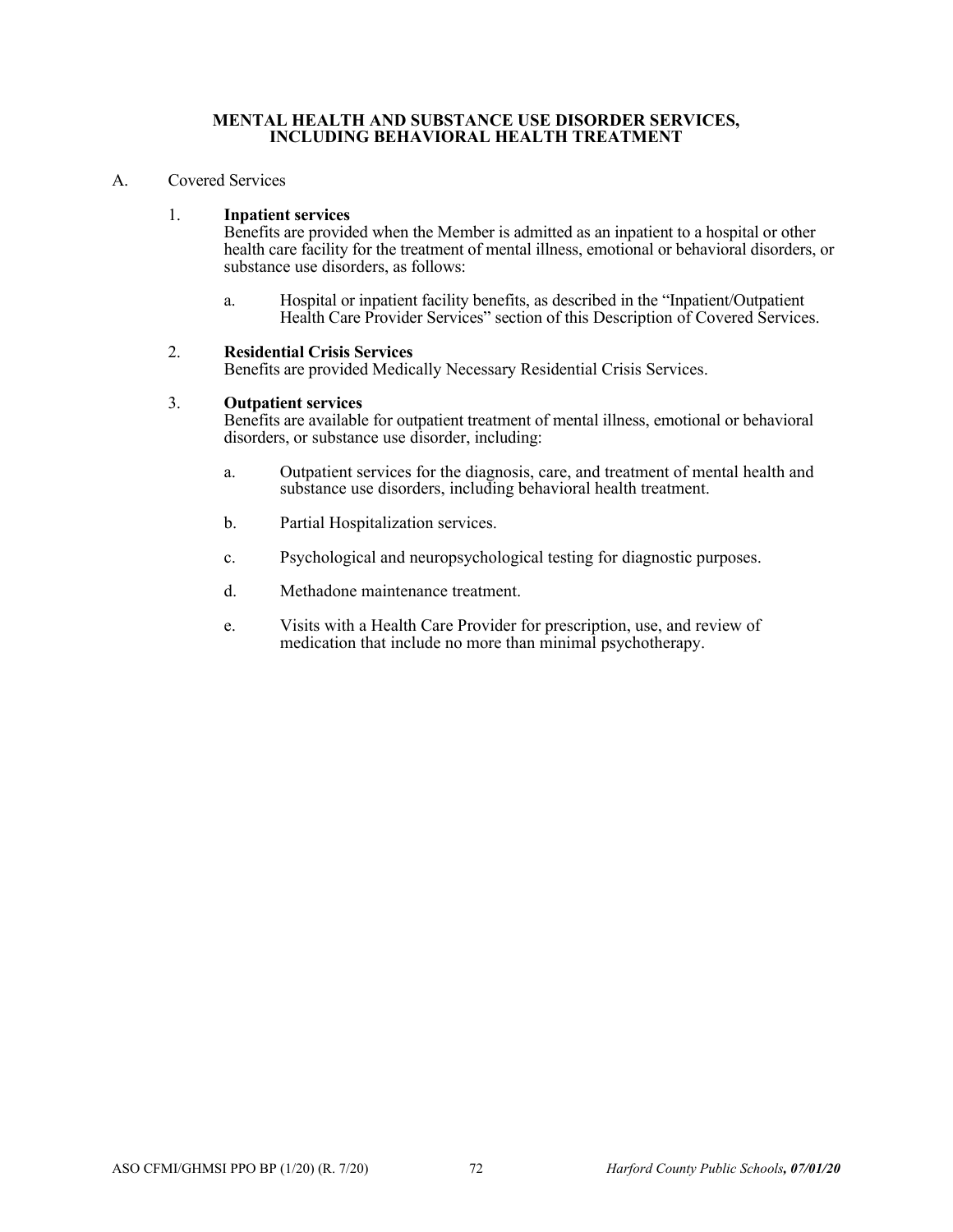## **ORGAN AND TISSUE TRANSPLANTS**

A. Definitions

Donor Services consist of services covered under the Evidence of Coverage which are related to the transplant surgery, including evaluating and preparing the actual donor, regardless of whether the transplant is attempted or completed, and recovery services after the donor procedure, which are directly related to donating the organ or tissue.

Related Services means services or supplies for, or related to organ/tissue transplant procedures, including, but not limited to: diagnostic services, inpatient/outpatient Health Care Provider services, Prescription Drugs, surgical services, Occupational Therapy, Physical Therapy, and Speech Therapy.

B. Recipient/Donor Services

| If a Member under<br>this Evidence of<br>Coverage is: | Services are available as follows:                                                                                                                                                                                              |
|-------------------------------------------------------|---------------------------------------------------------------------------------------------------------------------------------------------------------------------------------------------------------------------------------|
|                                                       | Benefits are available for both the Member recipient and the non-<br>Member donor.                                                                                                                                              |
| The organ transplant<br>recipient                     | Donor Services benefits are available under this Evidence of Coverage<br>only to the extent that benefits are not available from another source,<br>such as other group health plan coverage or health insurance plan.          |
| The organ transplant<br>donor                         | No transplant benefits are available for non-Member recipients.<br>No Donor Services benefits are available under this Evidence of<br>Coverage for the Member-donor, unless the organ transplant recipient is<br>also a Member. |

#### C. Covered Services

1. Medically Necessary, non-Experimental/Investigational solid organ transplant procedures and bone marrow or other non-solid organ transplant procedures, and Related Services.

Benefits will be provided for high dose chemotherapy/bone marrow or stem cell transplant treatment that is not Experimental/ Investigational as determined by CareFirst.

- 2. Donor Services, limited to the extent stated above.
- 3. Clinical evaluation at the organ transplant hospital just prior to the scheduled organ transplant.
- 4. Immunosuppressant maintenance drugs when prescribed for a covered transplant.
- 5. Organ transplant procurement benefits for the recipient, as follows:
	- a. Health services and supplies used by the surgical team to remove the donor organ.
	- b. Travel of a hospital surgical team to and from a hospital (other than the organ transplant hospital) where the organ is to be removed from the donor.
	- c. Transport and storage of the organ, at the organ transplant hospital, in accordance with approved practices.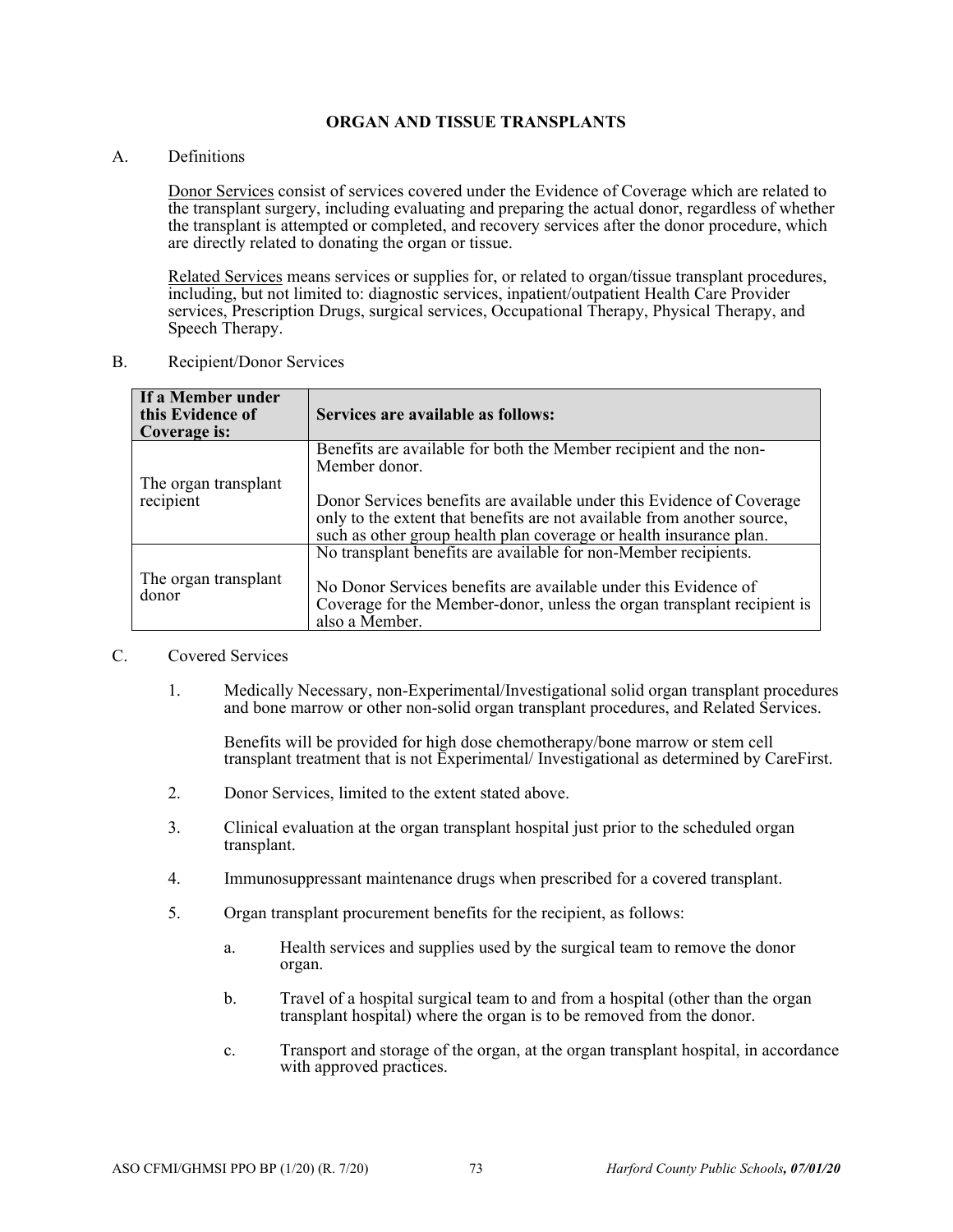- 6. Travel for the recipient and companion(s), including lodging expense (and meals), when the organ transplant hospital is over fifty  $(50)$  miles from the recipient's home. Travel is limited to transport by a common carrier, including airplane, ambulance services, or personal automobile directly to and from the organ transplant hospital where the organ transplant is performed. In order to receive travel benefits, a companion must be at least eighteen (18) years of age and be the recipient's spouse, parent, legal guardian, brother, sister, or child of the first degree. When the recipient is under eighteen (18) years of age, there may be two companions.
- D. Additional requirements

The organ transplant hospital must:

- 1. Have fair and practical rules for choosing recipients and a written contract with someone that has the legal right to procure donor organs;
- 2. Conform to all laws that apply to organ transplants; and
- 3. Be approved by CareFirst.

At least thirty (30) days before the start of a planned organ transplant the recipient's physician must give CareFirst written notice including:

- 1. Proof of Medical Necessity;
- 2. Diagnosis;
- 3. Type of surgery; and
- 4. Prescribed treatment.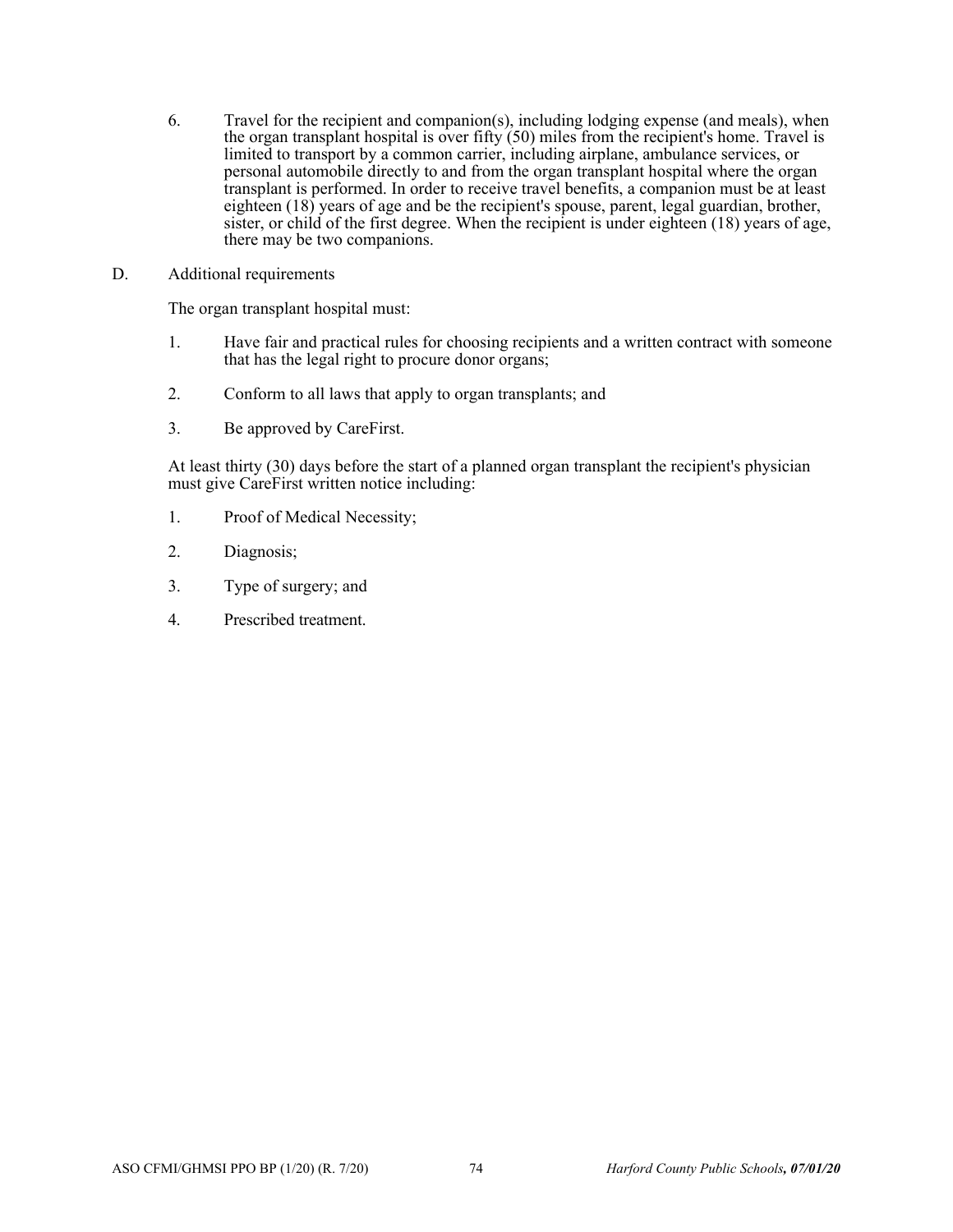# **OUTPATIENT PRIVATE DUTY NURSING**

Benefits are available for Medically Necessary outpatient Private Duty Nursing, as determined by CareFirst.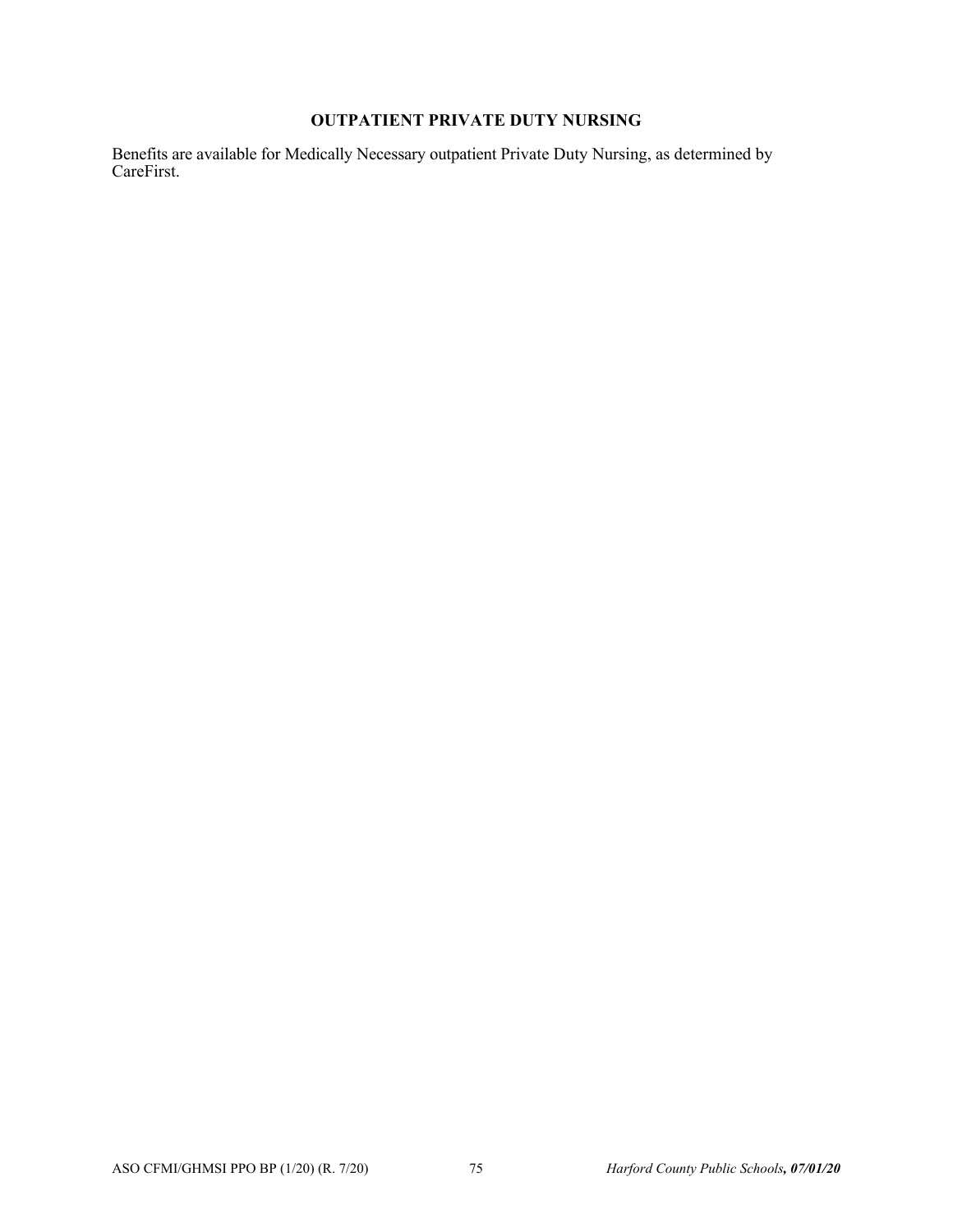# **PRESCRIPTION DRUGS**

- A. Covered Services
- A. Covered Services
	- 1. Prescription Drugs dispensed in the office/place of service of a Health Care Provider.
		- a. Benefits are available for injectable Prescription Drug contraceptives and contraceptive devices approved by the FDA for use as a contraceptive, prescribed by a Health Care Provider, and dispensed in the office/place of service of a Health Care Provider.
		- b. Injectable Prescription Drugs that require administration by a Health Care Provider.
		- c. Allergenic extracts (allergy sera).
	- 2. Pharmacy-dispensed Prescription Drugs:
		- a. Benefits for Pharmacy-dispensed Prescription Drugs, intended for outpatient use, are stated in the Prescription Drug Benefits Rider.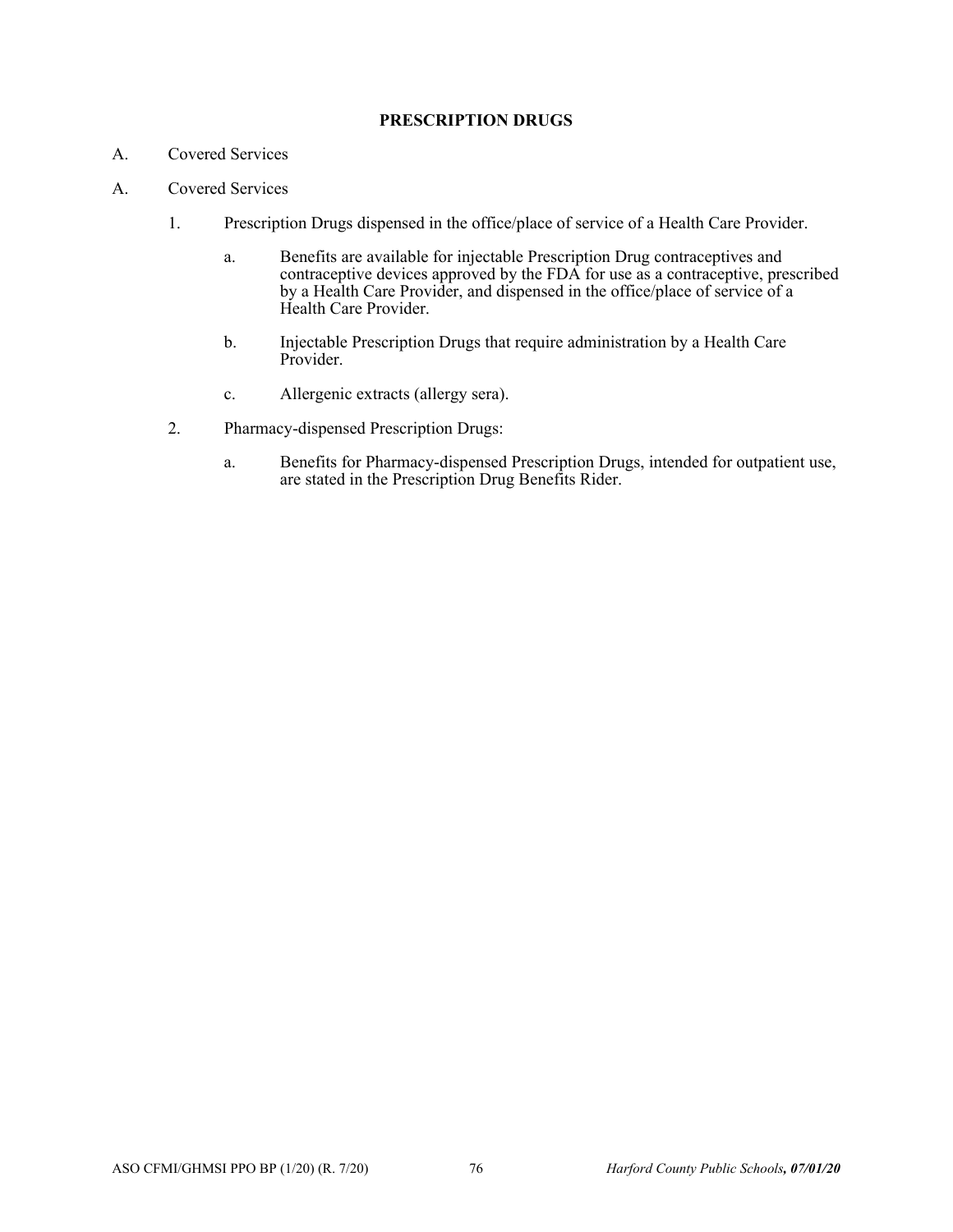# **REHABILITATIVE AND HABILITATIVE SERVICES**

## A. Covered Services

1. **Inpatient Rehabilitative Services** 

Benefits are available for inpatient Rehabilitative Services.

# 2. **Outpatient Rehabilitative Services**

Benefits are available for the following outpatient Rehabilitative Services:

- a. Occupational Therapy;
- b. Physical Therapy; and
- c. Speech Therapy.

## 3. **Cardiac Rehabilitation**

Benefits for Cardiac Rehabilitation are provided to a Member who has been diagnosed with significant cardiac disease, as defined by CareFirst, or, who, immediately preceding referral for Cardiac Rehabilitation, suffered a myocardial infarction or has undergone invasive cardiac treatment, as defined by CareFirst. All services must be Medically Necessary as determined by CareFirst in order to be covered. Services must be provided at a place of service equipped and approved to provide Cardiac Rehabilitation.

Benefits will not be provided for maintenance programs.

#### 4. **Habilitative Services (Dependent child through the end of the month in which the Member turns 19 years old)**

- a. Benefits for Habilitative services will be provided for Members until at least the end of the month in which the Member turns nineteen (19) years old.
- b. Benefits for Habilitative Services will be provided for Members, including:
	- 1) Occupational Therapy, Physical Therapy, and Speech Therapy.
	- 2) Applied Behavior Analysis services for autism or an autism spectrum disorder.

## 5. **Applied Behavior Analysis services**

Benefits are available for Applied Behavior Analysis services.

## 6. **Pulmonary Rehabilitation**

Benefits are provided to Members who have been diagnosed with significant pulmonary disease, as defined by CareFirst, or, who have undergone certain surgical procedures of the lung, as defined by CareFirst. Coverage is provided for all Medically Necessary services, as determined by CareFirst. Services must be provided at a place of service equipped and approved to provide pulmonary rehabilitation.

Benefits will not be provided for maintenance programs.

## 7. **Visual Therapy**

Benefits are available for outpatient visual therapy.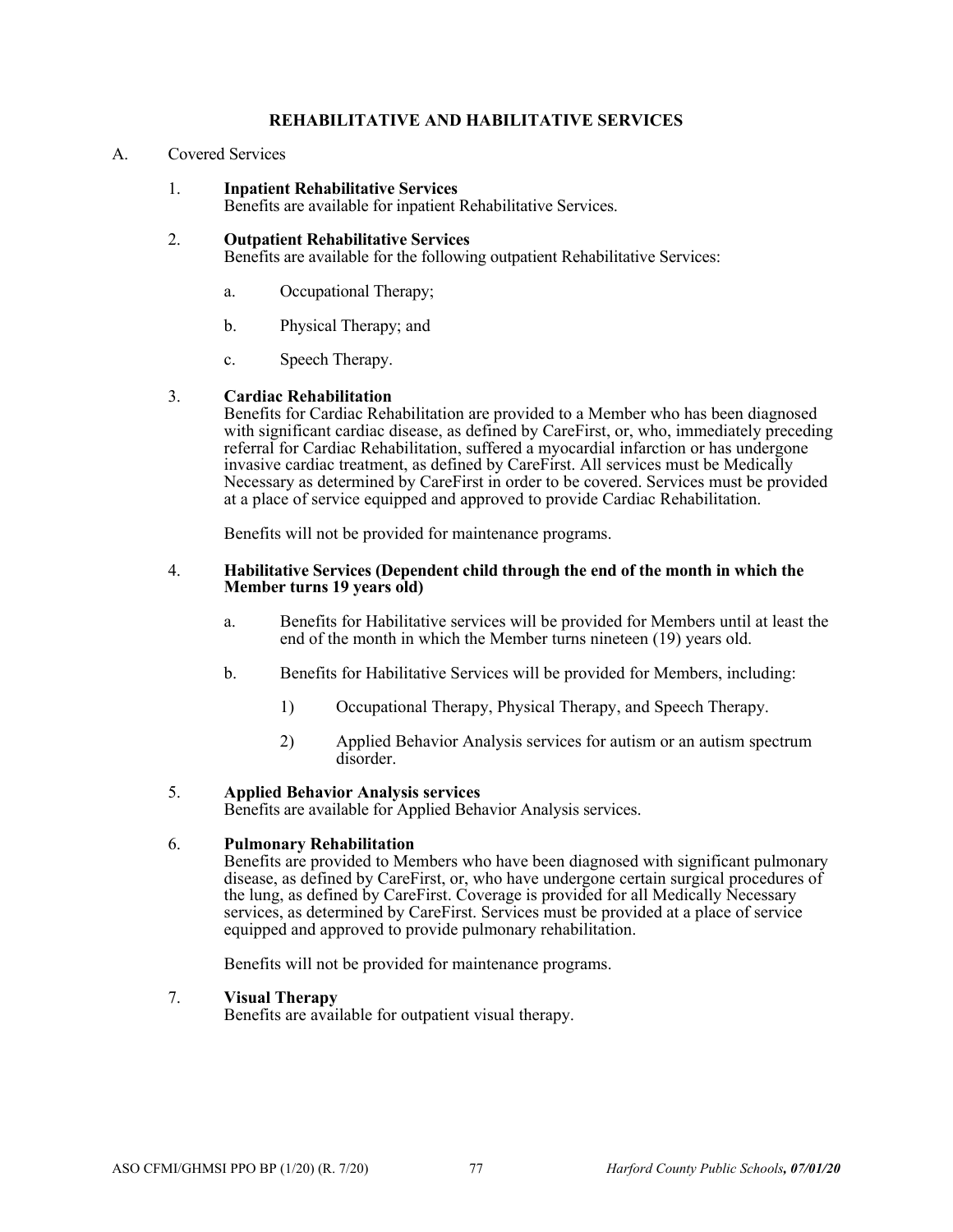## **SURGICAL TREATMENT OF MORBID OBESITY**

A. Definitions

Body Mass Index (BMI) means a practical marker used to assess the degree of obesity and is calculated by dividing the weight in kilograms by the height in meters squared.

Morbid Obesity means:

- 1. A body mass index that is greater than forty (40) kilograms per meter squared; or
- 2. Equal to or greater than thirty-five (35) kilograms per meter squared with a co-morbid medical condition, including hypertension, a cardiopulmonary condition, sleep apnea, or diabetes.

NIH means the National Institutes of Health.

B. Covered Services

Benefits are provided for the surgical treatment of Morbid Obesity, limited to adjustable gastric banding. The procedure must be recognized by the NIH as effective for the long-term reversal of Morbid Obesity and consistent with guidelines approved by the NIH and deemed Medically Necessary by CareFirst.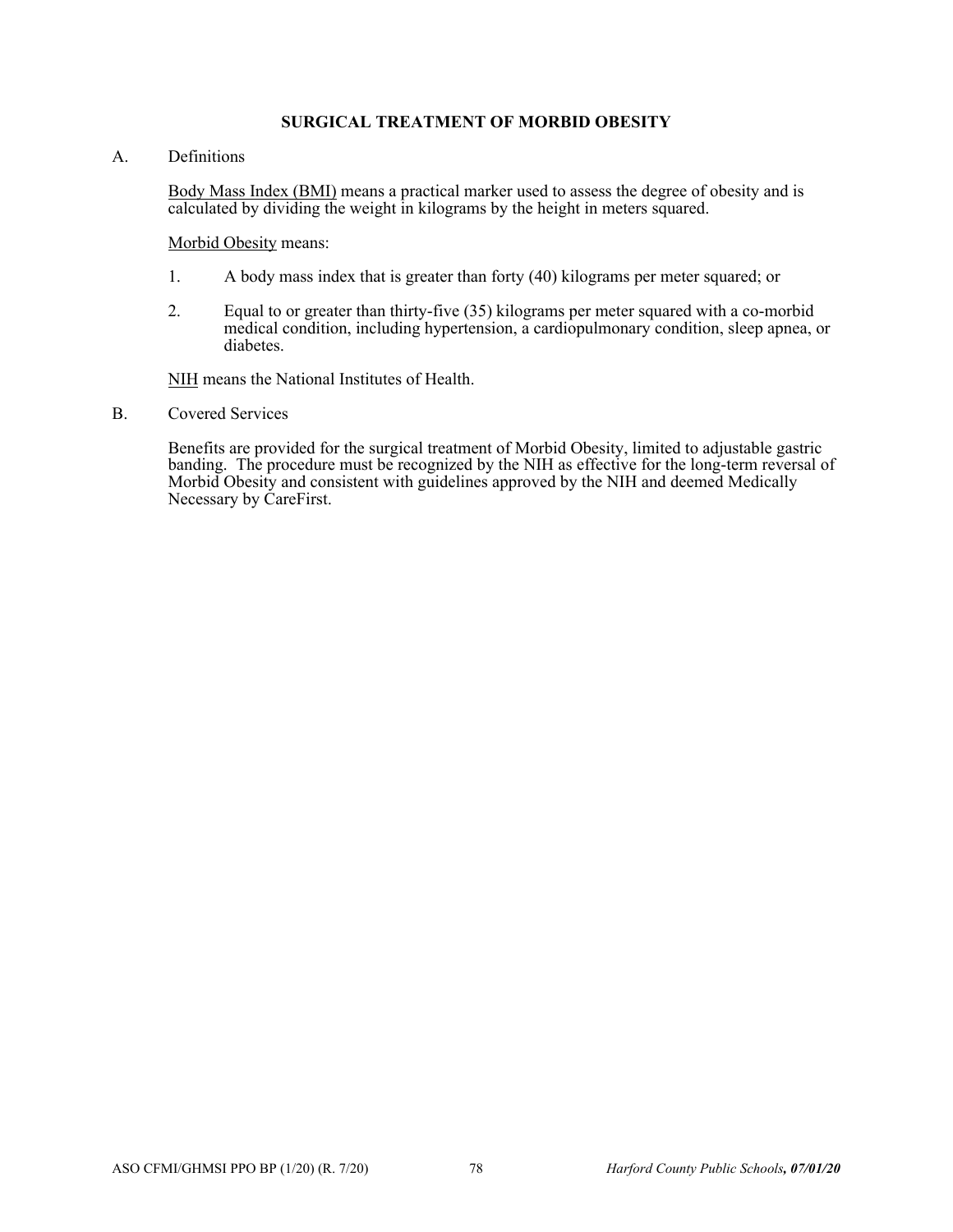#### **GENDER REASSIGNMENT SERVICES**

- A. Covered Services
	- 1. Benefits are available in accordance with recognized professional standard of medical care for transgender individuals requiring treatment for gender dysphoria, as enumerated in the most recent edition of the World Professional Association for Transgender Health Standards of Care ("WPATH Standards"), including but not limited to:
		- a. Medically Necessary gender reassignment surgical services:
			- 1) Gender reassignment surgical services are available when all the following criteria are met:
				- a) The Member is eighteen (18) years of age or older.
				- b) The Member has a confirmed diagnosis of gender dysphoria including all of the following:
					- (1) Clinically significant distress or impairment in social and occupational areas of functioning.
					- (2) The gender dysphoria is not a symptom of another mental disorder.
					- (3) The Member desires to live and be accepted as a member of the opposite sex, accompanied by the wish to make his or her body as congruent as possible with the Member's preferred gender through surgery or hormone treatment.
					- (4) A transsexual identity has been persistently present for at least two (2) years.
				- c) The Member has undergone a minimum of twelve (12) continuous months of hormone therapy recommended by a mental/behavioral Health Care Provider and under the supervision of a medical Health Care Provider over the entire twelve (12) month period (unless hormone therapy is medically contraindicated for the Member).

To satisfy this requirement, the hormone therapy may not be a prerequisite for mastectomy and the creation of a male to female chest in female-to-male Members.

- d) Documentation that the Member has completed a minimum of twelve (12) months of successful continuous full-time, real-life experience in the desired gender, across a wide span of life experiences and events that may occur throughout the period.
- e) The Member has received the following referrals for surgery:
	- (1) One (1) letter of referral from licensed mental/behavioral Health Care Provider, if the Member is seeking breast/chest surgery.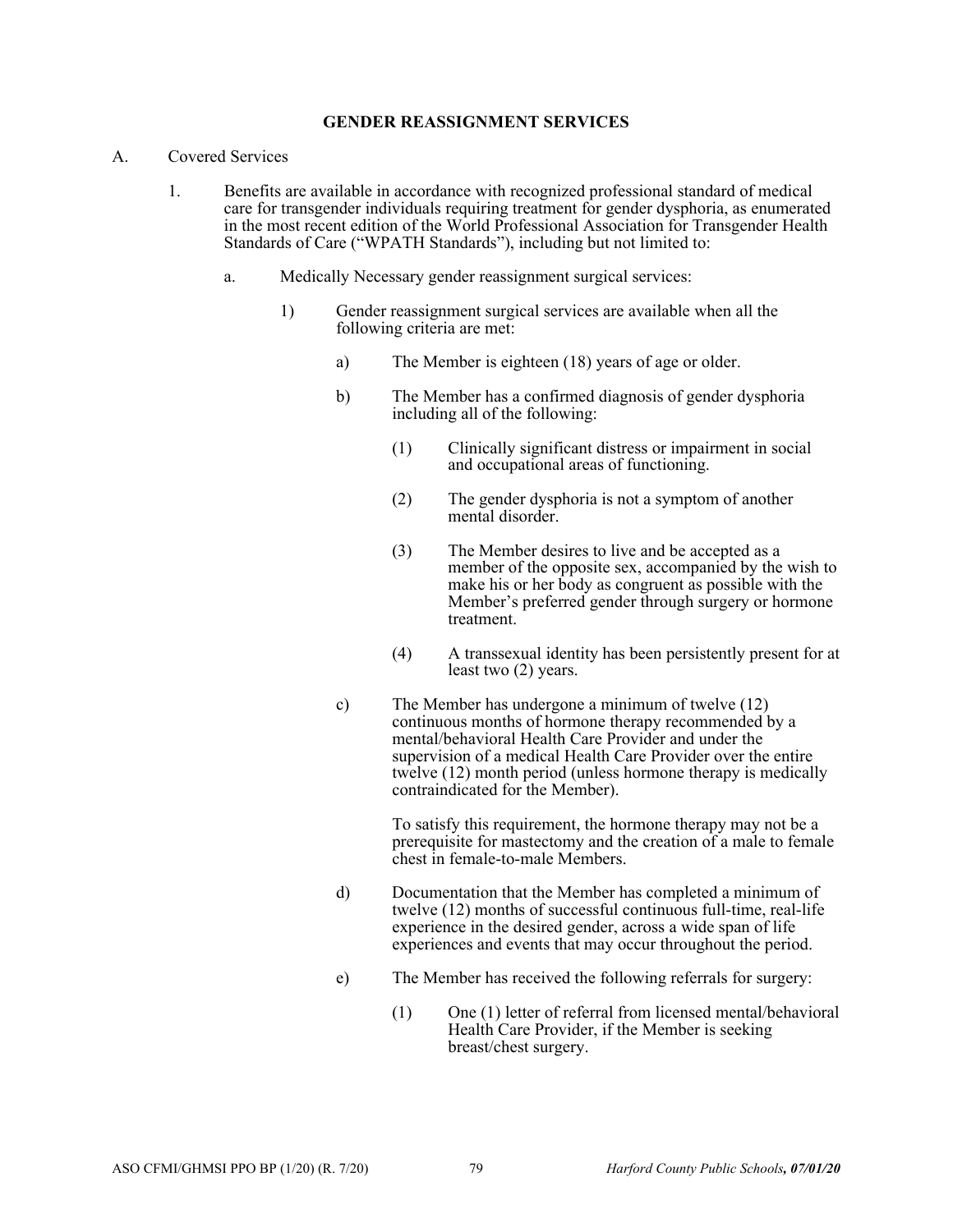- (2) Two (2) letters from qualified mental/behavioral Health Care Providers who have independently assessed the individual if the individual is seeking genital surgery.
- b. Hormone therapy.
- 2. Benefits otherwise available under this Evidence of Coverage, as appropriate to the Member's anatomy, including but not limited to, gender-specific cancer screenings, preventive services, diagnostic services, and medical care and consultations.
- B. Limitations
	- 1. Benefits are not available for Cosmetic surgery.
	- 2. Benefits are not available for reversal of gender reassignment surgery.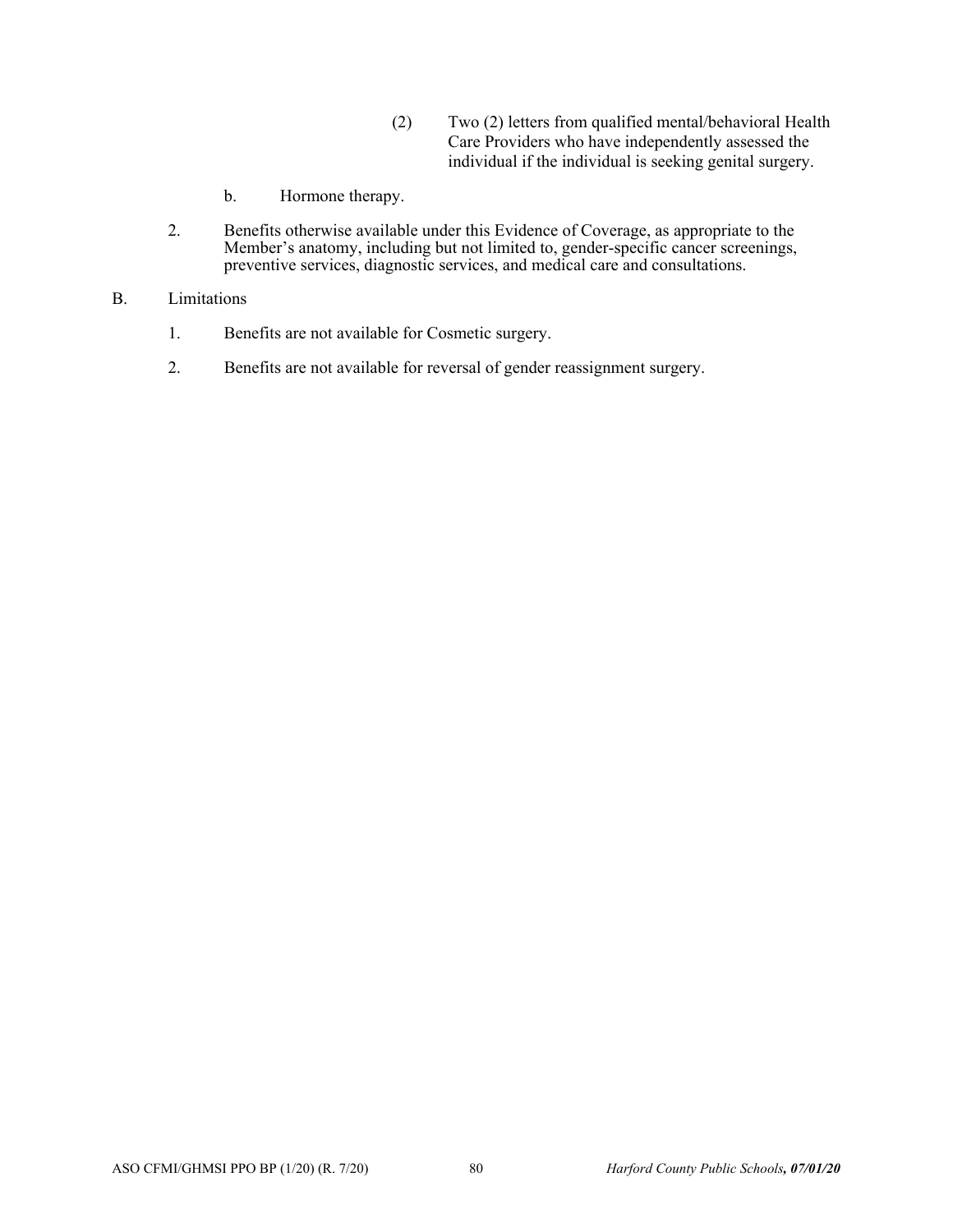#### **VISION CARE SERVICES: ROUTINE VISION EXAM**

CareFirst has contracted with Davis Vision, Inc., a national provider of Vision Care services, to administer Vision Care benefits. Davis Vision, Inc. is an independent company and administers Vision Care services on behalf of CareFirst.

Davis Vision, Inc. has special agreements with optometrists and ophthalmologists to provide Vision Care benefits to Members. These optometrists and ophthalmologists are Contracting Providers for which innetwork benefits are provided. If a Member chooses to obtain Vision Care from a Contracting Provider, the cost to the Member is lower than if the Member chooses a Non-Contracting Provider for which outof-network benefits are provided.

Hereafter, for purposes of Vision Care, references to CareFirst shall also include Davis Vision, Inc.

A. Definitions

Allowed Benefit, for purposes of Vision Care, means:

- 1. For a Contracting Provider, the Allowed Benefit for a covered service is the lesser of:
	- a. The actual charge; or
	- b. The amount allowed for the service in effect on the date that the service is rendered.

The benefit is payable to the Contracting Provider and is accepted as payment in full, except for any applicable Member payment amounts, as stated in the Schedule of Benefits.

2. For a Non-Contracting Provider, the Allowed Benefit for a covered service will be determined in the same manner as the Allowed Benefit to a Contracting Provider.

The benefit is payable to the Subscriber or to the Non-Contracting Provider, at the discretion of CareFirst. If CareFirst pays the Subscriber, it is the Member's responsibility to pay the Non-Contracting Provider. Additionally, the Member is responsible for any applicable Member payment amounts, as stated in the Schedule of Benefits, and for the difference between the Allowed Benefit and the Non-Contracting Provider's actual charge.

Benefit Period means the period of time during which covered Vision Care benefits are eligible for payment. The Benefit Period is on a contract year basis.

Contracting Provider means any optometrist or ophthalmologist licensed as such by the duly constituted authority in the jurisdiction in which Vision Care is rendered when acting within the scope of such license; and that has contracted with Davis Vision, Inc. to provide Vision Care services on behalf of CareFirst. The Member should contact Davis Vision, Inc. for the current list of Contracting Providers.

Non-Contracting Provider means any optometrist or ophthalmologist licensed as such by the duly constituted authority in the jurisdiction in which Vision Care is rendered when acting within the scope of such license; and who does not have an agreement with Davis Vision, Inc. for the rendering of Vision Care services on behalf of CareFirst. A Non-Contracting Provider under this section may or may not have contracted with CareFirst.

Vision Care means those services for which benefits are provided under this section.

B. Covered Services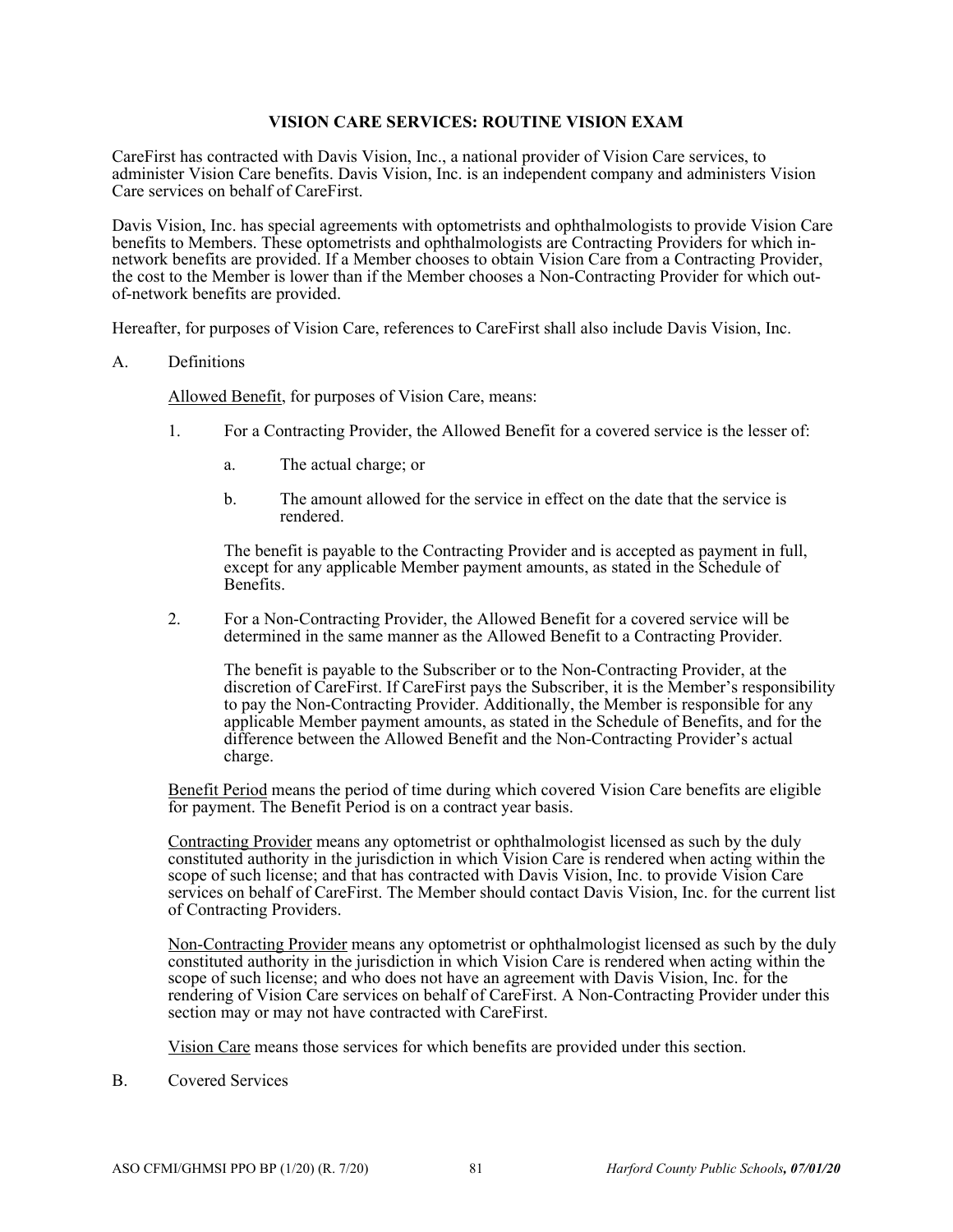One vision examination per Benefit Period which may include, but is not limited to:

- 1. Case history;
- 2. External examination of the eye and adnexa;
- 3. Ophthalmoscopic examination;
- 4. Determination of refractive status;
- 5. Binocular balancing test;
- 6. Tonometry test for glaucoma;
- 7. Gross visual field testing;
- 8. Color vision testing;
- 9. Summary finding; and
- 10. Recommendation, including prescription of corrective lenses.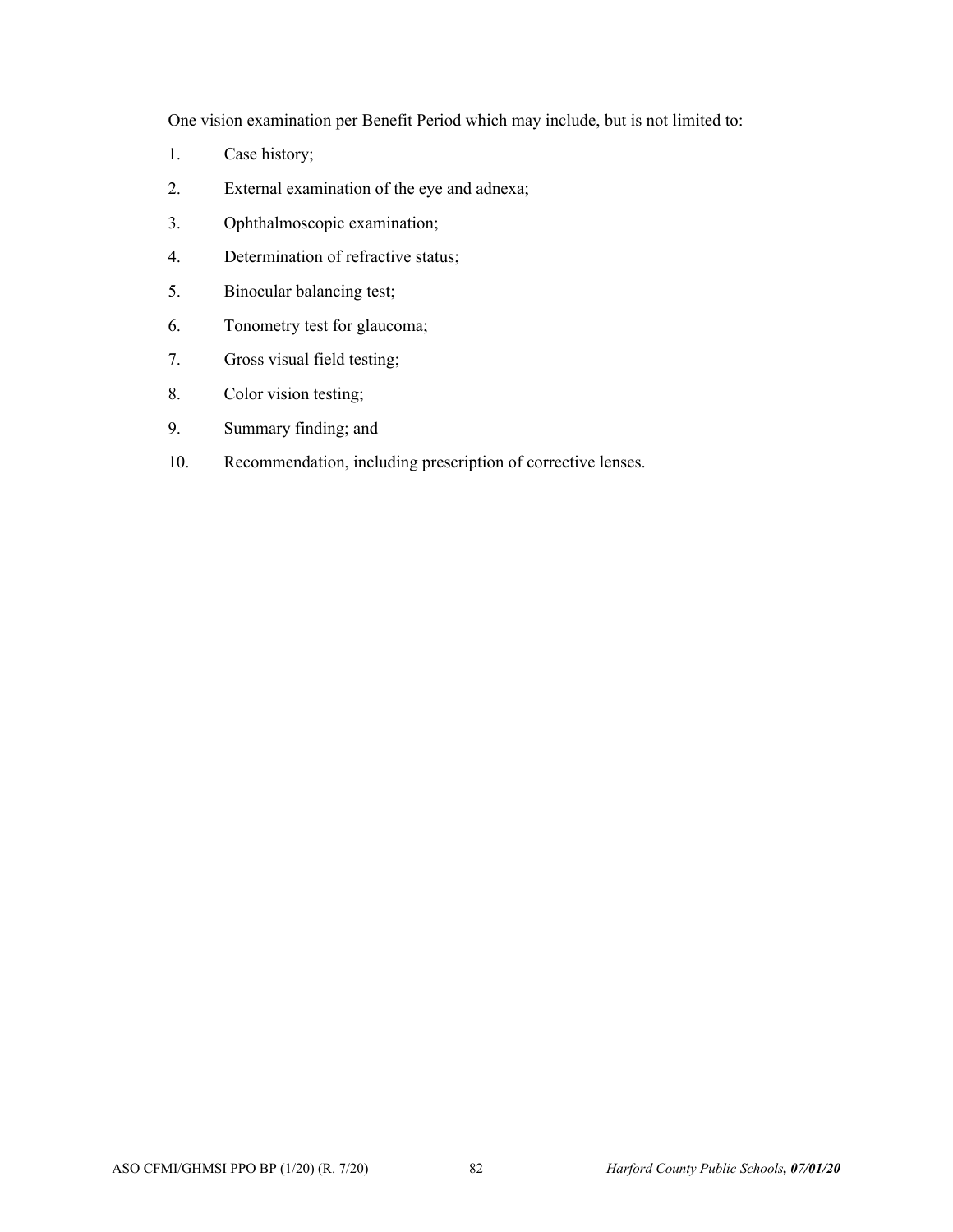# **EXCLUSIONS**

This section lists services or conditions for which benefits are not available under this Evidence of Coverage.

CareFirst will not provide a benefit for:

- Any service, supply or item that is not Medically Necessary. Although a service may be listed as covered, benefits will be provided only if the service is Medically Necessary as determined by CareFirst.
- Services that are not described as Covered Services or that do not meet all other conditions and criteria for coverage, as determined by CareFirst. Provision of services, even if Medically Necessary, by an In**-**Network Health Care Provider does not, by itself, entitle a Member to benefits if the services are excluded or do not otherwise meet the conditions and criteria for coverage.
- Services that are Experimental/Investigational or not in accordance with accepted medical or psychiatric practices and standards in effect at the time the service in question is rendered, as determined by CareFirst.
- Services or supplies received at no charge to a Member in any federal hospital, or through any federal, state or local governmental agency or department, or not the legal obligation of the Member, or where the charge is made only to insured persons.

This exclusion does not apply to:

- 1. Medicaid;
- 2. Benefits provided in any state, county, or municipal hospital in or out of the state of Maryland;
- 3. Care received in a Veteran's hospital unless the care is rendered for a condition that is a result of a Member's military service.
- Routine, palliative, or cosmetic foot care (except for conditions determined by CareFirst to be Medically Necessary), including: flat foot conditions, supportive devices for the foot, treatment of subluxations of the foot, care of corns, bunions (except capsular or bone surgery), calluses, toe nails, fallen arches, weak feet, chronic foot strain, and symptomatic complaints of the feet.
- Routine dental care such as services, supplies, or charges directly related to the care, restoration, removal or replacement of teeth, the treatment of disease of the teeth, gums or structures directly supporting or attached to the teeth. These services may be covered under a separate rider purchased by the Group and attached to the Evidence of Coverage.
- Cosmetic services (except for Mastectomy—Related Services and services for cleft lip or cleft palate or both).
- Treatment rendered by a Health Care Provider who is the Member's parent, child, grandparent, grandchild, sister, brother, great grandparent, great grandchild, aunt, uncle, niece, or nephew or resides in the Member's home.
- All non-prescription drugs, medications, and biologicals routinely obtained and self-administered by the Member, unless stated in the Description of Covered Services.
- All Over-the-Counter items and supplies, routinely obtained and self-administered by the Member including, but not limited to: non-prescription eye wear; cosmetics or health and beauty aids; food and nutritional items; support devices; non-medical items; first aid and miscellaneous medical supplies (whether disposable or durable); personal hygiene supplies; incontinence supplies; and Overthe-Counter solutions, except for Over-the-Counter medication or supply dispensed under a written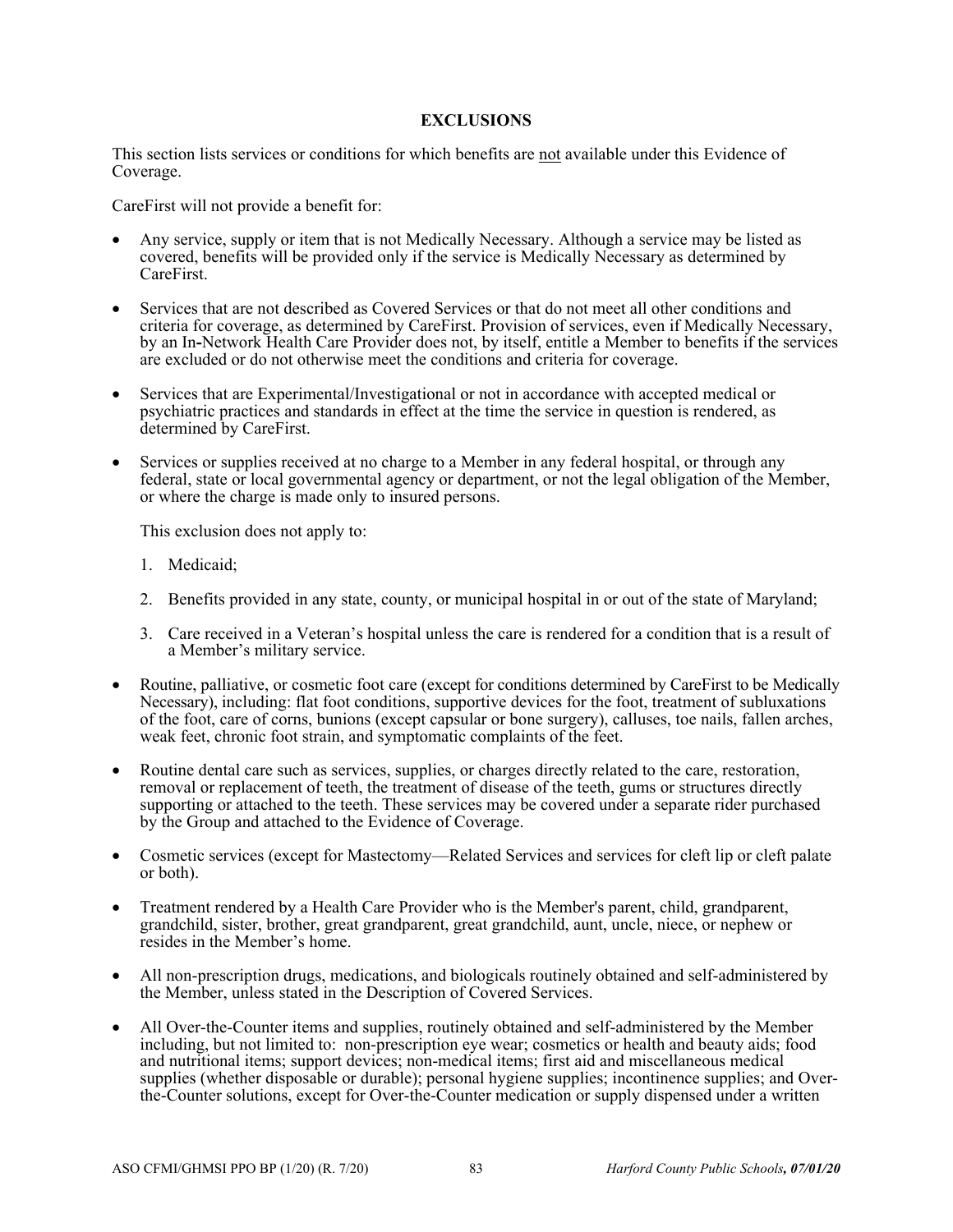prescription by a health care provider that is identified in the current recommendations of the United States Preventive Services Task Force that have in effect a rating of "A" or "B".

- Fees or charges relating to fitness programs, weight loss or weight control programs, physical conditioning, exercise programs, use of passive or patient-activated exercise equipment other than Medically Necessary and approved pulmonary rehabilitation programs.
- Medical or surgical treatment or regimen for reducing or controlling weight for morbid obesity, unless otherwise specified in the Description of Covered Services.

These exclusions do not apply to the treatment of childhood obesity, as required by the Patient Protection and Affordable Care Act.

- Routine eyeglasses or contact lenses. These services may be covered under a separate rider purchased by the Group and attached to the Evidence of Coverage.
- Medical or surgical treatment of myopia or hyperopia. Coverage is not provided for radial keratotomy and any other forms of refractive keratoplasty, or any complications.
- Services furnished as a result of a referral prohibited by law.
- Any recreational activity intended as a rehabilitative service. This includes, but is not limited to: sports, games, horseback riding, and athletic training, even though such services may have therapeutic value or be provided by a Health Care Provider.
- Non-medical Health Care Provider services, including, but not limited to:
	- 1. Telephone consultations, charges for failure to keep a scheduled visit, completion of forms, copying charges or other administrative services provided by the Health Care Provider or his/her staff.
	- 2. Administrative fees charges by a Health Care Provider to a Member to retain the Health Care Provider's medical practices services, e.g., "concierge fees" or boutique medical practice membership fees. Benefits under this Evidence of Coverage are limited to Covered Services rendered to a Member by a Health Care Provider.
- Educational therapies intended to improve academic performance.
- Vocational rehabilitation and employment counseling.
- Services related to an excluded service (even if those services or supplies would otherwise be Covered Services) except General Anesthesia for Dental Care.
- Separate billings for health care services or supplies furnished by an employee of a Health Care Provider which are normally included in the Health Care Provider's charges and billed for by them.
- Services that are non-medical in nature, including, but not limited to personal hygiene, Cosmetic and convenience items, including, but not limited to, air conditioners, humidifiers, exercise equipment, elevators or ramps.
- Personal comfort items, even when used by a member in an inpatient hospital setting, such as telephones, televisions, guest trays, or laundry charges.
- Custodial, personal, or domiciliary care that is provided to meet the activities of daily living; e.g., bathing, toileting, and eating (care which may be provided by persons without professional medical skills or training).
- Self-care or self-help training designed to enable a member to cope with a health problem or to modify behavior for improvement of general health unless otherwise stated.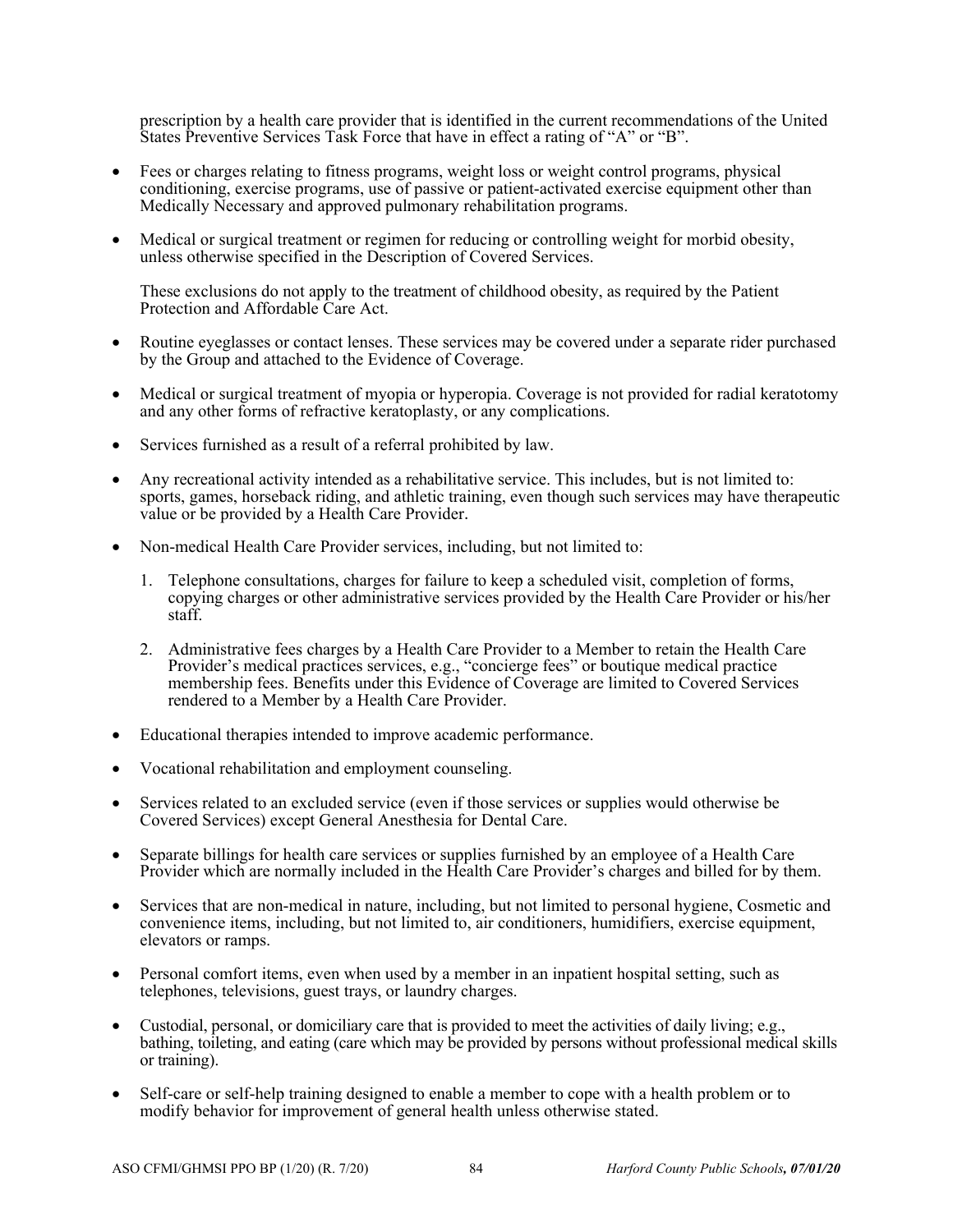- Services intended to increase the intelligence quotient (IQ) of Members with an intellectual disability or to provide cure for primary developmental disabilities, if such services do not fall within generally accepted standards of medical care.
- Services for the purpose of controlling or overcoming delinquent, criminal, or socially unacceptable behavior unless deemed Medically Necessary by CareFirst.
- Milieu care or in-vivo therapy: care given to change or control the environment, supervision to overcome or control socially unacceptable behavior, or supervised exposure of a phobic individual to the situation or environment to which an abnormal aversion is related.
- Services related to human reproduction other than specifically described in this Evidence of Coverage including, but not limited to maternity services for surrogate motherhood or surrogate uterine insemination, unless the surrogate mother is a Member.
- Blood products and whole blood when donated or replaced.
- Oral surgery, dentistry or dental processes unless otherwise stated, including removal or replacement of teeth, crowns, bridges, implants, orthodontics (except for orthodontic Covered Services for cleft lip or cleft palate), the operation or treatment for the fitting or wearing of dentures, periodontal therapy, direct or indirect restorations (fillings) root canal therapy, treatment of dental cysts and abscesses.
- Premarital exams.
- Services performed or prescribed by or under the direction of a person who is not a Health Care Provider.
- Services performed or prescribed by or under the direction of a person who is acting beyond his/her scope of practice.
- Services provided through a dental or medical department of an employer; a mutual benefit association, a labor union, a trust, or a similar entity.
- Services rendered or available under any Workers' Compensation or occupational disease, or employer's liability law, or any other similar law, even if a Member fails to claim benefits. Exclusions to these laws exist for partnerships, sole proprietorships and officers of closed corporations. If a Member is exempt from the above laws, the benefits of this Evidence of Coverage will be provided for Covered Services.
- Services provided or available through an agent of a school system in response to the requirements of the Individuals With Disabilities Education Act and Amendments, or any similar state or federal legislation mandating direct services to disabled students within the educational system, even when such services are of the nature that they are Covered Services when provided outside the educational domain.
- Any illness or injury caused by war (a conflict between nation states), declared or undeclared, including armed aggression.
- Exams and related services, and completion of forms, required solely for: employment, preemployment screening, insurance, foreign travel, travel requirements, school, camp admissions/scouting programs, participation in sports activities (sports physicals), pre-adoption, adoption, pre-foster parenting, foster parenting, admission to old age home, driving license including commercial driving license, handicapped tag documentation, immigration and naturalization, marriage, prison, disability examination, FMLA verification, Workers' Compensation, attorney forms, or attendance for issue of medical certificates.
- Immunizations solely for foreign travel.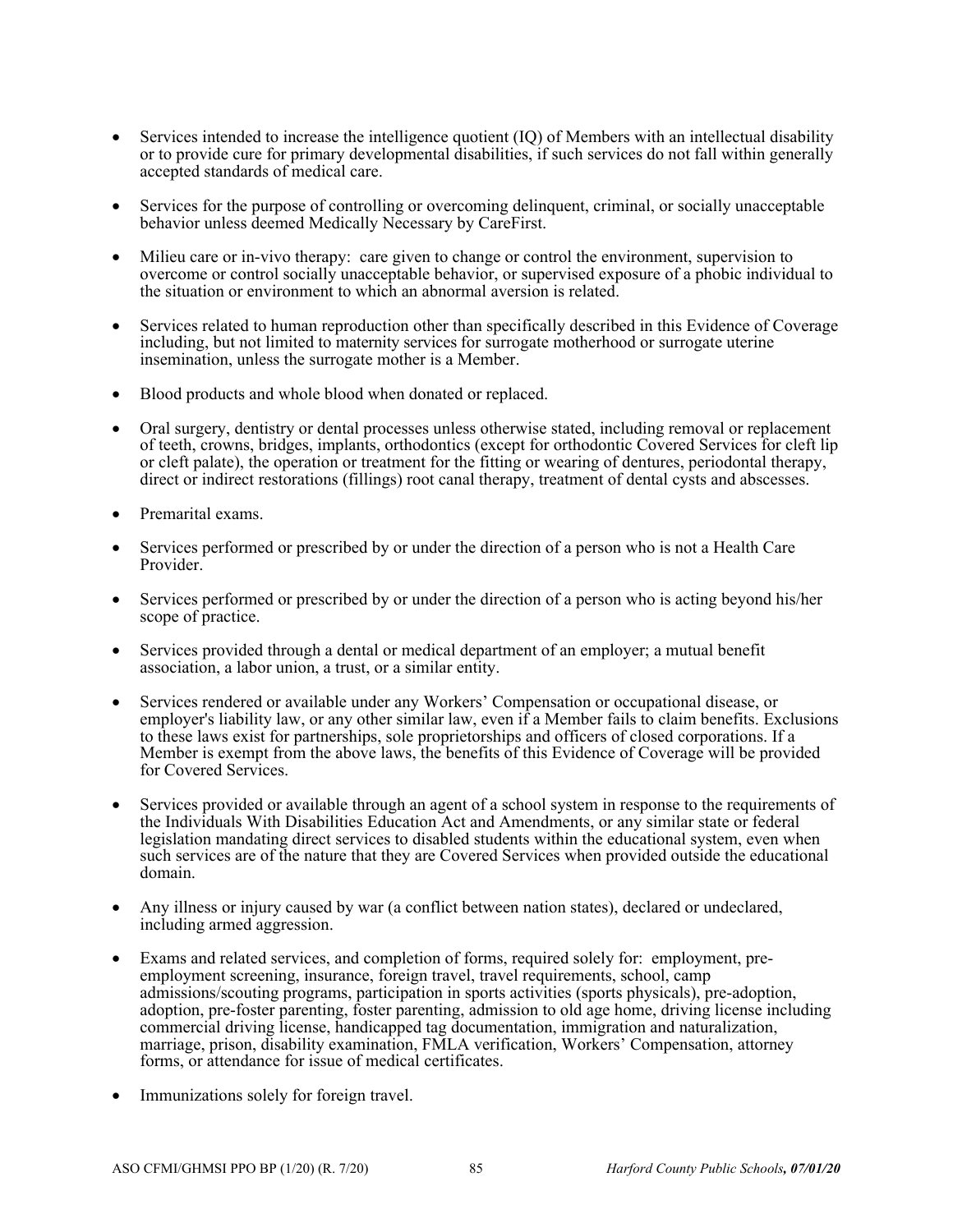- Charges used to satisfy a Member's dental care, Prescription Drug, or vision care benefits deductible, if applicable, or balances from any such programs.
- Financial and/or legal services.
- Dietary or nutritional counseling.
- Hearing care, except as stated in the Description of Covered Services.
- Tinnitus maskers, purchase, examination, or fitting of Hearing Aids, except as stated in the Description of Covered Services.
- Services solely required or sought on the basis of a court order or as a condition of parole or probation unless authorized or approved by CareFirst.
- Work Hardening Programs. Work Hardening Programs are highly specialized rehabilitation programs designed to simulate workplace activities and surroundings in a monitored environment with the goal of conditioning the participant for a return to work.

#### **The following exclusions are specific to the corresponding services listed in the Description of Covered Services.**

CareFirst will not provide a benefit for:

#### **Ambulance (Emergency and Non-Emergency) Services**

 Except Medically Necessary, ambulance services, travel whether or not recommended by a Health Care Provider. Additional limited travel benefits related to an organ transplant may be covered, if stated in the Description of Covered Services.

## **Emergency Services and Urgent Care**

 Except for covered ambulance services, travel, including travel required to return to the Service Area, whether or not recommended by a Health Care Provider. Additional limited travel benefits related to an organ transplant may be covered, if stated in the Description of Covered Services.

#### **General Anesthesia for Dental Care**

Dental care for which general anesthesia is provided.

#### **Home Health Care**

- Rental or purchase of renal dialysis equipment and supplies.
- "Meals-on-Wheels" type food plans.
- Domestic or housekeeping services.
- Care that, after training by skilled personnel, can be rendered by a non-Health Care Provider, such as one of the Member's family or a friend (changing dressings for a wound is an example of such care).

#### **Hospice care**

- Any services other than palliative treatment.
- Rental or purchase of renal dialysis equipment and supplies.
- Domestic or housekeeping services.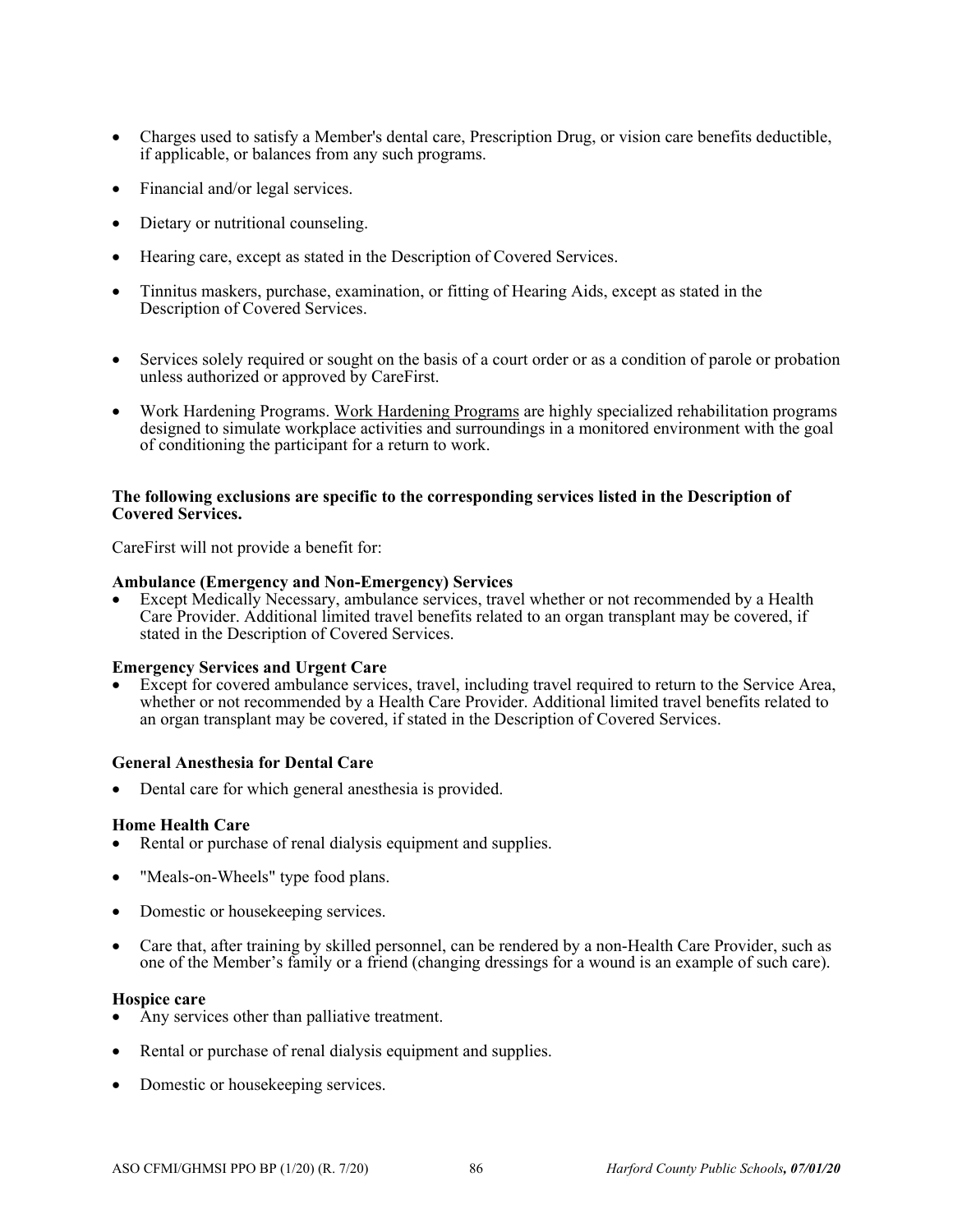- "Meals on Wheels" or similar food arrangements.
- Services in the Member's home if it is outside the Service Area.

#### **Infertility Services: Artificial Insemination and Intrauterine Insemination (AI/IUI)**

- No AI/IUI benefits are available when the Member or the Member's partner has undergone elective sterilization with or without reversal.
- No AI/IUI benefits are available when a surrogate or gestational carrier is used.
- No AI/IUI benefits are available when the service involves the use of donor embryo(s).
- No benefits are available for the cryopreservation, storage, and/or thawing of sperm, oocytes, or embryo(s) related to AI/IUI.
- For a Member whose partner is of the opposite sex, no AI/IUI benefits are available when the service involves the use of donor oocytes or donor sperm.
- For AI/IUI, benefits will not be provided for any self-administered fertility drug (including Over-the-Counter medications) that are neither covered under the Prescription Drug Benefits Rider (if one is attached to this Evidence of Coverage) nor listed as a Covered Service in the Description of Covered Services.

## **Infertility Services: In-Vitro Fertilization (IVF)**

- No IVF benefits are available when the Member or the Member's partner has undergone elective sterilization with or without reversal.
- No IVF benefits are available when a surrogate or gestational carrier is used.
- No IVF benefits are available when the service involves the use of donor embryo(s).
- No benefits are available for the cryopreservation, storage, and/or thawing of sperm, oocytes, or embryo(s) related to IVF.
- For a Member whose partner is of the opposite sex, no IVF benefits are available when the service involves the use of donor oocytes or donor sperm, except as stated in the Description of Covered Services.
- For IVF, benefits will not be provided for any self-administered fertility drug (including Over-the-Counter medications) that are neither covered under the Prescription Drug Benefits Rider (if one is attached to this Evidence of Coverage) nor listed as a Covered Service in the Description of Covered Services.

#### **Inpatient/outpatient Health Care Provider services**

- Medical care for inpatient stays that are primarily for observation.
- Medical care for inpatient stays that are primarily for Rehabilitative Services, except as stated in the Description of Covered Services.
- A private room, when the hospital has semi-private rooms (CareFirst will base payment on the average semi-private room rate).
- Inpatient Private Duty Nursing.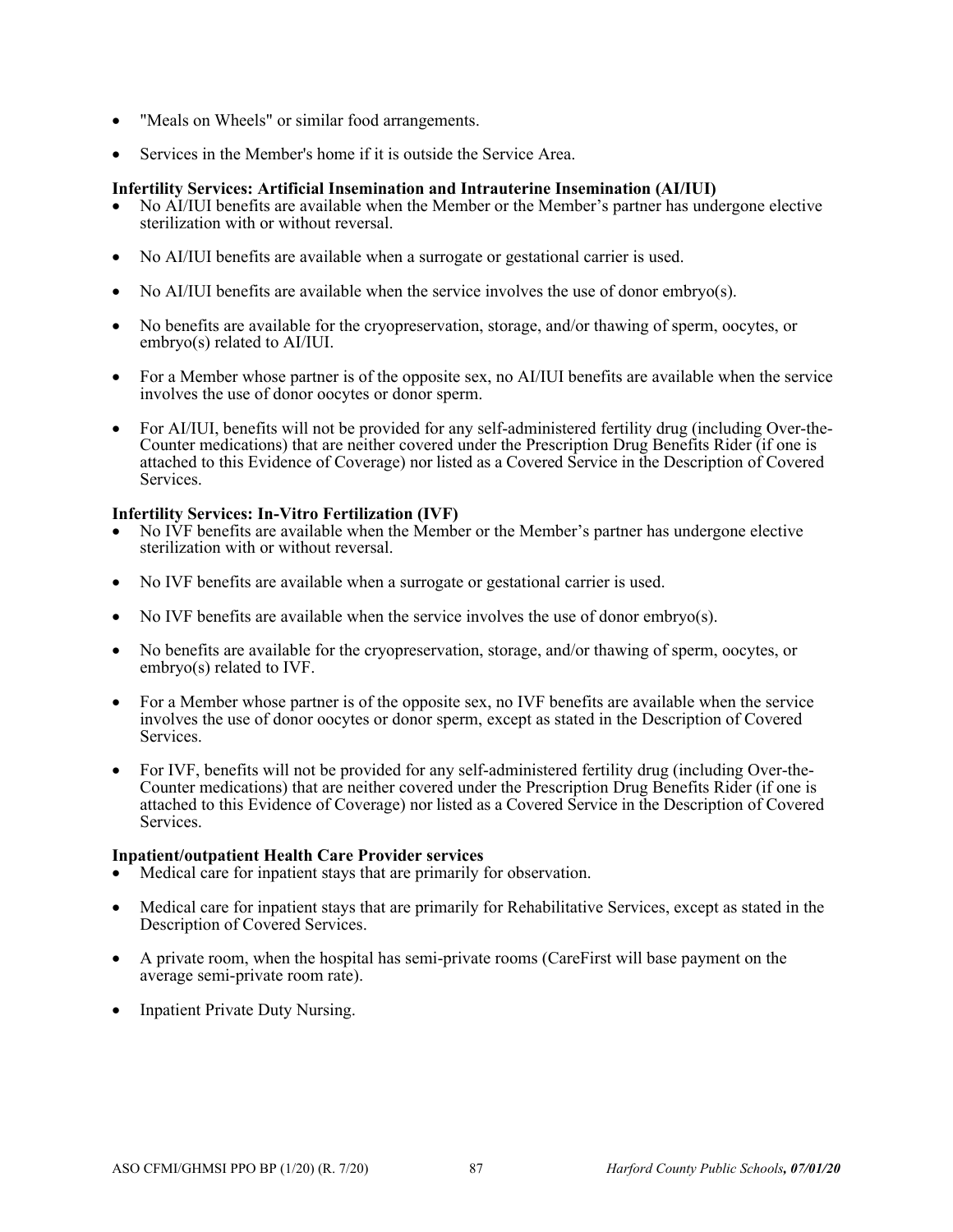## **Maternity Services and Newborn Care**

 Newborn care services and inpatient hospital services for newborn child(ren), including routine nursery care of the newborn child, are not available for the newborn child of a Dependent child (i.e., a grandchild), unless grandchildren are eligible for Dependent coverage, as determined by the Group.

#### **Medical Devices and Supplies**

- Cranial molding orthoses for positional/deformational/non-synostotic plagiocephaly or brachycephaly.
- Durable Medical Equipment, except as stated in the Description of Covered Services.
- Durable Medical Equipment or supplies associated or used in conjunction with non-covered items or services.
- Medical Supplies, except as stated in the Description of Covered Services, or any riders attached to this Evidence of Coverage.
- Orthotic Devices, except as stated in the Description of Covered Services.
- Food and formula consumed as sole source or supplemental nutrition, except as stated in the Description of Covered Services.
- Food and formula consumed as sole source or supplemental nutrition.
- Hearing Aids, except as stated in the Description of Covered Services.

## **Mental health and substance use disorder services, including behavioral health treatment**

- Marital counseling.
- Wilderness programs.
- Boarding schools.

#### **Organ and tissue transplants**

- Any and all services for or related to any organ transplants except those deemed Medically Necessary and non-Experimental/Investigational by CareFirst.
- Any organ transplant or procurement done outside the continental United States.
- An organ transplant relating to a condition arising from and in the course of employment.
- Organ and tissue transplant Covered Services if there are research funds to pay for the Covered **Services**
- Expenses Incurred for the location of a suitable donor; e.g., search of a population or mass screening.

#### **Prescription Drugs**

- Outpatient Prescription Drugs, except as stated in the Description of Covered Services.
- Routine immunizations and boosters (except as stated in the Description of Covered Services, Preventive and Wellness Services).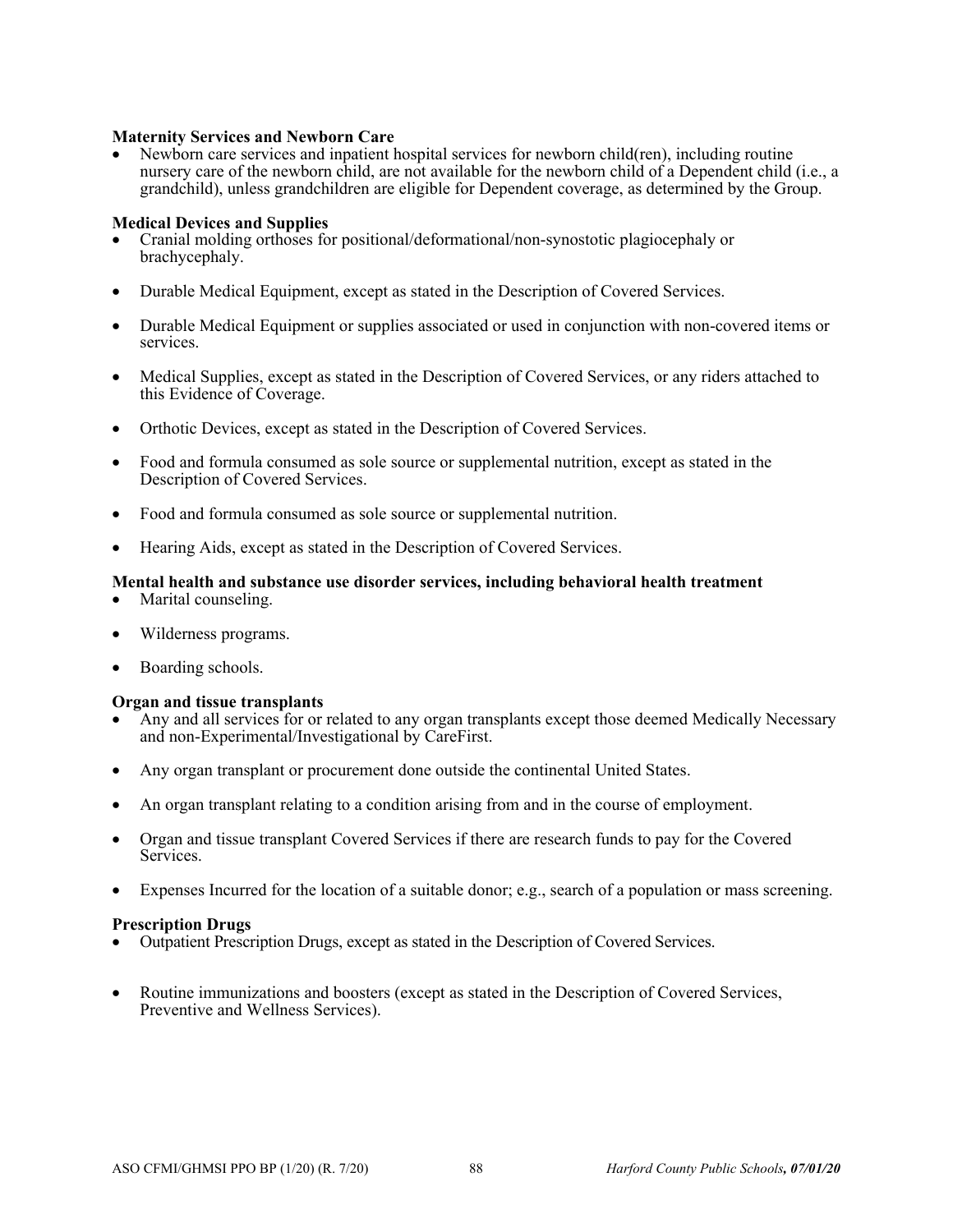# **Rehabilitative and Habilitative Services**

- Inpatient Rehabilitation Services.
- Services delivered through early intervention and school services.
- Habilitative Services for a Member after the last day the month in which the Member turns 19 years old.

## **Transgender Services**

- Cosmetic surgery.
- Reversal of gender reassignment surgery.

**Vision Care services: routine vision exam** Diagnostic services, except as stated in the Description of Covered Services.

- Prescription Drugs except as may be necessary for a vision exam.
- Orthoptics, vision training and low vision aids.
- Vision Care services for cosmetic use.
- Frames, lenses, sunglasses, or contact lenses.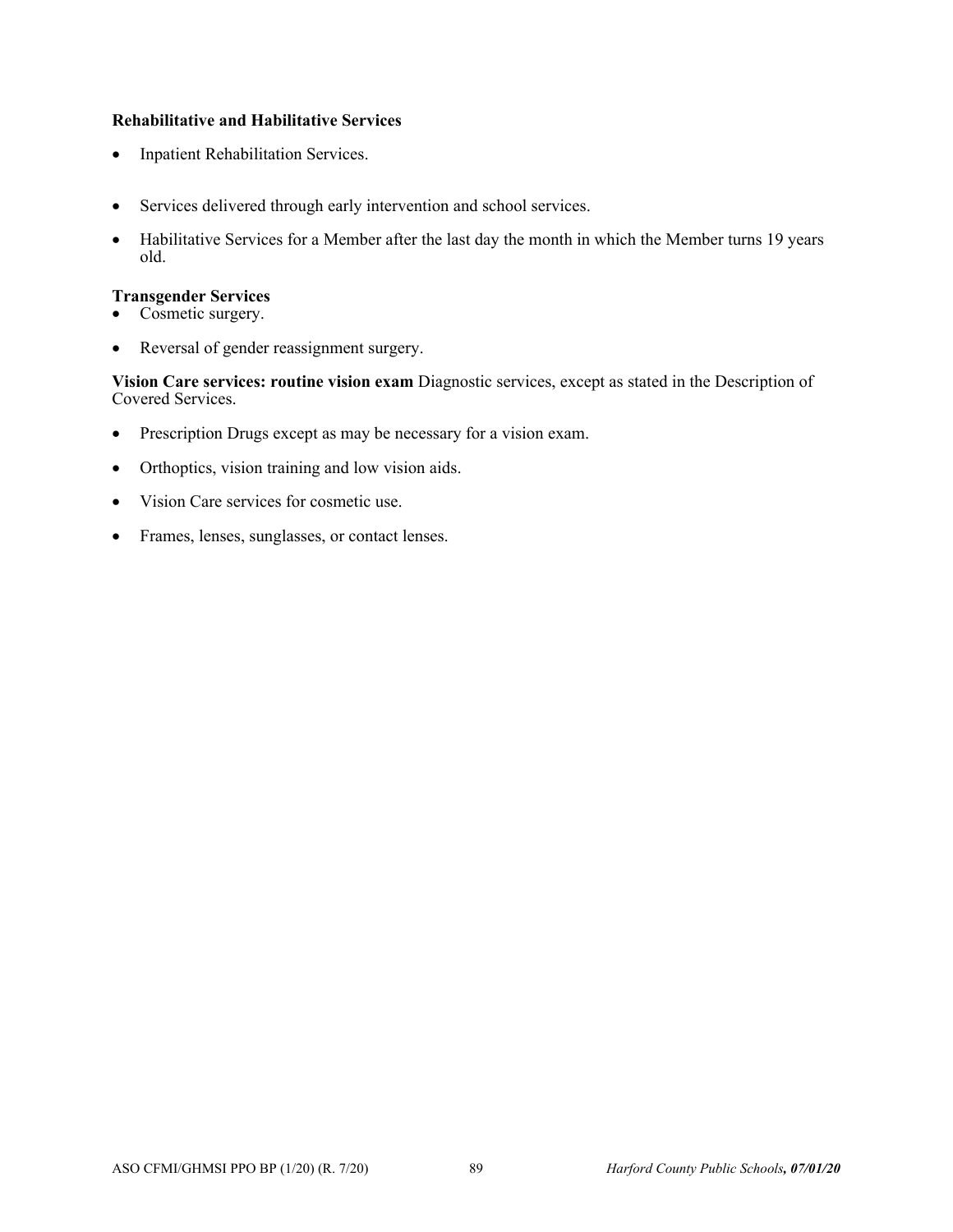| <b>ELIGIBILITY</b>                                                                                                                                |                                                                                                                                                                                                                                                                                                                                                                                                                                                                                                                                                                                                                                                                                                                                                                                                                                             |                                       |  |
|---------------------------------------------------------------------------------------------------------------------------------------------------|---------------------------------------------------------------------------------------------------------------------------------------------------------------------------------------------------------------------------------------------------------------------------------------------------------------------------------------------------------------------------------------------------------------------------------------------------------------------------------------------------------------------------------------------------------------------------------------------------------------------------------------------------------------------------------------------------------------------------------------------------------------------------------------------------------------------------------------------|---------------------------------------|--|
| The following persons meeting the eligibility requirements established by the Group are eligible for benefits under<br>this Evidence of Coverage: |                                                                                                                                                                                                                                                                                                                                                                                                                                                                                                                                                                                                                                                                                                                                                                                                                                             |                                       |  |
| Subscriber                                                                                                                                        | A person eligible under guidelines defined by the Group including Medicare-eligible retiree<br>under the terms of the Group's retirement program, as amended from time to time who was<br>covered as a wage-earning employee before retirement.                                                                                                                                                                                                                                                                                                                                                                                                                                                                                                                                                                                             |                                       |  |
| Spouse                                                                                                                                            | Coverage for a Dependent spouse is available.                                                                                                                                                                                                                                                                                                                                                                                                                                                                                                                                                                                                                                                                                                                                                                                               |                                       |  |
| Domestic<br>Partner                                                                                                                               | Coverage for Domestic Partners is not available.                                                                                                                                                                                                                                                                                                                                                                                                                                                                                                                                                                                                                                                                                                                                                                                            |                                       |  |
| Dependent<br>children                                                                                                                             | Coverage for Dependent children, excluding children of a Domestic<br>Partner, is available.                                                                                                                                                                                                                                                                                                                                                                                                                                                                                                                                                                                                                                                                                                                                                 | <b>Limiting Age</b><br>Up to age 26   |  |
| Unmarried,<br>incapacitated<br>Dependent<br>children                                                                                              | A Dependent child covered under this Evidence of Coverage will be<br>eligible for coverage past the Limiting Age if:<br>The Dependent child is chiefly dependent for support upon the<br>1.<br>Subscriber or the Subscriber's Dependent spouse; and<br>2.<br>At the time of reaching the Limiting Age, is incapable of self-support<br>because of mental or physical incapacity that started before the<br>Dependent child attained the Limiting Age.<br>3.<br>The Subscriber provides the Group (or CareFirst if the Group so<br>elects) with proof of the Dependent child's mental or physical<br>incapacity within thirty (30) days after the Dependent child's<br>coverage would otherwise terminate. The Group has the right to<br>determine whether the child is and continues to qualify as mentally or<br>physically incapacitated. | <b>Limiting Age</b><br>Not applicable |  |
| Individuals<br>covered under                                                                                                                      | Coverage for a person whose coverage was being continued under a continuation provision of the<br>Group's prior health insurance plan is available.                                                                                                                                                                                                                                                                                                                                                                                                                                                                                                                                                                                                                                                                                         |                                       |  |
| prior<br>continuation<br>provision                                                                                                                | Coverage for a person whose coverage was being continued under a continuation provision of the<br>Subscriber's prior health insurance plan is available.                                                                                                                                                                                                                                                                                                                                                                                                                                                                                                                                                                                                                                                                                    |                                       |  |

# **ELIGIBILITY SCHEDULE**

٦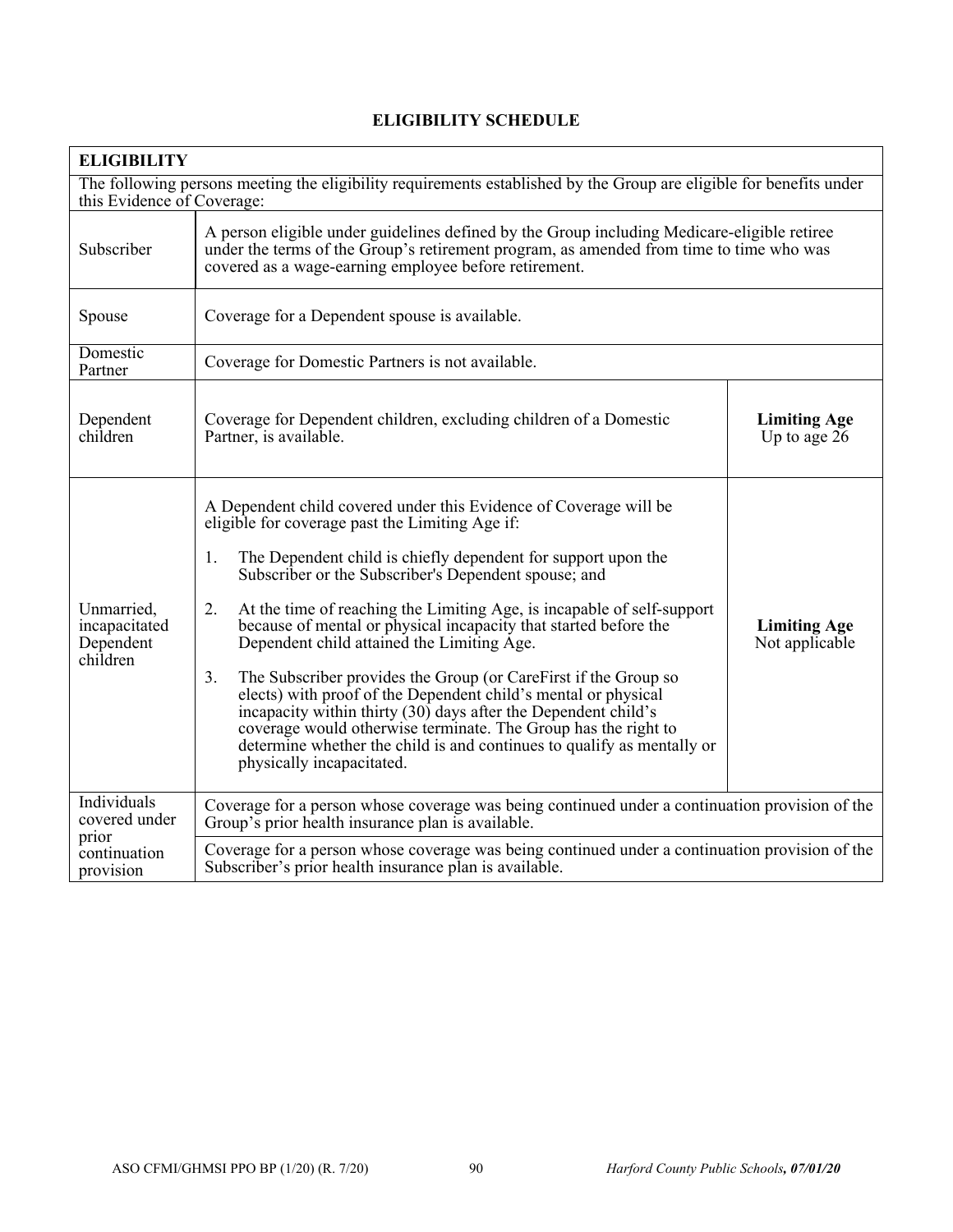| <b>EFFECTIVE DATES OF COVERAGE</b>              |                                                                                                                                                                                                                                                                                                                                                                                                                                                                                                                                                                                                                                                                                                                                                                                                                                                                     |  |  |  |
|-------------------------------------------------|---------------------------------------------------------------------------------------------------------------------------------------------------------------------------------------------------------------------------------------------------------------------------------------------------------------------------------------------------------------------------------------------------------------------------------------------------------------------------------------------------------------------------------------------------------------------------------------------------------------------------------------------------------------------------------------------------------------------------------------------------------------------------------------------------------------------------------------------------------------------|--|--|--|
| Open Enrollment                                 | The Group's Contract Date is the effective date of Coverage.                                                                                                                                                                                                                                                                                                                                                                                                                                                                                                                                                                                                                                                                                                                                                                                                        |  |  |  |
| Newly eligible                                  | A newly eligible Subscriber must apply for coverage under this Evidence of Coverage during<br>the enrollment period defined by the Group and is effective on the date defined by the Group.                                                                                                                                                                                                                                                                                                                                                                                                                                                                                                                                                                                                                                                                         |  |  |  |
| Subscriber                                      | A Subscriber who is not enrolled when the Group receives a QMSO is eligible for coverage<br>effective on the date specified in the MCSO.                                                                                                                                                                                                                                                                                                                                                                                                                                                                                                                                                                                                                                                                                                                            |  |  |  |
| Dependents of a<br>newly eligible<br>Subscriber | Dependents of a newly eligible Subscriber must apply for coverage under this Evidence of<br>Coverage during the enrollment period defined by the Group and is effective on the date<br>defined by the Group.                                                                                                                                                                                                                                                                                                                                                                                                                                                                                                                                                                                                                                                        |  |  |  |
|                                                 | For a newborn Dependent, newly adopted Dependent child, newly eligible Dependent<br>1.<br>child, a minor Dependent child for whom Guardianship is granted by Court or<br>Testamentary Appointment, coverage is effective as follows:                                                                                                                                                                                                                                                                                                                                                                                                                                                                                                                                                                                                                                |  |  |  |
|                                                 | If the Subscriber's Type of Coverage is "Family" Type of Coverage on the<br>a.<br>Dependent child's First Eligibility Date, the Dependent child will be covered<br>automatically effective as of the child's First Eligibility Date, stated below.                                                                                                                                                                                                                                                                                                                                                                                                                                                                                                                                                                                                                  |  |  |  |
| Newly eligible<br>Dependents of a<br>Subscriber | If the Subscriber's Type of Coverage is "Individual" Type of Coverage as of<br>b.<br>the Dependent child's First Eligibility Date stated below, the Dependent child<br>will be covered automatically $\frac{only}{or}$ for the first thirty- (30) days following the<br>Dependent child's First Eligibility Date. However, if the Subscriber wishes to<br>continue the child's coverage beyond the automatic thirty (30) day period, the<br>Subscriber must enroll the Dependent child within thirty (30) days of the child's<br>First Eligibility Date.                                                                                                                                                                                                                                                                                                            |  |  |  |
|                                                 | If the Subscriber's Type of Coverage is "Individual and Adult" or "Individual<br>c.<br>and child" Type of Coverage as of the Dependent child's First Eligibility Date<br>stated below, the Dependent child will be covered automatically as of the<br>Dependent child's First Eligibility Date. However, if the addition of the<br>Dependent child results in a change in the Subscriber's Type of Coverage (e.g.,<br>from "Individual and Adult" or "Individual and Child" coverage to "Family"<br>coverage), the Dependent child's automatic coverage will end on the thirty-first<br>$(31st)$ day following the child's First Eligibility Date. If the Subscriber wishes<br>to continue coverage beyond the automatic thirty (30) day period, the<br>Subscriber must enroll the Dependent child within thirty (30) days following<br>the First Eligibility Date. |  |  |  |
|                                                 | d.<br>"First Eligibility Date" means:                                                                                                                                                                                                                                                                                                                                                                                                                                                                                                                                                                                                                                                                                                                                                                                                                               |  |  |  |
|                                                 | For a newborn Dependent child, the child's date of birth.<br>1)                                                                                                                                                                                                                                                                                                                                                                                                                                                                                                                                                                                                                                                                                                                                                                                                     |  |  |  |
|                                                 | 2)<br>For a newly adopted Dependent child, the earlier of:                                                                                                                                                                                                                                                                                                                                                                                                                                                                                                                                                                                                                                                                                                                                                                                                          |  |  |  |
|                                                 | A judicial decree of adoption; or<br>a)                                                                                                                                                                                                                                                                                                                                                                                                                                                                                                                                                                                                                                                                                                                                                                                                                             |  |  |  |
|                                                 | b)<br>Placement of the Dependent child in the Subscriber's home as<br>the legally recognized proposed adoptive parent.                                                                                                                                                                                                                                                                                                                                                                                                                                                                                                                                                                                                                                                                                                                                              |  |  |  |
|                                                 | 3)<br>For newly eligible Dependent child, the date the Dependent child<br>became a dependent of Subscriber or the Subscriber's Dependent<br>spouse.                                                                                                                                                                                                                                                                                                                                                                                                                                                                                                                                                                                                                                                                                                                 |  |  |  |
|                                                 | 4)<br>For a minor Dependent child for whom guardianship has been granted<br>by court or testamentary appointment the date of the appointment.                                                                                                                                                                                                                                                                                                                                                                                                                                                                                                                                                                                                                                                                                                                       |  |  |  |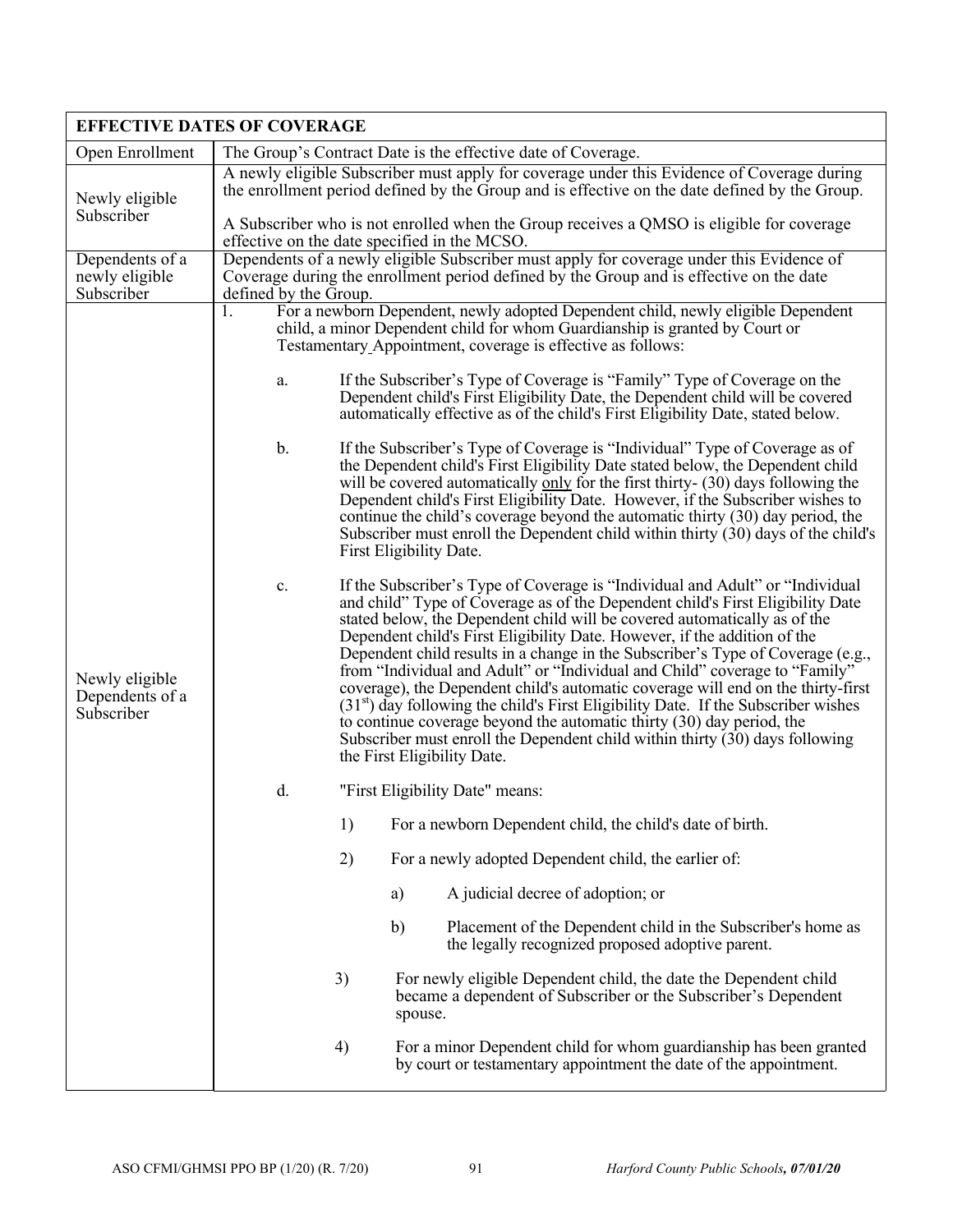| <b>EFFECTIVE DATES OF COVERAGE</b>                                                                             |                                                                                                                                                                                                                                                                                                                                                  |  |
|----------------------------------------------------------------------------------------------------------------|--------------------------------------------------------------------------------------------------------------------------------------------------------------------------------------------------------------------------------------------------------------------------------------------------------------------------------------------------|--|
|                                                                                                                | All other newly eligible Dependents of a Subscriber must apply for coverage under this<br>2.<br>Evidence of Coverage as stated in the Special Enrollment Periods section of this<br>Eligibility Schedule. Coverage for such newly eligible Dependents will be effective as<br>stated in the Special Enrollment Periods section of this schedule. |  |
| Individuals whose<br>coverage was<br>being continued<br>under the Group's<br>prior health<br>insurance plan    | The Group's Contract Date                                                                                                                                                                                                                                                                                                                        |  |
| Dependents of the<br>individual being<br>continued under<br>the individual's<br>prior health<br>insurance plan | An individual will be effective as stated in "Dependents of a newly eligible Subscriber."                                                                                                                                                                                                                                                        |  |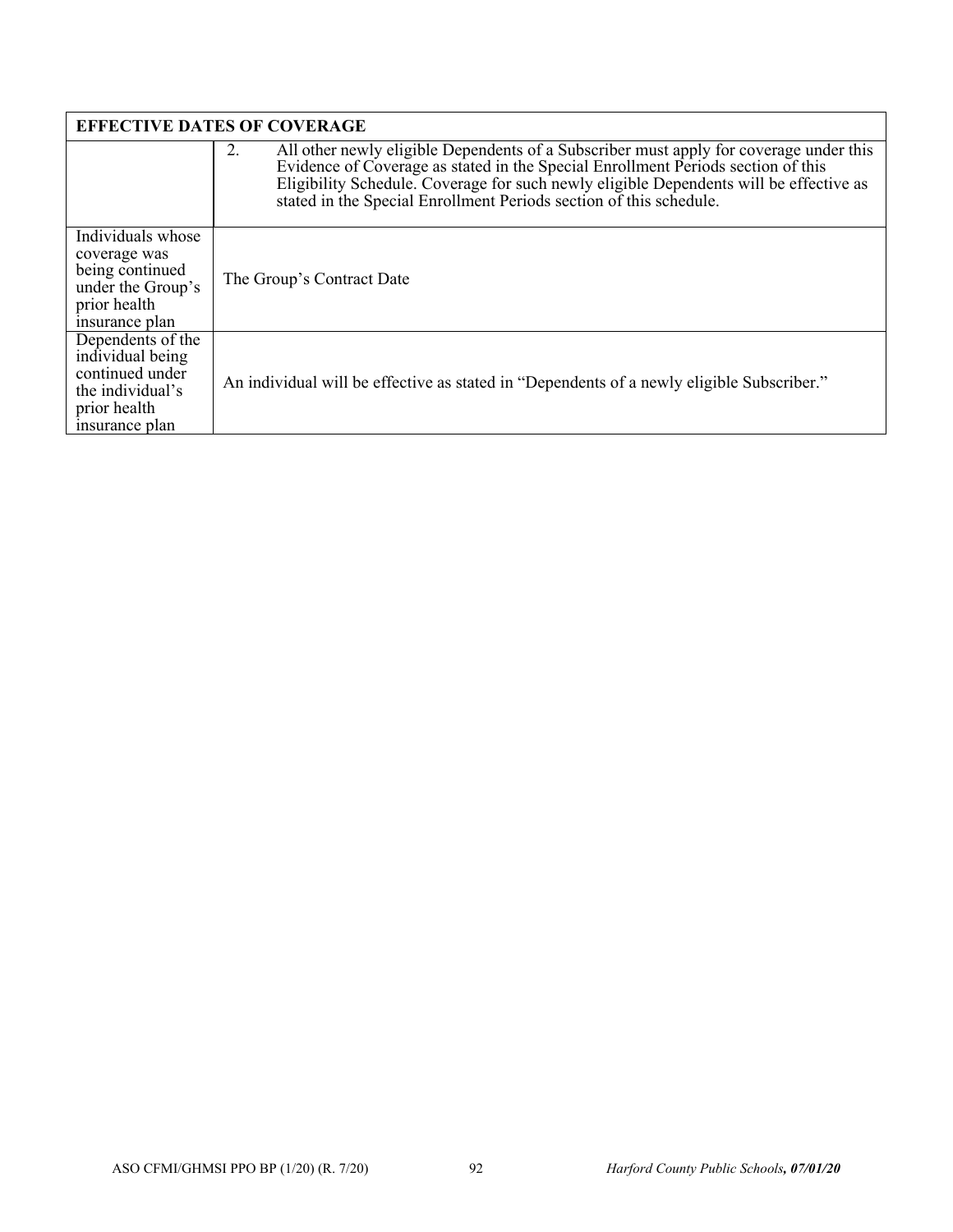| <b>SPECIAL ENROLLMENT PERIODS</b>                                                                            |                                                                                                                                                                                                                                                                                                                                                                                                                                                                                                                                                                                                                                                                                                                                                                                                                            |  |
|--------------------------------------------------------------------------------------------------------------|----------------------------------------------------------------------------------------------------------------------------------------------------------------------------------------------------------------------------------------------------------------------------------------------------------------------------------------------------------------------------------------------------------------------------------------------------------------------------------------------------------------------------------------------------------------------------------------------------------------------------------------------------------------------------------------------------------------------------------------------------------------------------------------------------------------------------|--|
| Special<br>enrollment for<br>certain<br>individuals who<br>lose coverage<br>(not applicable)<br>to retirees) | The employee must notify the Group, and the Group must notify CareFirst no later than thirty<br>(30) days after the exhaustion of the other coverage described or termination of the other<br>coverage as a result of the loss of eligibility for the other coverage described or following the<br>termination of employer contributions toward that other coverage. However, in the case of loss<br>of eligibility for coverage due to the operation of a lifetime limit on all benefits, the Group and<br>Care First will allow the employee a period of at least thirty $(30)$ days after a claim is denied<br>due to the operation of a lifetime limit on all benefits.<br>A new Subscriber and/or his/her Dependent(s) is effective on the first of the month following<br>acceptance of the enrollment by CareFirst. |  |
|                                                                                                              | The employee must notify the Group, and the Group must notify CareFirst during the thirty-<br>$(30)$ day special enrollment period beginning, as follows:                                                                                                                                                                                                                                                                                                                                                                                                                                                                                                                                                                                                                                                                  |  |
| Special<br>enrollment for<br>certain<br>dependent                                                            | In the case of marriage: the date of marriage (or, if Dependent coverage is not generally<br>available at the time of the marriage, a period of thirty (30) days after Dependent coverage is<br>made generally available by the Group).                                                                                                                                                                                                                                                                                                                                                                                                                                                                                                                                                                                    |  |
| beneficiaries                                                                                                | In the case of a newborn Dependent, newly adopted Dependent child, newly eligible Dependent<br>child, a minor Dependent child for whom Guardianship is granted by Court or Testamentary<br>Appointment: the enrollment period will be effective as stated in the Effective Dates of<br>Coverage section of this schedule.                                                                                                                                                                                                                                                                                                                                                                                                                                                                                                  |  |
|                                                                                                              | The employee must notify the Group, and the Group must notify CareFirst no later than sixty<br>(60) days after the date the employee or dependent is terminated as a result of loss of eligibility<br>for coverage under title XIX of the Social Security Act or under a State child health plan under<br>title XXI of such Act.                                                                                                                                                                                                                                                                                                                                                                                                                                                                                           |  |
| Special<br>enrollment<br>regarding<br>Medicaid and<br><b>CHIP</b><br>termination or                          | The employee must notify the Group, and the Group must notify CareFirst no later than sixty<br>(60) days after the date the employee or dependent is determined to be eligible for premium<br>assistance, with respect to coverage under this Evidence of Coverage, under Medicaid or a<br>State child health plan (including under any waiver or demonstration project conducted under<br>or in relation to such a plan).                                                                                                                                                                                                                                                                                                                                                                                                 |  |
| eligibility                                                                                                  | A new Subscriber and/or his/her dependents are effective on the date coverage terminated as a<br>result of loss of eligibility for coverage under title XIX of the Social Security Act or under a<br>State child health plan under title XXI of such Act; or the date eligible for premium assistance<br>with respect to coverage under this Evidence of Coverage, under Medicaid or a State child<br>health plan.                                                                                                                                                                                                                                                                                                                                                                                                         |  |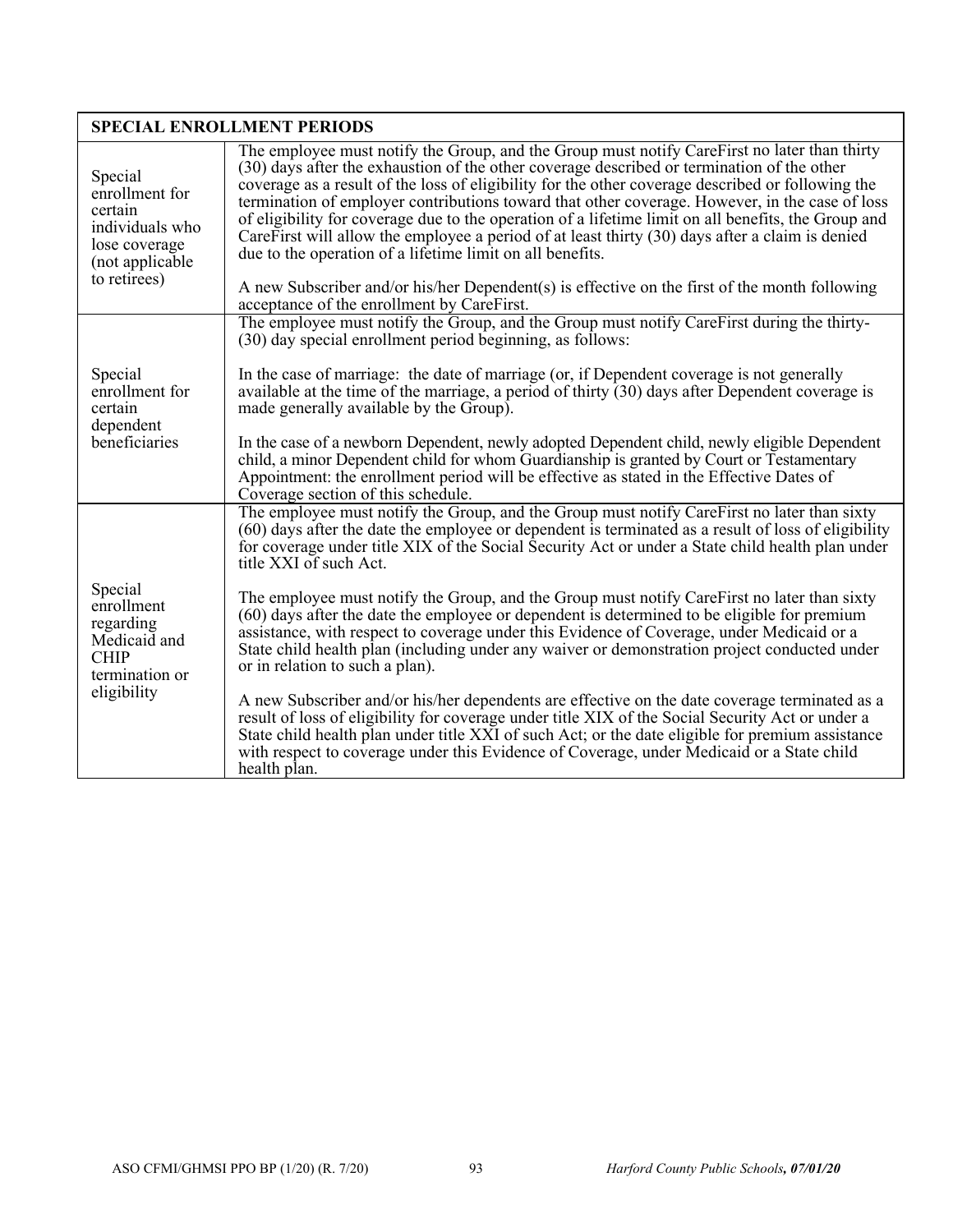| <b>TERMINATION OF COVERAGE</b>                                                                                                                                                                                             |                                                                                                                                                                                                                                                 |
|----------------------------------------------------------------------------------------------------------------------------------------------------------------------------------------------------------------------------|-------------------------------------------------------------------------------------------------------------------------------------------------------------------------------------------------------------------------------------------------|
| Subscriber no<br>longer eligible                                                                                                                                                                                           | A Subscriber and his/her Dependents will remain covered until the end of the month the<br>Subscriber's eligibility ceases as determined by the Group.                                                                                           |
|                                                                                                                                                                                                                            | If the Subscriber enrolled the Dependent child within thirty (30) days of the child's First<br><b>Eligibility Date:</b>                                                                                                                         |
| Dependent child                                                                                                                                                                                                            | The Dependent child will remain covered until the end of the month when eligibility ceases as<br>determined by the Group.                                                                                                                       |
|                                                                                                                                                                                                                            | If the Subscriber did not enroll the Dependent child within thirty (30) days of the child's First<br><b>Eligibility Date:</b>                                                                                                                   |
|                                                                                                                                                                                                                            | The Dependent child will remain covered until the end of the thirty-first (30th <sup>t</sup> ) day following<br>the Dependent child's First Eligibility Date, as such is stated in the Effective Dates of Coverage<br>section of this schedule. |
| Dependent spouse<br>no longer eligible                                                                                                                                                                                     | A Dependent spouse will remain covered until the end of the month eligibility ceases as<br>determined by the Group.                                                                                                                             |
| Nonpayment by the<br>Group                                                                                                                                                                                                 | Coverage will terminate on the date stated in CareFirst's written notice of termination.                                                                                                                                                        |
| Fraud or intentional<br>misrepresentation<br>of material fact                                                                                                                                                              | Coverage will terminate on the date stated in CareFirst's and/or the Group's written notice of<br>termination.                                                                                                                                  |
| Subscriber changes<br>the Type of<br>Coverage to an<br>Individual or other<br>non-family contract<br>(except in the case<br>of a Dependent<br>child enrolled<br>pursuant to a court<br>or administrative<br>order or QMSO) | Coverage will terminate at the end of the month the Subscriber changes the Type of Coverage<br>to an Individual or other non-family contract.                                                                                                   |
| Death of a<br>Subscriber                                                                                                                                                                                                   | Coverage of any Dependents will terminate on the date determined by the Group.                                                                                                                                                                  |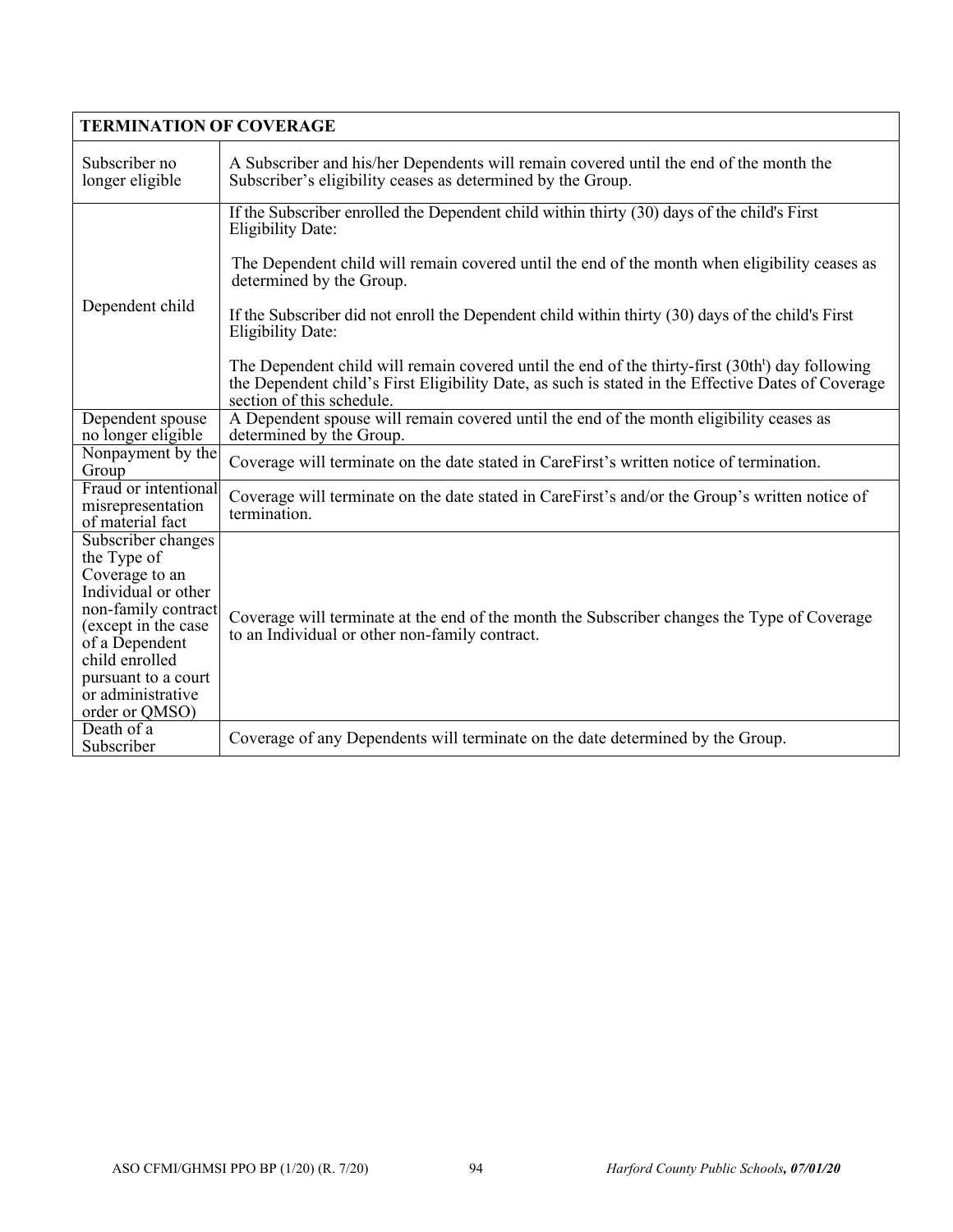## **SCHEDULE OF BENEFITS**

CareFirst pays (on the Plan's behalf) only for Covered Services. Services that are not listed in the Description of Covered Services, or are listed in Exclusions, are not Covered Services.

The Member pays for services, supplies or care which is not covered. The Member pays any applicable Deductible, and Coinsurance or Copayment.

When determining the benefits a Member may receive, CareFirst considers all provisions of this Evidence of Coverage, its medical policies, and its operating procedures. Certain Utilization Management Requirements may apply. When these rules are not met, payments may be denied or reduced. See Utilization Management Requirements for these rules.

CareFirst has designed the below Schedule of Benefits to identify CareFirst's payment for Covered Services. Such payments typically depend on:

- Type of Health Care Provider (e.g., hospital/facility vs. professional practitioner);
- Covered Service(s); and
- Place of service (e.g., inpatient/outpatient, emergency room/department, hospital/facility, office).

Generally, services rendered in a hospital/facility place of service result in claims both from the hospital/facility and from professional practitioners rendering care in the hospital/facility setting.

Additionally, certain Covered Services may result in claims for multiple services. For example, claims for mastectomy-related services could include, at minimum, diagnostic services and surgery. Instead of repeating the CareFirst Payment for diagnostic services and surgery, the CareFirst payment for mastectomy-related services indicates "Benefits are available to the same extent as benefits provided for other illnesses."

| <b>COPAYS</b>                                                                                                                             |                                                                                                                                                  |  |
|-------------------------------------------------------------------------------------------------------------------------------------------|--------------------------------------------------------------------------------------------------------------------------------------------------|--|
| <b>Primary Care Provider (PCP)</b>                                                                                                        | <b>Specialist</b>                                                                                                                                |  |
| A \$20 per visit Copay<br>applies to Covered Services by a PCP,<br>as defined in the Definitions section of this Evidence of<br>Coverage. | A \$25 per visit Copay applies to Covered Services by a<br>Specialist,<br>as defined in the Definitions section of this Evidence of<br>Coverage. |  |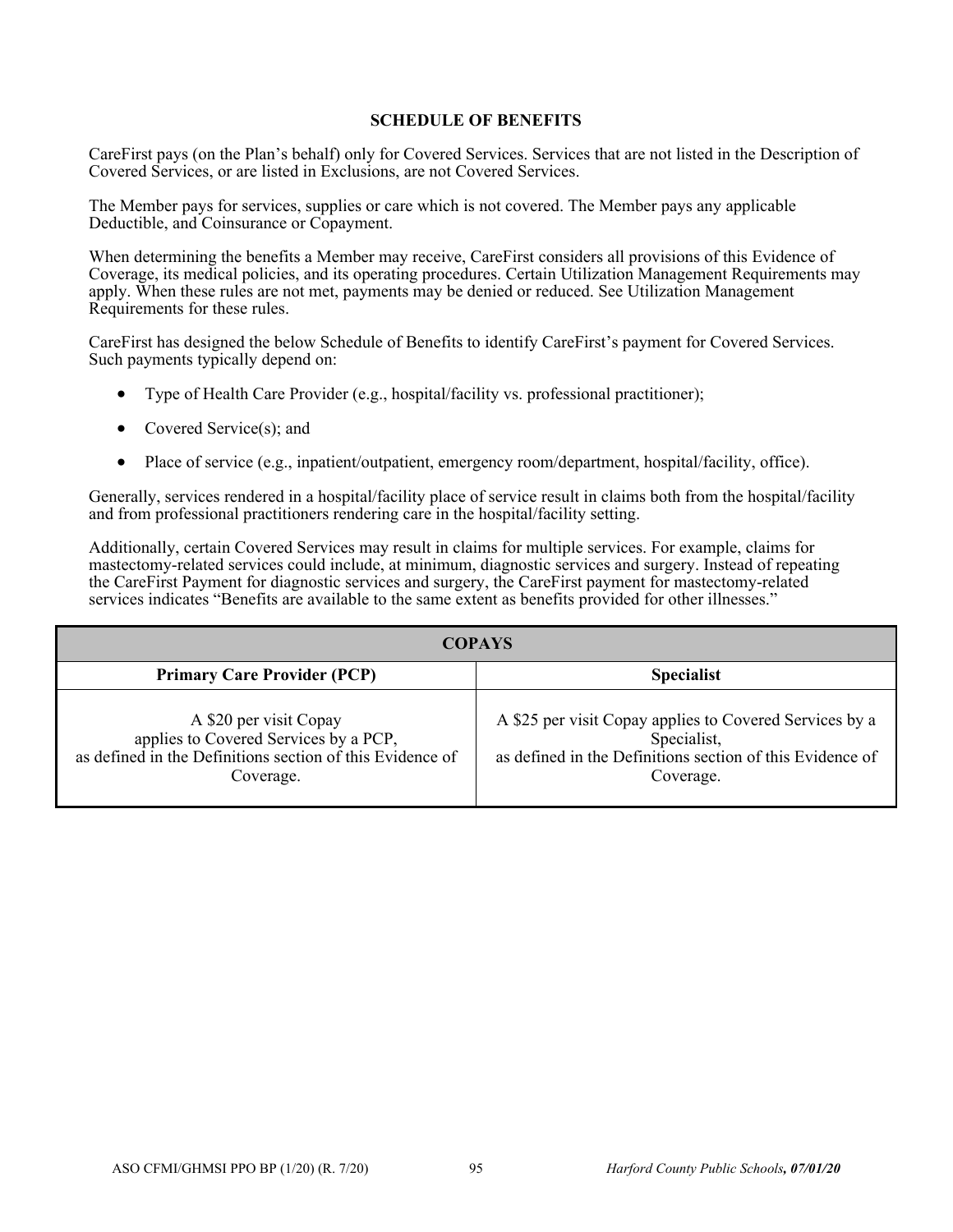| <b>DEDUCTIBLE</b>                                                                                                                                                                                                                                                                                                                                                                                                                                                                          |                                                                                                                       |                                    |                                                                                                                                                                                                                                                                                                                                                                     |
|--------------------------------------------------------------------------------------------------------------------------------------------------------------------------------------------------------------------------------------------------------------------------------------------------------------------------------------------------------------------------------------------------------------------------------------------------------------------------------------------|-----------------------------------------------------------------------------------------------------------------------|------------------------------------|---------------------------------------------------------------------------------------------------------------------------------------------------------------------------------------------------------------------------------------------------------------------------------------------------------------------------------------------------------------------|
| <b>Type of Coverage</b>                                                                                                                                                                                                                                                                                                                                                                                                                                                                    | <b>In-Network</b><br>(Applicable to all in-network benefits,<br>except as stated in the Schedule of<br>Benefits)      |                                    | <b>Out-of-Network</b><br>(Applicable to all out-of-network benefits,<br>except as stated in the Schedule of<br>Benefits)                                                                                                                                                                                                                                            |
| <b>Individual</b>                                                                                                                                                                                                                                                                                                                                                                                                                                                                          | \$150                                                                                                                 |                                    | \$350                                                                                                                                                                                                                                                                                                                                                               |
| <b>Individual and Child</b><br>Or<br><b>Individual and Adult</b>                                                                                                                                                                                                                                                                                                                                                                                                                           | \$300                                                                                                                 |                                    | \$700                                                                                                                                                                                                                                                                                                                                                               |
| Family                                                                                                                                                                                                                                                                                                                                                                                                                                                                                     | \$300                                                                                                                 |                                    | \$700                                                                                                                                                                                                                                                                                                                                                               |
|                                                                                                                                                                                                                                                                                                                                                                                                                                                                                            | The Deductible is calculated based on the Allowed Benefit of Covered Services.                                        |                                    |                                                                                                                                                                                                                                                                                                                                                                     |
|                                                                                                                                                                                                                                                                                                                                                                                                                                                                                            | <b>In-Network and Out-of-Network</b><br>The in-network and out-of-network Deductible will be a combined amount        |                                    |                                                                                                                                                                                                                                                                                                                                                                     |
| Member reaches the Individual Deductible amount.                                                                                                                                                                                                                                                                                                                                                                                                                                           |                                                                                                                       |                                    | When the Type of Coverage is Individual, CareFirst will pay for all or part of remaining Covered Services when the                                                                                                                                                                                                                                                  |
| When the Type of Coverage is Family, the Family Deductible amount is calculated by combining the amounts<br>contributed by all the family members covered under the family Type of Coverage.<br>CareFirst pays benefits for a family Member in a Family Type of Coverage who reaches the Individual Deductible<br>amount before the Family Deductible amount is reached.<br>A family Member may not contribute more than the Individual Deductible amount to the Family Deductible amount. |                                                                                                                       |                                    |                                                                                                                                                                                                                                                                                                                                                                     |
|                                                                                                                                                                                                                                                                                                                                                                                                                                                                                            | The following amounts may not be used to satisfy the<br>The following amounts apply to the Deductible:<br>Deductible: |                                    |                                                                                                                                                                                                                                                                                                                                                                     |
| 100% of the Allowed Benefit for Covered<br>$\bullet$<br>Services that are subject to the Deductible.                                                                                                                                                                                                                                                                                                                                                                                       |                                                                                                                       | $\bullet$<br>below.<br>Deductible. | Charges in excess of the Allowed Benefit.<br>Charges for services which are not covered under<br>the Evidence of Coverage or which exceed the<br>maximum number of covered visits/days listed<br>Charges for Covered Services not subject to the<br>Amounts paid by the Members for the Covered<br>Services provided under the Prescription Drug<br>Benefits Rider. |

# **COMMON ACCIDENT DEDUCTIBLE**

When two or more family Members Incur Covered Services due to the same accident, only one individual Deductible amount will be applied in a Benefit Period.

# **CARRY-OVER DEDUCTIBLE**

Covered Services Incurred in the last 3 months of the Benefit Period which were applied to such Benefit Period's Deductible will be applied to the next Benefit Period's Deductible.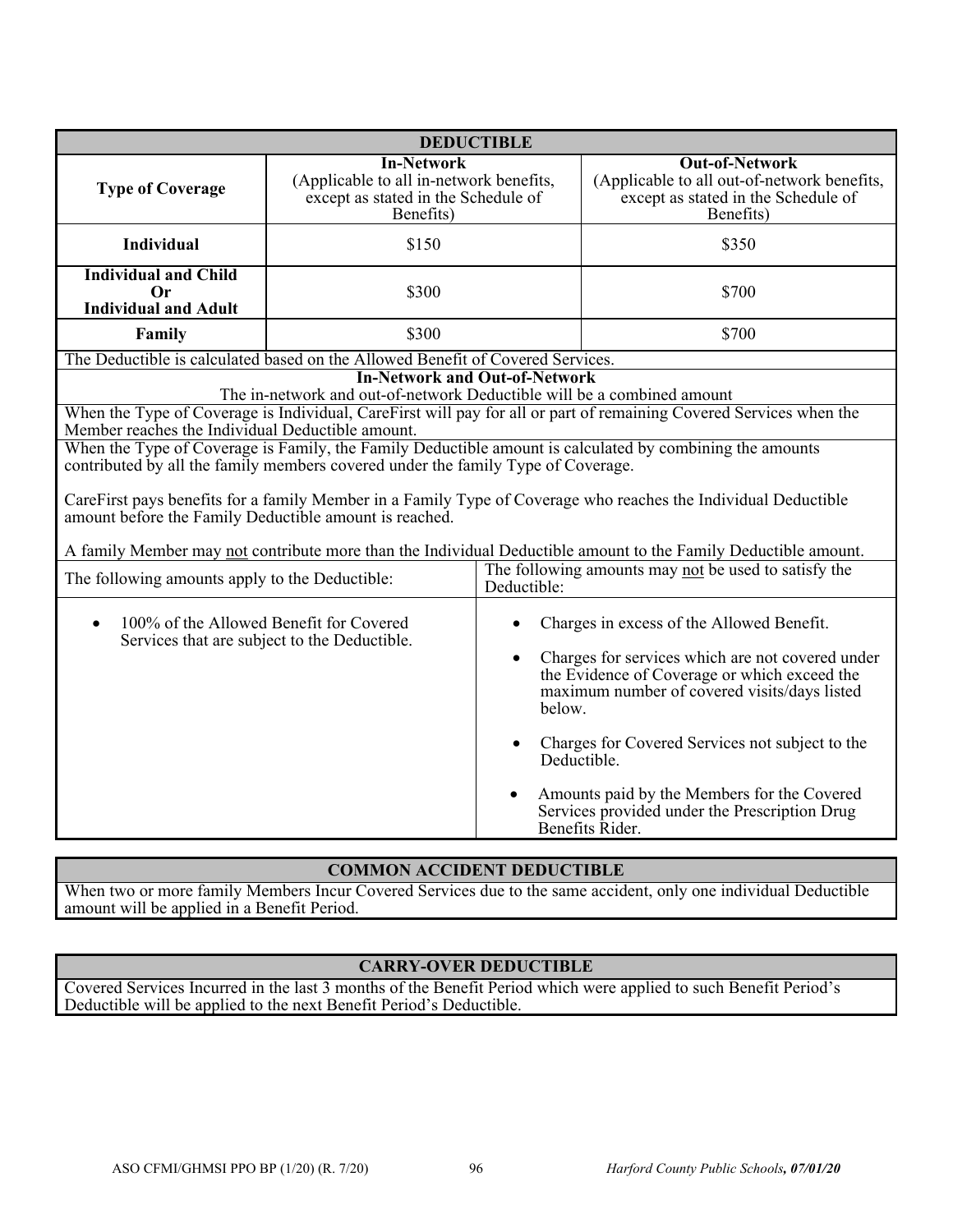| <b>OUT-OF-POCKET MAXIMUM</b>                                                                                                                                                                                    |                                                                                                                                                                                      |  |                       |
|-----------------------------------------------------------------------------------------------------------------------------------------------------------------------------------------------------------------|--------------------------------------------------------------------------------------------------------------------------------------------------------------------------------------|--|-----------------------|
| <b>Type of Coverage</b>                                                                                                                                                                                         | <b>In-Network</b>                                                                                                                                                                    |  | <b>Out-of-Network</b> |
| <b>Individual</b>                                                                                                                                                                                               | \$2,400                                                                                                                                                                              |  | \$2,400               |
| <b>Individual and Child</b><br>$\alpha$<br><b>Individual and Adult</b>                                                                                                                                          | \$4,800                                                                                                                                                                              |  | \$4,800               |
| Family                                                                                                                                                                                                          | \$4,800                                                                                                                                                                              |  | \$4,800               |
|                                                                                                                                                                                                                 | <b>In-Network and Out-of-Network</b>                                                                                                                                                 |  |                       |
| The in-network Out-of-Pocket Maximum amounts contribute towards the out-of-network Out-of-Pocket. Out-of-<br>network Out-of-Pocket Maximum amounts contribute towards the in-network Out-of-Pocket.             |                                                                                                                                                                                      |  |                       |
| When the Type of Coverage is Individual, CareFirst will pay for all or part of remaining Covered Services when the<br>Member reaches the Individual Out-of-Pocket amount.                                       |                                                                                                                                                                                      |  |                       |
| When the Type of Coverage is Family, the Family Out-of-Pocket Maximum amount is calculated by combining the<br>amounts contributed by all the family members covered under the Family Type of Coverage.         |                                                                                                                                                                                      |  |                       |
| A family Member may not contribute more than the Individual Out-of-Pocket Maximum amount to the Family Out-of-<br>Pocket Maximum amount.                                                                        |                                                                                                                                                                                      |  |                       |
| CareFirst's payment for Covered Services will increase to 100% of the Allowed Benefit for the remainder of the Benefit<br>Period when the Out-of-Pocket Maximum is met.                                         |                                                                                                                                                                                      |  |                       |
| Once the Out-of-Pocket Maximum is met, the Member's cost-share for Covered Services (e.g., Coinsurance, Copays,<br>and Inpatient Copay (if applicable)) will be waived for the remainder of the Benefit Period. |                                                                                                                                                                                      |  |                       |
| Maximum:                                                                                                                                                                                                        | The following amounts apply to the Out-of-Pocket<br>The following amounts do not apply to the Out-of-Pocket<br>Maximum:                                                              |  |                       |
| $\bullet$<br>Copays.<br>Deductible.                                                                                                                                                                             | Charges in excess of the Allowed Benefit.<br>Coinsurance (Member's share).<br>Amounts paid by the Member for the benefits<br>provided under the Prescription Drug Benefits<br>Rider. |  |                       |

# **LIFETIME MAXIMUM**

The Lifetime Maximum for Essential Health Benefits Covered Services and for Covered Services that are **not** Essential Health Benefits is unlimited per Member.

This Lifetime Maximum creates no rights to benefits after a Member loses entitlement to coverage or is no longer covered under this Evidence of Coverage.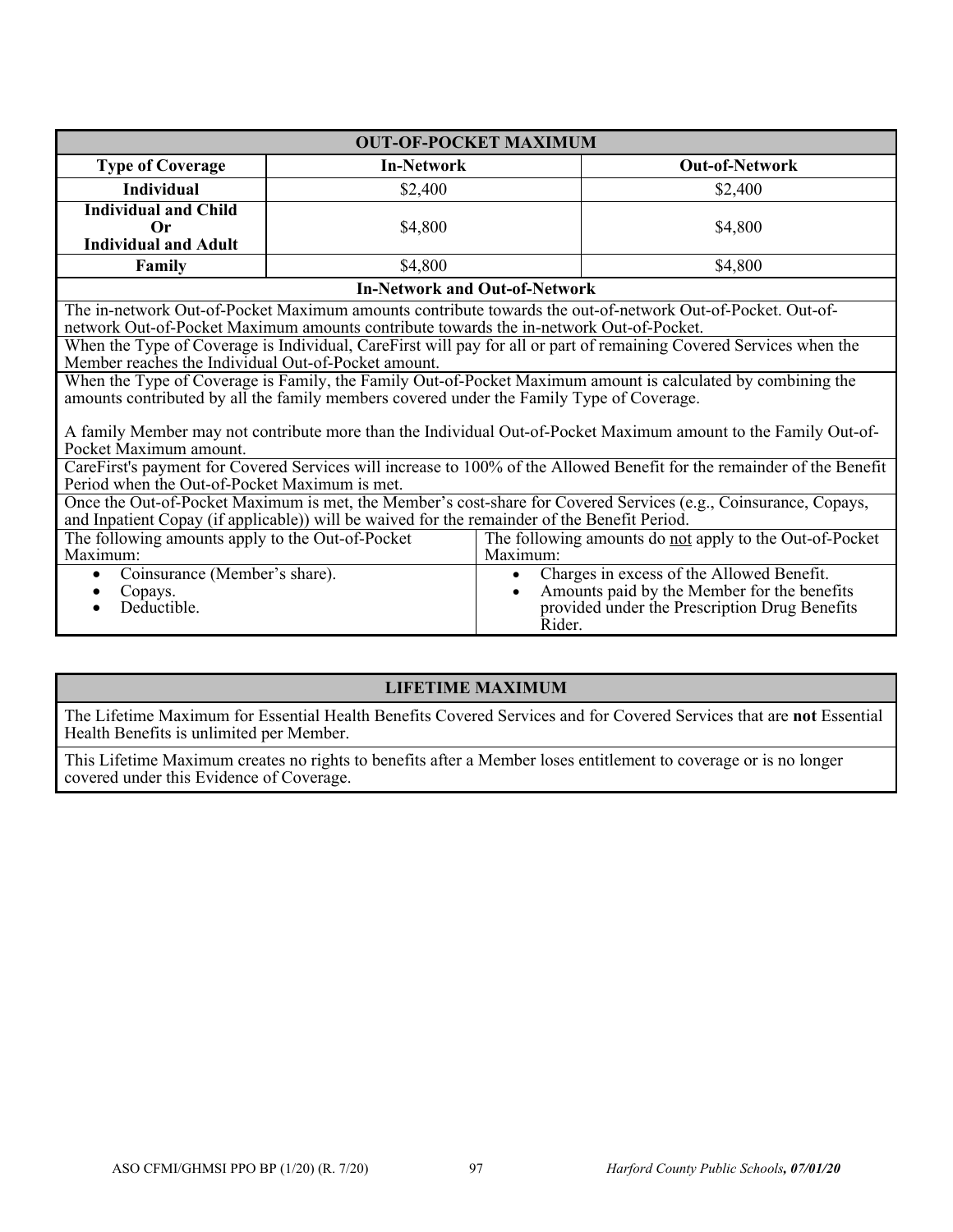| <b>Covered Services</b>                                                                                       | <b>CareFirst Payment</b>                                                                              |                        |  |
|---------------------------------------------------------------------------------------------------------------|-------------------------------------------------------------------------------------------------------|------------------------|--|
|                                                                                                               | <b>In-Network</b>                                                                                     | <b>Out-of-Network</b>  |  |
| <b>Preventive and wellness services</b>                                                                       |                                                                                                       |                        |  |
| Primary purpose of the office visit<br>is preventive and wellness services                                    |                                                                                                       |                        |  |
| Infant, child, and adolescent<br>preventive and wellness services                                             |                                                                                                       |                        |  |
| Office visit                                                                                                  | No Deductible required<br>100% of Allowed Benefit                                                     | 70% of Allowed Benefit |  |
| Immunizations                                                                                                 | No Deductible required<br>100% of Allowed Benefit                                                     | 70% of Allowed Benefit |  |
| Diagnostic services (including<br>preventive screenings)                                                      | No Deductible required<br>100% of Allowed Benefit                                                     |                        |  |
| Adult preventive and wellness<br>services                                                                     |                                                                                                       |                        |  |
| Office visit                                                                                                  | No Deductible required<br>100% of Allowed Benefit                                                     | 70% of Allowed Benefit |  |
| Immunizations                                                                                                 | No Deductible required<br>100% of Allowed Benefit                                                     | 70% of Allowed Benefit |  |
| Diagnostic services (including<br>preventive screenings)                                                      | No Deductible required<br>100% of Allowed Benefit                                                     |                        |  |
| Primary purpose of the office visit<br>is not the delivery of preventive<br>and wellness services             |                                                                                                       |                        |  |
| Office visit and, if not billed<br>separately, preventive and wellness<br>services                            | No Deductible required<br>100% of Allowed Benefit<br>after \$20 PCP Copay or \$25<br>Specialist Copay | 70% of Allowed Benefit |  |
| Subsequent treatment of a<br>condition diagnosed during a<br>preventive and wellness services<br>office visit | Benefits are available to the same extent as benefits provided for other<br>illnesses.                |                        |  |

| <b>Covered Service</b>                                     | <b>CareFirst Payment</b>                                                                                                                                                                                                 |                        |  |
|------------------------------------------------------------|--------------------------------------------------------------------------------------------------------------------------------------------------------------------------------------------------------------------------|------------------------|--|
|                                                            | <b>In-Network</b>                                                                                                                                                                                                        | <b>Out-of-Network</b>  |  |
| <b>Ambulance Services</b><br>(Emergency and Non-Emergency) | Limitations<br>Ambulance services are limited, as follows:<br>Licensed private ambulance firms or a municipal department or<br>division authorized to provide such services pursuant to an existing<br>law or ordinance. |                        |  |
| <b>Ambulance Services</b>                                  | 90% of Allowed Benefit                                                                                                                                                                                                   | 90% of Allowed Benefit |  |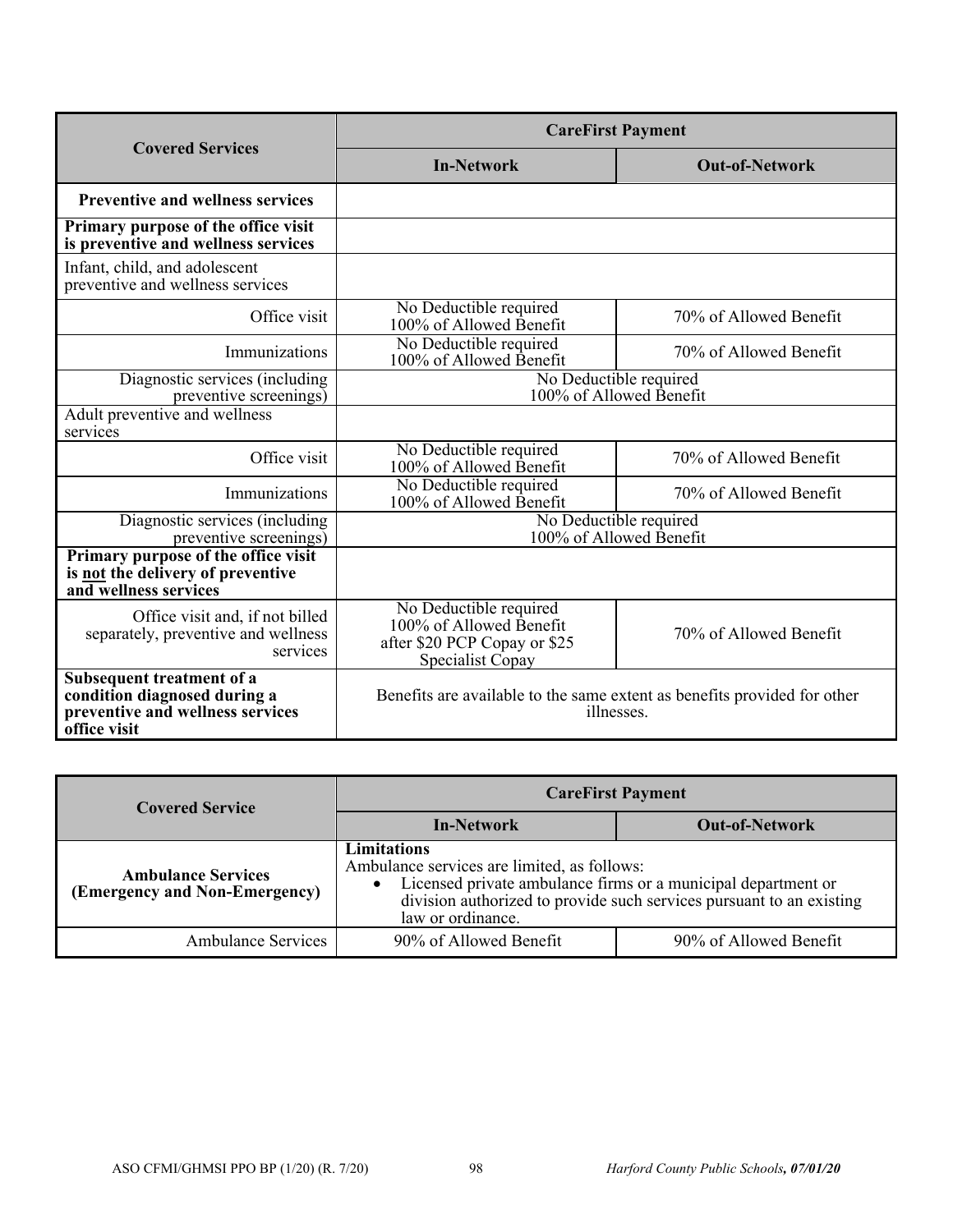| <b>Covered Service</b>                                    | <b>CareFirst Payment</b>                                                                                        |                       |  |
|-----------------------------------------------------------|-----------------------------------------------------------------------------------------------------------------|-----------------------|--|
|                                                           | <b>In-Network</b>                                                                                               | <b>Out-of-Network</b> |  |
| <b>Controlled</b><br><b>Clinical Trials Patient Costs</b> | Limitations<br>Hospital Pre-Certification and Review is required. An approved Plan of<br>Treatment is required. |                       |  |
|                                                           | Benefits are available to the same extent as benefits provided for other<br>illnesses                           |                       |  |

| <b>Covered Service</b>                                                                           | <b>CareFirst Payment</b>                                                                                                                                        |                                                   |  |
|--------------------------------------------------------------------------------------------------|-----------------------------------------------------------------------------------------------------------------------------------------------------------------|---------------------------------------------------|--|
|                                                                                                  | <b>In-Network</b>                                                                                                                                               | <b>Out-of-Network</b>                             |  |
| Diabetes-related                                                                                 |                                                                                                                                                                 |                                                   |  |
| services                                                                                         |                                                                                                                                                                 |                                                   |  |
| Diabetes equipment                                                                               | 90% of Allowed Benefit                                                                                                                                          | 70% of Allowed Benefit                            |  |
| Diabetes Supplies (except urine and<br>blood testing strips for glucose<br>monitoring equipment) | No Deductible required<br>100% of Allowed Benefit                                                                                                               | No Deductible required<br>100% of Allowed Benefit |  |
| Urine and blood testing strips for                                                               | No Deductible required                                                                                                                                          | No Deductible required                            |  |
| glucose monitoring equipment                                                                     | 100% of Allowed Benefit                                                                                                                                         | 100% of Allowed Benefit                           |  |
| Diabetes self-management training                                                                | No Deductible required<br>100% of Allowed Benefit<br>after \$20 PCP Copay or \$25<br>Specialist Copay                                                           | 70% of Allowed Benefit                            |  |
| Pharmacy-Dispensed insulin syringes<br>and other Diabetes Supplies                               | Benefits for Pharmacy-dispensed insulin syringes and other Diabetes Supplies<br>intended for outpatient use are stated in the Prescription Drug Benefits Rider. |                                                   |  |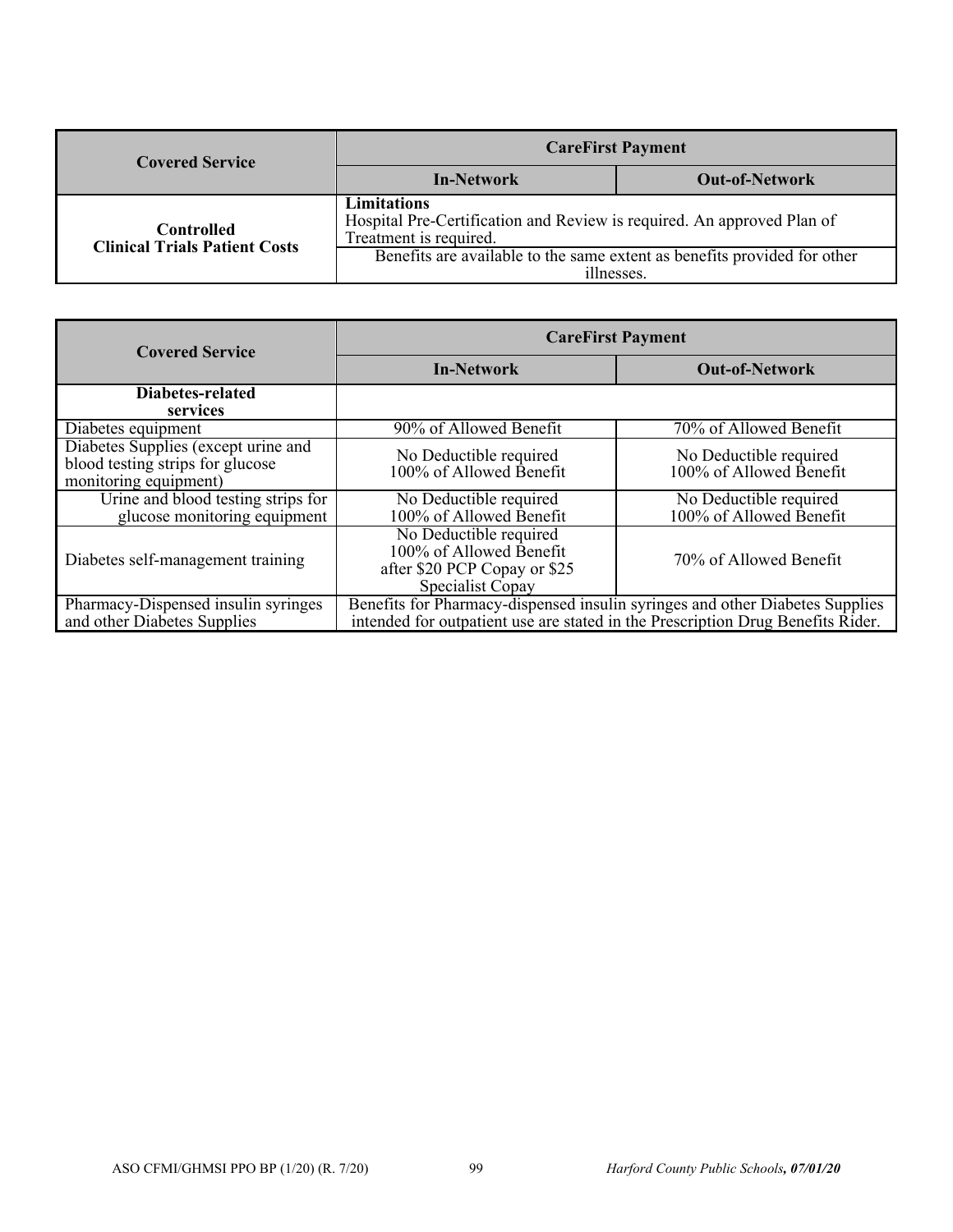| <b>Covered Service</b>                                                                                                                                                        | <b>CareFirst Payment</b>                                                                                                                           |                                                                                                                                                                                                                                                                                      |
|-------------------------------------------------------------------------------------------------------------------------------------------------------------------------------|----------------------------------------------------------------------------------------------------------------------------------------------------|--------------------------------------------------------------------------------------------------------------------------------------------------------------------------------------------------------------------------------------------------------------------------------------|
|                                                                                                                                                                               | <b>In-Network</b>                                                                                                                                  | <b>Out-of-Network</b>                                                                                                                                                                                                                                                                |
| <b>Emergency Services</b><br>and Urgent Care                                                                                                                                  |                                                                                                                                                    |                                                                                                                                                                                                                                                                                      |
| <b>Emergency Services in a hospital</b><br>emergency room/department                                                                                                          |                                                                                                                                                    |                                                                                                                                                                                                                                                                                      |
| Hospital emergency room/<br>department and ancillary services<br>routinely available to the emergency<br>room/department to evaluate an<br><b>Emergency Medical Condition</b> |                                                                                                                                                    | No Deductible required<br>100% of Allowed Benefit<br>after \$100 Copay<br>The Member is responsible for one $(1)$ Copay for all hospital emergency<br>room/department visits made in a consecutive three $(3)$ day period (including<br>observation stays), regardless of condition. |
| Outpatient professional                                                                                                                                                       |                                                                                                                                                    | Copay is waived if Member is admitted.<br>No Deductible required                                                                                                                                                                                                                     |
| $practitioner(s)$ in hospital<br>emergency room/department                                                                                                                    |                                                                                                                                                    | 100% of Allowed Benefit                                                                                                                                                                                                                                                              |
| Member admitted as inpatient                                                                                                                                                  |                                                                                                                                                    | Benefits are available to the same extent as other Inpatient Health Care<br>Provider services.                                                                                                                                                                                       |
| <b>Evaluation, examination, and</b><br>treatment that is not rendered in a<br>hospital emergency<br>room/department                                                           |                                                                                                                                                    |                                                                                                                                                                                                                                                                                      |
| Office                                                                                                                                                                        | No Deductible required<br>100% of Allowed Benefit<br>after \$20 PCP Copay or \$25<br>Specialist Copay<br>Copay applies to the office exam<br>only. | 70% of Allowed Benefit                                                                                                                                                                                                                                                               |
| <b>Urgent Care center</b>                                                                                                                                                     | No Deductible required<br>100% of Allowed Benefit<br>after \$25 Copay                                                                              | 70% of Allowed Benefit                                                                                                                                                                                                                                                               |
|                                                                                                                                                                               | <b>Limitations</b><br>Treatment must begin within sixty (60) days of the accident.                                                                 |                                                                                                                                                                                                                                                                                      |
| Dental services related to<br>accidental injury or trauma                                                                                                                     | 90% of Allowed Benefit                                                                                                                             | 70% of Allowed Benefit                                                                                                                                                                                                                                                               |
| <b>HIV Testing in a hospital</b><br>emergency room                                                                                                                            | No Deductible required<br>100% of Allowed Benefit                                                                                                  |                                                                                                                                                                                                                                                                                      |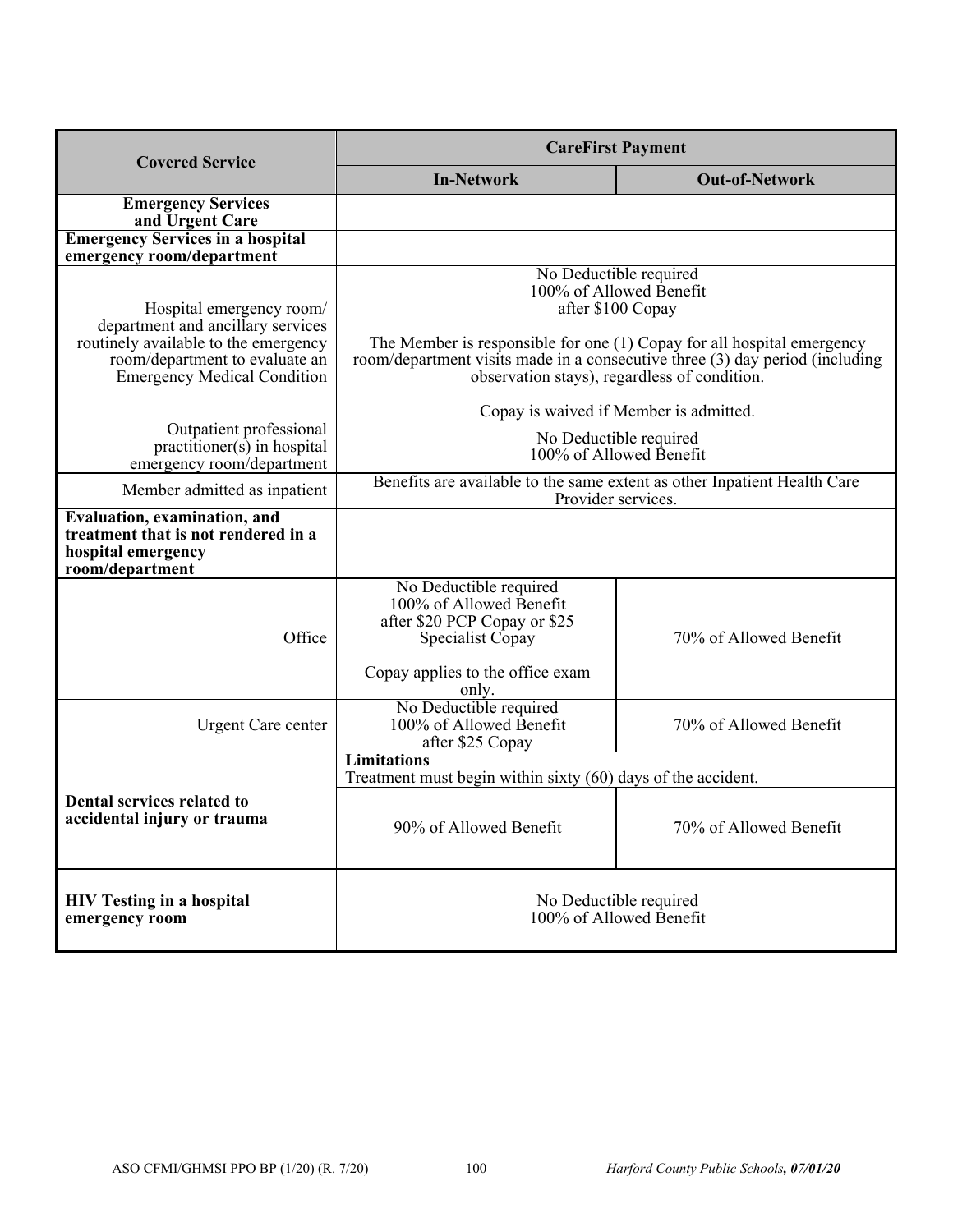| <b>Covered Service</b>             | <b>CareFirst Payment</b>                                                               |                       |
|------------------------------------|----------------------------------------------------------------------------------------|-----------------------|
|                                    | <b>In-Network</b>                                                                      | <b>Out-of-Network</b> |
|                                    |                                                                                        |                       |
| General anesthesia for dental care | Benefits are available to the same extent as benefits provided for other<br>illnesses. |                       |

| <b>Covered Service</b>                                      | <b>CareFirst Payment</b>                                                                                                                                                                                                                                                                                                                                               |                        |
|-------------------------------------------------------------|------------------------------------------------------------------------------------------------------------------------------------------------------------------------------------------------------------------------------------------------------------------------------------------------------------------------------------------------------------------------|------------------------|
|                                                             | <b>In-Network</b>                                                                                                                                                                                                                                                                                                                                                      | <b>Out-of-Network</b>  |
| <b>Home Health Care</b>                                     | <b>Limitations</b><br>An approved Plan of Treatment is required for Home Health Care.<br>Hospital/home health agency: Ninety (90) days per Benefit Period.<br>Home Health Care Visit limits, if any, do not apply to:<br>Home visits following childbirth<br>$\bullet$<br>Home visits following mastectomy<br>Home visits following the surgical removal of a testicle |                        |
| Hospital/Home Health Care agency                            | 90% of Allowed Benefit                                                                                                                                                                                                                                                                                                                                                 | 70% of Allowed Benefit |
| Home visits following childbirth                            | No Deductible required<br>100% of Allowed Benefit                                                                                                                                                                                                                                                                                                                      |                        |
| Home visits following mastectomy                            | No Deductible required<br>100% of Allowed Benefit                                                                                                                                                                                                                                                                                                                      |                        |
| Home visits following the surgical<br>removal of a testicle | No Deductible required<br>100% of Allowed Benefit                                                                                                                                                                                                                                                                                                                      |                        |

| <b>Covered Service</b> | <b>CareFirst Payment</b>                                                                                                                                                                                                                                                                                        |                       |
|------------------------|-----------------------------------------------------------------------------------------------------------------------------------------------------------------------------------------------------------------------------------------------------------------------------------------------------------------|-----------------------|
|                        | <b>In-Network</b>                                                                                                                                                                                                                                                                                               | <b>Out-of-Network</b> |
| Hospice care           | Limitations<br>An approved Plan of Treatment is required for hospice care; the Plan of<br>Treatment must be accepted in writing by the Member and or family.<br>Bereavement counseling is limited to the six $(6)$ month period following the<br>Member's death or fifteen (15) visits, whichever occurs first. |                       |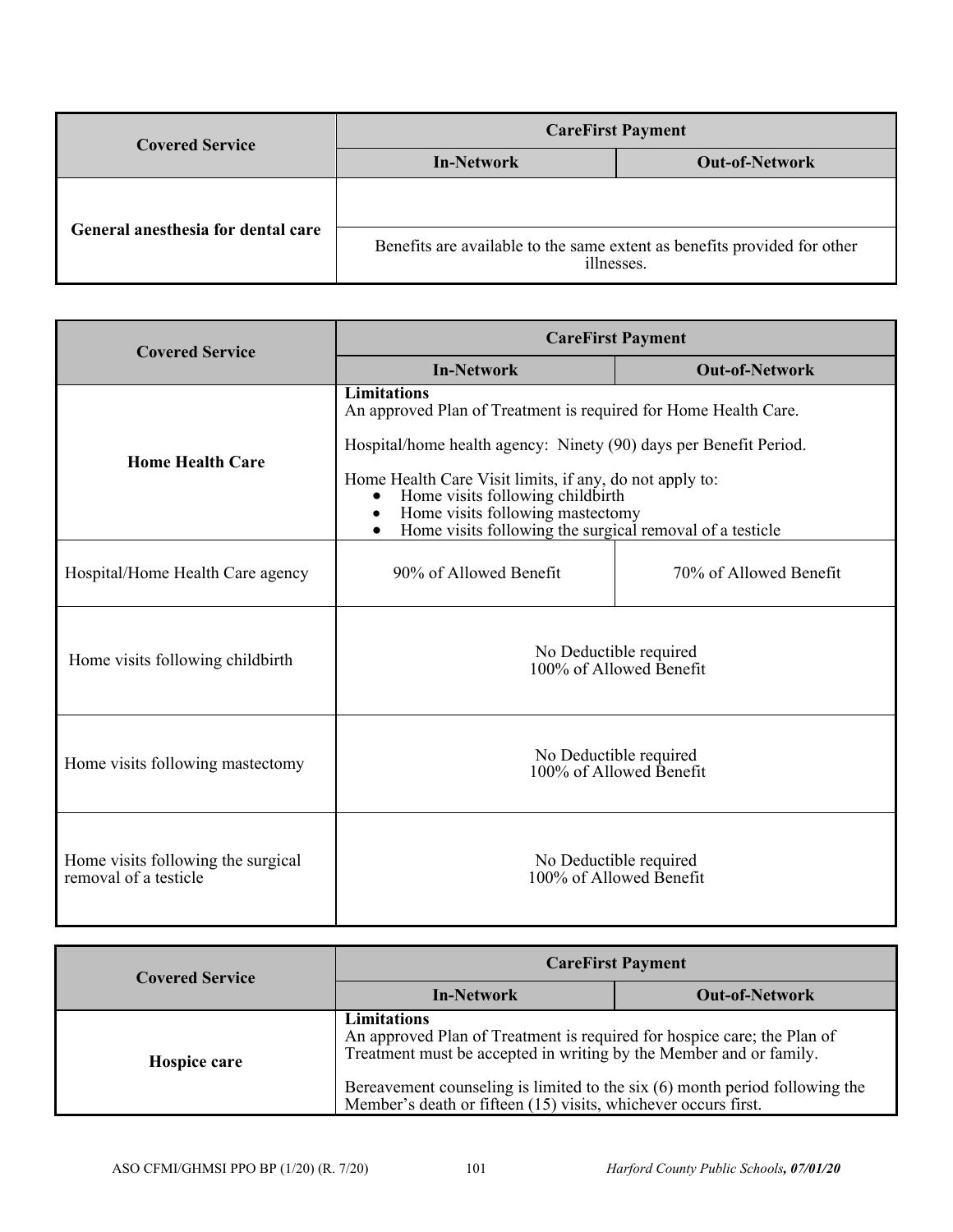| <b>Covered Service</b>               |                               | <b>CareFirst Payment</b>                                                                                                                                          |
|--------------------------------------|-------------------------------|-------------------------------------------------------------------------------------------------------------------------------------------------------------------|
|                                      | <b>In-Network</b>             | <b>Out-of-Network</b>                                                                                                                                             |
|                                      | days for each inpatient stay. | Respite Care is limited to a maximum of fourteen (14) days per Benefit Period.<br>At the discretion of CareFirst, Respite Care may be limited to five consecutive |
| Inpatient hospice facility services  | 90% of Allowed Benefit        | 70% of Allowed Benefit                                                                                                                                            |
| Outpatient hospice facility services | 90% of Allowed Benefit        | 70% of Allowed Benefit                                                                                                                                            |
| Respite care                         | 90% of Allowed Benefit        | 70% of Allowed Benefit                                                                                                                                            |
| Bereavement counseling               | 90% of Allowed Benefit        | 70% of Allowed Benefit                                                                                                                                            |
| Family counseling                    | 90% of Allowed Benefit        | 70% of Allowed Benefit                                                                                                                                            |

| <b>Covered Service</b>                                           | <b>CareFirst Payment</b>                                                                                                                                                                                                                                                                   |                        |
|------------------------------------------------------------------|--------------------------------------------------------------------------------------------------------------------------------------------------------------------------------------------------------------------------------------------------------------------------------------------|------------------------|
|                                                                  | <b>In-Network</b>                                                                                                                                                                                                                                                                          | <b>Out-of-Network</b>  |
| <b>Infertility services</b>                                      |                                                                                                                                                                                                                                                                                            |                        |
| Artificial insemination (AI)/<br>intrauterine insemination (IUI) | <b>Limitations</b><br>An approved Plan of Treatment is required.<br>Benefits for artificial insemination (AI) and/or intrauterine insemination (IUI)<br>are limited to $six(6)$ attempts per live birth.                                                                                   |                        |
| Hospital/Outpatient facility                                     | 90% of Allowed Benefit                                                                                                                                                                                                                                                                     | 70% of Allowed Benefit |
| Outpatient professional<br>practitioner                          | 90% of Allowed Benefit                                                                                                                                                                                                                                                                     | 70% of Allowed Benefit |
| Office                                                           | 90% of Allowed Benefit                                                                                                                                                                                                                                                                     | 70% of Allowed Benefit |
| In-vitro fertilization (IVF)                                     | <b>Limitations</b><br>An approved Plan of Treatment is required.<br>Benefits for in-vitro fertilization (IVF) are limited to three $(3)$ attempts per live<br>birth; and a lifetime maximum benefit of \$100,000. This maximum in no way<br>creates a right to benefits after termination. |                        |
| Hospital/Outpatient<br>facility                                  | 90% of Allowed Benefit                                                                                                                                                                                                                                                                     | 70% of Allowed Benefit |
| Outpatient professional practitioner                             | 90% of Allowed Benefit                                                                                                                                                                                                                                                                     | 70% of Allowed Benefit |
| Office                                                           | 90% of Allowed Benefit                                                                                                                                                                                                                                                                     | 70% of Allowed Benefit |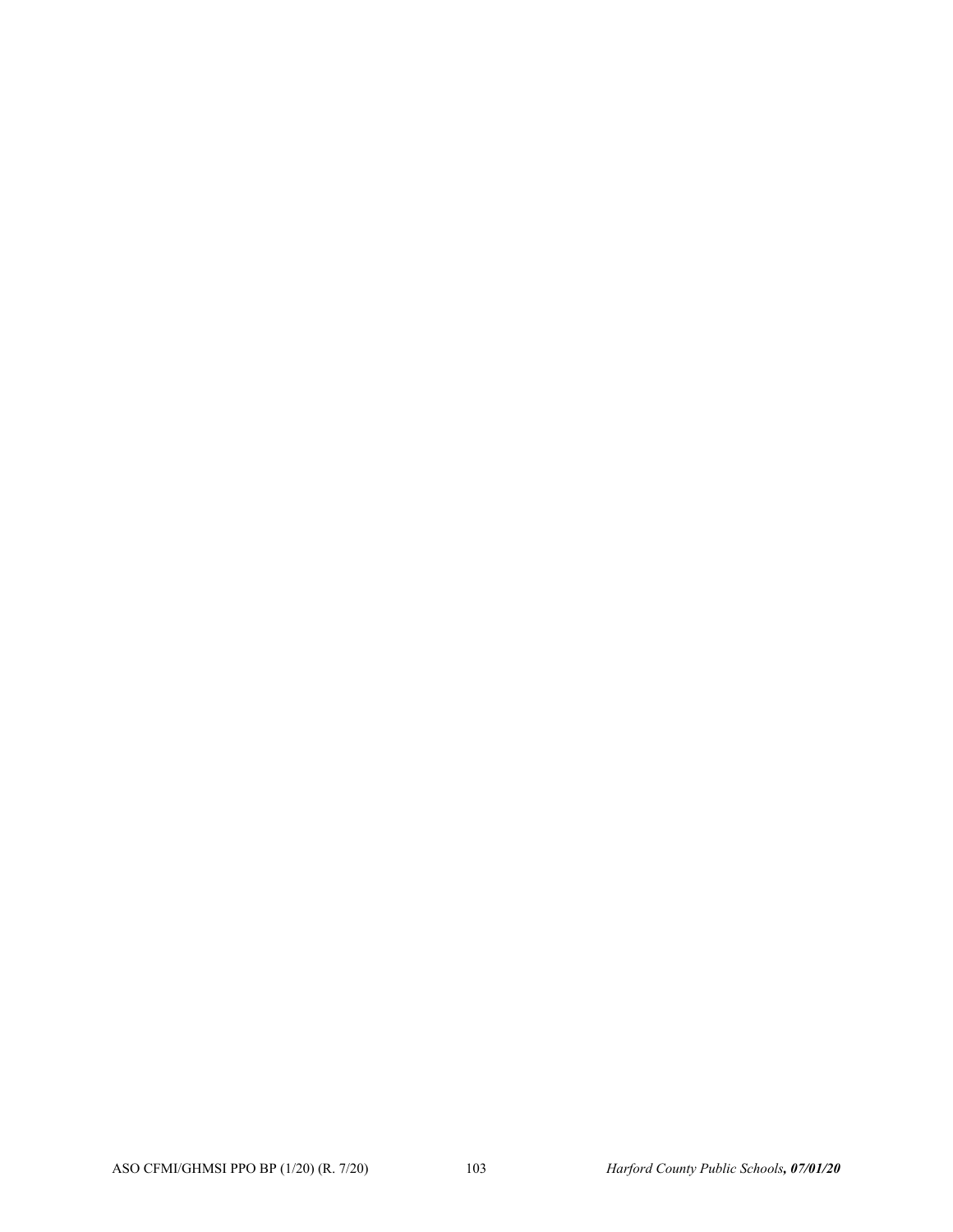| <b>Covered Service</b>                                                                                                                                | <b>CareFirst Payment</b>                                                                                                                                                                                         |                         |
|-------------------------------------------------------------------------------------------------------------------------------------------------------|------------------------------------------------------------------------------------------------------------------------------------------------------------------------------------------------------------------|-------------------------|
|                                                                                                                                                       | <b>In-Network</b>                                                                                                                                                                                                | <b>Out-of-Network</b>   |
| Inpatient<br><b>Health Care Provider Services</b>                                                                                                     | Subject to the requirements of PPACA, the CareFirst payment for Members<br>receiving inpatient benefits when the Group Contract renews will be the<br>benefits in effect at the date of the inpatient admission. |                         |
| Inpatient hospital or health care<br>facility                                                                                                         | <b>Limitations</b><br>Hospital Pre-Certification and Review is required.<br>No prior authorization required for maternity admissions.                                                                            |                         |
|                                                                                                                                                       | 90% of Allowed Benefit                                                                                                                                                                                           | 70% of Allowed Benefit  |
| <b>Skilled Nursing Facility</b>                                                                                                                       | <b>Limitations</b><br>Hospital Pre-Certification and Review is required.                                                                                                                                         |                         |
|                                                                                                                                                       | 90% of Allowed Benefit                                                                                                                                                                                           | 70% of Allowed Benefit  |
| Health care practitioner - Inpatient<br>medical care/surgery (except<br>radiologists, pathologists,<br>anesthesiologists, and surgical<br>assistants) | 90% of Allowed Benefit                                                                                                                                                                                           | 70\% of Allowed Benefit |
| Radiologist, pathologist,<br>anesthesiologist, surgical assistant                                                                                     | 90% of Allowed Benefit                                                                                                                                                                                           | 90% of Allowed Benefit  |

| <b>Covered Service</b>                                              |                                                                                                                              | <b>CareFirst Payment</b> |  |
|---------------------------------------------------------------------|------------------------------------------------------------------------------------------------------------------------------|--------------------------|--|
|                                                                     | <b>In-Network</b>                                                                                                            | <b>Out-of-Network</b>    |  |
| <b>Inpatient/Outpatient</b><br><b>Health Care Provider Services</b> |                                                                                                                              |                          |  |
| Contraceptive exam, insertion and<br>removal                        | No Deductible required<br>100% of Allowed Benefit                                                                            | 70% of Allowed Benefit   |  |
| Fertility Awareness-Based Methods<br>contraceptive counseling       | No Deductible required<br>100% of Allowed Benefit                                                                            |                          |  |
| Cleft lip or cleft palate, or both                                  |                                                                                                                              |                          |  |
| Oral surgery                                                        |                                                                                                                              |                          |  |
| Ambulatory surgical center                                          | 90% of Allowed Benefit                                                                                                       | 70% of Allowed Benefit   |  |
| Ambulatory surgical center<br>professional practitioner             | 90% of Allowed Benefit                                                                                                       | 70% of Allowed Benefit   |  |
| Outpatient facility                                                 | 90% of Allowed Benefit                                                                                                       | 70% of Allowed Benefit   |  |
| Outpatient<br>professional practitioner                             | 90% of Allowed Benefit                                                                                                       | 70% of Allowed Benefit   |  |
| Office                                                              | 90% of Allowed Benefit                                                                                                       | 70% of Allowed Benefit   |  |
| Orthodontics (office)                                               | 90% of Allowed Benefit                                                                                                       | 70% of Allowed Benefit   |  |
| Otological, audiological and<br>speech/language treatment           | Rehabilitative Services visit limits and Utilization Management Requirements<br>for Speech Therapy, if any,<br>do not apply. |                          |  |
| Outpatient facility                                                 | No Deductible required<br>100% of Allowed Benefit<br>after \$30 Copay                                                        | 70% of Allowed Benefit   |  |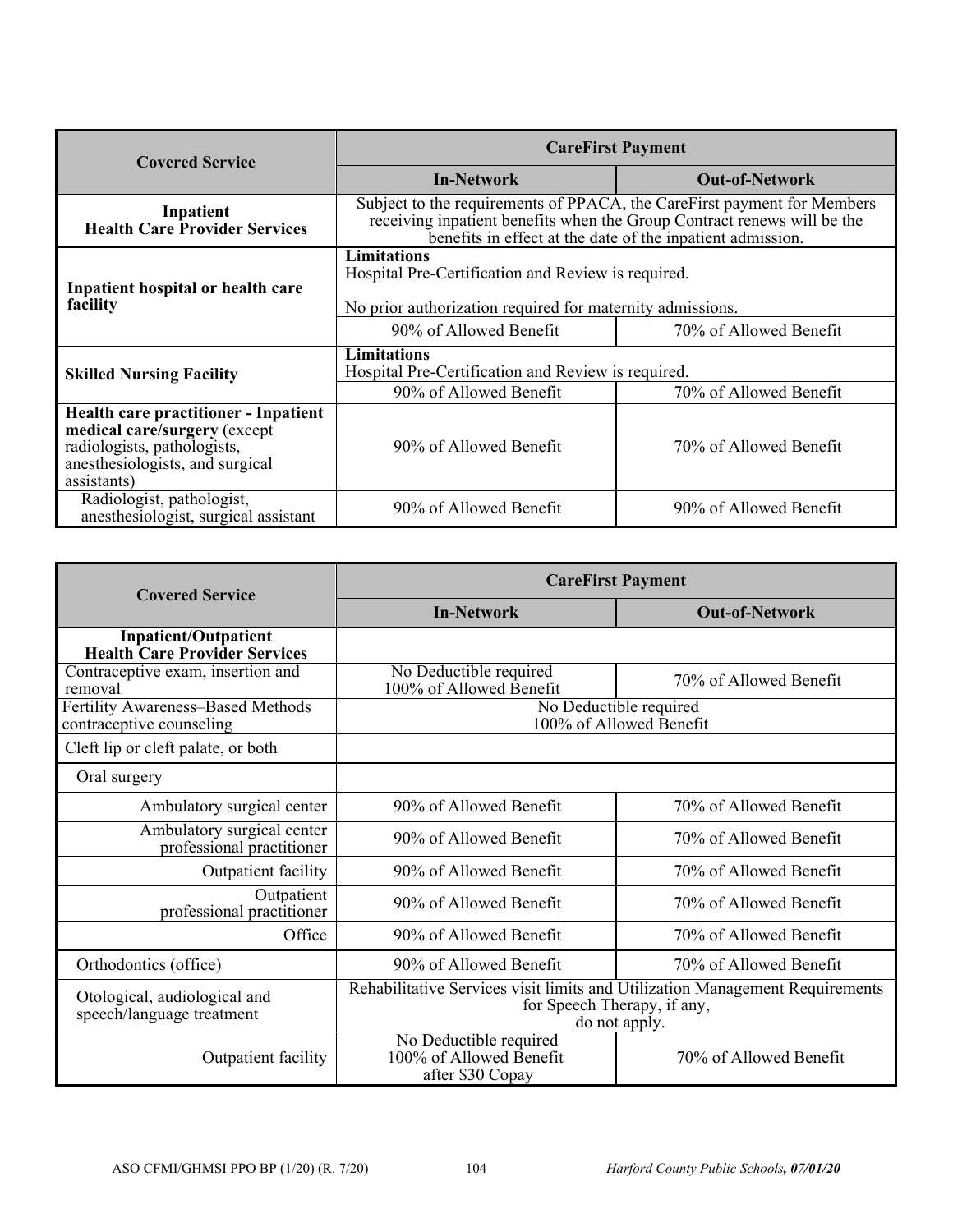| <b>Covered Service</b>                                              | <b>CareFirst Payment</b>                                              |                        |
|---------------------------------------------------------------------|-----------------------------------------------------------------------|------------------------|
|                                                                     | <b>In-Network</b>                                                     | <b>Out-of-Network</b>  |
| <b>Inpatient/Outpatient</b><br><b>Health Care Provider Services</b> |                                                                       |                        |
| Outpatient professional<br>practitioner                             | No Deductible required<br>100% of Allowed Benefit<br>after \$30 Copay | 70% of Allowed Benefit |
| Office                                                              | No Deductible required<br>100% of Allowed Benefit<br>after \$25 Copay | 70% of Allowed Benefit |

| <b>Covered Service</b>             | <b>CareFirst Payment</b> |                                                                          |
|------------------------------------|--------------------------|--------------------------------------------------------------------------|
|                                    | <b>In-Network</b>        | <b>Out-of-Network</b>                                                    |
| <b>Mastectomy-Related Services</b> | illnesses.               | Benefits are available to the same extent as benefits provided for other |

| <b>Covered Service</b>                                                     | <b>CareFirst Payment</b>                                                                                                                        |                                                                                           |
|----------------------------------------------------------------------------|-------------------------------------------------------------------------------------------------------------------------------------------------|-------------------------------------------------------------------------------------------|
|                                                                            | <b>In-Network</b>                                                                                                                               | <b>Out-of-Network</b>                                                                     |
| <b>Maternity services and newborn</b><br>care                              | <b>Limitations</b><br>No prior authorization required for maternity admissions.                                                                 |                                                                                           |
| Maternity services and newborn care<br>except preventive prenatal services | Benefits are available to the same extent as benefits provided for inpatient and<br>outpatient medical care in a hospital, facility, or office. |                                                                                           |
| <b>Preventive Prenatal Services</b>                                        | No Deductible required<br>100% of Allowed Benefit                                                                                               | Benefits are available to the same<br>extent as benefits provided for other<br>illnesses. |
| Lactation support and counseling;<br>Breastfeeding supplies and equipment  | No Deductible required<br>100% of Allowed Benefit                                                                                               | Benefits are available to the same<br>extent as benefits provided for other<br>illnesses. |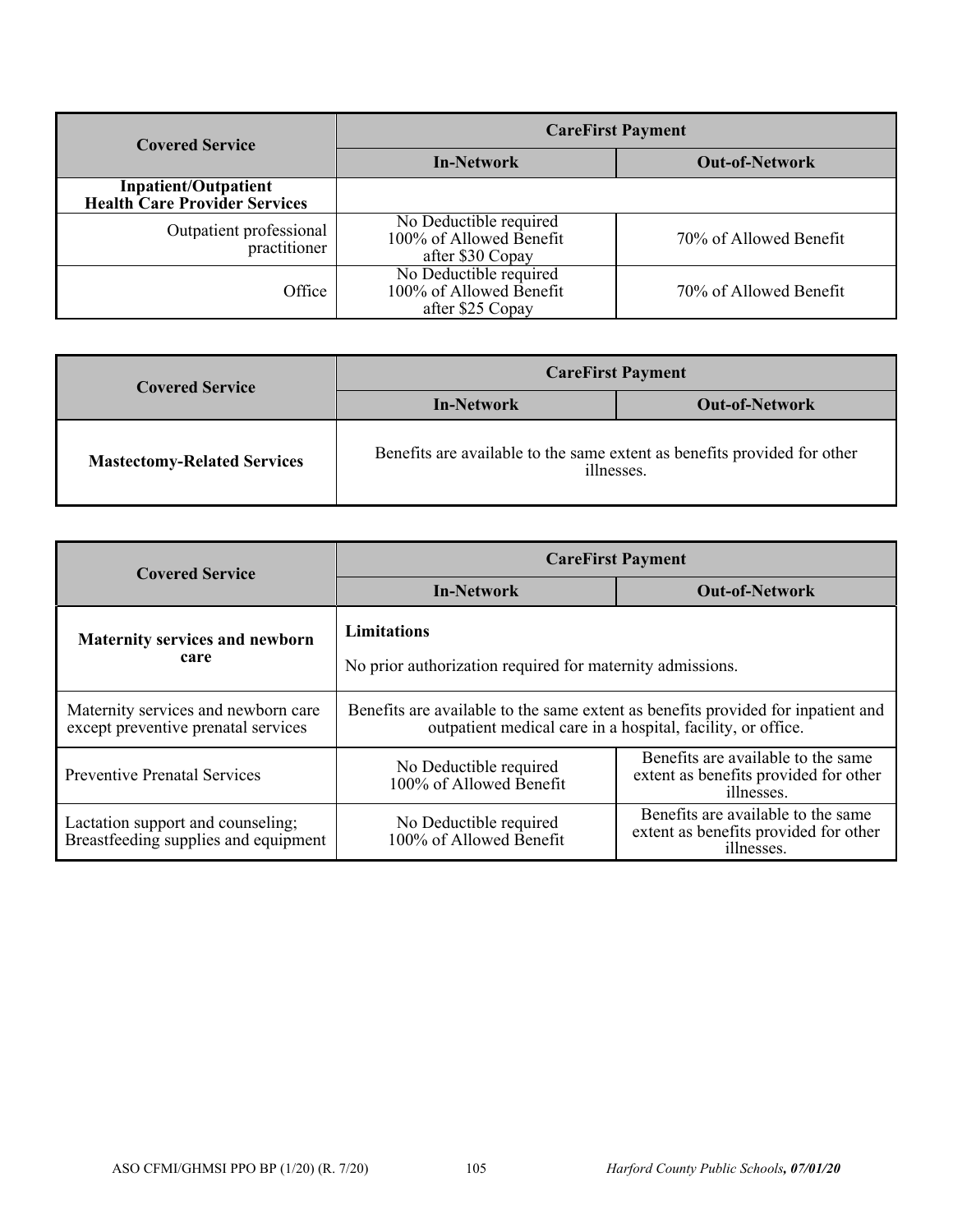| <b>Covered Service</b>                                           | <b>CareFirst Payment</b>                                                                                                                |                        |
|------------------------------------------------------------------|-----------------------------------------------------------------------------------------------------------------------------------------|------------------------|
|                                                                  | <b>In-Network</b>                                                                                                                       | <b>Out-of-Network</b>  |
| <b>Medical Devices and Supplies</b>                              |                                                                                                                                         |                        |
| Durable Medical Equipment                                        | 90% of Allowed Benefit                                                                                                                  | 70% of Allowed Benefit |
| Hair prosthesis                                                  | Limitation<br>Benefits are limited to one (1) hair prosthesis up to \$350 per Benefit Period.                                           |                        |
|                                                                  | No Deductible required<br>100% of Allowed Benefit                                                                                       |                        |
| Hearing Aids for a minor Dependent<br>child                      | <b>Limitations</b><br>Benefits are limited to minor Dependent children.                                                                 |                        |
|                                                                  | No Deductible required<br>100% of the Allowed Benefit every thirty-six (36) months for one Hearing<br>Aid for each hearing-impaired ear |                        |
| Non-routine services<br>related to the Hearing Aid<br>dispensing | Benefits are available to the same extent as benefits provided for other<br>illnesses.                                                  |                        |
| Medical foods and nutritional<br>substances                      | 90% of Allowed Benefit                                                                                                                  | 70% of Allowed Benefit |
| <b>Medical Supplies</b>                                          | 90% of Allowed Benefit                                                                                                                  | 70% of Allowed Benefit |
| <b>Orthotic Devices</b>                                          | 90% of Allowed Benefit                                                                                                                  | 70% of Allowed Benefit |
| <b>Prosthetic Devices</b>                                        | 90% of Allowed Benefit                                                                                                                  | 70% of Allowed Benefit |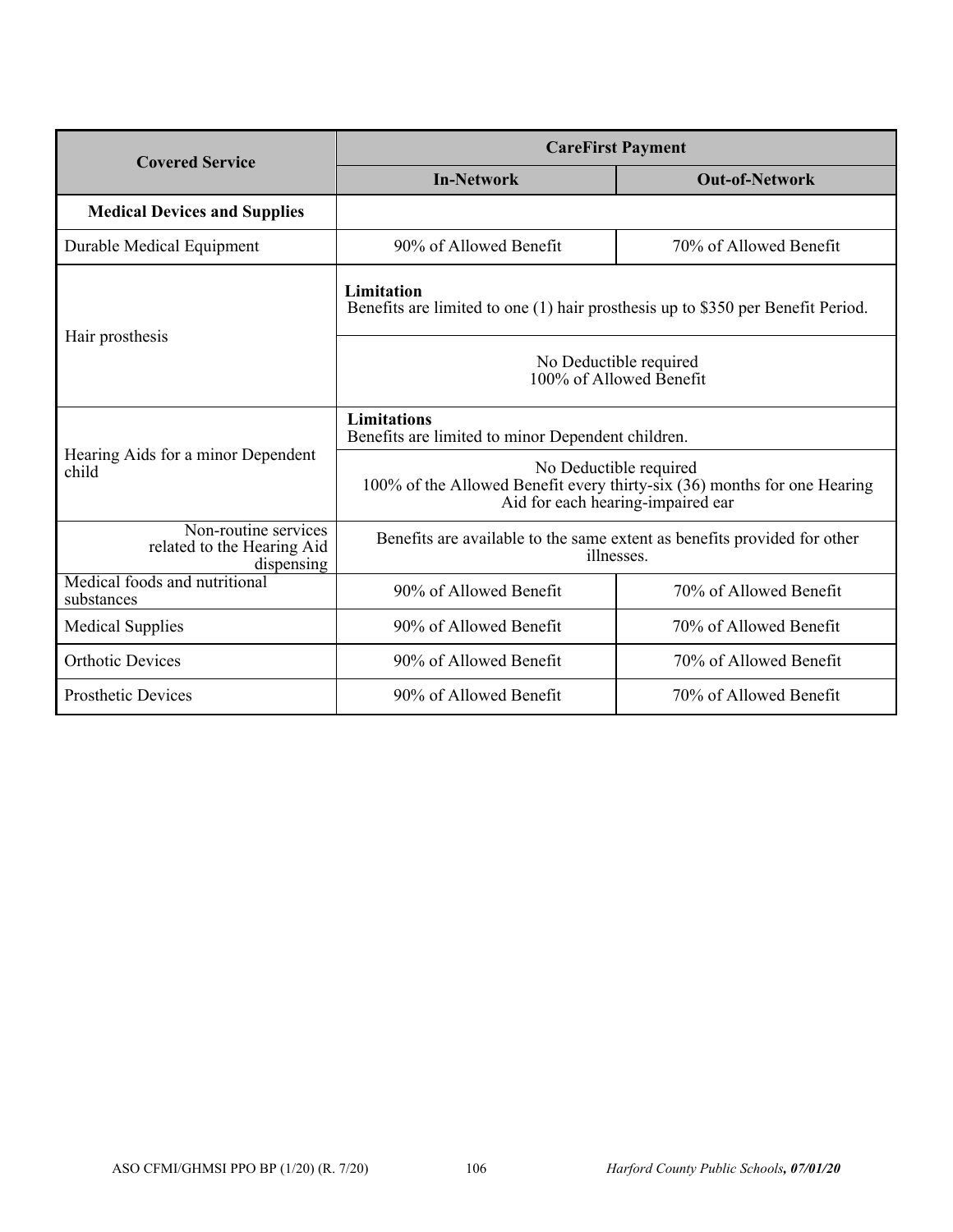| <b>Covered Service</b>                                                                         | <b>CareFirst Payment</b>                                                                                                                                                                                         |                        |
|------------------------------------------------------------------------------------------------|------------------------------------------------------------------------------------------------------------------------------------------------------------------------------------------------------------------|------------------------|
|                                                                                                | <b>In-Network</b>                                                                                                                                                                                                | <b>Out-of-Network</b>  |
| Mental health and substance use<br>disorder services, including<br>behavioral health treatment | Subject to the requirements of PPACA, the CareFirst payment for Members<br>receiving inpatient benefits when the Group Contract renews will be the<br>benefits in effect at the date of the inpatient admission. |                        |
| Inpatient<br><b>Health Care Provider Services</b>                                              | Limitations<br>Hospital Pre-Certification and Review is required.                                                                                                                                                |                        |
| Hospital/Facility                                                                              | 90% of Allowed Benefit                                                                                                                                                                                           | 70% of Allowed Benefit |
| Inpatient facility practitioner                                                                | 90% of Allowed Benefit                                                                                                                                                                                           | 70% of Allowed Benefit |
| <b>Residential Crisis Services</b>                                                             | 90% of Allowed Benefit                                                                                                                                                                                           | 70% of Allowed Benefit |
| Outpatient<br><b>Health Care Provider Services</b>                                             |                                                                                                                                                                                                                  |                        |
| Hospital                                                                                       | 90% of Allowed Benefit                                                                                                                                                                                           | 70% of Allowed Benefit |
| Outpatient professional practitioner                                                           | 90% of Allowed Benefit                                                                                                                                                                                           | 70% of Allowed Benefit |
| Office                                                                                         | No Deductible required<br>100% of Allowed Benefit<br>after \$20 Copay                                                                                                                                            | 70% of Allowed Benefit |
| <b>Methadone Maintenance treatment</b>                                                         | Limitation<br>Member payment for methadone maintenance will not be greater than 50% of<br>its daily cost.                                                                                                        |                        |
| Outpatient facility                                                                            | 90% of Allowed Benefit                                                                                                                                                                                           | 70% of Allowed Benefit |
| Outpatient professional<br>practitioner                                                        | 90% of Allowed Benefit                                                                                                                                                                                           | 70% of Allowed Benefit |
| <b>Outpatient psychological and</b><br>neuropsychological testing for<br>diagnostic purposes   |                                                                                                                                                                                                                  |                        |
| Outpatient facility                                                                            | 90% of Allowed Benefit                                                                                                                                                                                           | 70% of Allowed Benefit |
| Outpatient professional<br>practitioner                                                        | 90% of Allowed Benefit                                                                                                                                                                                           | 70% of Allowed Benefit |
| <b>Emergency Services</b>                                                                      | Benefits are available to the same extent as Emergency Services benefits<br>for other illnesses.                                                                                                                 |                        |
| <b>Prescription Drugs</b>                                                                      | Benefits are available to the same extent as Prescription Drug benefits<br>for other illnesses.                                                                                                                  |                        |

| <b>Covered Service</b>                                         | <b>CareFirst Payment</b> |                        |
|----------------------------------------------------------------|--------------------------|------------------------|
|                                                                | <b>In-Network</b>        | <b>Out-of-Network</b>  |
| <b>Non-Preventive Outpatient</b><br><b>Diagnostic Services</b> |                          |                        |
| Laboratory tests                                               |                          |                        |
| Hospital/Outpatient facility                                   | 90% of Allowed Benefit   | 70% of Allowed Benefit |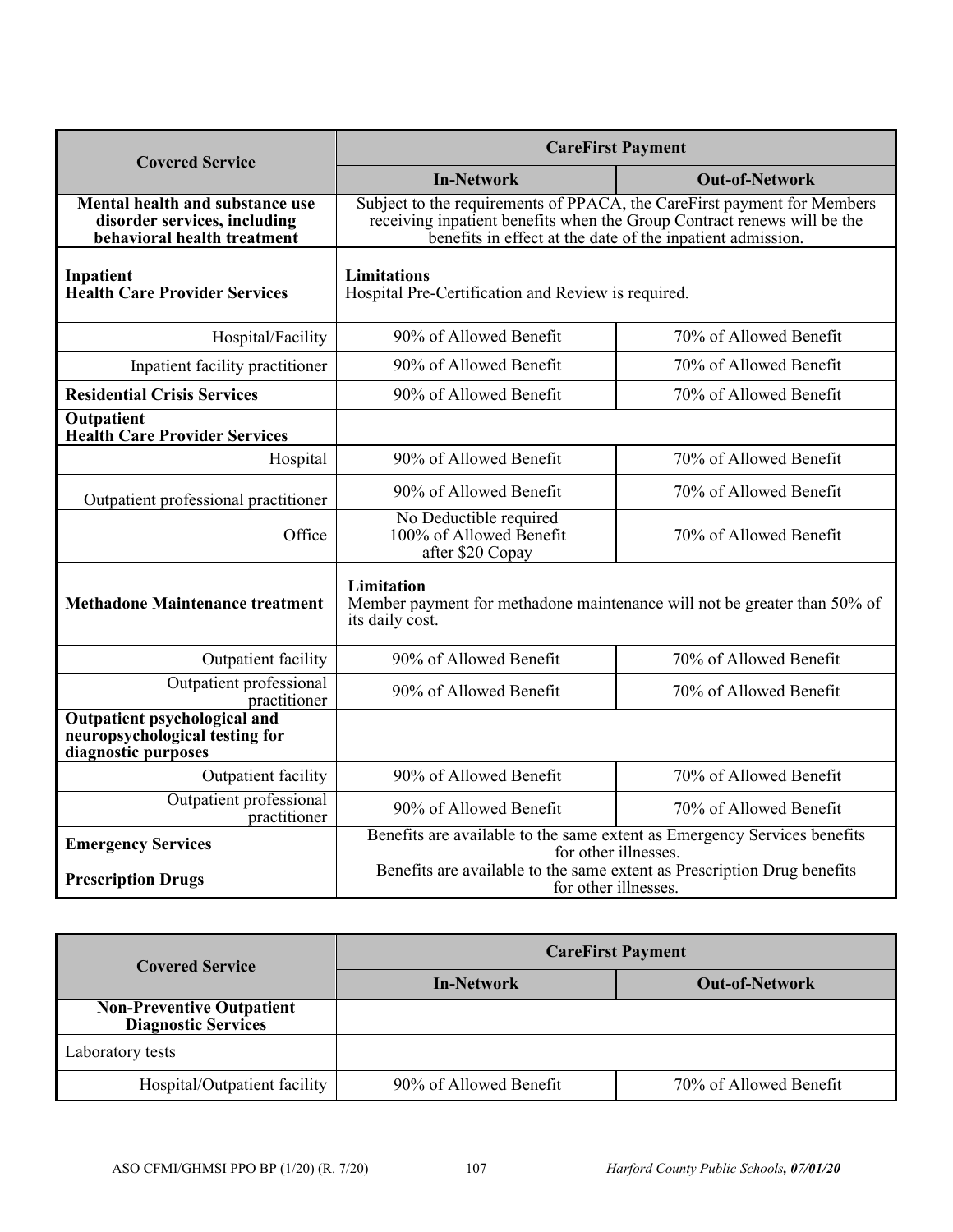| <b>Covered Service</b>                  | <b>CareFirst Payment</b> |                        |
|-----------------------------------------|--------------------------|------------------------|
|                                         | <b>In-Network</b>        | <b>Out-of-Network</b>  |
| Outpatient<br>professional practitioner | 90% of Allowed Benefit   |                        |
| Office/Freestanding facility            | 90% of Allowed Benefit   | 70% of Allowed Benefit |
| X-ray and radiology services            |                          |                        |
| Hospital/Outpatient facility            | 90% of Allowed Benefit   | 70% of Allowed Benefit |
| Outpatient<br>professional practitioner | 90% of Allowed Benefit   |                        |
| Office/Freestanding facility            | 90% of Allowed Benefit   | 70% of Allowed Benefit |
| Specialty imaging services              |                          |                        |
| Hospital/Outpatient facility            | 90% of Allowed Benefit   | 70% of Allowed Benefit |
| Outpatient<br>professional practitioner | 90% of Allowed Benefit   |                        |
| Office/Freestanding facility            | 90% of Allowed Benefit   | 70% of Allowed Benefit |

| <b>Covered Service</b>              | <b>CareFirst Payment</b>                                                                                                                                 |                       |
|-------------------------------------|----------------------------------------------------------------------------------------------------------------------------------------------------------|-----------------------|
|                                     | <b>In-Network</b>                                                                                                                                        | <b>Out-of-Network</b> |
| Organ and tissue transplants        | <b>Limitations</b><br>Benefits are limited to the extent stated in the Organ and Tissue Transplant<br>subsection of the Description of Covered Services. |                       |
| Organ and tissue transplants        | Benefits are available to the same extent as benefits provided for other<br>illnesses.                                                                   |                       |
| Organ transplant procurement        | Benefits are available to the same extent as benefits provided for other<br>illnesses.                                                                   |                       |
| Organ transplant travel and lodging | Benefits are available to the same extent as benefits provided for other<br>illnesses.                                                                   |                       |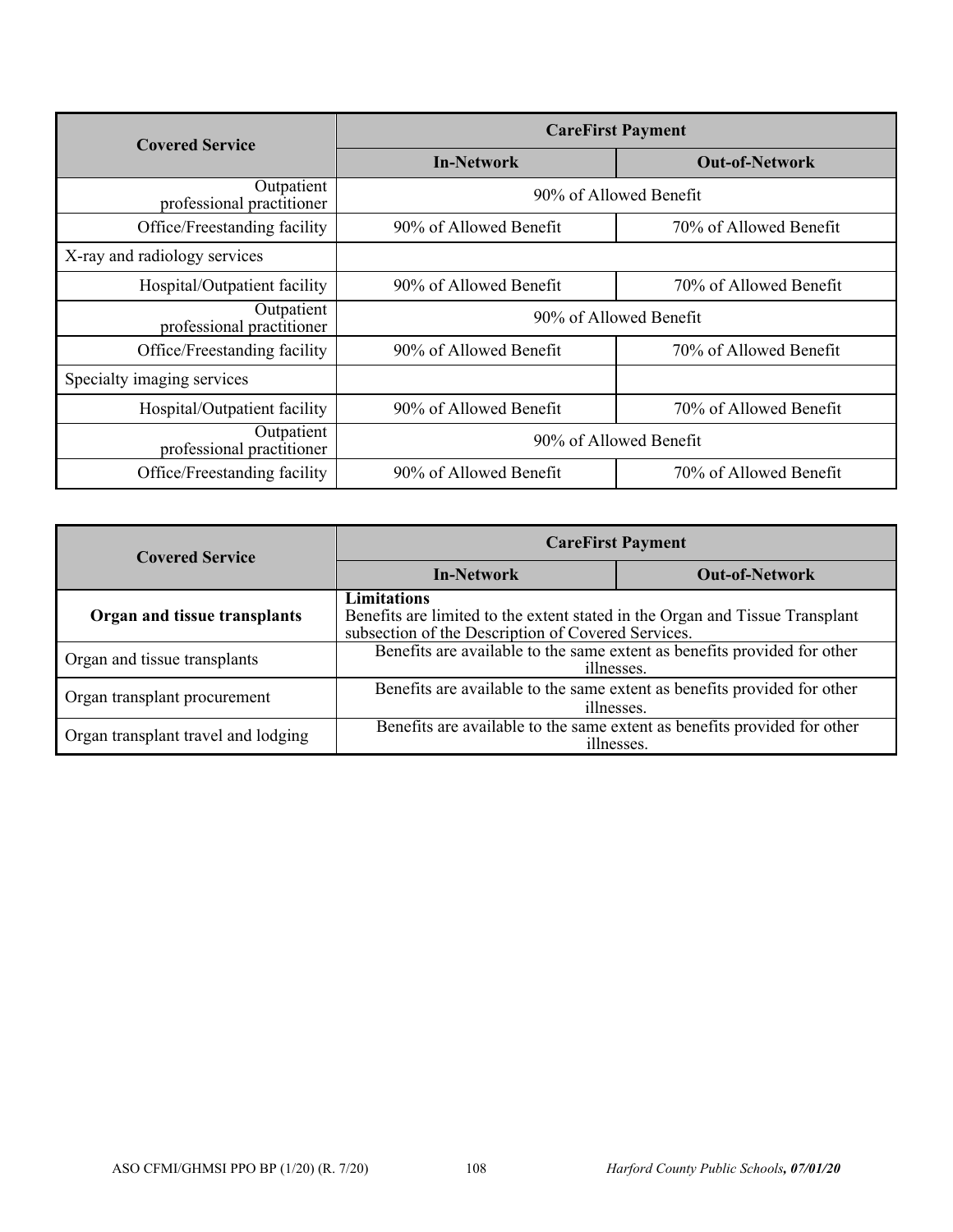| <b>Covered Service</b>                                    | <b>CareFirst Payment</b>                                                                              |                        |
|-----------------------------------------------------------|-------------------------------------------------------------------------------------------------------|------------------------|
|                                                           | <b>In-Network</b>                                                                                     | <b>Out-of-Network</b>  |
| Outpatient<br><b>Health Care Provider Services</b>        |                                                                                                       |                        |
| <b>Medical care and consultations</b><br>(illness visits) |                                                                                                       |                        |
| Outpatient hospital/facility                              | 100% of Allowed Benefit                                                                               | 70% of Allowed Benefit |
| Outpatient professional practitioner                      | 100% of Allowed Benefit<br>after \$30 PCP Copay or \$30<br>Specialist Copay                           | 70% of Allowed Benefit |
| Office/home                                               | No Deductible required<br>100% of Allowed Benefit<br>after \$20 PCP Copay or \$25<br>Specialist Copay | 70% of Allowed Benefit |
| Urgent Care center                                        | No Deductible required<br>100% of Allowed Benefit<br>after \$25 Copay                                 | 70% of Allowed Benefit |
| Telemedicine Services                                     | No Deductible required<br>100% of Allowed Benefit<br>after \$20 PCP Copay or \$25<br>Specialist Copay | 70% of Allowed Benefit |

| <b>Covered Service</b>                             | <b>CareFirst Payment</b>                                                                                   |                                                                                                               |
|----------------------------------------------------|------------------------------------------------------------------------------------------------------------|---------------------------------------------------------------------------------------------------------------|
|                                                    | <b>In-Network</b>                                                                                          | <b>Out-of-Network</b>                                                                                         |
| Outpatient<br><b>Health Care Provider Services</b> |                                                                                                            |                                                                                                               |
| <b>Outpatient Surgical Services</b>                |                                                                                                            |                                                                                                               |
| Surgery                                            |                                                                                                            |                                                                                                               |
| Outpatient hospital/facility                       | 90% of Allowed Benefit                                                                                     | 70% of Allowed Benefit                                                                                        |
| Outpatient professional practitioner               | 90% of Allowed Benefit                                                                                     | 70% of Allowed Benefit                                                                                        |
| Office                                             | 90% of Allowed Benefit                                                                                     | 70% of Allowed Benefit                                                                                        |
| Ambulatory surgical facility<br>services           | 90% of Allowed Benefit                                                                                     | 70% of Allowed Benefit                                                                                        |
| Anesthesia                                         | 90% of Allowed Benefit                                                                                     |                                                                                                               |
| Surgical assistant                                 |                                                                                                            |                                                                                                               |
| Female elective sterilization                      | No Deductible required<br>100% of Allowed Benefit                                                          | Benefits are available to the same<br>extent as benefits provided for<br>outpatient medical care and surgery. |
| Male elective sterilization                        | Benefits are available to the same extent as benefits provided for<br>outpatient medical care and surgery. |                                                                                                               |
| Surgical removal of impacted teeth                 | Benefits are available to the same extent as benefits provided for other surgical<br>services.             |                                                                                                               |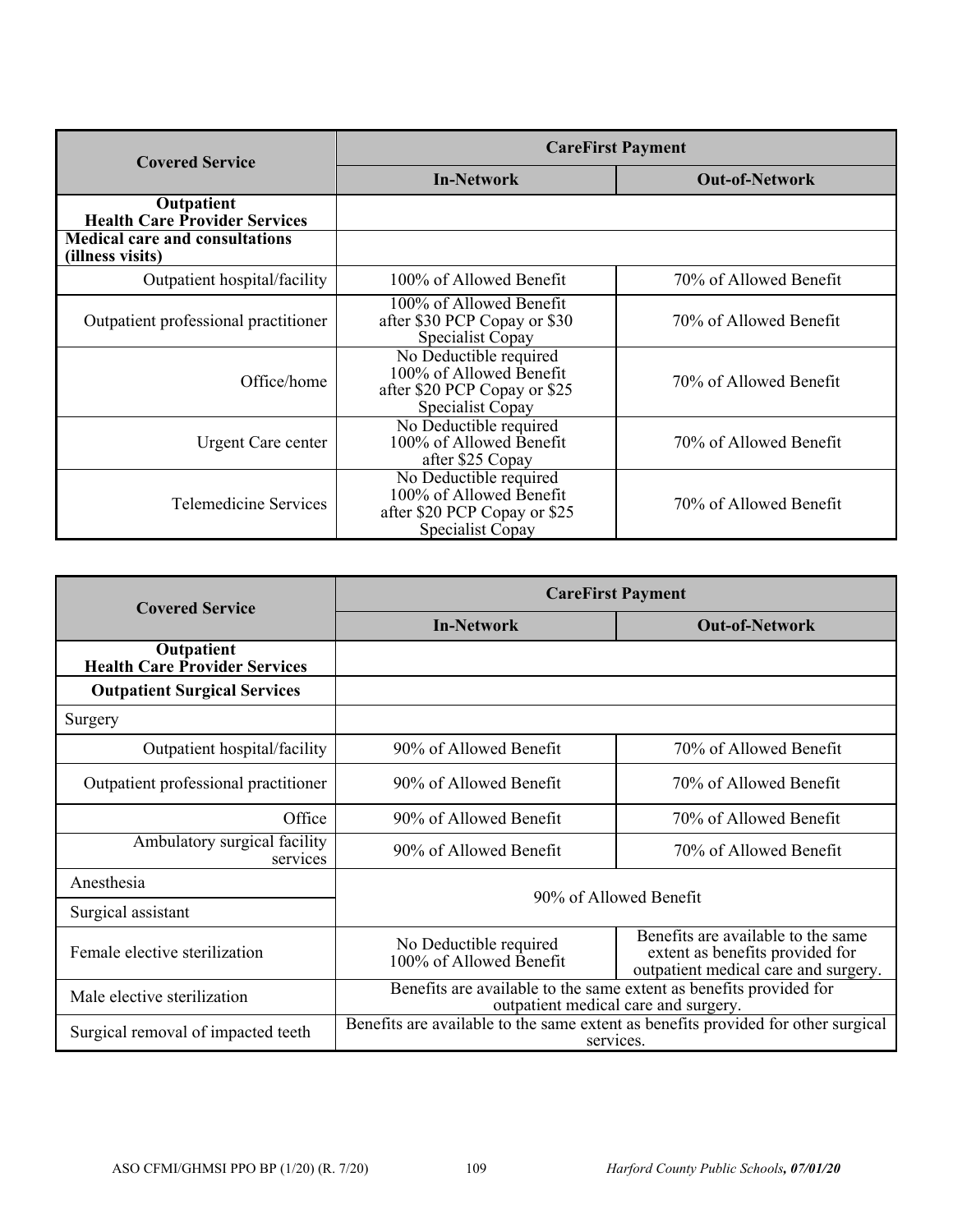|                                                           | <b>CareFirst Payment</b>                                              |                        |
|-----------------------------------------------------------|-----------------------------------------------------------------------|------------------------|
| <b>Covered Service</b>                                    | <b>In-Network</b>                                                     | <b>Out-of-Network</b>  |
| Outpatient<br><b>Health Care Provider Services</b>        |                                                                       |                        |
| Acupuncture (office)                                      | No Deductible required<br>100% of Allowed Benefit<br>after \$25 Copay | 70% of Allowed Benefit |
| Administration of injectable<br><b>Prescription Drugs</b> | 90% of Allowed Benefit                                                | 70% of Allowed Benefit |
| Allergen immunotherapy (allergy<br>injections)            | 90% of Allowed Benefit                                                | 70% of Allowed Benefit |
| Allergenic extracts (sera)                                | 90% of Allowed Benefit                                                | 70% of Allowed Benefit |
| Allergy testing                                           | 90% of Allowed Benefit                                                | 70% of Allowed Benefit |
| Chemotherapy                                              |                                                                       |                        |
| Hospital/outpatient facility                              | 90% of Allowed Benefit                                                | 70% of Allowed Benefit |
| Outpatient professional practitioner                      | 90% of Allowed Benefit                                                | 70% of Allowed Benefit |
| Office                                                    | 90% of Allowed Benefit                                                | 70% of Allowed Benefit |
| Chiropractic spinal manipulation<br>(office)              | No Deductible required<br>100% of Allowed Benefit<br>after \$25 Copay | 70% of Allowed Benefit |
| Infusion therapy                                          |                                                                       |                        |
| Home                                                      | 90% of Allowed Benefit                                                | 70% of Allowed Benefit |
| Inhalation therapy                                        |                                                                       |                        |
| Hospital/facility                                         | No Deductible required<br>100% of Allowed Benefit<br>after \$30 Copay | 70% of Allowed Benefit |
| Outpatient professional practitioner                      | No Deductible required<br>100% of Allowed Benefit<br>after \$30 Copay | 70% of Allowed Benefit |
| Office                                                    | No Deductible required<br>100% of Allowed Benefit<br>after \$25 Copay | 70% of Allowed Benefit |
| Radiation therapy                                         |                                                                       |                        |
| Hospital/facility                                         | 90% of Allowed Benefit                                                | 70% of Allowed Benefit |
| Outpatient professional<br>practitioner                   | 90% of Allowed Benefit                                                | 70% of Allowed Benefit |
| Office                                                    | 90% of Allowed Benefit                                                | 70% of Allowed Benefit |
| Renal dialysis                                            |                                                                       |                        |
| Hospital/facility                                         | No Deductible required<br>100% of Allowed Benefit<br>after \$30 Copay | 70% of Allowed Benefit |
| Outpatient professional practitioner                      | No Deductible required<br>100% of Allowed Benefit<br>after \$30 Copay | 70% of Allowed Benefit |
| Office                                                    | No Deductible required<br>100% of Allowed Benefit<br>after \$25 Copay | 70% of Allowed Benefit |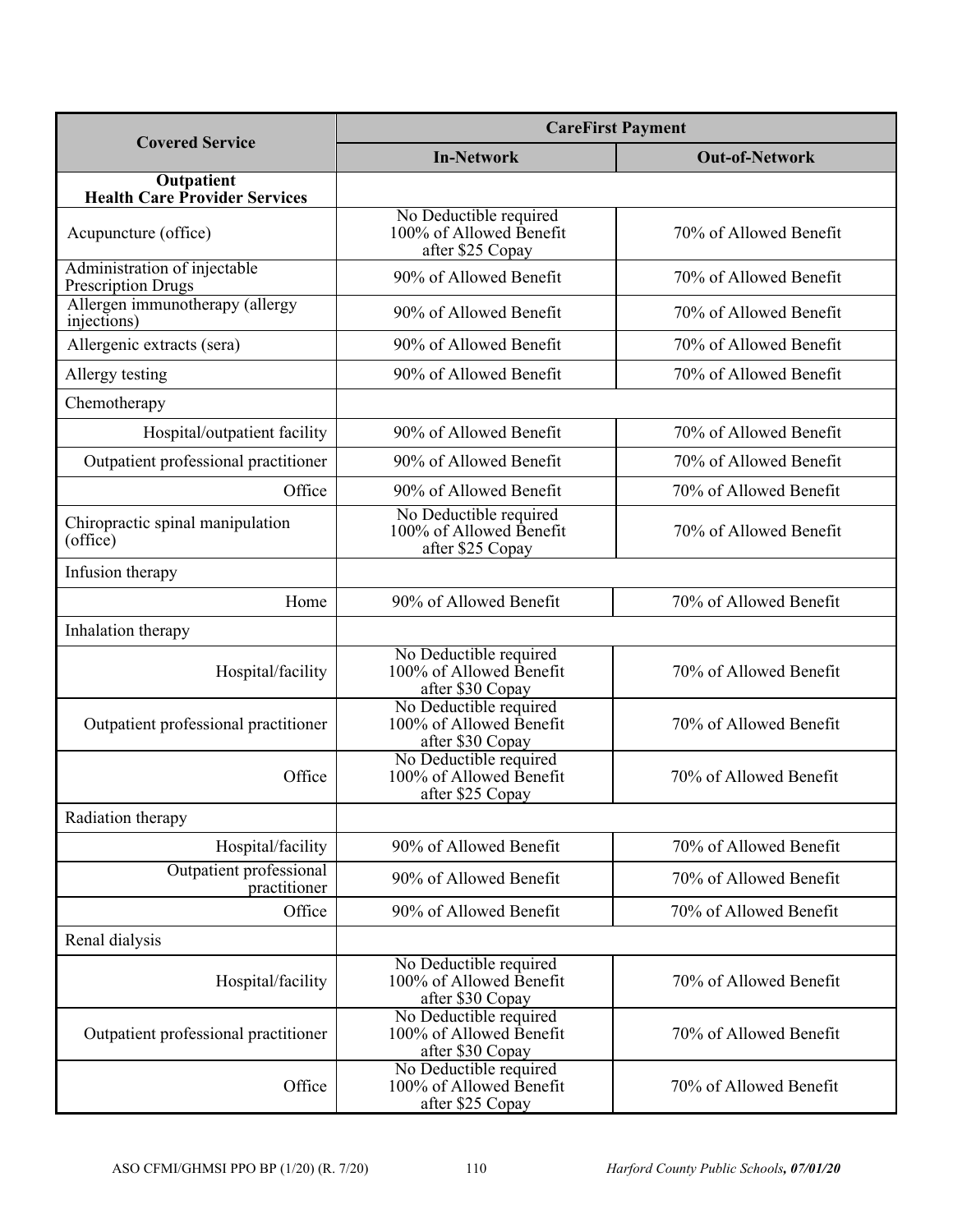| <b>Covered Service</b>      | <b>CareFirst Payment</b>                   |                        |
|-----------------------------|--------------------------------------------|------------------------|
|                             | <b>In-Network</b>                          | <b>Out-of-Network</b>  |
| Outpatient                  | <b>Limitations</b>                         |                        |
| <b>Private Duty Nursing</b> | An approved Plan of Treatment is required. |                        |
| Facility/agency             | 90% of Allowed Benefit                     | 70% of Allowed Benefit |

| <b>Covered Service</b>                                                                    | <b>CareFirst Payment</b>                                                                                                                                                                                                                                                            |                                                                                           |
|-------------------------------------------------------------------------------------------|-------------------------------------------------------------------------------------------------------------------------------------------------------------------------------------------------------------------------------------------------------------------------------------|-------------------------------------------------------------------------------------------|
|                                                                                           | <b>In-Network</b>                                                                                                                                                                                                                                                                   | <b>Out-of-Network</b>                                                                     |
| <b>Prescription Drugs</b>                                                                 | <b>Limitations</b><br>Benefits for Pharmacy-dispensed Prescription Drugs, intended for outpatient<br>use, are stated in the Prescription Drug Benefits Rider.<br>Benefits are limited to Prescription Drugs dispensed in the office/place of<br>services of a Health Care Provider. |                                                                                           |
| Injectable Prescription Drugs that<br>require administration by a Health<br>Care Provider | 90% of Allowed Benefit                                                                                                                                                                                                                                                              | 70% of Allowed Benefit                                                                    |
| Prescription Drug contraceptives<br>drugs and contraceptive devices                       | No Deductible required<br>100% of Allowed Benefit                                                                                                                                                                                                                                   | Benefits are available to the same<br>extent as benefits provided for other<br>illnesses. |
| <b>Other Prescription Drugs</b>                                                           | Benefits are available to the same extent as benefits provided for other<br>illnesses.                                                                                                                                                                                              |                                                                                           |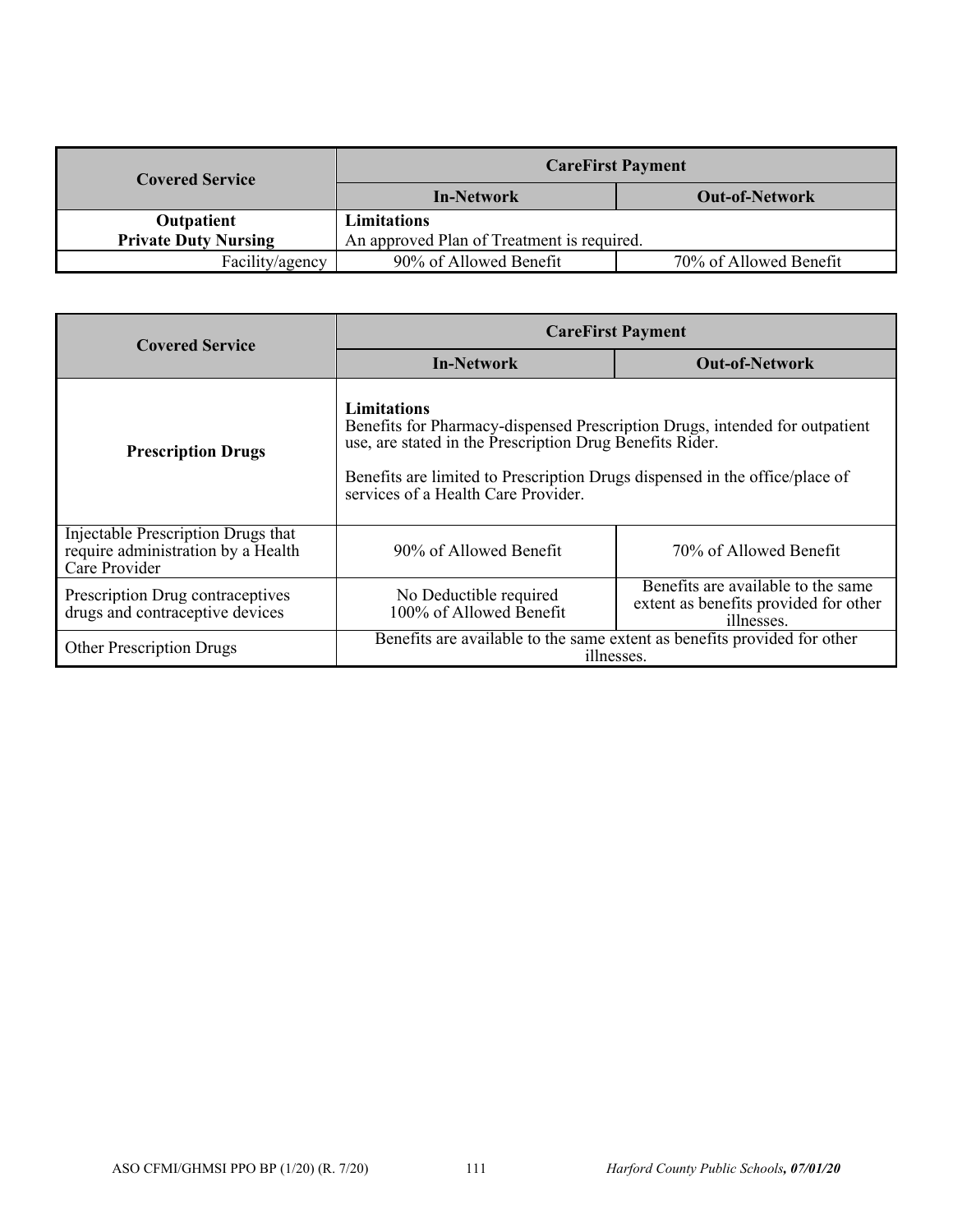| <b>Covered Service</b>                                    | <b>CareFirst Payment</b>                                                                                                                                                                                                                                                                                       |                        |
|-----------------------------------------------------------|----------------------------------------------------------------------------------------------------------------------------------------------------------------------------------------------------------------------------------------------------------------------------------------------------------------|------------------------|
|                                                           | <b>In-Network</b>                                                                                                                                                                                                                                                                                              | <b>Out-of-Network</b>  |
| <b>Rehabilitative and Habilitative</b><br><b>Services</b> |                                                                                                                                                                                                                                                                                                                |                        |
| Inpatient<br><b>Rehabilitative Services</b>               | <b>Limitations</b><br>Hospital Pre-Certification and Review is required.                                                                                                                                                                                                                                       |                        |
|                                                           | 90% of Allowed Benefit                                                                                                                                                                                                                                                                                         | 70% of Allowed Benefit |
| <b>Outpatient Rehabilitative Services</b>                 |                                                                                                                                                                                                                                                                                                                |                        |
| Occupational Therapy                                      | <b>Limitations</b><br>Benefits for Occupational Therapy are limited to one-hundred (100) visits per<br>illness or injury per Benefit Period combined with:<br>Physical Therapy<br>Speech Therapy<br>$\bullet$<br>Occupational Therapy visit limit does not apply to Habilitative Services<br>Covered Services. |                        |
| Hospital/facility                                         | No Deductible required<br>100% of Allowed Benefit<br>after \$30 Copay                                                                                                                                                                                                                                          | 70% of Allowed Benefit |
| Outpatient professional practitioner                      | No Deductible required<br>100% of Allowed Benefit<br>after \$30 Copay                                                                                                                                                                                                                                          | 70% of Allowed Benefit |
| Office                                                    | No Deductible required<br>100% of Allowed Benefit<br>after \$25 Copay                                                                                                                                                                                                                                          | 70% of Allowed Benefit |
| Physical Therapy                                          | <b>Limitations</b><br>Benefits for Physical Therapy are limited to one-hundred (100) visits per<br>illness or injury per Benefit Period combined with:<br>Occupational Therapy<br>Speech Therapy<br>$\bullet$<br>Physical Therapy visit limit does not apply to Habilitative Services Covered<br>Services.     |                        |
| Hospital/facility                                         | No Deductible required<br>100% of Allowed Benefit<br>after \$30 Copay                                                                                                                                                                                                                                          | 70% of Allowed Benefit |
| Outpatient professional practitioner                      | No Deductible required<br>100% of Allowed Benefit<br>after \$30 Copay                                                                                                                                                                                                                                          | 70% of Allowed Benefit |
| Office                                                    | No Deductible required<br>100% of Allowed Benefit<br>after \$25 Copay                                                                                                                                                                                                                                          | 70% of Allowed Benefit |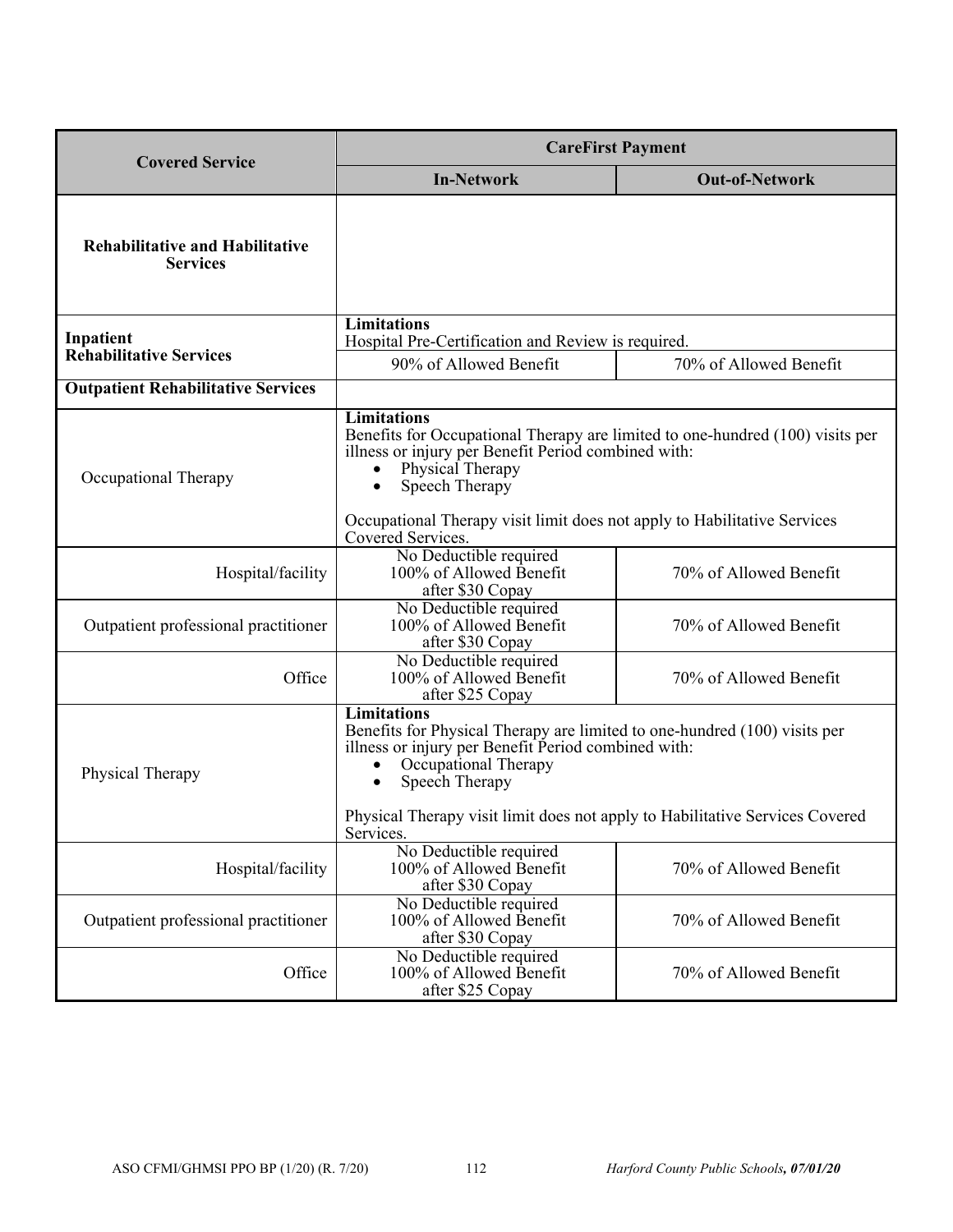| <b>Covered Service</b>                                    | <b>CareFirst Payment</b>                                                                                                                                                                                                                                                                                                                                                                                                                                                        |                        |
|-----------------------------------------------------------|---------------------------------------------------------------------------------------------------------------------------------------------------------------------------------------------------------------------------------------------------------------------------------------------------------------------------------------------------------------------------------------------------------------------------------------------------------------------------------|------------------------|
|                                                           | <b>In-Network</b>                                                                                                                                                                                                                                                                                                                                                                                                                                                               | <b>Out-of-Network</b>  |
| <b>Rehabilitative and Habilitative</b><br><b>Services</b> |                                                                                                                                                                                                                                                                                                                                                                                                                                                                                 |                        |
| Speech Therapy                                            | <b>Limitations</b><br>Benefits for Speech Therapy are limited to one-hundred (100) visits per illness<br>or injury per Benefit Period combined with:<br>Occupational Therapy<br>Physical Therapy<br>Speech Therapy visit limit does not apply to Habilitative Services Covered<br>Services.<br>Speech Therapy visit limit does not apply to otological, audiological and<br>speech/language treatment for cleft lip or cleft palate, or both.                                   |                        |
| Hospital/facility                                         | No Deductible required<br>100% of Allowed Benefit<br>after \$30 Copay                                                                                                                                                                                                                                                                                                                                                                                                           | 70% of Allowed Benefit |
| Outpatient professional practitioner                      | No Deductible required<br>100% of Allowed Benefit<br>after \$30 Copay                                                                                                                                                                                                                                                                                                                                                                                                           | 70% of Allowed Benefit |
| Office                                                    | No Deductible required<br>100% of Allowed Benefit<br>after \$25 Copay                                                                                                                                                                                                                                                                                                                                                                                                           | 70% of Allowed Benefit |
| <b>Cardiac Rehabilitation</b>                             |                                                                                                                                                                                                                                                                                                                                                                                                                                                                                 |                        |
| Hospital/facility                                         | 90% of Allowed Benefit                                                                                                                                                                                                                                                                                                                                                                                                                                                          | 70% of Allowed Benefit |
| Outpatient professional practitioner                      | 90% of Allowed Benefit                                                                                                                                                                                                                                                                                                                                                                                                                                                          | 70% of Allowed Benefit |
| <b>Habilitative Services</b>                              | <b>Limitations</b><br>An approved Plan of Treatment is required for Habilitative Services.<br>Benefits are available for Dependent children until the end of the month in<br>which the Dependent child turns nineteen (19) years old.<br>Outpatient rehabilitative services visit limits, if any, do not apply to<br>Habilitative Services Covered Services.<br>Benefits are available to the same extent as benefits provided for other<br>outpatient rehabilitation services. |                        |
| <b>Pulmonary Rehabilitation</b>                           | <b>Limitations</b><br>Pulmonary Rehabilitation benefits are limited to one (1) program per lifetime.                                                                                                                                                                                                                                                                                                                                                                            |                        |
| Hospital/facility                                         | No Deductible required<br>100% of Allowed Benefit<br>after \$30 Copay                                                                                                                                                                                                                                                                                                                                                                                                           | 70% of Allowed Benefit |
| Outpatient professional<br>practitioner                   | No Deductible required<br>100% of Allowed Benefit<br>after \$30 Copay                                                                                                                                                                                                                                                                                                                                                                                                           | 70% of Allowed Benefit |
| Office                                                    | No Deductible required<br>100% of Allowed Benefit<br>after \$25 Copay                                                                                                                                                                                                                                                                                                                                                                                                           | 70% of Allowed Benefit |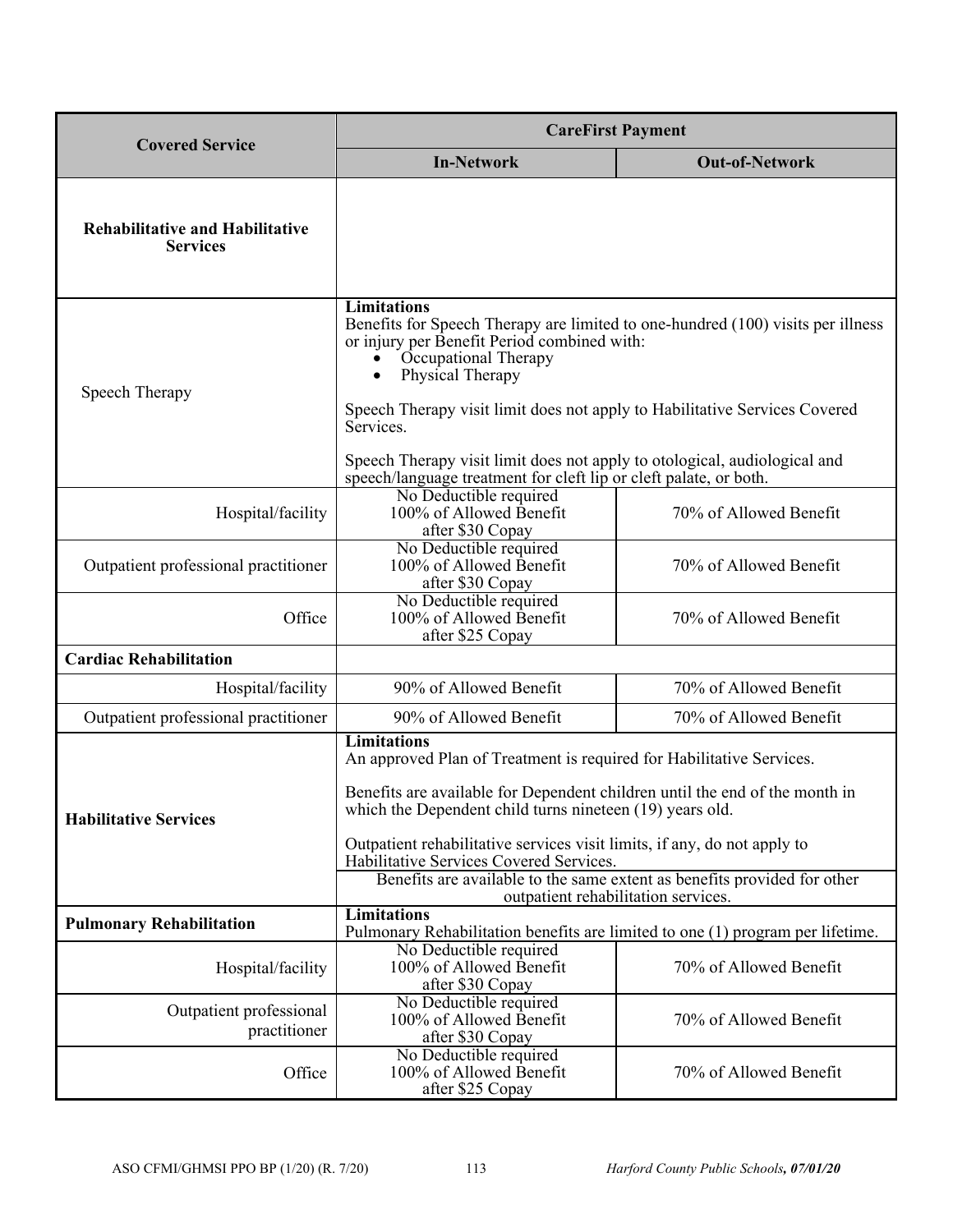| <b>Covered Service</b>                                    | <b>CareFirst Payment</b>                                              |                        |
|-----------------------------------------------------------|-----------------------------------------------------------------------|------------------------|
|                                                           | <b>In-Network</b>                                                     | <b>Out-of-Network</b>  |
| <b>Rehabilitative and Habilitative</b><br><b>Services</b> |                                                                       |                        |
| Visual Therapy                                            |                                                                       |                        |
| Office                                                    | No Deductible required<br>100% of Allowed Benefit<br>after \$25 Copay | 70% of Allowed Benefit |

|                                     | <b>CareFirst Payment</b>                                                          |                       |
|-------------------------------------|-----------------------------------------------------------------------------------|-----------------------|
| <b>Covered Service</b>              | In-Network                                                                        | <b>Out-of-Network</b> |
| <b>Surgical treatment of Morbid</b> | Limited to Lap Band (gastric band) procedures.                                    |                       |
| <b>Obesity</b>                      | Benefits are available to the same extent as surgical benefits provided for other |                       |
|                                     | illnesses.                                                                        |                       |

|                             | <b>CareFirst Payment</b>                                                                                       |                       |
|-----------------------------|----------------------------------------------------------------------------------------------------------------|-----------------------|
| <b>Covered Service</b>      | In-Network                                                                                                     | <b>Out-of-Network</b> |
| <b>Transgender Services</b> | Benefits are available to the same extent as benefits provided for other<br>inpatient and outpatient services. |                       |

| <b>Covered Service</b>                              | <b>CareFirst Payment</b>                                              |                                                     |
|-----------------------------------------------------|-----------------------------------------------------------------------|-----------------------------------------------------|
|                                                     | In-Network                                                            | Out-of-Network                                      |
| <b>Vision Care services:</b><br>routine vision exam | No Deductible required<br>100% of Allowed Benefit after<br>\$10 Copay | No Deductible required<br>\$33.00 CareFirst payment |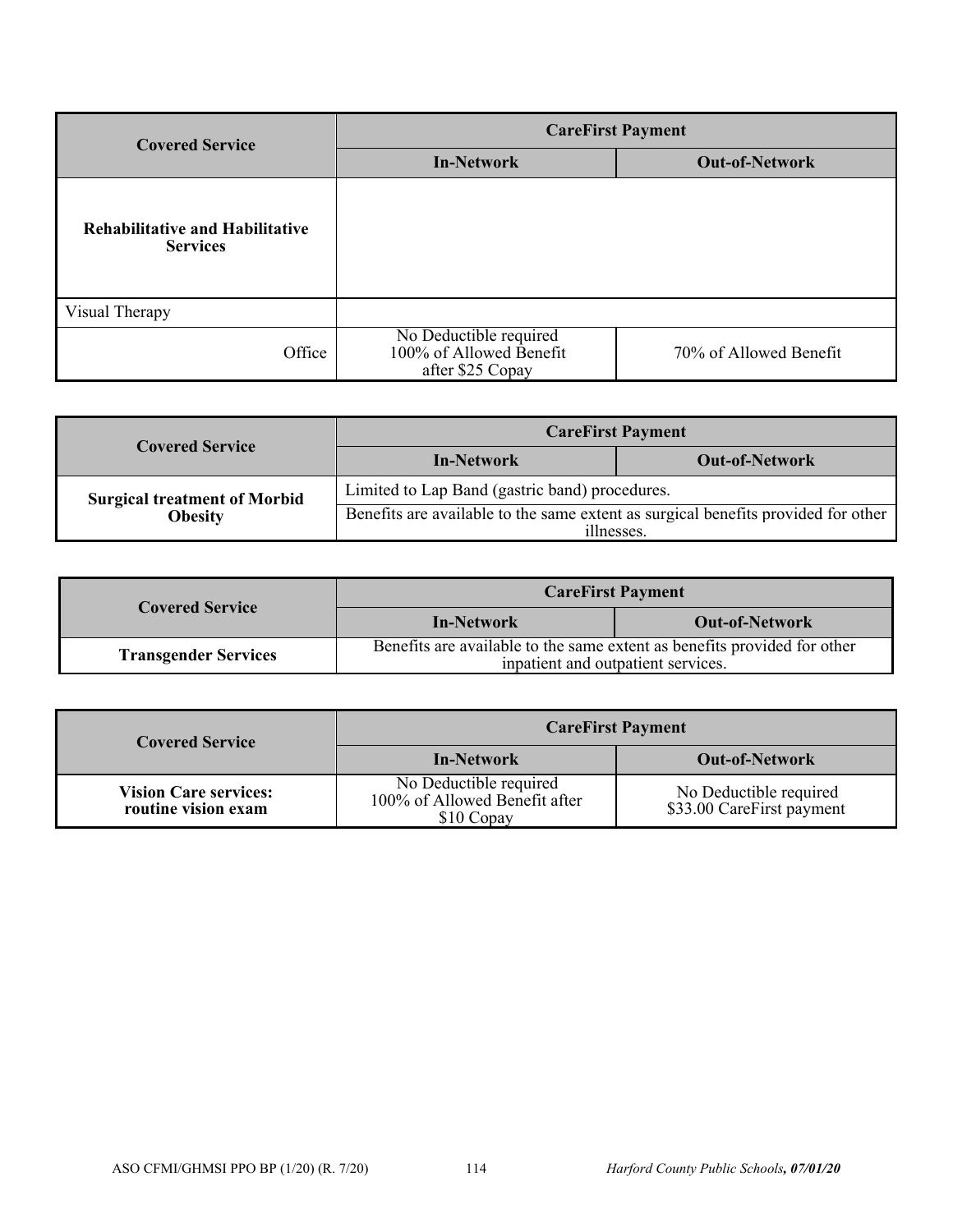## **CareFirst of Maryland, Inc.** doing business as **CareFirst BlueCross BlueShield**  10455 Mill Run Circle Owings Mills, MD 21117-5559

A private not-for-profit health service plan incorporated under the laws of the State of Maryland

An independent licensee of the Blue Cross and Blue Shield Association

#### **CARE SUPPORT PROGRAMS, SUBSTANCE USE DISORDER PROGRAM, AND HEALTH PROMOTION AND WELLNESS PROGRAM, AND DISEASE MANAGEMENT MEMBER ADVOCACY PROGRAM ADDENDUM**

#### **TABLE OF CONTENTS**

## **SECTION A DEFINITIONS SECTION B DESCRIPTION OF COVERED SERVICES**

- 1. Care Support Programs
- 2. Substance Use Disorder Program
- 3. Health Promotion and Wellness Covered Services
- 4. Disease Management Covered Services
- 5. Member Advocacy Program

This Addendum is issued by CareFirst to be attached to and become a part of the Evidence of Coverage. The effective date of coverage and termination date of coverage under this Addendum are the same as the effective date and termination date stated in the Group's Administrative Services Agreement for the benefits described herein.

#### **SECTION A. DEFINITIONS**

In addition to the definitions contained in the Evidence of Coverage, for purposes of this Addendum, the underlined terms, below, when capitalized, have the following meaning:

Care Support Programs are health care and wellness programs designed to promote the collaborative process of assessment, planning, and facilitation, and advocacy for options and services to meet a Qualified Individual's health needs through communication and available resources to promote quality cost-effective outcomes. Care Support Programs include but are not limited to; care coordination, case management, condition specific support, and enhanced monitoring.

Designated Provider means a provider or vendor contracted with CareFirst to provide services under CareFirst's Care Support Programs, and who has agreed to participate in Care Support Programs in cooperation with CareFirst for Members with complex chronic disease, high risk acute conditions or lifestyle behavior change.

Health Care Provider, for purposes of the Patient-Centered Medical Home Program, means a physician, health care professional or health care facility licensed or otherwise authorized by law to provide Covered Services described in this section.

Qualifying Individual, for purposes of the Care Support Program and Patient-Centered Medical Home Program, means a Member with certain conditions or complex health care needs, as determined by CareFirst, requiring care support and coordination of health services. The Member agrees to participate and comply with any and all elements in any given Care Support Program and Patient-Centered Medical Home Program.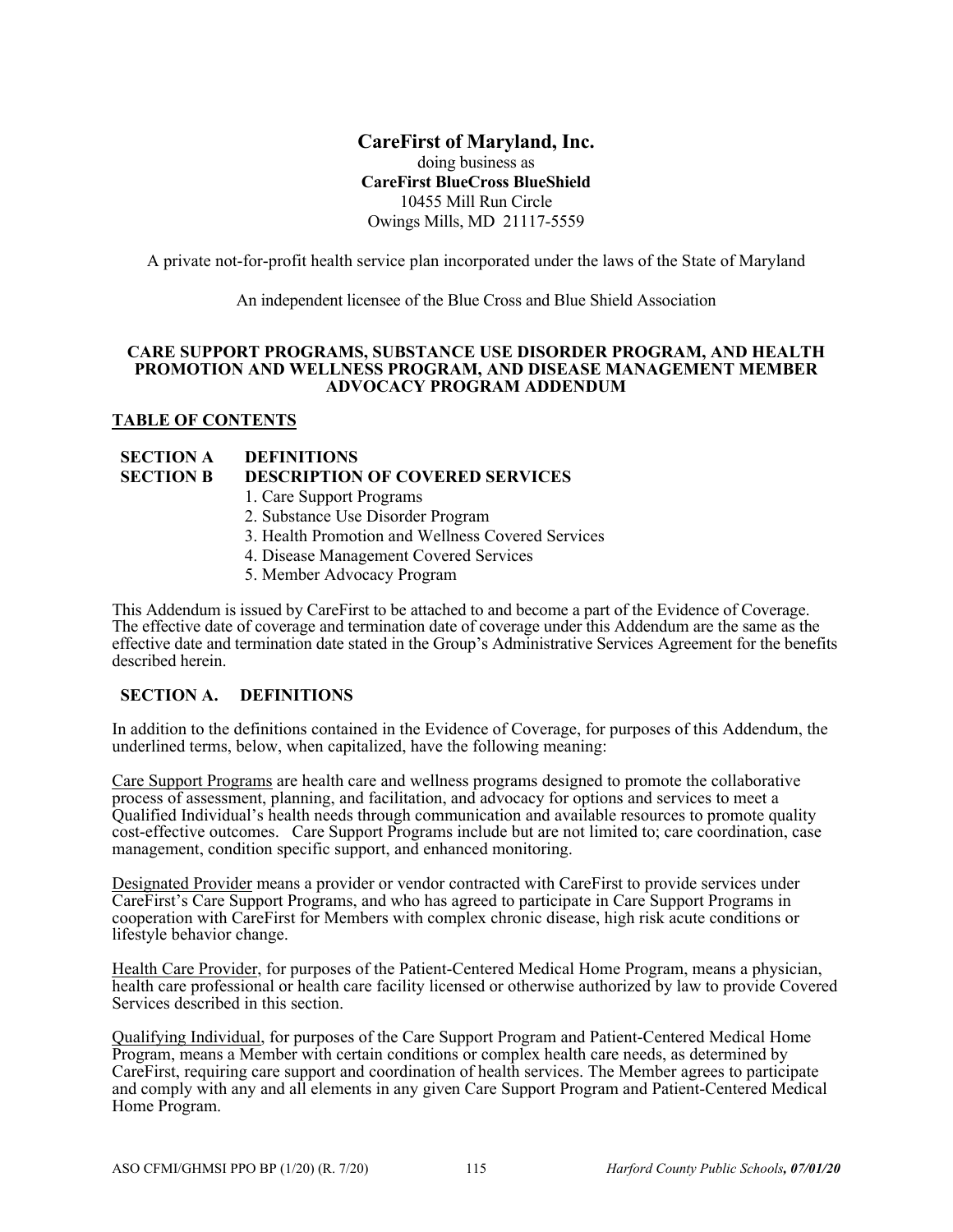Specialist, for purposes of this Addendum, means a licensed health care provider who is certified or trained in a specified field of medicine.

#### Substance Use Disorder means:

- 1. Alcohol Use Disorder means a disease that is characterized by a pattern of pathological use of alcohol with repeated attempts to control its use, and with negative consequences in at least one of the following areas of life: medical, legal, financial, or psycho-social; or
- 2. Drug Use Disorder means a disease that is characterized by a pattern of pathological use of a drug with repeated attempts to control the use, and with negative consequences in at least one of the following areas of life: medical, legal, financial, or psycho-social.

Substance Use Disorder Program means the CareFirst program for Members with a diagnosed Substance Use Disorder. The program includes ambulatory/outpatient detoxification, individual therapy, group therapy and medication assisted therapy.

#### **SECTION B. DESCRIPTION OF COVERED SERVICES**

Benefits are available for:

#### 1. **Care Support Programs**

- a. Benefits are available to Qualifying Individuals to manage the care of certain complex chronic or high-risk acute diseases when provided by Designated Providers or through CareFirst and are covered at no cost to the Qualifying Individual. Covered Services provided under Care Support Programs can include but are not limited to Telemedicine Services; case management services; expert consultation services; medication review services; Medical Equipment and monitoring services; and Home Health Care services.
	- 1) Covered Services received as part of a Care Support Program are subject to applicable contract limits, Deductibles, Copayments, and/or Coinsurance as stated in the Schedule of Benefits.
	- 2) If the Qualified Individual's Evidence of Coverage is compatible with a federally-qualified Health Savings Account and the Qualified Individual has funded his/her HSA account during the Benefit Period, then the Qualified Individual will be responsible for any fees associated with the Member's participation in a Care Support Program until the annual Deductible has been met.
- b. Exclusions and Limitations. Coverage will not be provided for the services listed in this amendment when rendered by non-Designated Providers.

#### 2. **Substance Use Disorder Program**

- a. Program benefits will be provided for outpatient treatment of Substance Use Disorder in accordance with the Substance Use Disorder Program if:
	- 1) The Member qualifies for the Substance Use Disorder Program, as determined by CareFirst.
	- 2) The Member receives treatment from a Designated Provider, as determined by CareFirst;
	- 3) Treatment is rendered though an intensive outpatient program (IOP) or an outpatient program at a Designated Provider as determined by CareFirst.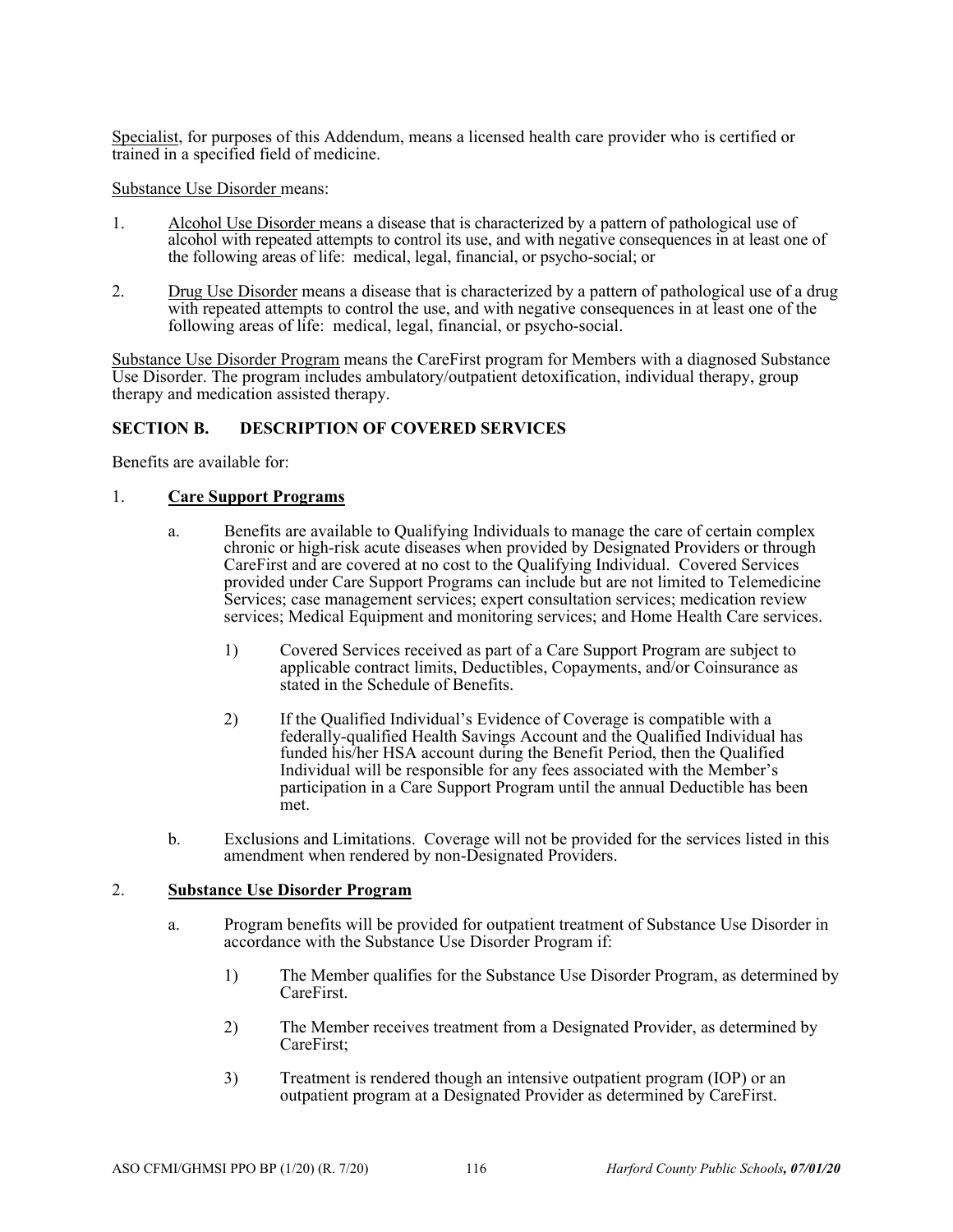b. There is no Copayment and/or Coinsurance associated with services provided under this program. The Deductible, if any, does not apply to Covered Service provided under this provision unless the Member's health benefit plan is a Health Savings Account (HSA) compatible plan to which the Member has contributed to his/her HSA during the Benefit Period.

## 3. **Health Promotion and Wellness Covered Services**

- a. Health Assessments are available for all adult Members.
- b. Benefits are available for Biometric Screening of Members, as defined above.
- c. Lifestyle Coaching Session services are available as follows:
	- 1) With the Member's consent, an initial discussion with a lifestyle coach to establish defined goal(s) for wellness coaching, and to determine the frequency of future coaching sessions in order to best meet the goal(s) established.
	- 2) After the initial discussion, Coaching Sessions to track, support, and advance the Member's wellness/lifestyle goal(s).
- d. Other Wellness Program benefits are available, which may include tobacco-cessation, well-being challenges, and financial well-being improvement programs.
- e. Weight Loss Services are available to clinically obese Members, as follows:
	- 1) A clinically obese Member is a Member whose Body Measurement Index (BMI) score is greater than thirty (30).
	- 2) A dedicated, CareFirst approved coach is assigned to the Member to assist the Member in the development of healthy eating habits, physical activity habits, and to address the emotional, social, and environmental aspects shown to be important for sustained weight loss.
	- 3) The Members receive one-on-one telephonic interventions with the coach and online educational resources, robust food, exercise trackers, recipes, peer-to-peer communication, and group community features for complete social support and accountability.
- f. There is no Copayment and/or Coinsurance associated with services provided under this program. The Deductible, if any, does not apply to Covered Service provided under this provision unless the Member's health benefit plan is a Health Savings Account (HSA) compatible plan to which the Member has contributed to his/her HSA during the Benefit Period.

## 4. **Disease Management Covered Services**

- a. Disease Management services, which may include a Disease Management Program to help the Member understand his/her disease and health status and physician treatment plans, individual and family education regarding the disease, treatment compliance and self-care techniques, and help to organize care for the disease, including arranging for needed services and supplies.
- b. Disease Management Coaching Session services are available as follows:
	- 1) With the Member's consent, an initial discussion with a coach to establish defined goal(s) for disease management coaching, and to determine the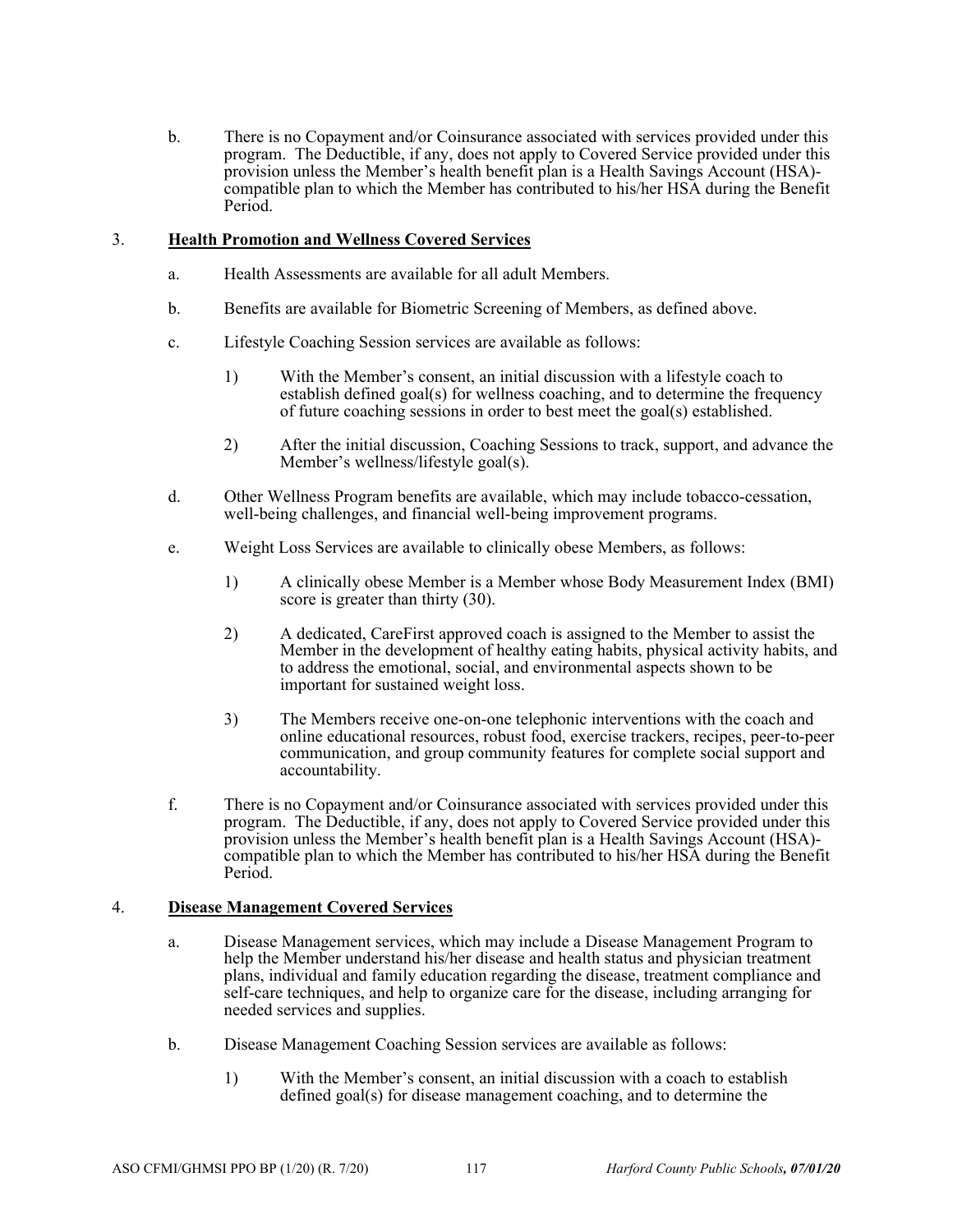frequency of future coaching sessions in order to best meet the established goal(s) and manage the disease.

- 2) After the initial discussion, Disease Management Coaching Sessions to track, support, and advance the Member's disease management goal(s).
- c. There is no Copayment and/or Coinsurance associated with services provided under this program. The Deductible, if any, does not apply to Covered Service provided under this provision unless the Member's health benefit plan is a Health Savings Account (HSA) compatible plan to which the Member has contributed to his/her HSA during the Benefit Period.

#### 5. **Member Advocacy Program**

- a. Benefits are available to all Members.
- b. Member Advocacy. Member Advocates will:
	- 1) Reply to questions and provide clarification of Covered Services available under this Evidence of Coverage.
	- 2) Assist in locating Participating/Contracting/In-Network health care providers and scheduling appointments with health care providers.
	- 3) Direct the Member to the appropriate, most cost-effective site of service while taking into account the individual Member's convenience and accessibility needs.
	- 4) Assist the Member with registration and utilization of CareFirst electronic tools (e.g., *My Account*) and CareFirst video visits.
	- 5) Identify a Member's eligibility for Nurse Navigation services, by utilizing criteria, including but not limited to, Illness Burden Score, healthcare spending history, and information received during conversation with the Member.
	- 6) Connect eligible Members to, and work together with, Nurse Navigators to support the management of the Member's health conditions.
	- 7) Provide reminders to the Member to visit Health Care Providers and/or obtain preventive screenings.

Member Advocacy services are available twenty-four (24) hours, seven (7) days a week via the customer service phone number found on the back of the Member identification card or via secure electronic mail found at CareFirst *My Account*.

- c. Health Navigation. Nurse Navigators will:
	- 1) Direct the Member to appropriate CareFirst support programs.
	- 2) Provide short-term case management to Members with acute health needs.
	- 3) For Members who require long-term case management, the Nurse Navigator will connect the Member to and coordinate with a CareFirst care manager.

Health Navigation services are available from 8:00 a.m. to 6:00 p.m. Eastern Standard Time (EST), seven (7) days a week via the customer service phone number found on the back of the Member identification card.

4) Nurse Navigators do not provide diagnostic or medical services.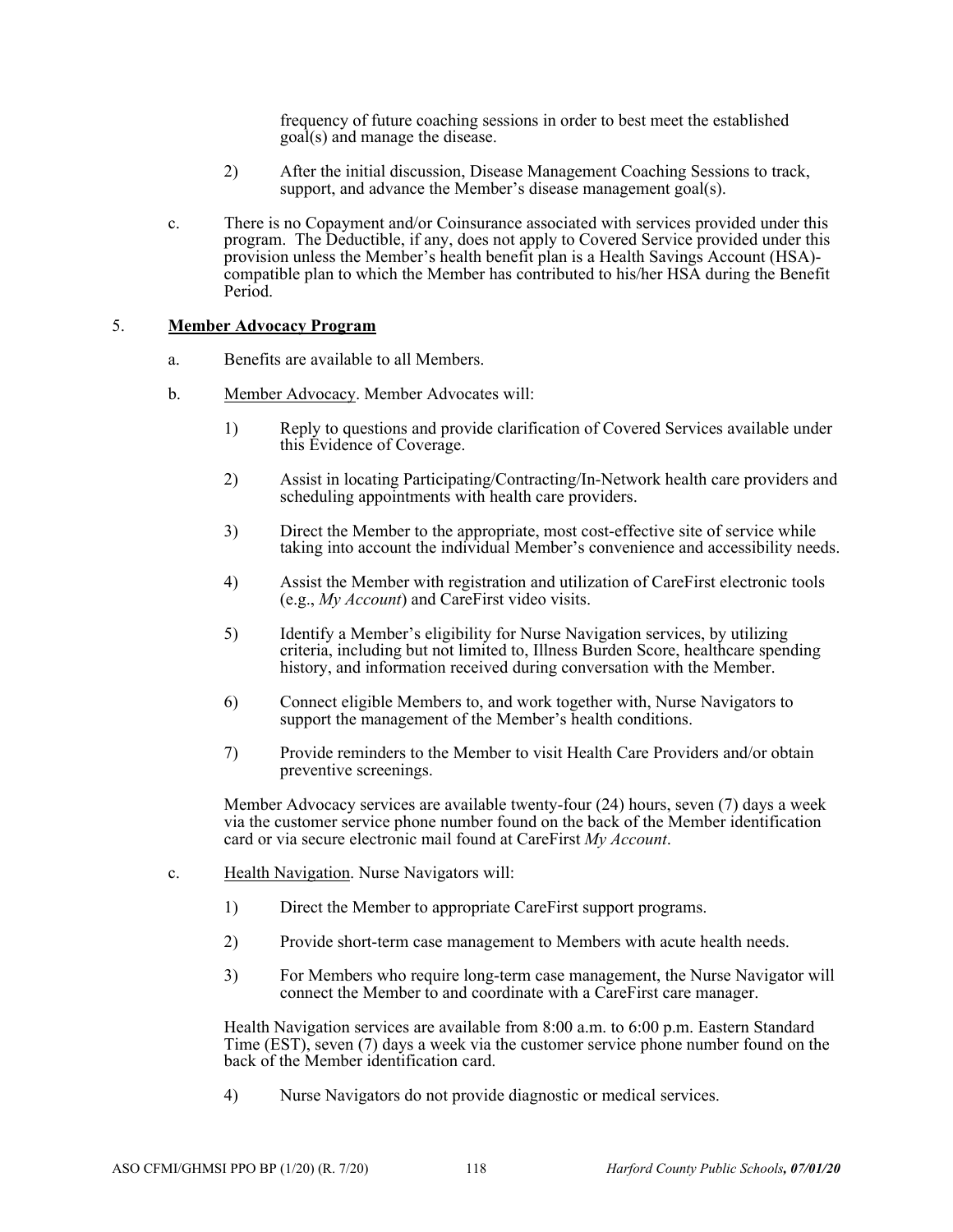- d. Member Advocacy Program services are available at no cost to the Member.
- e. Covered Services received by the Member are subject to applicable contract limits, Deductibles, Copayments, and/or Coinsurance as stated in the Schedule of Benefits.

This Addendum is issued to be attached to the Evidence of Coverage.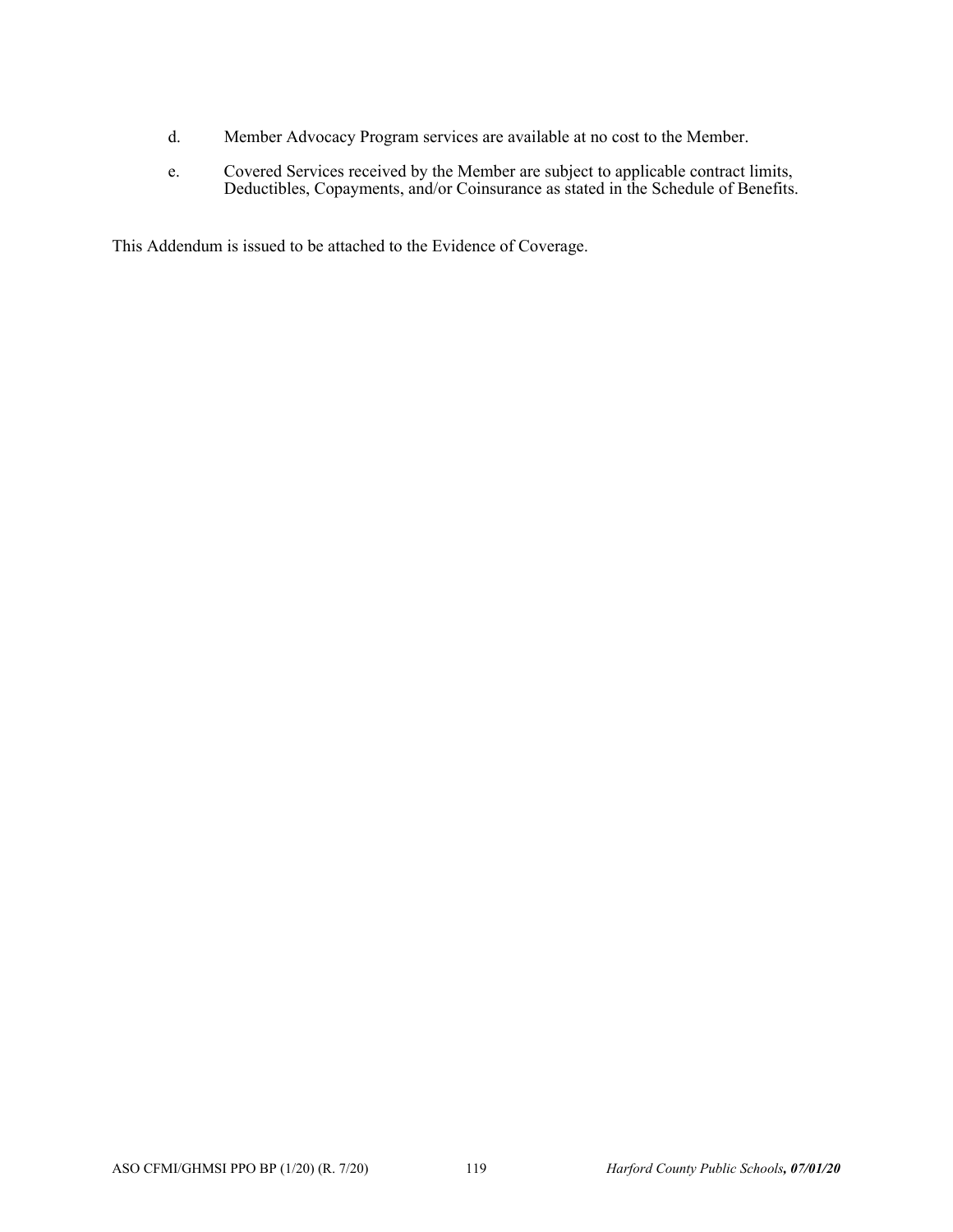# **CareFirst of Maryland, Inc.**

## doing business as **CareFirst BlueCross BlueShield**  10455 Mill Run Circle Owings Mills, MD 21117-5559

A private not-for-profit health service plan incorporated under the laws of the State of Maryland

An independent licensee of the Blue Cross and Blue Shield Association

## **ADULT HEARING CARE RIDER**

This rider is issued by CareFirst to be attached to and become a part of the Evidence of Coverage. A Member's effective date of coverage under this rider and termination date of coverage under this rider are the same as the Member's effective date and termination date under the Evidence of Coverage.

Hearing Aid Allowed Benefit means the dollar amount CareFirst allows for the particular hearing device in effect on the date that the service is rendered.

Benefits are available for:

- 1. Screening examination to diagnose hearing loss.
- 2. Medically Necessary audiometric testing by a physician or an audiologist, if the physician who performs the screening exam refers the Member to an audiologist;
- 3. Non-routine services related to the dispensing of a covered hearing aid, such as assessment, fitting, orientation, conformity and evaluation, within six months of the audiometric testing;
- 4. Hearing aids if:
	- a. The prescription is based upon the most recent audiometric exam and hearing aid evaluation test; and;
	- b. The physician or audiologist certifies that the hearing aid provided by the hearing aid specialist conforms to the prescription.

CareFirst's payment for hearing aids is limited to the Hearing Aid Allowed Benefit. Due to the wide variation in hearing aid device technology, the Hearing Aid Allowed Benefit amount does not always cover the full cost of the hearing aid device(s) the Member selects. If the Member selects a hearing aid device(s) where the full cost is not covered by the Hearing Aid Allowed Benefit, the Member will be fully responsible for paying the remaining balance for the hearing aid device(s) up to the provider's charge.

Benefits are not provided for:

- 1. Hearing aids delivered more than 60 days after the Member's coverage ends under this hearing care benefit;
- 2. Hearing care after the date a Member's coverage under this Evidence of Coverage terminates.

Adult Hearing Care Rider benefits are not provided for a minor Dependent child (see Description of Covered Services, Medical Devices and Supplies).

CareFirst pays only for Covered Services. The Member pays for services, supplies or care which are not covered. The Member pays any applicable Deductible, and Coinsurance or Copayment. Services that are not listed in the Description of Covered Services, or are listed in Exclusions, are not Covered Services.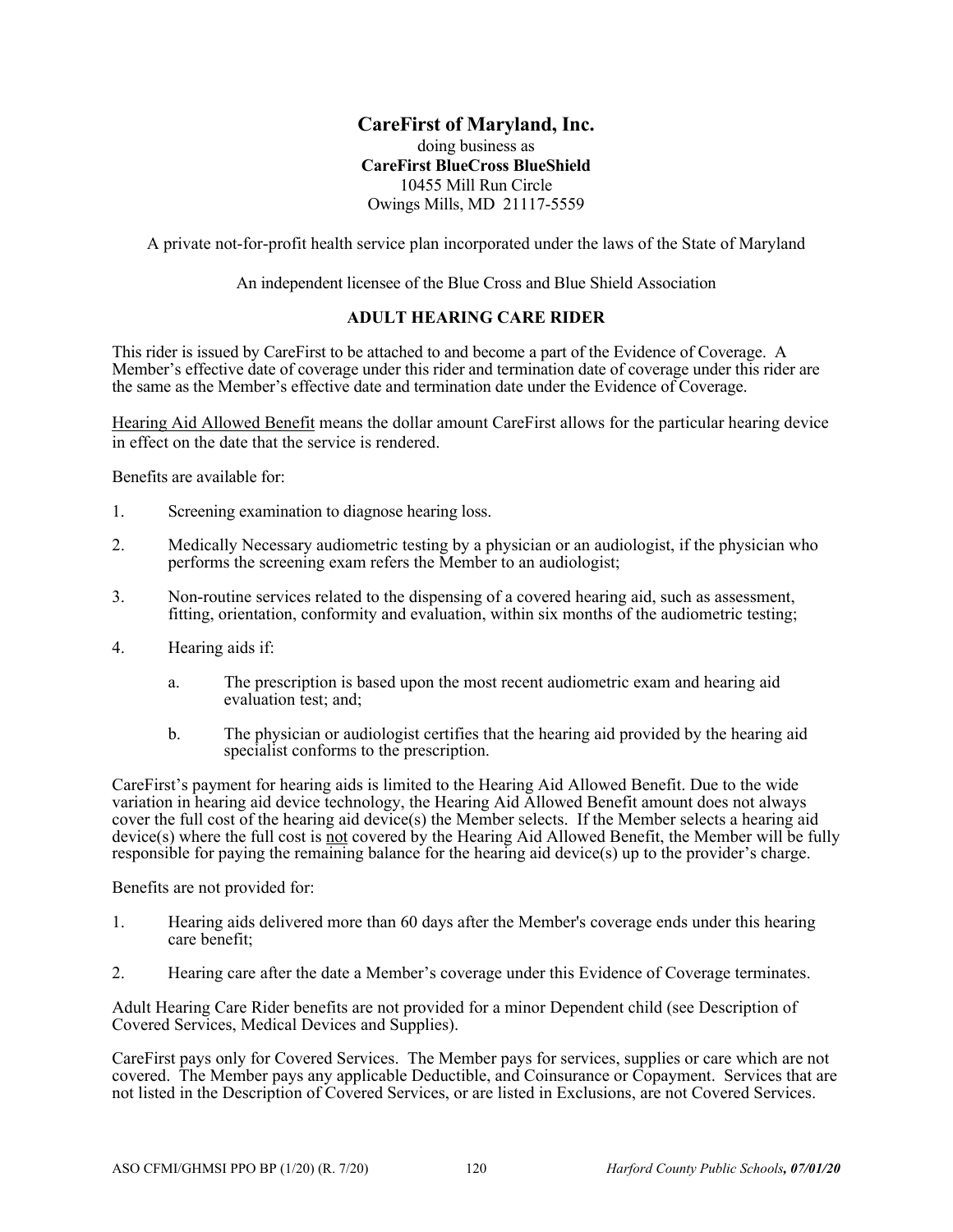When determining the benefits a Member may receive, CareFirst considers all provisions of this Evidence of Coverage, its medical policies, and its operating procedures. Certain Utilization Management Requirements may apply. When these rules are not met, payments may be denied or reduced. See Utilization Management Requirements for these rules.

| <b>Covered Service</b>                                        | <b>CareFirst Payment</b>                                                                                         |                        |
|---------------------------------------------------------------|------------------------------------------------------------------------------------------------------------------|------------------------|
|                                                               | <b>In-Network</b>                                                                                                | <b>Out-of-Network</b>  |
| <b>Hearing care</b>                                           | <b>Limitations</b><br>Benefits are limited to once per thirty-six (36) months from the first Covered<br>Service. |                        |
| Screening examination                                         |                                                                                                                  |                        |
| Outpatient professional<br>practitioner                       | No Deductible required<br>100% of Allowed Benefit<br>after \$30 Copay                                            | 70% of Allowed Benefit |
| Office                                                        | No Deductible required<br>100% of Allowed Benefit<br>after \$25 Copay                                            | 70% of Allowed Benefit |
| Audiometric testing                                           |                                                                                                                  |                        |
| Outpatient professional<br>practitioner                       | No Deductible required<br>100% of Allowed Benefit<br>after \$30 Copay                                            | 70% of Allowed Benefit |
| Office                                                        | No Deductible required<br>100% of Allowed Benefit<br>after \$25 Copay                                            | 70% of Allowed Benefit |
| Non-routine services related<br>to the Hearing Aid dispensing | Benefits are available to the same extent as benefits provided for other illnesses.                              |                        |
| Hearing aids                                                  | 90% of Allowed Benefit                                                                                           | 70% of Allowed Benefit |

This rider is issued to be attached to the Evidence of Coverage.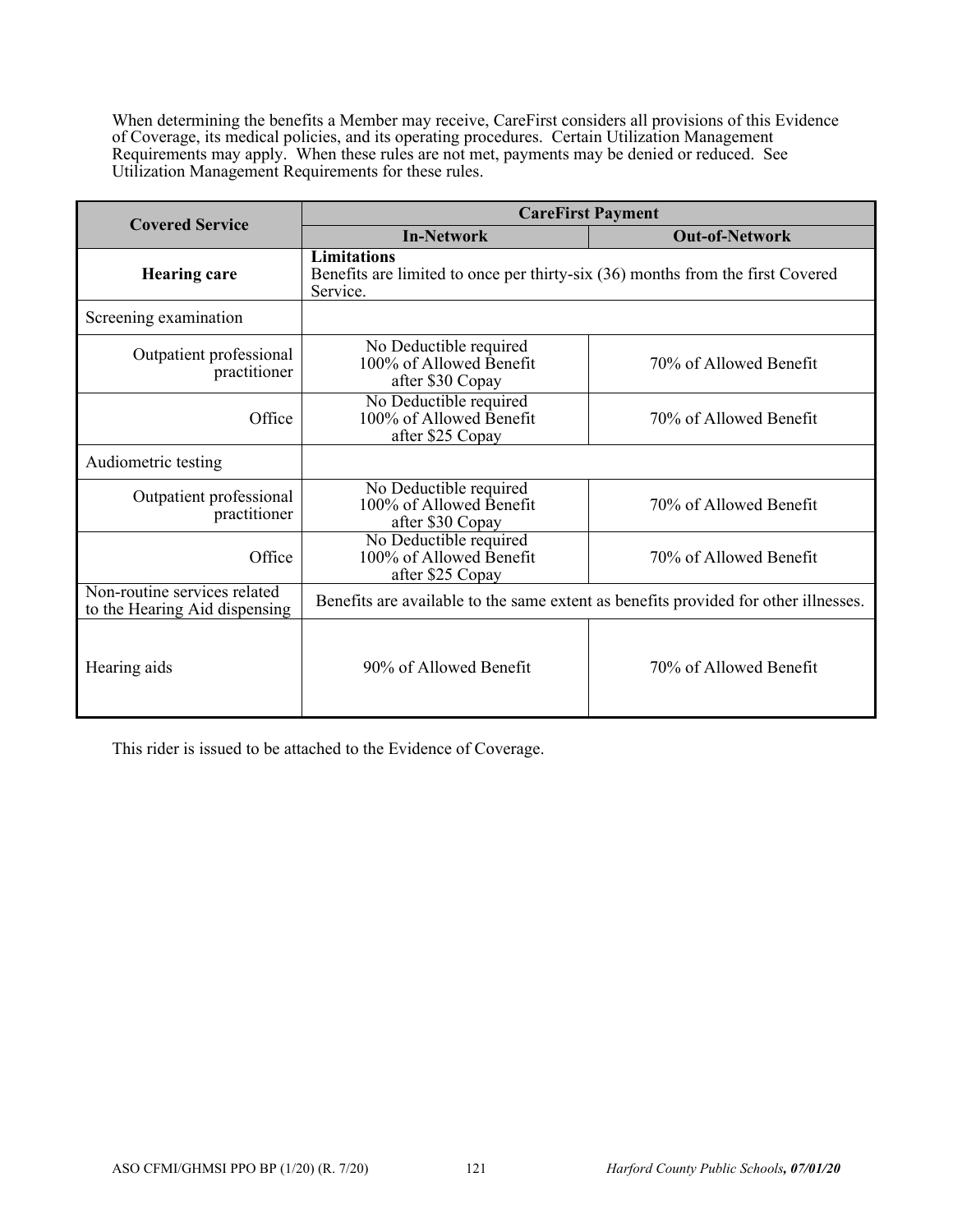## **CareFirst of Maryland, Inc.**

doing business as **CareFirst BlueCross BlueShield**  10455 Mill Run Circle Owings Mills, MD 21117-5559

A private not-for-profit health service plan incorporated under the laws of the State of Maryland

An independent licensee of the Blue Cross and Blue Shield Association

## **PRESCRIPTION DRUG BENEFITS RIDER**

This rider is issued by CareFirst to be attached to and become a part of the Evidence of Coverage. A Member's effective date of coverage under this rider and termination date of coverage under this rider are the same as the Member's effective date and termination date under the Evidence of Coverage.

#### **TABLE OF CONTENTS**

**SECTION A DEFINITIONS SECTION B DESCRIPTION OF COVERED SERVICES SECTION C DISPENSING OF A PARTIAL SUPPLY OF PRESCRIPTION DRUGS SECTION D STEP THERAPY OR FAIL-FIRST PROTOCOL SECTION E EXCLUSIONS SECTION F SCHEDULE OF BENEFITS** 

## **SECTION A DEFINITIONS**

In addition to the definitions contained in the Evidence of Coverage, for purposes of Prescription Drug Benefits, the underlined terms, below, when capitalized, have the following meaning:

Allowed Benefit means, for a Prescription Drug Covered Service, the lesser of:

- 1. The Pharmacy's actual charge; or
- 2. The benefit amount, according to the CareFirst fee schedule, for Prescription Drug Covered Service that applies on the date that the service is rendered.

Contracting Pharmacy: If the Member purchases a Prescription Drug Covered Service or Diabetes Supply from a Contracting Pharmacy, the benefit payment is made directly to the Contracting Pharmacy and is accepted as payment in full, except for any applicable Member payment amounts, as stated in the Schedule of Benefits.

Non-Contracting Pharmacy: If the Member purchases a Prescription Drug Covered Service or Diabetes Supply from a Non-Contracting Pharmacy, the Member is responsible for paying the total cost of the Prescription Drug. There are **no** benefits for Prescription Drugs dispensed by Non-Contracting Pharmacies under this Prescription Drug Benefits Rider.

Brand Name Drug means a Prescription Drug that has been given a name by a manufacturer or distributor to distinguish it as produced or sold by a specific manufacturer or distributor and that may be used and protected by a trademark.

Contracting Pharmacy means the separate independent Pharmacist or Pharmacy that has contracted with CareFirst or its designee to be paid directly for a Prescription Drug Covered Service.

Copayment (Copay) means a fixed dollar amount that a Member must pay for a Prescription Drug/Diabetes Supplies.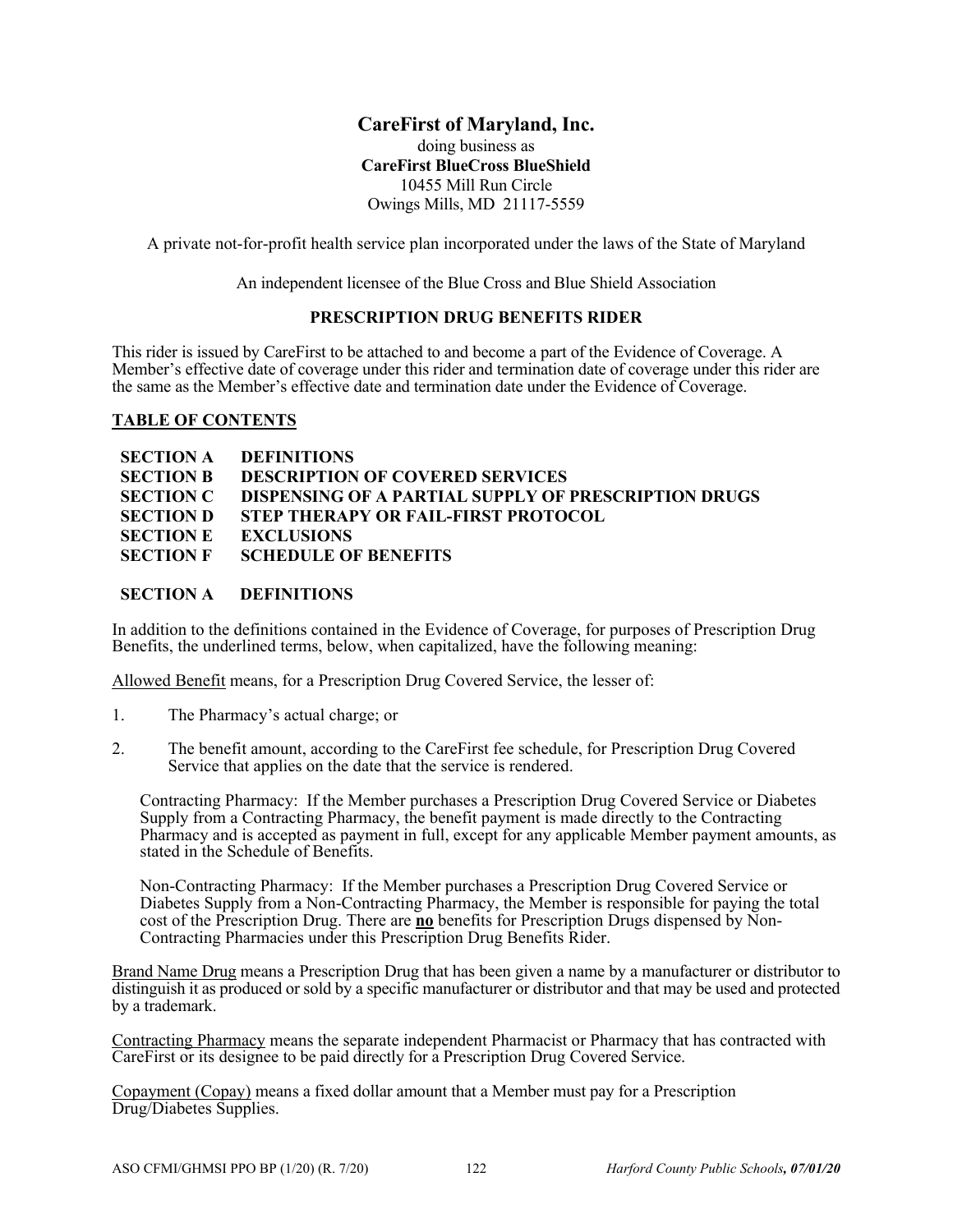Diabetes Supplies means:

- 1. Medically Necessary and appropriate supplies prescribed by a Health Care Provider for the treatment of diabetes.
- 2. Insulin syringes and needles and testing strips for glucose monitoring equipment.

Designated Maintenance Drug Pharmacy means a Contracting Pharmacy that has been designated as a "Designated Maintenance Drug Pharmacy" by CareFirst where Members may obtain Maintenance Drug benefits to the extent stated below. Members may contact CareFirst for a list of Designated Maintenance Drug Pharmacies.

Formulary means the list of Prescription Drugs issued by CareFirst and used by health care providers when writing, and Pharmacists, when filling, prescriptions for which coverage will be provided under this Evidence of Coverage. CareFirst may change this list periodically without notice to Members. A copy of the Formulary is available to the Member upon request.

Generic Drug means any Prescription Drug approved by the FDA that has the same bio-equivalency as a specific Brand Name Drug.

Maintenance Drug means a Prescription Drug anticipated to be required for six (6) months or more to treat a chronic condition.

Nicotine Replacement Therapy means a product that:

- 1. Is used to deliver nicotine to an individual attempting to cease the use of tobacco products; and
- 2. Is approved by the FDA as an aid for the cessation of the use of tobacco products; and
- 3. Is obtained under a prescription written by an authorized prescriber.

Nicotine Replacement Therapy does not include any Over-the-Counter product that may be obtained without a prescription.

Non-Contracting Pharmacy means a Pharmacist or Pharmacy that does not contract with CareFirst or its designee.

Non-Preferred Brand Name Drug means a Brand Name Drug that is not included on the CareFirst Preferred Drug List.

Over-the-Counter, as used in this rider, means medications and supplies that may be purchased without a prescription.

Pharmacist means an individual who practices Pharmacy regardless of the location where the activities of practice are performed.

Pharmacy means an establishment in which prescription or nonprescription drugs or devices are compounded, dispensed, or distributed.

Preferred Brand Name Drug means a Brand Name Drug that is included on the CareFirst Preferred Drug List.

Preferred Drug List means the list of Brand Name and Generic Drugs issued by CareFirst and used by Health Care Providers when writing, and Pharmacists when filling, prescriptions. Not all Generic Drugs and Brand Name Drugs are included on the Preferred Drug List. CareFirst may change this list periodically, without notice to Members, to provide the most cost-effective and comprehensive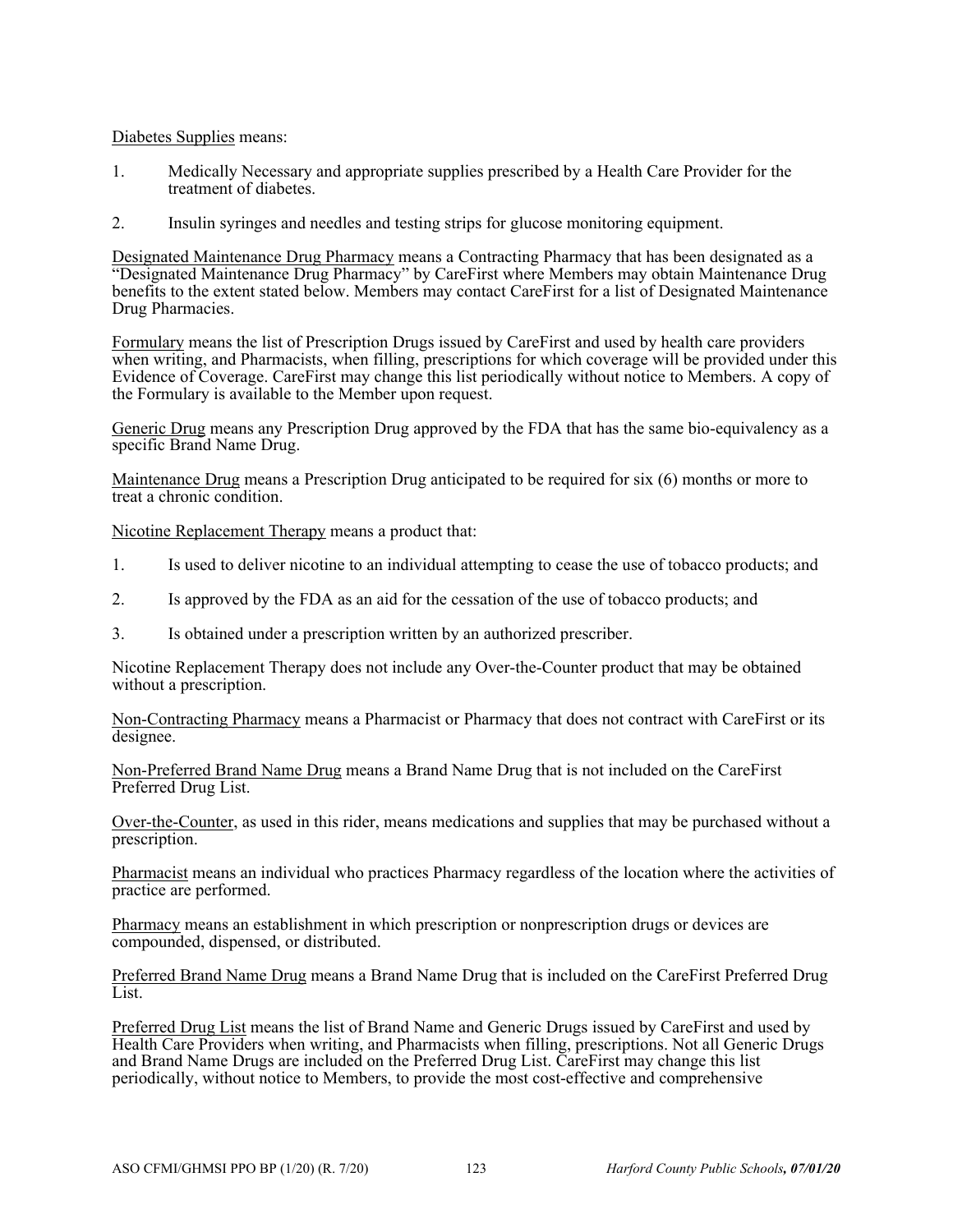Prescription Drug benefits to Members. A copy of the Preferred Drug List is available to the Member upon request.

Prescription Guidelines means the limited list of Prescription Drugs issued by CareFirst for which providers, when writing, and Pharmacists, when filling prescriptions, must obtain prior authorization from CareFirst, the quantity limits that CareFirst has placed on certain drugs and Prescription Drugs which require Step Therapy. CareFirst may change the requirements contained in the guidelines periodically without notice to Members. CareFirst may change the requirements contained in the guidelines periodically without notice to Members. A copy of the Prescription Guidelines is available to the Member upon request.

Preventive Drug means a Prescription Drug including an Over-the-Counter medication or supply dispensed under a written prescription by a Health Care Provider that is included on the CareFirst Preventive Drug List.

Preventive Drug List means the Prescription Drugs, including Over-the-Counter medications or supplies, dispensed under a written prescription by a Health Care Provider that are included on the list issued by CareFirst of the items identified in the current recommendations of the United States Preventive Services Task Force that have in effect a rating of "A" or "B" or as provided in comprehensive guidelines for women's preventive health supported by the Health Resources and Services Administration. CareFirst may change this list periodically without notice to Members. A copy of the Preventive Drug List is available to the Member upon request.

Step Therapy or Fail-First Protocol means a protocol established by CareFirst that requires a Prescription Drug or sequence of Prescription Drugs to be used by a Member before a Prescription Drug ordered by the Member's provider is covered.

Step Therapy Drug means a Prescription Drug or sequence of Prescription Drugs required to be used under a Step Therapy or Fail-First Protocol.

Supporting Medical Information, with respect to Step Therapy or Fail-First Protocol, means:

- 1. A paid claim for a Member from CareFirst or another insurer, nonprofit health service plan or health maintenance organization;
- 2. A Pharmacy record that documents that a prescription has been filled and delivered to the Member or representative of the Member; or,
- 3. Other information mutually agreed to by CareFirst and the provider prescribing the Step Therapy Drug.

#### **SECTION B DESCRIPTION OF COVERED SERVICES**

Benefits are available for:

- 1. Non-Maintenance Prescription Drugs, as follows:
	- a. Up to a 34-day supply of a Non-Maintenance Prescription Drug at a retail Pharmacy.
	- b. Up to a 90-day supply of a Non-Maintenance Prescription Drug via mail order.

For a partial supply of a Non-Maintenance Prescription Drug, the Member Payment will be prorated on a daily basis not to exceed the amount due for the day-supply stated above.

- 2. Maintenance Drugs, as follows:
	- a. Up to a 90-day supply of a Maintenance Prescription Drug at a retail Pharmacy.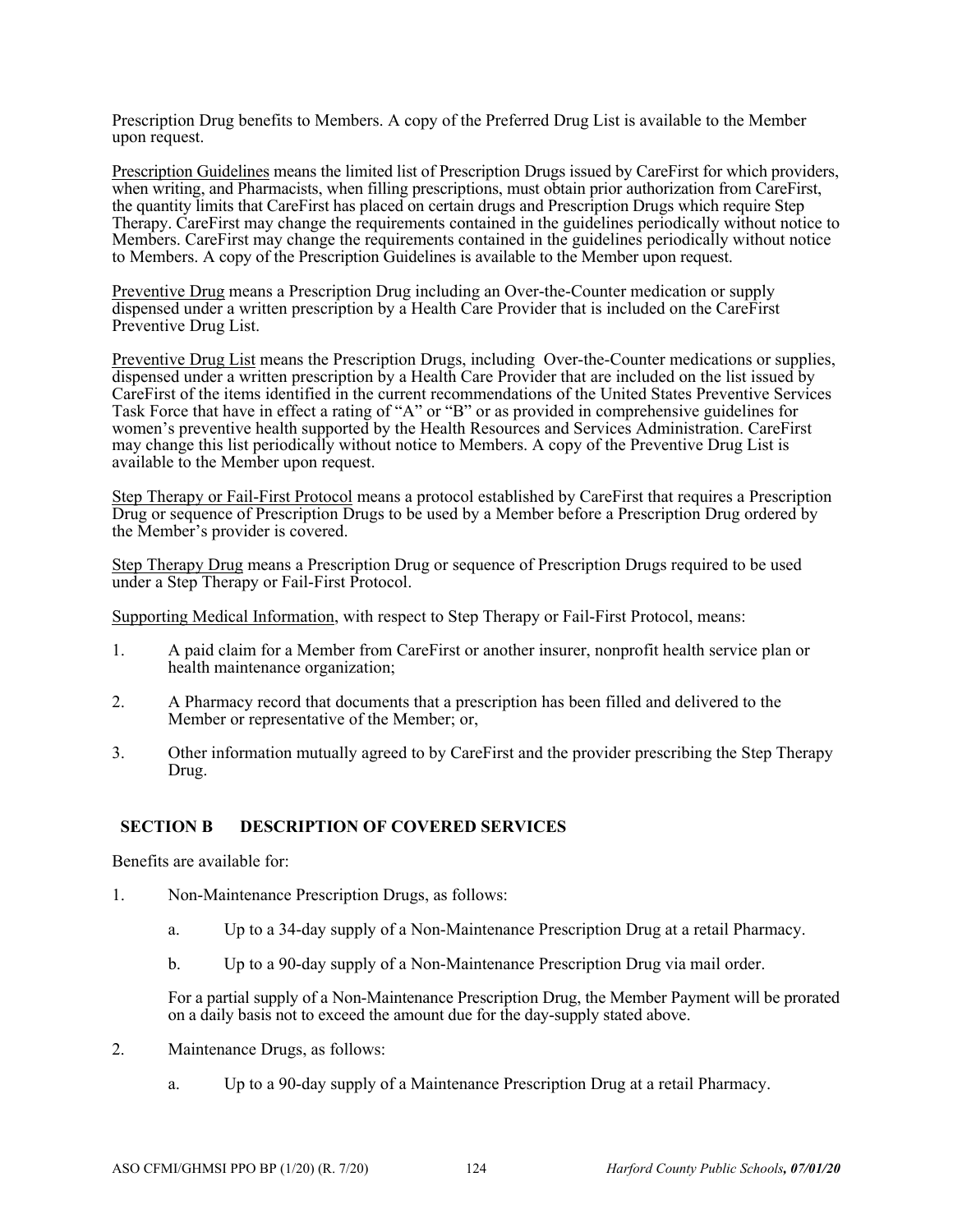b. Up to a 90-day supply of a Maintenance Prescription Drug via mail order.

For a partial supply of a Maintenance Prescription Drug, the Member Payment will be prorated on a daily basis not to exceed the amount due for the day-supply stated above.

- 2. Maintenance Drugs, as follows:
	- a. Up to a 90-day supply at a retail Designated Maintenance Drug Pharmacy.
	- b. Up to a 90-day supply via mail order from a Designated Maintenance Drug Pharmacy.

For a partial supply of a Maintenance Prescription Drug, the Member Payment will be prorated on a daily basis not to exceed the amount due for the day-supply stated above.

- 3. Up to a one-hundred (100) day supply of allergy sera (serum).
- 4. Insulin, insulin syringes, and other Diabetes Supplies.
- 5. Nicotine Replacement Therapy.
- 6. Prescription Drug vitamins, limited to:
	- a. Prenatal vitamins;
	- b. Fluoride and fluoride-containing vitamins;
	- c. Single entity vitamins, such as Rocaltrol and DHT.
- 7. Any contraceptive drug or device on the Preventive Drug List that is obtained under a prescription written by a Health Care Provider.
- 8. Growth hormones (subject to Prescription Guidelines).
- 9. Self-administered injectable Prescription Drugs and the prescribed syringes.
- 10. Fertility drugs or agents. Fertility drugs or agents may also be covered under the medical portion of this Evidence of Coverage in connection with Infertility services or treatments covered under the under the medical portion of the Evidence of Coverage.
- 11. Preventive Drugs, including Over-the-Counter Preventive Drugs.
- 12. Breast cancer Prescription Drugs (Tamoxifen and Raloxifene).
- 13. Specialty Drugs purchased from a Pharmacy in the Exclusive Specialty Pharmacy Network, as such network is defined in this Rider.
- 14. Specialty Drugs.
- 15. Erectile dysfunction drugs.
- 16. Oral chemotherapy drugs.

#### **SECTION C DISPENSING OF A PARTIAL SUPPLY OF PRESCRIPTION DRUGS**

1. When a partial supply of a Prescription Drug is dispensed by a Contracting Pharmacy, a prorated daily Member payment for the partial supply of the Prescription Drug shall be applied if: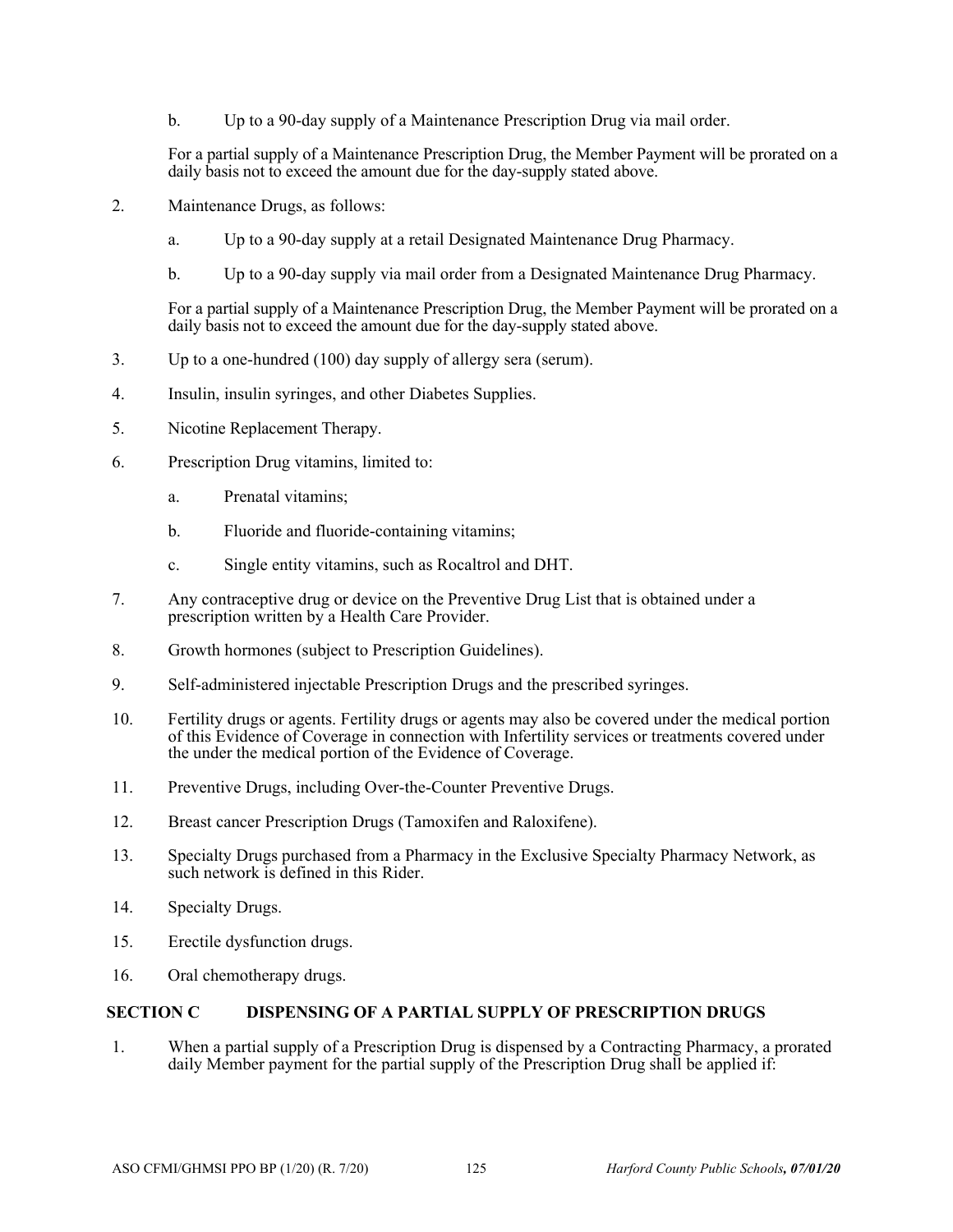- a. The prescribing provider or the Pharmacist determines the dispensing of a partial supply of the Prescription Drug to be in the best interest of the Member;
- b. The Prescription Drug is anticipated to be required for more than three (3) months;
- c. The Member request or agrees to a partial supply for the purpose of synchronizing the dispensing of the Member's Prescription Drugs; and
- d. The supply and dispensing of the Prescription Drug meets all prior authorization and utilization management requirements specific to the Prescription Drug at the time of the synchronized dispensing.
- 2. If the requirements above are not met, for a partial supply of a Prescription Drug, the Prescription Drug Copays stated in the Schedule of Benefits of this Rider apply as follows:

## **SECTION D STEP THERAPY OR FAIL-FIRST PROTOCOL**

Prescription Drugs subject to Step Therapy or Fail-First Protocols are listed in the Prescription Guidelines.

CareFirst will not impose a Step Therapy or Fail-First Protocol on a Member if:

- 1. The Step Therapy Drug has not been approved by the FDA for the medical condition being treated; or
- 2. The Member's prescribing provider provides Supporting Medical Information to CareFirst that a covered Prescription Drug:
	- a. Was ordered for the Member by a prescriber within the past one hundred eighty (180) days; and
	- b. Based on the professional judgment of the Member's prescribing provider, was effective in treating the Member's disease or medical condition.
- 3. CareFirst will not impose a Step Therapy or Fail-First Protocol on a Member for a Prescription Drug approved by the FDA if:
	- a. The Prescription Drug is used to treat the Member's Stage 4 advanced metastatic cancer; and
	- b. Use of the Prescription Drug is:
		- 1) Consistent with the FDA-approved indication or the National Comprehensive Cancer Network Drugs & Biologics Compendium indication for the treatment of Stage 4 advanced metastatic cancer; and
		- 2) Supported by peer-reviewed medical literature.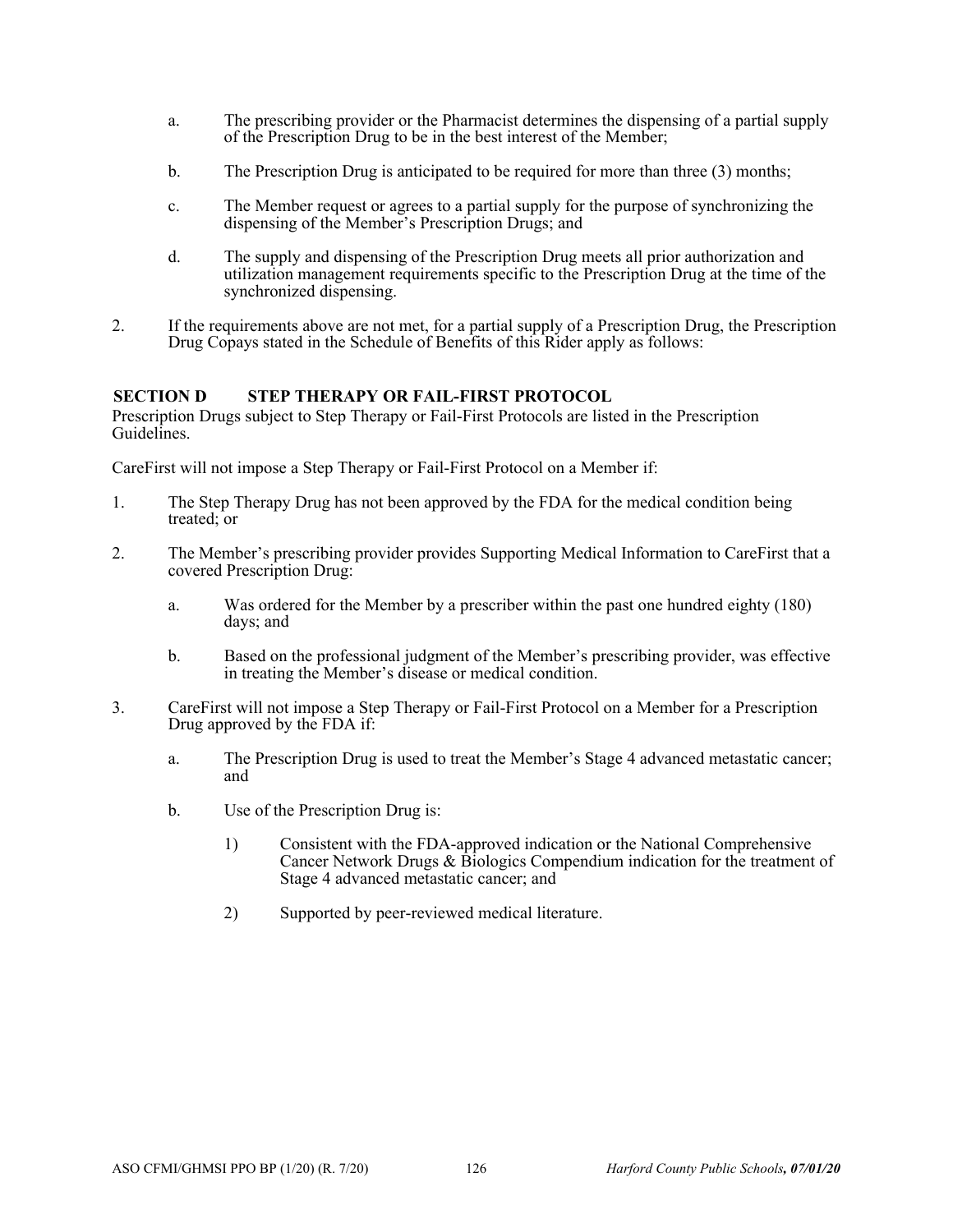## **SECTION E EXCLUSIONS**

Note: these exclusions are in addition to the exclusions in the attached Evidence of Coverage.

Benefits are not provided for:

- Prescription Drugs administered or dispensed by a health care facility for a Member who is a patient in the health care facility. This exclusion does not apply to Prescription Drugs that are dispensed by a Pharmacy on the health care facility's premises for a Member who is not an inpatient in the health care facility.
- Prescription Drugs dispensed by a Non-Contracting Pharmacy.
- Prescription Drugs for cosmetic use.
- Prescription Drugs for weight loss.
- Prescription Drug vitamins, except as listed herein.
- Injectable Prescription Drugs that require administration by a Health Care Provider, including, but not limited to routine immunizations and boosters.
- Prescription Drugs administered or dispensed in a Health Care Provider's office except allergy sera (serum).
- Biologicals, except biologics which are classified as Specialty Drugs.
- Specialty Pharmacy Prescription Drugs purchased from a Pharmacy that is not part of the Exclusive Specialty Pharmacy Network, as such network is defined in this Rider.

#### **SECTION F SCHEDULE OF BENEFITS**

CareFirst pays (on the Plan's behalf) only for Covered Services. Services that are not listed in the Description of Covered Services, or are listed in Exclusions, are not Covered Services.

The Member pays for services, supplies, or care which is not covered. The Member pays any applicable Deductible, and Coinsurance or Copayment.

When determining which benefits a Member may receive, CareFirst considers all provisions of this Evidence of Coverage, its medical policies, and its operating procedures.

Only Pharmacy-dispensed Prescription Drugs intended for outpatient use are covered, unless otherwise stated.

#### **Unless otherwise stated for a particular Covered Service during a Benefit Period:**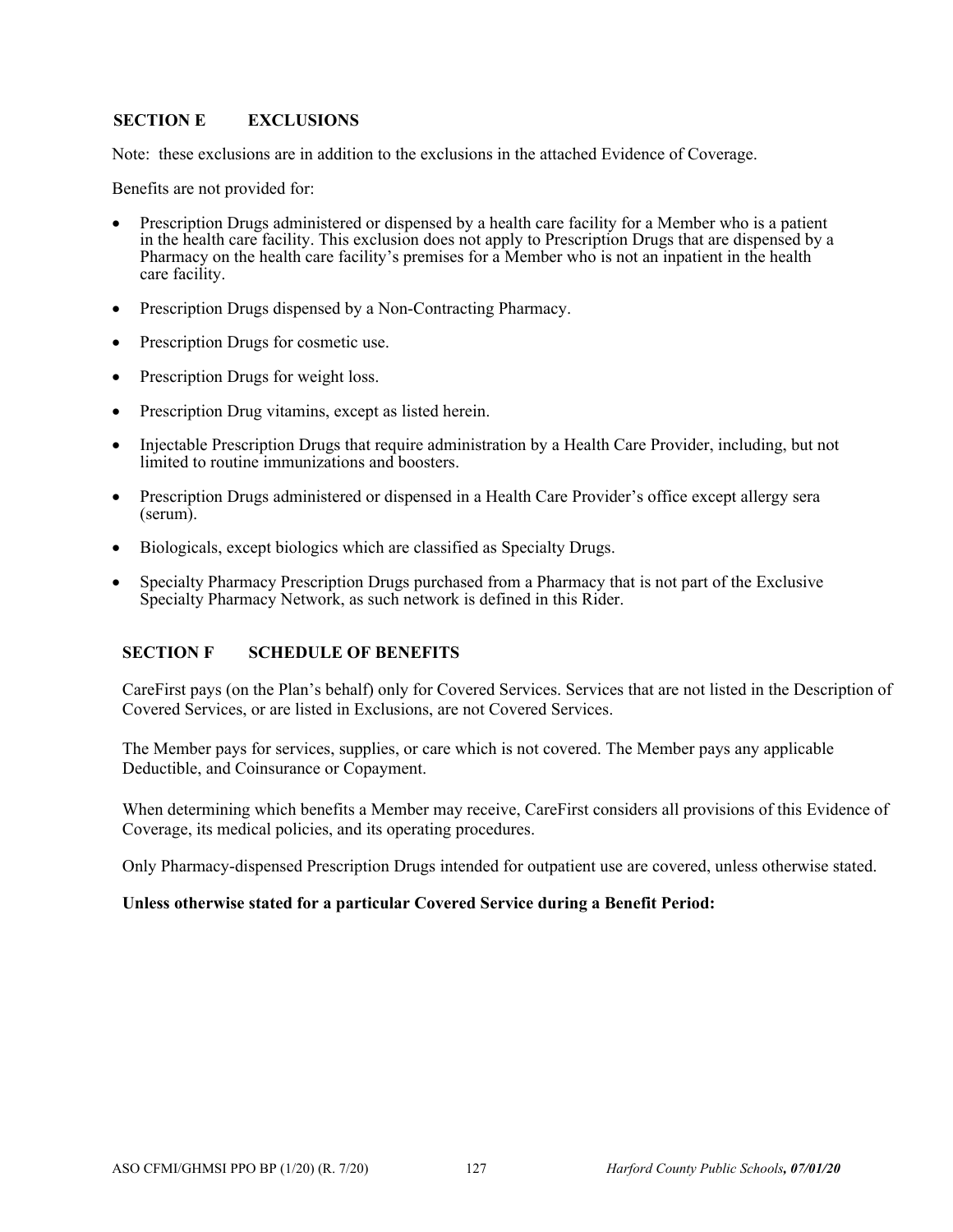| PRESCRIPTION DRUG OUT-OF-POCKET MAXIMUM                                                                                                                                                                                                                                                                                                                                                                                                                                                                                                                                                                                                                                                                                                      |                                                                                                         |  |  |  |
|----------------------------------------------------------------------------------------------------------------------------------------------------------------------------------------------------------------------------------------------------------------------------------------------------------------------------------------------------------------------------------------------------------------------------------------------------------------------------------------------------------------------------------------------------------------------------------------------------------------------------------------------------------------------------------------------------------------------------------------------|---------------------------------------------------------------------------------------------------------|--|--|--|
| <b>Individual</b>                                                                                                                                                                                                                                                                                                                                                                                                                                                                                                                                                                                                                                                                                                                            | \$4,200                                                                                                 |  |  |  |
| <b>Individual and Child</b>                                                                                                                                                                                                                                                                                                                                                                                                                                                                                                                                                                                                                                                                                                                  |                                                                                                         |  |  |  |
| 0r                                                                                                                                                                                                                                                                                                                                                                                                                                                                                                                                                                                                                                                                                                                                           | \$8,400                                                                                                 |  |  |  |
| <b>Individual and Adult</b>                                                                                                                                                                                                                                                                                                                                                                                                                                                                                                                                                                                                                                                                                                                  |                                                                                                         |  |  |  |
| Family                                                                                                                                                                                                                                                                                                                                                                                                                                                                                                                                                                                                                                                                                                                                       | \$8,400                                                                                                 |  |  |  |
| towards Prescription Drugs during a Benefit Period.                                                                                                                                                                                                                                                                                                                                                                                                                                                                                                                                                                                                                                                                                          | The Prescription Drug Out-of-Pocket Maximum is the maximum dollar amount that a Member will need to pay |  |  |  |
| Once the Prescription Drug Out-of-Pocket Maximum has been reached, the Member Payment will no longer be<br>required for benefits under this rider.                                                                                                                                                                                                                                                                                                                                                                                                                                                                                                                                                                                           |                                                                                                         |  |  |  |
| When the Type of Coverage is Individual, CareFirst will pay for all or part of remaining Covered Services when<br>the Member reaches the Individual Out-of-Pocket Maximum amount.                                                                                                                                                                                                                                                                                                                                                                                                                                                                                                                                                            |                                                                                                         |  |  |  |
| For purposes of determining the Out-of-Pocket Maximum, any Type of Coverage that is not Individual or<br>Individual and one Dependent, is considered Family coverage.                                                                                                                                                                                                                                                                                                                                                                                                                                                                                                                                                                        |                                                                                                         |  |  |  |
| When the Type of Coverage is (a) Individual and one Dependent or (b) Family, the Out-of-Pocket Maximum<br>amount is calculated by combining the amounts contributed by all the members covered under the Type of<br>Coverage.                                                                                                                                                                                                                                                                                                                                                                                                                                                                                                                |                                                                                                         |  |  |  |
| Each Member can satisfy his/her own Out-of-Pocket Maximum by meeting the Individual Out-of-Pocket<br>Maximum. In addition, eligible expenses of all covered Members can be combined to satisfy the Family Out-of-<br>Pocket Maximum. An individual family Member cannot contribute more than the Individual Out-of-Pocket<br>Maximum amount toward meeting the Family Out-of-Pocket Maximum. Once the Family Out-of-Pocket<br>Maximum is met in this manner, this will satisfy the Out-of-Pocket Maximum for all covered family Members.<br>CareFirst pays benefits for a Member in a non-Individual Type of Coverage who reaches the Individual Out-of-<br>Pocket Maximum amount before the Family Out-of-Pocket Maximum amount is reached. |                                                                                                         |  |  |  |
| The following amounts apply to the Out-of-Pocket<br>Maximum:                                                                                                                                                                                                                                                                                                                                                                                                                                                                                                                                                                                                                                                                                 | The following amounts do not apply to the Out-of-<br>Pocket Maximum:                                    |  |  |  |
| Copays.                                                                                                                                                                                                                                                                                                                                                                                                                                                                                                                                                                                                                                                                                                                                      | Charges in excess of the Allowed Benefit.                                                               |  |  |  |

## **LIFETIME MAXIMUM**

The Lifetime Maximum for all Prescription Drug Covered Services is unlimited per person. This Lifetime Maximum creates no rights to benefits after a Member loses entitlement to coverage or is no longer covered under the Evidence of Coverage.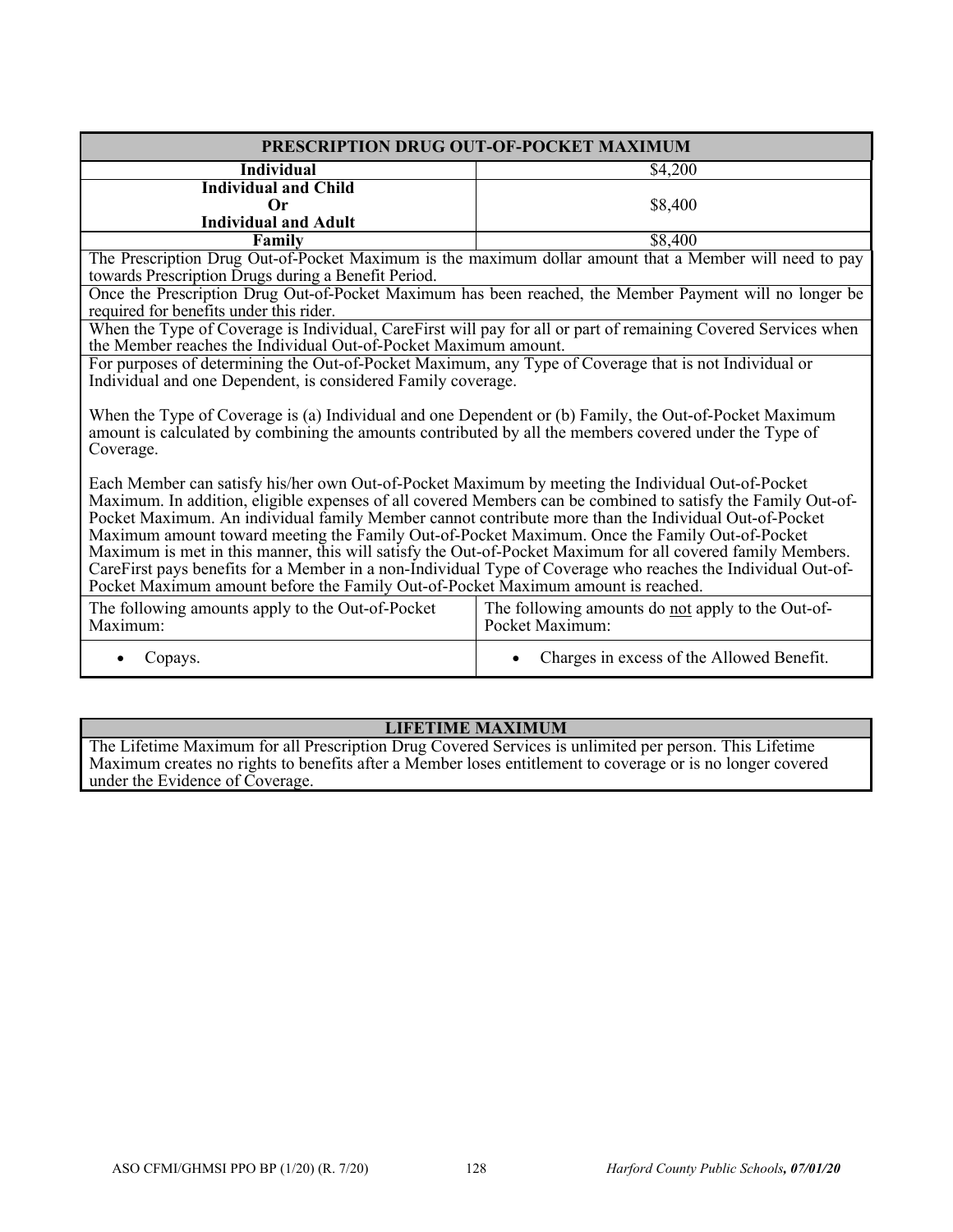## **Important note regarding CareFirst/Member Payments**

If the cost of the Prescription Drug is less than the Member payment, then the cost of the Prescription Drug will be payable by the Member at the time the prescription is filled.

Member Payments are waived for the following:

Preventive Drugs.

Breast cancer Prescription Drugs (Tamoxifen and Raloxifene).

Oral chemotherapy Prescription Drugs.

Insulin syringes and other Diabetic Supplies including testing strips for glucose monitoring equipment.

Contraceptive drugs or devices on the Preventive Drug List that are obtained under a prescription written by a Health Care Provider.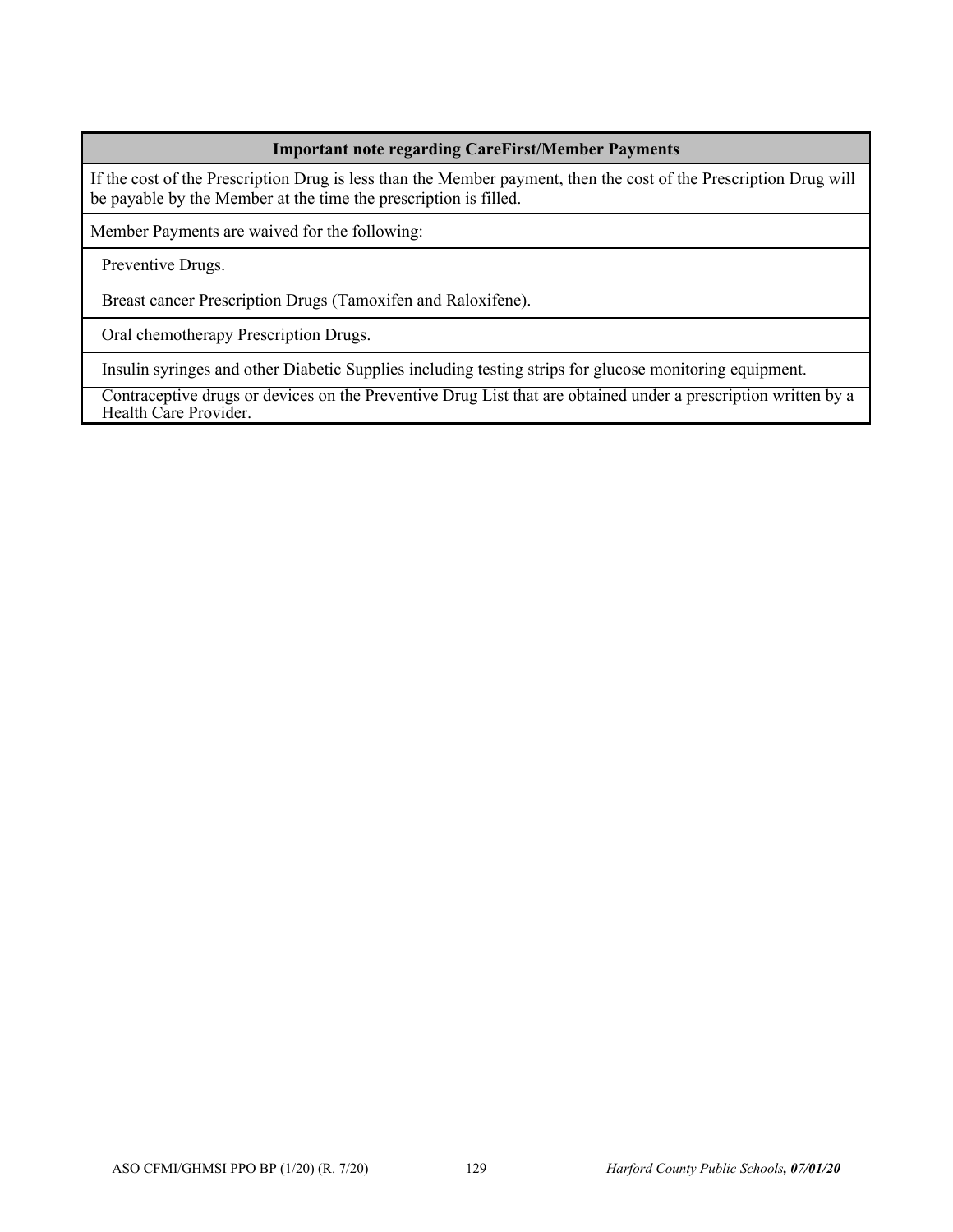| Member Copays shall be applied as shown in the below table: |                               |                              |                              |                                                                                 |  |  |  |
|-------------------------------------------------------------|-------------------------------|------------------------------|------------------------------|---------------------------------------------------------------------------------|--|--|--|
|                                                             | <b>Mail Order (One Copay)</b> |                              | <b>Retail (Two Copays)</b>   |                                                                                 |  |  |  |
| Maintenance Drug                                            | Up to a 90-day<br>supply      | The Member pays<br>one Copay | Up to a 34-day<br>supply     | The Member<br>pays one<br>Copay, plus                                           |  |  |  |
|                                                             |                               |                              | 35 through 90-day<br>supply  | The Member<br>pays a second<br>Copay for a<br>supply of 35<br>days or more      |  |  |  |
|                                                             | <b>Mail Order (One Copay)</b> |                              | <b>Retail (Three Copays)</b> |                                                                                 |  |  |  |
| Non-Maintenance Drug                                        | Up to a 90-day<br>supply      | The Member pays<br>one Copay | Up to a 34-day<br>supply     | The Member<br>pays one<br>Copay, plus                                           |  |  |  |
|                                                             |                               |                              | 35 through 68-day<br>supply  | The Member<br>pays a second<br>Copay for a 35<br>through 68-day<br>supply, plus |  |  |  |
|                                                             |                               |                              | 69 through 90-day<br>supply  | The Member<br>pays a third<br>Copay for a<br>supply of 69<br>days or more       |  |  |  |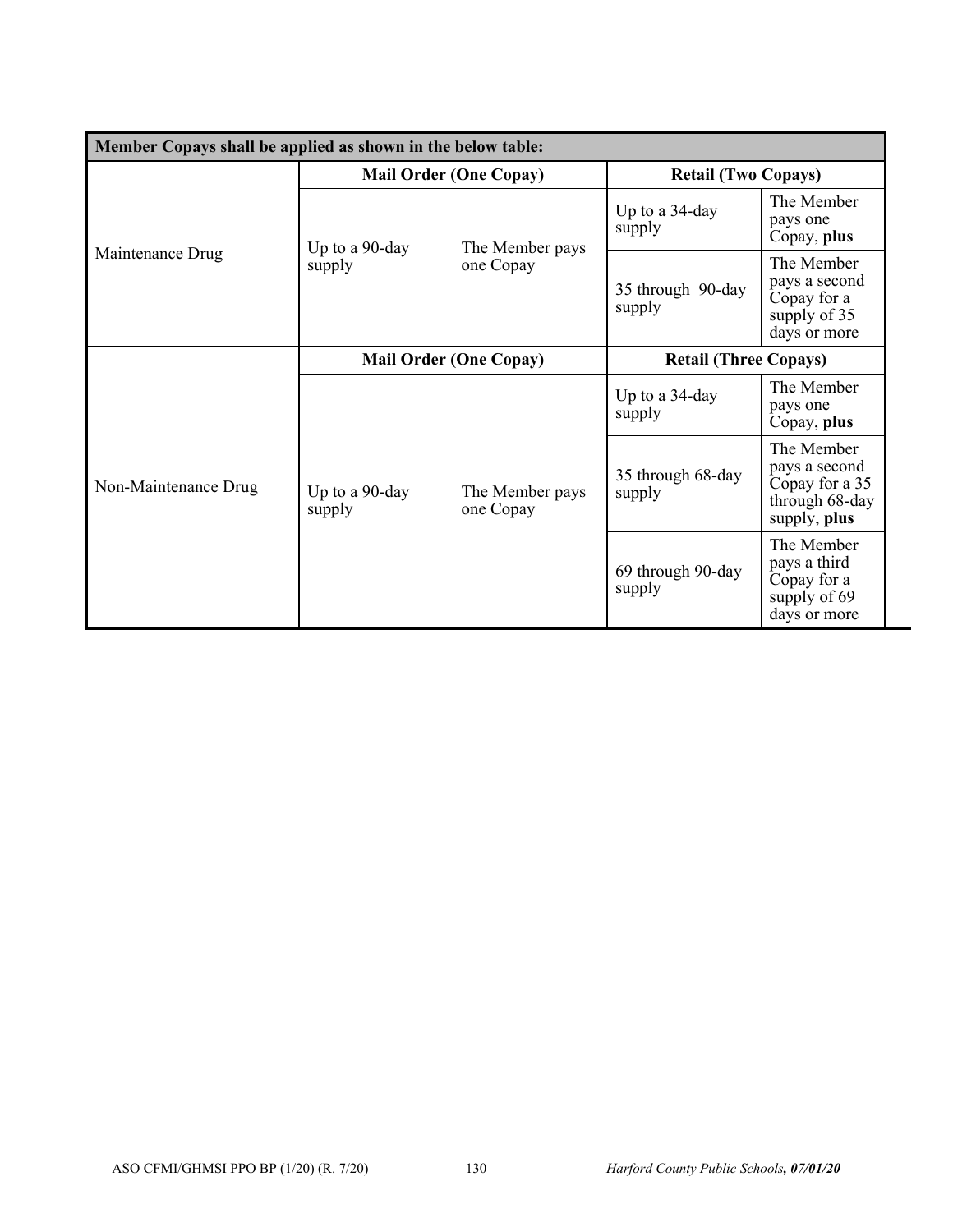| If a Member selects a:           | When a:                      | The Member will pay:                                                                                                                                                          |
|----------------------------------|------------------------------|-------------------------------------------------------------------------------------------------------------------------------------------------------------------------------|
| Non-Preferred Brand<br>Name Drug | Generic Drug is<br>available | Non-Preferred Brand Name Drug Copay<br>Plus, the difference in cost between the Non-Preferred<br>Brand Name Drug and the Generic Drug (up to the cost of<br>the prescription) |

| <b>Covered Service</b>                                                                                                                   | <b>CareFirst Payment</b>                        | <b>Member Payment</b>                                                                                                                   |                   |  |  |  |  |
|------------------------------------------------------------------------------------------------------------------------------------------|-------------------------------------------------|-----------------------------------------------------------------------------------------------------------------------------------------|-------------------|--|--|--|--|
|                                                                                                                                          |                                                 | Retail                                                                                                                                  | Mail              |  |  |  |  |
| No benefits are available for Prescription Drugs dispensed by Non-Contracting Pharmacies under this Prescription<br>Drug Benefits Rider. |                                                 |                                                                                                                                         |                   |  |  |  |  |
| Generic Drug                                                                                                                             |                                                 | \$15 Copay                                                                                                                              |                   |  |  |  |  |
| Preferred Brand Name Drug                                                                                                                | 100% of Allowed Benefit<br>after Member Payment | \$30 Copay                                                                                                                              |                   |  |  |  |  |
| Non-Preferred Brand Name Drug                                                                                                            |                                                 | \$45 Copay                                                                                                                              |                   |  |  |  |  |
|                                                                                                                                          |                                                 |                                                                                                                                         |                   |  |  |  |  |
| Allergy sera (serum)                                                                                                                     | 100% of Allowed Benefit<br>after Member Payment | The Member pays one (1) Member Payment                                                                                                  |                   |  |  |  |  |
| Insulin                                                                                                                                  | 100% of Allowed Benefit<br>after Member Payment | Benefits are available to same extent as benefits<br>provided for Generic, Preferred Brand Name,<br>and Non-Preferred Brand Name Drugs. |                   |  |  |  |  |
| Diabetes Supplies<br>(including testing strips for glucose)<br>monitoring equipment)                                                     | 100% of Allowed Benefit                         | No Member Payment                                                                                                                       |                   |  |  |  |  |
| Prescription Drug contraceptives                                                                                                         | 100% of Allowed Benefit                         |                                                                                                                                         | No Member Payment |  |  |  |  |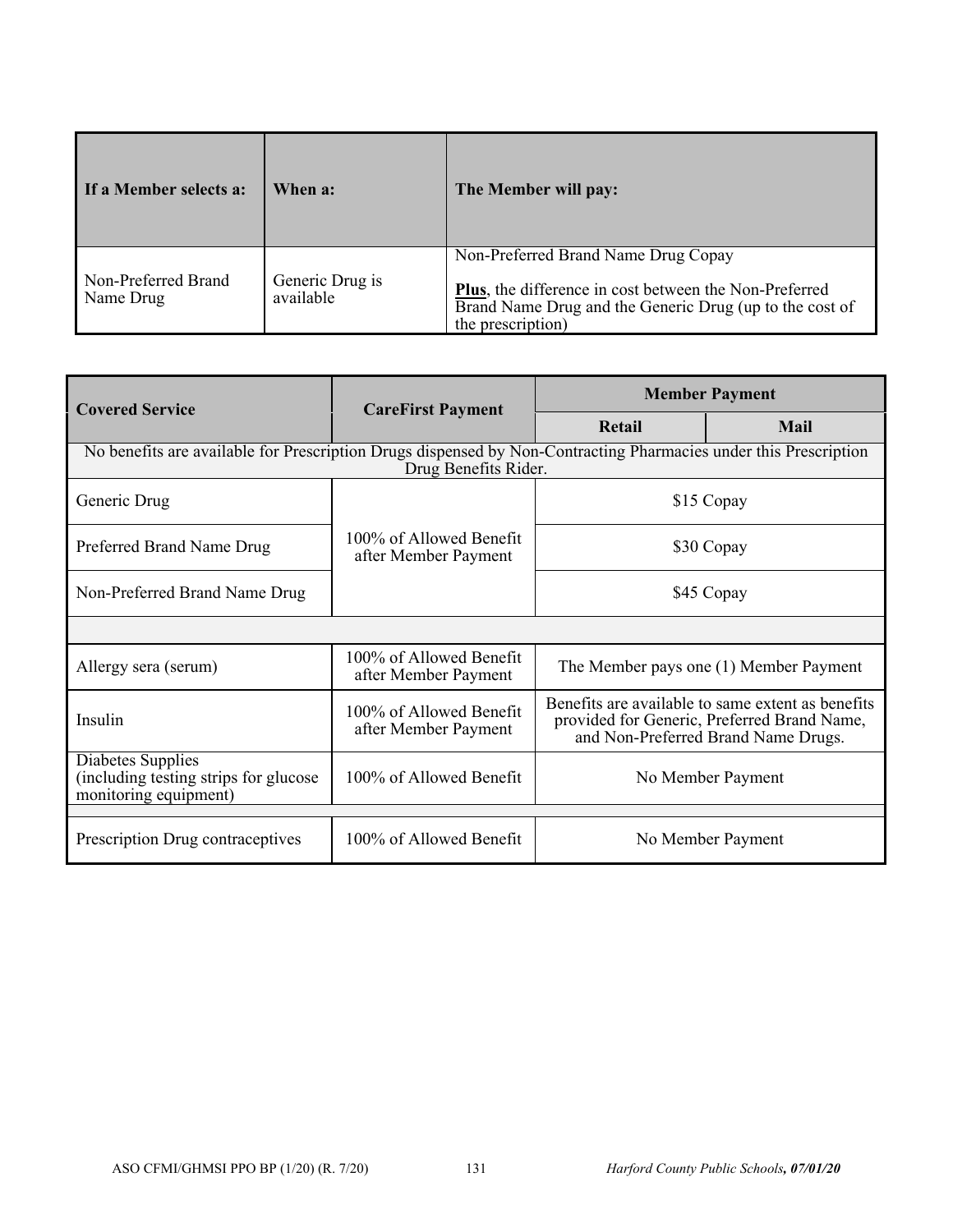#### **CLAIMS PROCEDURES Internal claims and Appeals and External Review processes**

The Plan's Claims Procedures were developed in accordance with section 503 of the Employee Retirement Income Security Act of 1974 (ERISA or the Act), 29 U.S.C. 1133, 1135, which sets forth minimum requirements for employee benefit plan procedures pertaining to Claims for Benefits by Members as required by 29 CFR 2560.503-1 (the DOL claims procedure regulation), and the Public Health Service Act (PHS Act) requirements with respect to internal claims and Appeals and External Review processes for Group Health Plans that are not grandfathered health plans under §2590.715–1251 as set forth in §2590.715-2719. Except as otherwise specifically provided, these requirements apply to every employee benefit plan described in section 4(a) and not exempted under section 4(b) of the Act. Notwithstanding this provision, nothing herein shall be construed to mean or imply that a non-ERISA Group Health Plan has deemed itself subject to ERISA.

- **A. DEFINITIONS**
- **B. CLAIMS PROCEDURES**
- **C. CLAIMS PROCEDURES COMPLIANCE**
- **D. CLAIM FOR BENEFITS**<br>**E. TIMING OF NOTIFICAT**
- **E. TIMING OF NOTIFICATION OF BENEFIT DETERMINATION (Internal claims and Appeal process)**
- **F. MANNER AND CONTENT OF NOTIFICATION OF BENEFIT DETERMINATION**
- **G. APPEAL OF ADVERSE BENEFIT DETERMINATIONS**
- **H. TIMING OF NOTIFICATION OF DETERMINATION OF APPEAL**
- **I. MANNER AND CONTENT OF NOTIFICATION OF BENEFIT DETERMINATION ON APPEAL**
- **J. NOTICE**<br>**K. EXTERN**
- **K. EXTERNAL REVIEW PROCESS**

#### **A. DEFINITIONS**

The following terms shall have the meaning ascribed to such terms whenever such terms are used in these Claims Procedures.

Adverse Benefit Determination means any of the following: a denial, reduction, or termination of, or a failure to provide or make payment (in whole or in part) for, a benefit, including any such denial, reduction, termination, or failure to provide or make payment that is based on a determination of a Claimant's eligibility to participate in a Plan, and including, a denial, reduction, or termination of, or a failure to provide or make payment (in whole or in part) for, a benefit resulting from the application of any utilization review, as well as a failure to cover an item or service for which benefits are otherwise provided because it is determined to be Experimental/Investigational or not Medically Necessary or appropriate. An Adverse Benefit Determination also includes any Rescission of coverage (whether or not, in connection with the Rescission, there is an adverse effect on any particular benefit at that time).

Appeal (or Internal Appeal) means review by the Plan or the Plan's Designee of an Adverse Benefit Determination, as required in paragraph E. of this section.

Claim Involving Urgent Care is any claim for medical care or treatment with respect to which the application of the time periods for making non-urgent care determinations:

- 1. Could seriously jeopardize the life or health of the Claimant or the ability of the Claimant to regain maximum function, or,
- 2. In the opinion of a physician with knowledge of the Claimant's medical condition, would subject the Claimant to severe pain that cannot be adequately managed without the care or treatment that is the subject of the claim.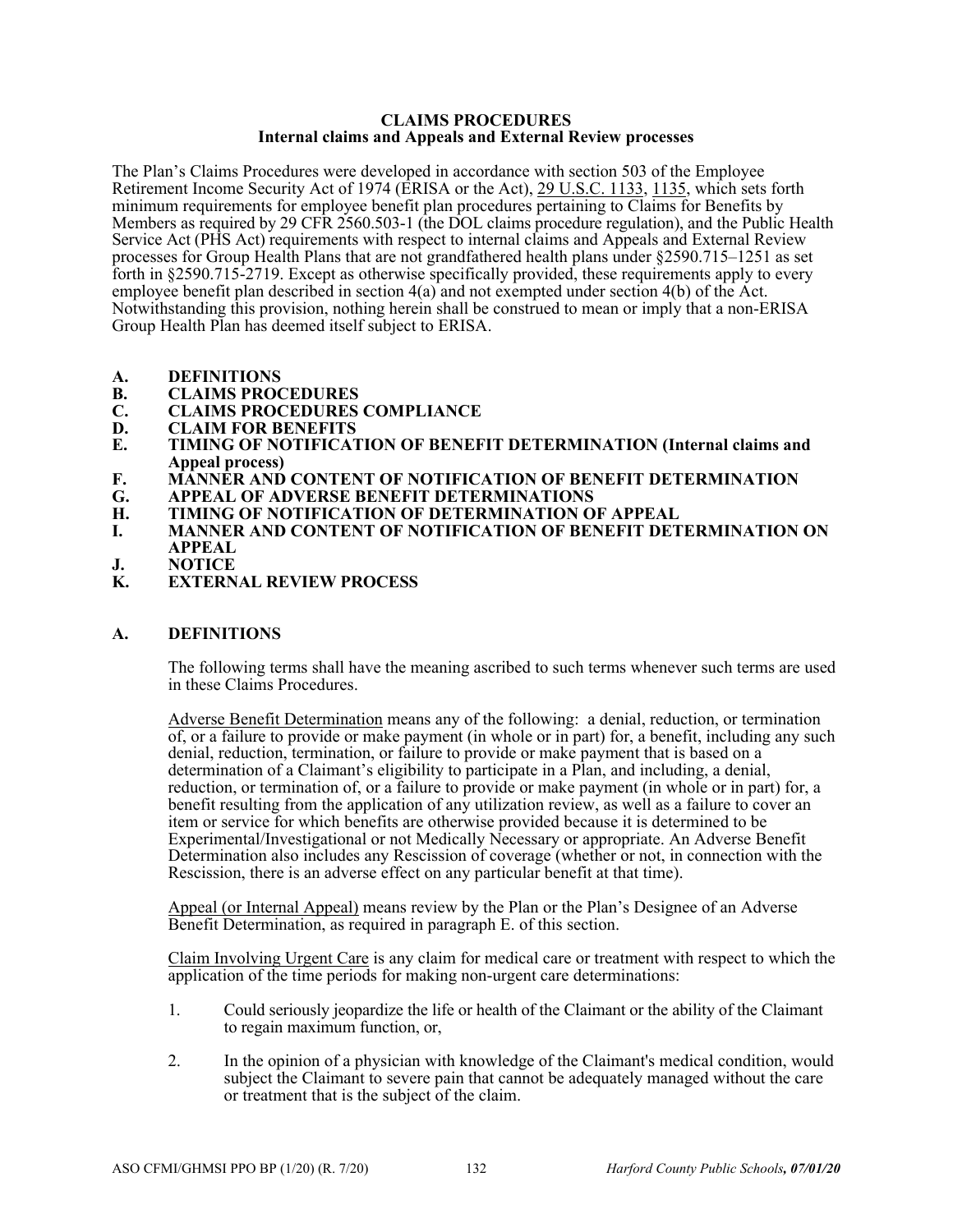Whether a claim is a Claim Involving Urgent Care is to be determined by an individual acting on behalf of the Plan applying the judgment of a prudent layperson who possesses an average knowledge of health and medicine; however, any claim that a physician with knowledge of the Claimant's medical condition determines is a Claim Involving Urgent Care shall be treated as a Claim Involving Urgent Care for purposes of these Claims Procedures.

Claimant means an individual who makes a claim under this section. For purposes of this section, references to claimant include a claimant's authorized representative.

External Review means a review of an Adverse Benefit Determination (including a Final Internal Adverse Benefit Determination) conducted pursuant to the External Review process of paragraph K of this section.

Final External Review Decision, as used in paragraph K. of this section, means a determination by an Independent Review Organization at the conclusion of an External Review.

Final Internal Adverse Benefit Determination means an Adverse Benefit Determination that has been upheld by the Plan or the Plan's Designee at the completion of the Internal Appeals process applicable under paragraph E. of this section (or an Adverse Benefit Determination with respect to which the Internal Appeals process has been exhausted under the deemed exhaustion rules of paragraph E.3 of this section).

Group Health Plan means an employee welfare benefit Plan within the meaning of section 3(1) of the Act to the extent that such Plan provides "medical care" within the meaning of section  $733(a)$ of the Act.

Health Care Professional means a physician or other Health Care Professional licensed, **accredited, or certified to perform specified health services consistent with State law.** 

Independent Review Organization (or IRO) means an entity that conducts independent External Reviews of Adverse Benefit Determinations and Final Internal Adverse Benefit Determinations pursuant to paragraph K. of this section.

NAIC Uniform Model Act means the Uniform Health Carrier External Review Model Act promulgated by the National Association of Insurance Commissioners in place on July 23, 2010.

Notice or Notification means the delivery or furnishing of information to an individual in a manner appropriate with respect to material required to be furnished or made available to an individual.

Plan means that portion of the Group Health Plan established by the Group that provides for health care benefits for which CareFirst is the claims administrator under this Group Contract.

Plan Designee, for purposes of these Claims Procedures, means CareFirst.

Post-Service Claim means any claim for a benefit that is not a Pre-Service Claim.

Pre-Service Claim means any claim for a benefit with respect to which the terms of the Plan condition receipt of the benefit, in whole or in part, on approval of the benefit in advance of obtaining medical care.

Relevant. A document, record, or other information shall be considered Relevant to a Claimant's claim if such document, record, or other information:

1. Was relied upon in making the benefit determination;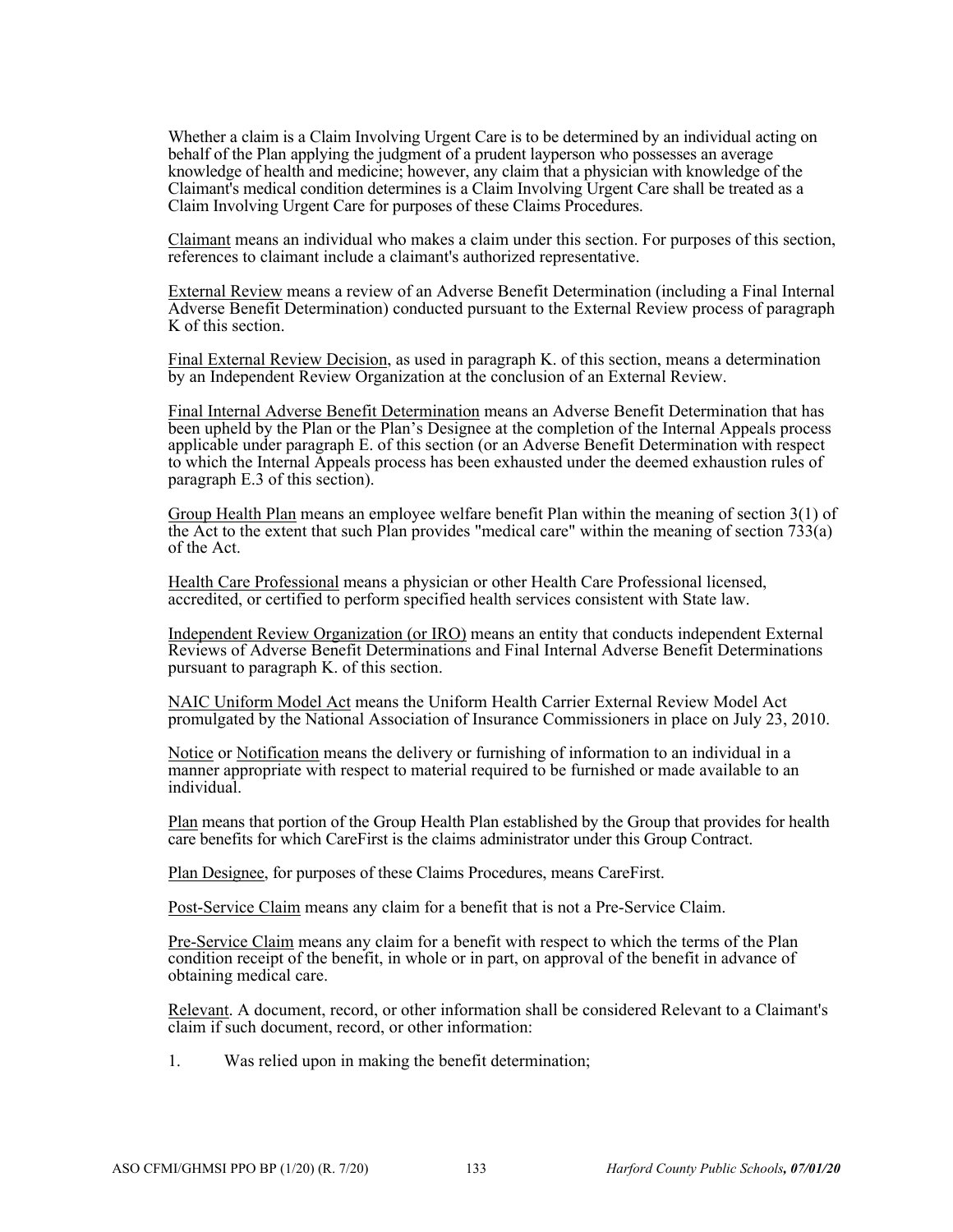- 2. Was submitted, considered, or generated in the course of making the benefit determination, without regard to whether such document, record, or other information was relied upon in making the benefit determination;
- 3. Demonstrates compliance with the administrative processes and safeguards required pursuant to these Claims Procedures in making the benefit determination; or
- 4. Constitutes a statement of policy or guidance with respect to the Plan concerning the denied treatment option or benefit for the Claimant's diagnosis, without regard to whether such advice or statement was relied upon in making the benefit determination.

## **B. CLAIMS PROCEDURES**

These procedures govern the filing of benefit claims, Notification of benefit determinations, and Appeal of Adverse Benefit Determinations (hereinafter collectively referred to as Claims Procedures) for Claimants.

These Claims Procedures do not preclude an authorized representative of a Claimant from acting on behalf of such Claimant in pursuing a benefit claim or Appeal of an Adverse Benefit Determination. Nevertheless, the Plan has established reasonable procedures for determining whether an individual has been authorized to act on behalf of a Claimant, provided that, in the case of a Claim Involving Urgent Care, a Health Care Professional, with knowledge of a Claimant's medical condition shall be permitted to act as the authorized representative of the Claimant.

These Claims Procedures contain administrative processes and safeguards designed to ensure and to verify that benefit claim determinations and Rescissions are made in accordance with governing Plan documents and, where appropriate, Plan provisions have been applied consistently with respect to similarly situated Claimants.

## **C. CLAIMS PROCEDURES COMPLIANCE**

1. Failure to follow Pre-Service Claims Procedures. In the case of a failure by a Claimant or an authorized representative of a Claimant to follow the Plan's procedures for filing a Pre-Service Claim the Claimant or representative shall be notified of the failure and the proper procedures to be followed in filing a Claim for Benefits. This Notification shall be provided to the Claimant or authorized representative, as appropriate, as soon as possible, but not later than five (5) days (24 hours in the case of a failure to file a Claim Involving Urgent Care) following the failure. Notification may be oral, unless written Notification is requested by the Claimant or authorized representative.

The above shall apply only in the case of a failure that:

- a. Is a communication by a Claimant or an authorized representative of a Claimant that is received by the person or organizational unit designated by the Plan or Plan Designee that handles benefit matters; and
- b. Is a communication that names a specific Claimant; a specific medical condition or symptom; and a specific treatment, service, or product for which approval is requested.
- 2. Civil Action. A Claimant is not required to file more than the Appeals process described herein prior to bringing a civil action under ERISA or under State law, as applicable.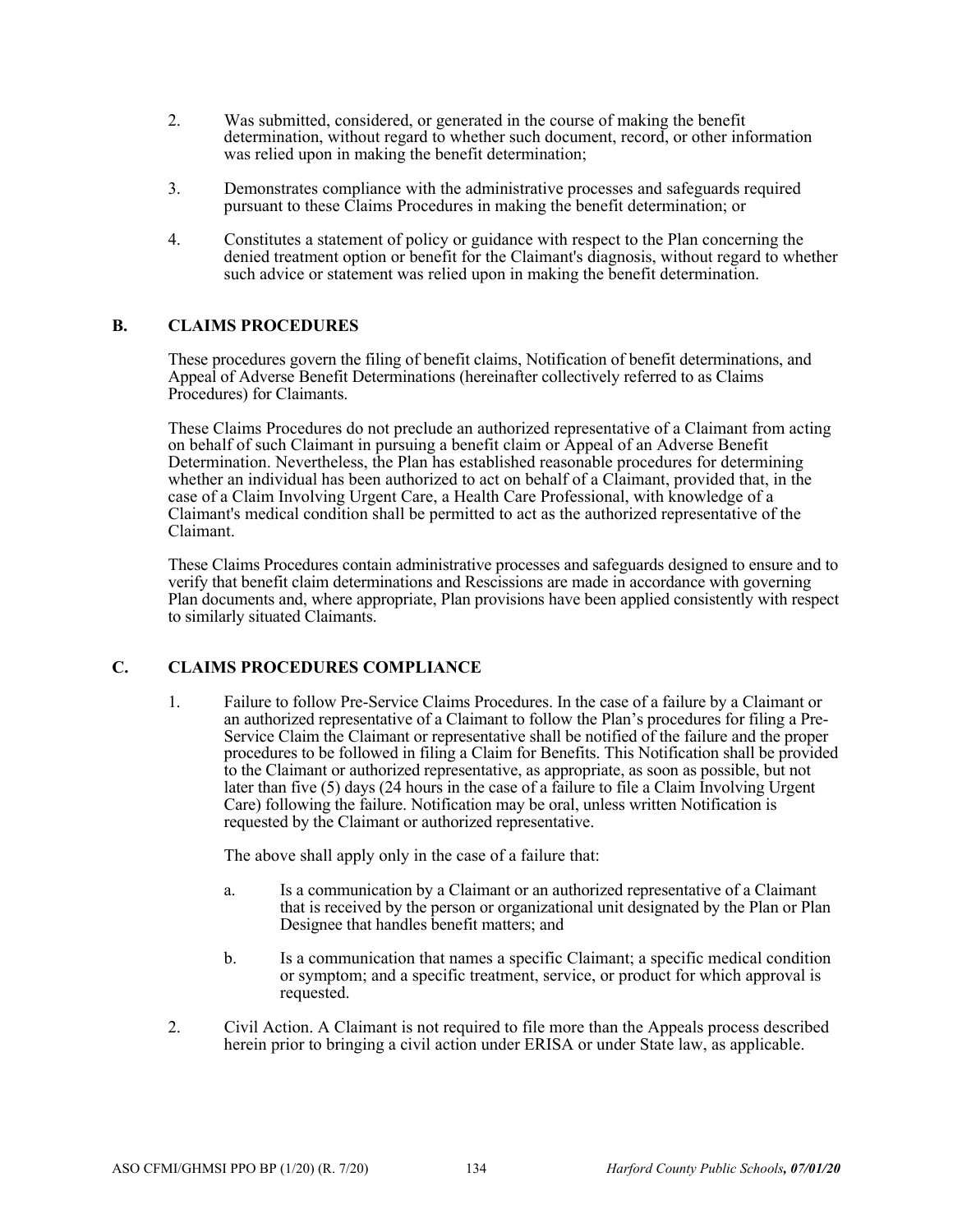## **D. CLAIM FOR BENEFITS**

A Claim for Benefits is a request for a Plan benefit or benefits made by a Claimant in accordance with a Plan's reasonable procedure for filing benefit claims. A Claim for Benefits includes any Pre-Service Claims and any Post-Service Claims.

#### **E. TIMING OF NOTIFICATION OF BENEFIT DETERMINATION (Internal claims and Appeal process)**

- 1. In general. Except as provided in paragraph E.2, if a claim is wholly or partially denied, the Claimant shall be notified in accordance with paragraph F. herein, of the Adverse Benefit Determination within a reasonable period of time, but not later than 90 days after receipt of the claim by the Plan or the Plan's Designee, unless it is determined that special circumstances require an extension of time for processing the claim. If it is determined that an extension of time for processing is required, written Notice of the extension shall be furnished to the Claimant prior to the termination of the initial 90-day period. In no event shall such extension exceed a period of 90 days from the end of such initial period. The extension Notice shall indicate the special circumstances requiring an extension of time and the date by which the benefit determination will be rendered.
- 2. The Claimant shall be notified of the determination in accordance with the following, as appropriate.
	- a. Expedited Notification of benefit determinations involving urgent care. In the case of a Claim Involving Urgent Care, the Claimant shall be notified of the benefit determination (whether adverse or not) as soon as possible, taking into account the medical exigencies, but not later than 72 hours after receipt of the claim unless the Claimant fails to provide sufficient information to determine whether, or to what extent, benefits are covered or payable under the Plan. In the case of such a failure, the Claimant shall be notified as soon as possible, but not later than 24 hours after receipt of the claim, of the specific information necessary to complete the claim. The Claimant shall be afforded a reasonable amount of time, taking into account the circumstances, but not less than 48 hours, to provide the specified information. Notification of any Adverse Benefit Determination pursuant to this paragraph shall be made in accordance with paragraph F. herein. The Claimant shall be notified of the benefit determination as soon as possible, but in no case later than 48 hours after the earlier of:
		- 1) Receipt of the specified information, or
		- 2) The end of the period afforded the Claimant to provide the specified additional information.
	- b. Concurrent care decisions. If an ongoing course of treatment has been approved to be provided over a period of time or number of treatments:
		- 1) Any reduction or termination of such course of treatment (other than by Plan amendment or termination) before the end of such period of time or number of treatments shall constitute an Adverse Benefit Determination. The Claimant shall be notified in accordance with paragraph F. herein, of the Adverse Benefit Determination at a time sufficiently in advance of the reduction or termination to allow the Claimant to Appeal and obtain a determination on review of that Adverse Benefit Determination before the benefit is reduced or terminated.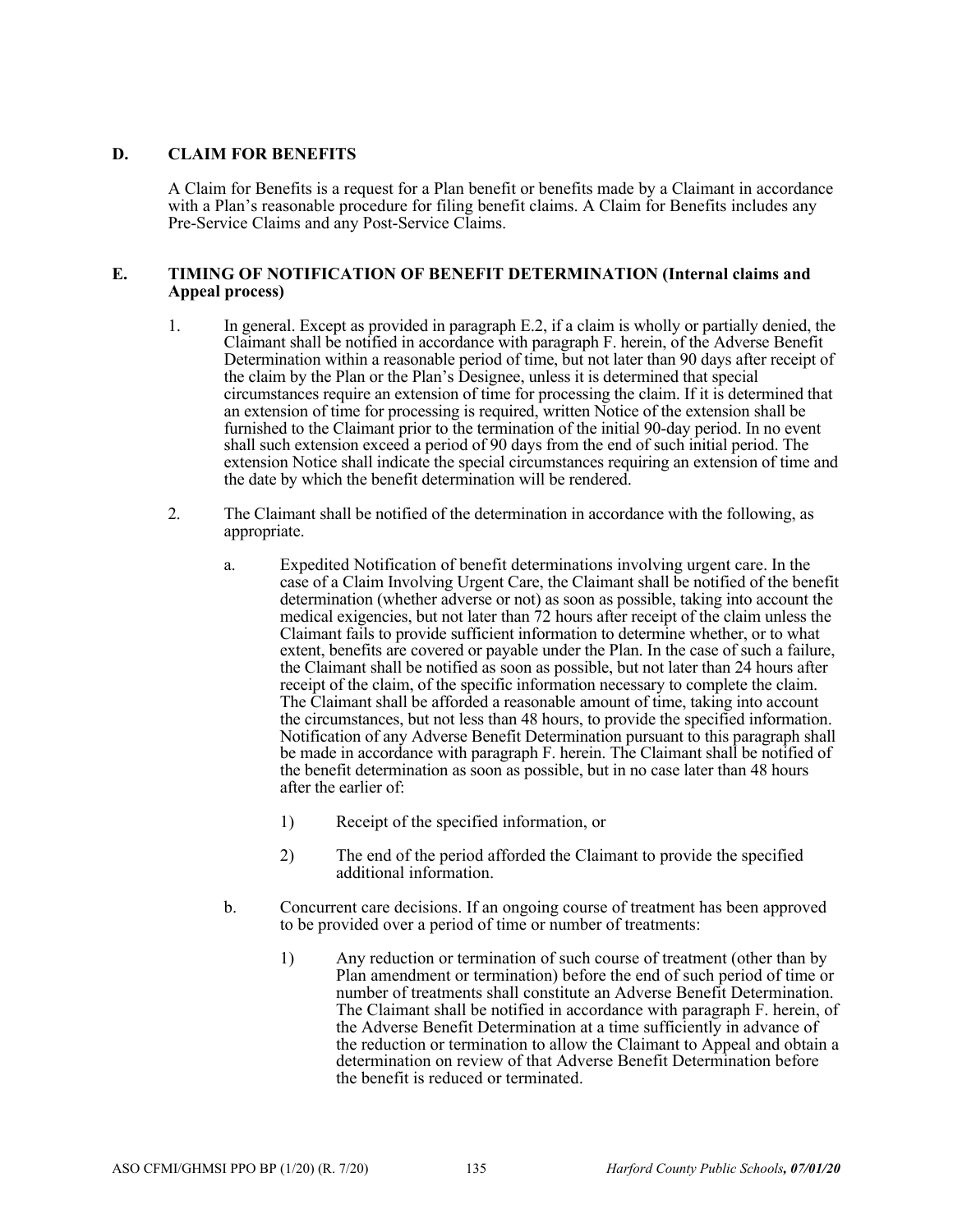- 2) Any request by a Claimant to extend the course of treatment beyond the period of time or number of treatments that is a Claim Involving Urgent Care shall be decided as soon as possible, taking into account the medical exigencies. The Claimant shall be notified of the benefit determination, whether adverse or not, within 24 hours after receipt of the claim, provided that any such claim is made at least 24 hours prior to the expiration of the prescribed period of time or number of treatments. Notification of any Adverse Benefit Determination concerning a request to extend the course of treatment, whether involving urgent care or not, shall be made in accordance with paragraph F. herein, and Appeal shall be governed by paragraphs H.2.a, H.2.b, or H.2.c, herein as appropriate.
- 3) Continued coverage will be provided pending the outcome of an Appeal.
- c. Other claims. In the case of a claim that is not an urgent care claim or a concurrent care decision the Claimant shall be notified of the benefit determination in accordance with the below "Pre-Service Claims" or "Post-Service Claims," as appropriate.
	- 1) Pre-Service Claims. In the case of a Pre-Service Claim, the Claimant shall be notified of the benefit determination (whether adverse or not) within a reasonable period of time appropriate to the medical circumstances, but not later than 15 days after receipt of the claim. This period may be extended one time for up to 15 days, provided that the Plan or the Plan's Designee both determines that such an extension is necessary due to matters beyond its control and notifies the Claimant, prior to the expiration of the initial 15-day period, of the circumstances requiring the extension of time and the date by which a decision is expected to be rendered. If such an extension is necessary due to a failure of the Claimant to submit the information necessary to decide the claim, the Notice of extension shall specifically describe the required information, and the Claimant shall be afforded at least 45 days from receipt of the Notice within which to provide the specified information. Notification of any Adverse Benefit Determination pursuant to this paragraph shall be made in accordance with paragraph F. herein.
	- 2) Post-Service Claims. In the case of a Post-Service Claim, the Claimant shall be notified, in accordance with paragraph F. herein, of the Adverse Benefit Determination within a reasonable period of time, but not later than 30 days after receipt of the claim. This period may be extended one time for up to 15 days, provided that the Plan or the Plan's Designee both determines that such an extension is necessary due to matters beyond its control and notifies the Claimant, prior to the expiration of the initial 30 day period, of the circumstances requiring the extension of time and the date by which a decision is expected to be rendered. If such an extension is necessary due to a failure of the Claimant to submit the information necessary to decide the claim, the Notice of extension shall specifically describe the required information, and the Claimant shall be afforded at least 45 days from receipt of the Notice within which to provide the specified information.
- d. Calculating time periods. For purposes of paragraph E. herein the period of time within which a benefit determination is required to be made shall begin at the time a claim is filed, without regard to whether all the information necessary to make a benefit determination accompanies the filing. In the event that a period of time is extended as permitted pursuant to paragraph E.2.c above due to a Claimant's failure to submit information necessary to decide a claim, the period for making the benefit determination shall be tolled from the date on which the Notification of the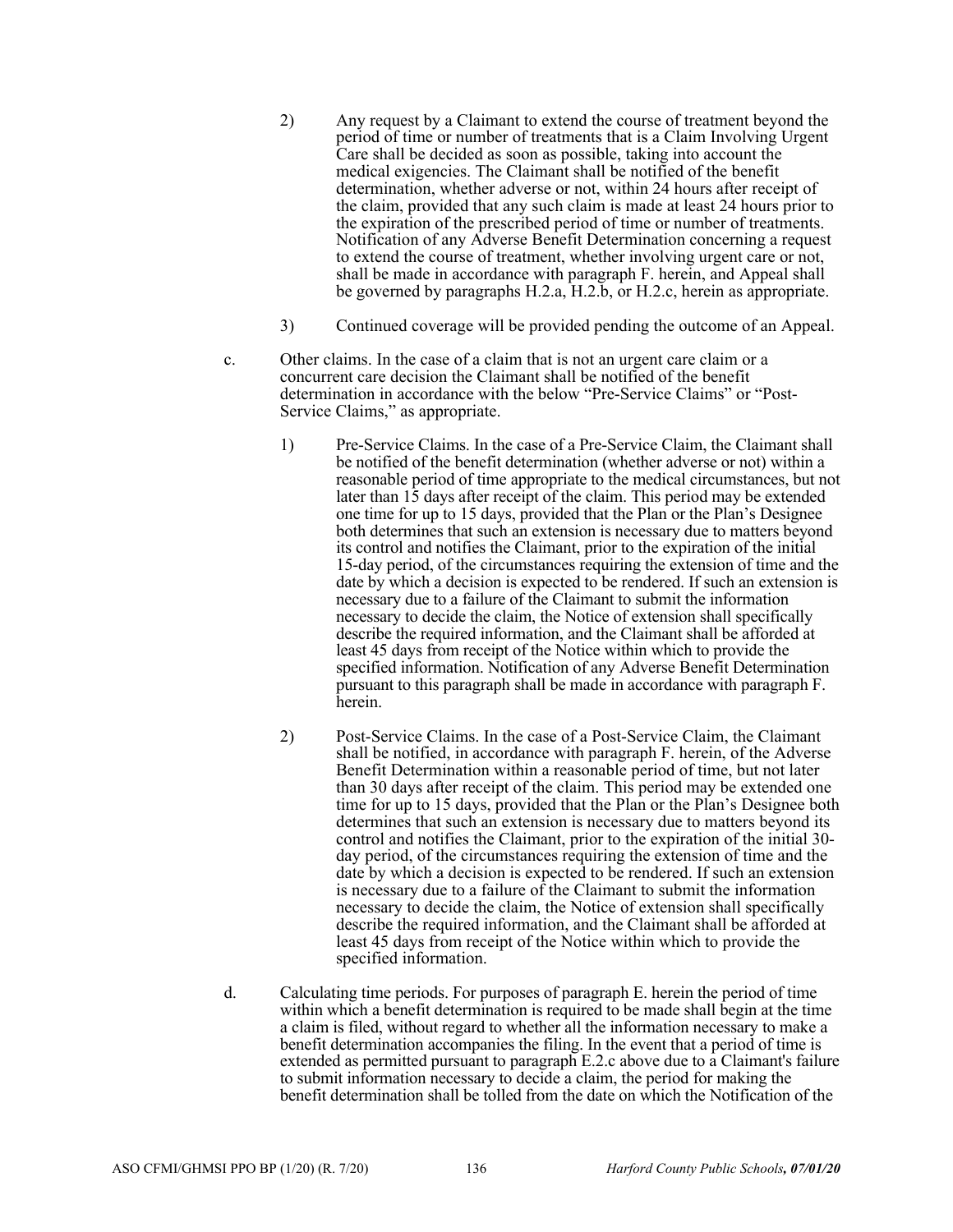extension is sent to the Claimant until the date on which the Claimant responds to the request for additional information.

3. Deemed exhaustion of internal claims and Appeals processes. If the Plan or the Plan's Designee fails to strictly adhere to all the requirements of this paragraph E. with respect to a claim, the Claimant is deemed to have exhausted the internal claims and Appeals process, except as provided in paragraph two below. Accordingly, the Claimant may initiate an External Review under paragraph K. of this section. The Claimant is also entitled to pursue any available remedies under section 502(a) of ERISA or under State law, as applicable, on the basis that the Plan or the Plan's Designee has failed to provide a reasonable internal claims and Appeals process that would yield a decision on the merits of the claim. If a Claimant chooses to pursue remedies under section 502(a) of ERISA under such circumstances, the claim or Appeal is deemed denied on review without the exercise of discretion by an appropriate fiduciary.

Notwithstanding paragraph 3 of this section, the internal claims and Appeals process of this paragraph will not be deemed exhausted based on de minimis violations that do not cause, and are not likely to cause, prejudice or harm to the Claimant so long as the Plan or the Plan's Designee demonstrates that the violation was for good cause or due to matters beyond the control of the Plan or the Plan's Designee and that the violation occurred in the context of an ongoing, good faith exchange of information between the Plan or the Plan's Designee and the Claimant. This exception is not available if the violation is part of a pattern or practice of violations by the Plan or the Plan's Designee. The Claimant may request a written explanation of the violation from the Plan or the Plan's Designee, and the Plan or the Plan's Designee must provide such explanation within 10 days, including a specific description of its bases, if any, for asserting that the violation should not cause the internal claims and Appeals process of this paragraph to be deemed exhausted. If an external reviewer or a court rejects the Claimant's request for immediate review under paragraph 3 of this section on the basis that the Plan or the Plan's Designee met the standards for the exception under this paragraph, the Claimant has the right to resubmit and pursue the internal Appeal of the claim. In such a case, within a reasonable time after the external reviewer or court rejects the claim for immediate review (not to exceed 10 days), the Plan or the Plan's Designee shall provide the Claimant with Notice of the opportunity to resubmit and pursue the internal Appeal of the claim. Time periods for re-filing the claim shall begin to run upon Claimant's receipt of such Notice.

## **F. MANNER AND CONTENT OF NOTIFICATION OF BENEFIT DETERMINATION**

- 1. Except in the case of an Adverse Benefit Determination concerning a Claim Involving Urgent Care, the Plan or the Plan's Designee shall provide a Claimant with written or electronic Notification of any Adverse Benefit Determination. The Notification shall set forth, in a manner calculated to be understood by the Claimant:
	- a. The specific reason or reasons for the adverse determination;
	- b. Reference to the specific Plan provisions on which the determination is based;
	- c. A description of any additional material or information necessary for the Claimant to perfect the claim and an explanation of why such material or information is necessary;
	- d. A description of the Plan's review procedures and the time limits applicable to such procedures, including a statement of the Claimant's right to bring a civil action under section  $502(a)$  of the Act following an Adverse Benefit Determination on review;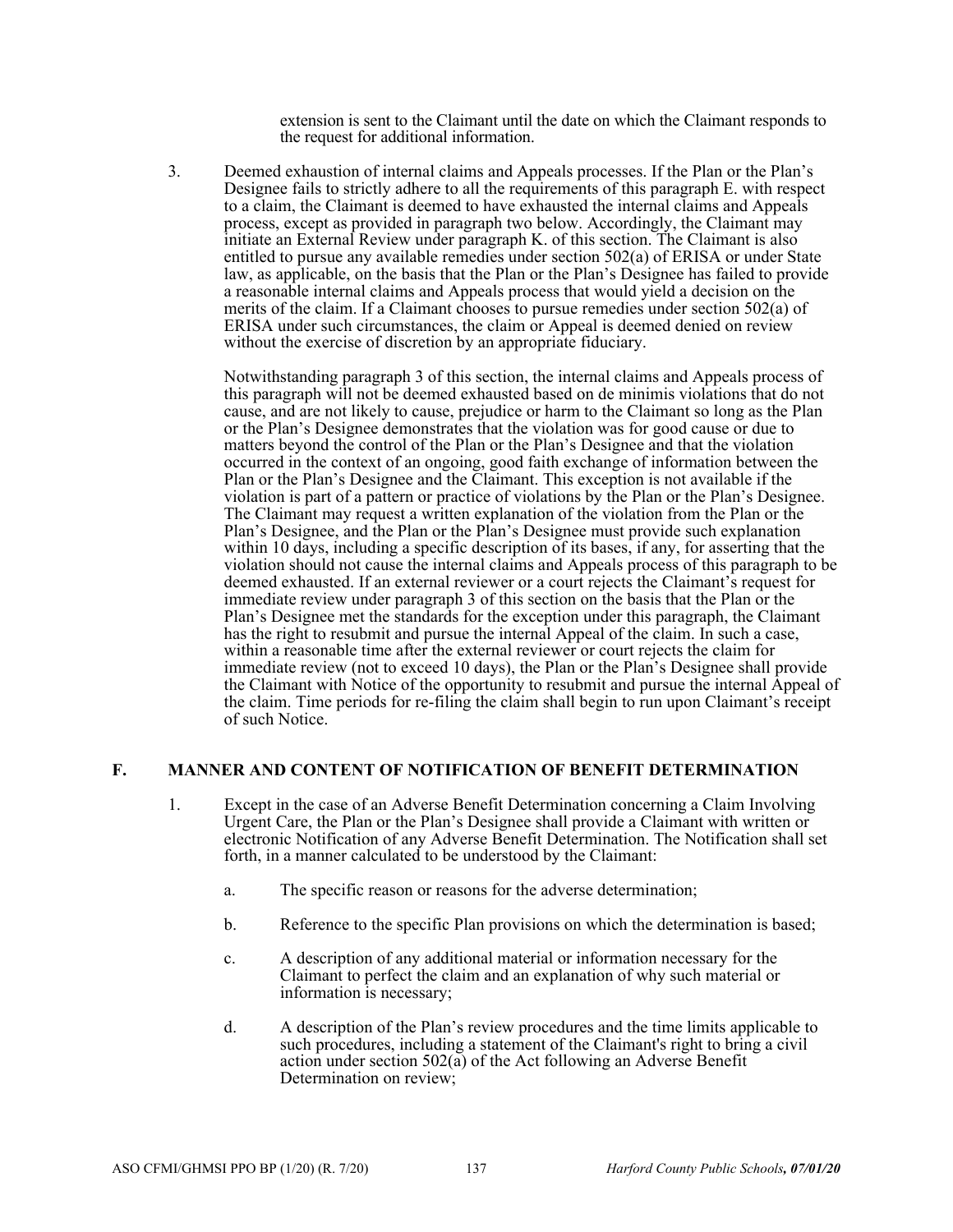- e. In the case of an Adverse Benefit Determination:
	- 1) If an internal rule, guideline, protocol, or other similar criterion was relied upon in making the adverse determination, either the specific rule, guideline, protocol, or other similar criterion; or a statement that such a rule, guideline, protocol, or other similar criterion was relied upon in making the adverse determination and that a copy of such rule, guideline, protocol, or other criterion will be provided free of charge to the Claimant upon request; or
	- 2) If the Adverse Benefit Determination is based on a Medical Necessity or Experimental/Investigational treatment or similar exclusion or limit, either an explanation of the scientific or clinical judgment for the determination, applying the terms of the Plan to the Claimant's medical circumstances, or a statement that such explanation will be provided free of charge upon request.
- f. In the case of an Adverse Benefit Determination by the Plan or the Plan's Designee concerning a Claim Involving Urgent Care, a description of the expedited review process applicable to such claims.
- 2. In the case of an Adverse Benefit Determination by the Plan or the Plan's Designee concerning a Claim Involving Urgent Care, the information described above may be provided to the Claimant orally within the time frame prescribed in paragraph E.2.a herein, provided that a written or electronic Notification in accordance with paragraph F.1 of this section is furnished to the Claimant not later than three (3) days after the oral Notification.

Notice will be provided in accordance with paragraph J., herein.

## **G. APPEAL OF ADVERSE BENEFIT DETERMINATIONS**

- 1. To Appeal a denied claim, a written request and any supporting record of medical documentation must be submitted to the address on the reverse side of your membership card within 180 days of the Adverse Benefit Determination.
- 2. a. A Claimant has the opportunity to submit written comments, documents, records, and other information relating to the Claim for Benefits;
	- b. A Claimant shall be provided, upon request and free of charge, reasonable access to, and copies of, all documents, records, and other information Relevant to the Claimant's Claim for Benefits;
	- c. The Plan or the Plan's Designee shall take into account all comments, documents, records, and other information submitted by the Claimant relating to the claim, without regard to whether such information was submitted or considered in the initial benefit determination.
- 3. In addition to the requirements of paragraphs G.2.a through c herein, the following apply:
	- a. The Plan or the Plan's Designee shall provide for a review that does not afford deference to the initial Adverse Benefit Determination and will be conducted by an appropriate named fiduciary of the Plan who is neither the individual who made the Adverse Benefit Determination that is the subject of the Appeal, nor the subordinate of such individual;
	- b. In deciding an Appeal of any Adverse Benefit Determination that is based in whole or in part on a medical judgment, including determinations with regard to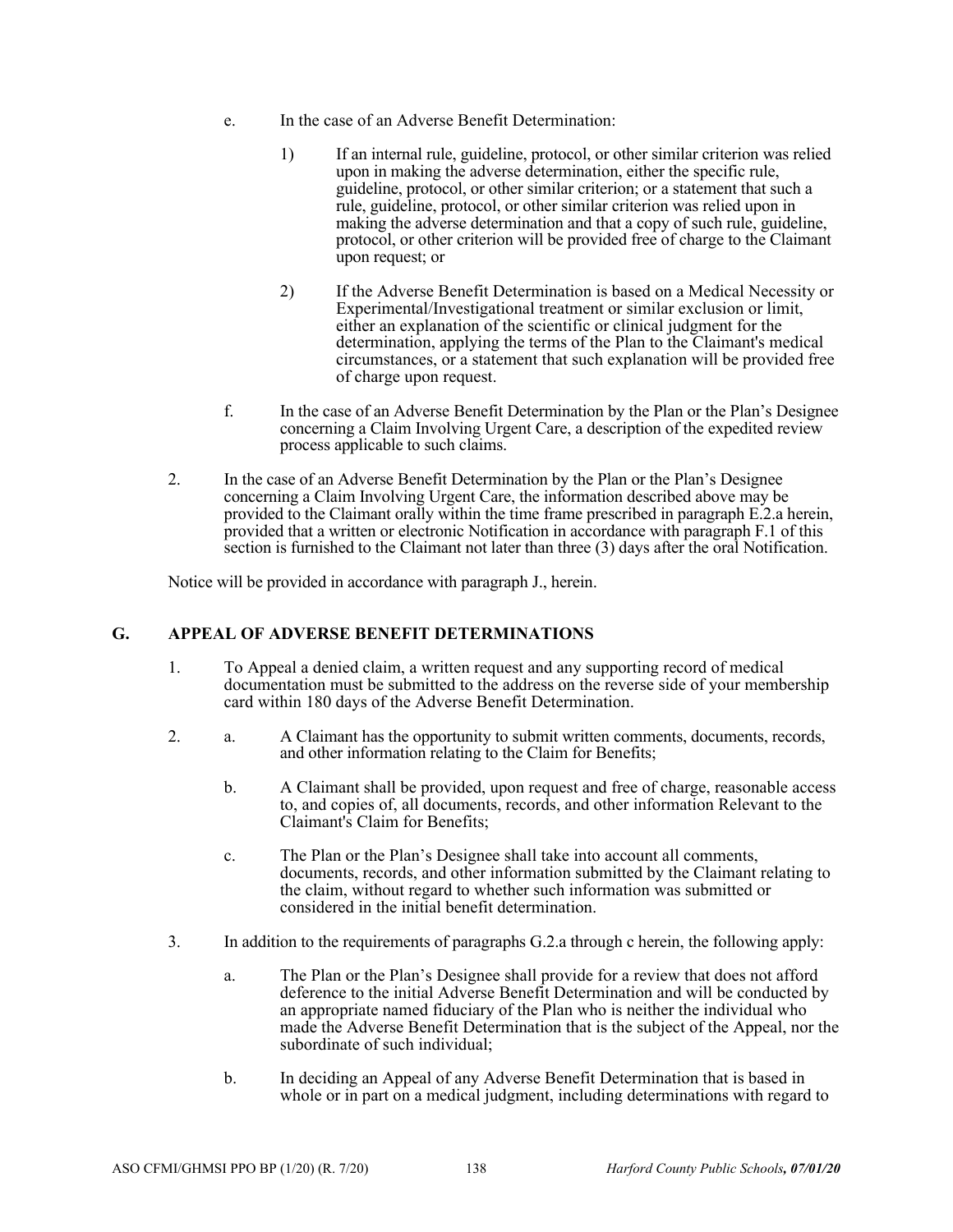whether a particular treatment, drug, or other item is Experimental/ Investigational, or not Medically Necessary or appropriate, the appropriate named fiduciary shall consult with a Health Care Professional who has appropriate training and experience in the field of medicine involved in the medical judgment;

- c. Upon request, the Plan or the Plan's Designee will identify medical or vocational experts whose advice was obtained on behalf of the Plan in connection with a Claimant's Adverse Benefit Determination, without regard to whether the advice was relied upon in making the benefit determination;
- d. Health Care Professionals engaged for purposes of a consultation under paragraph G.3.b herein shall be individuals who were neither consulted in connection with the Adverse Benefit Determination that is the subject of the Appeal, nor subordinates of any such individuals; and
- e. In the case of a Claim Involving Urgent Care, a request for an expedited Appeal of an Adverse Benefit Determination may be submitted orally or in writing by the Claimant; and all necessary information, including the Plan's or the Plan Designee's determination on review, may be transmitted between the Plan or the Plan's Designee and the Claimant by telephone, facsimile, or other available similarly expeditious method.
- 4. Full and fair review. The Plan or the Plan's Designee shall allow a Claimant to review the claim file and to present evidence and testimony as part of the internal claims and Appeals process. Specifically, in addition to the requirements of paragraphs G.2.a through c herein, the following apply:
	- a. The Plan or the Plan's Designee shall provide the Claimant, free of charge, with any new or additional evidence considered, relied upon, or generated by the Plan or the Plan's Designee (or at the direction of the Plan or the Plan's Designee) in connection with the claim; such evidence will be provided as soon as possible and sufficiently in advance of the date on which the Notice of Final Internal Adverse Benefit Determination is required to be provided under paragraph H. herein, to give the Claimant a reasonable opportunity to respond prior to that date; and
	- b. Before the Plan or the Plan's Designee issues a Final Internal Adverse Benefit Determination based on a new or additional rationale, the Claimant shall be provided, free of charge, with the rationale; the rationale shall be provided as soon as possible and sufficiently in advance of the date on which the Notice of Final Internal Adverse Benefit Determination is required to be provided under paragraph H. herein, to give the Claimant a reasonable opportunity to respond prior to that date.
- 5. Avoiding conflicts of interest. In addition to the requirements of paragraphs B. and G. herein, regarding full and fair review, the Plan or the Plan's Designee shall ensure that all claims and Appeals are adjudicated in a manner designed to ensure the independence and impartiality of the persons involved in making the decision. Accordingly, decisions regarding hiring, compensation, termination, promotion, or other similar matters with respect to any individual (such as a claims adjudicator or medical expert) shall not be made based upon the likelihood that the individual will support the denial of benefits.

## **H. TIMING OF NOTIFICATION OF DETERMINATION OF APPEAL**

1. In general. Except as provided below and in paragraph H.2, a Claimant shall be Notified in accordance with paragraph I. herein of the benefit determination on review within a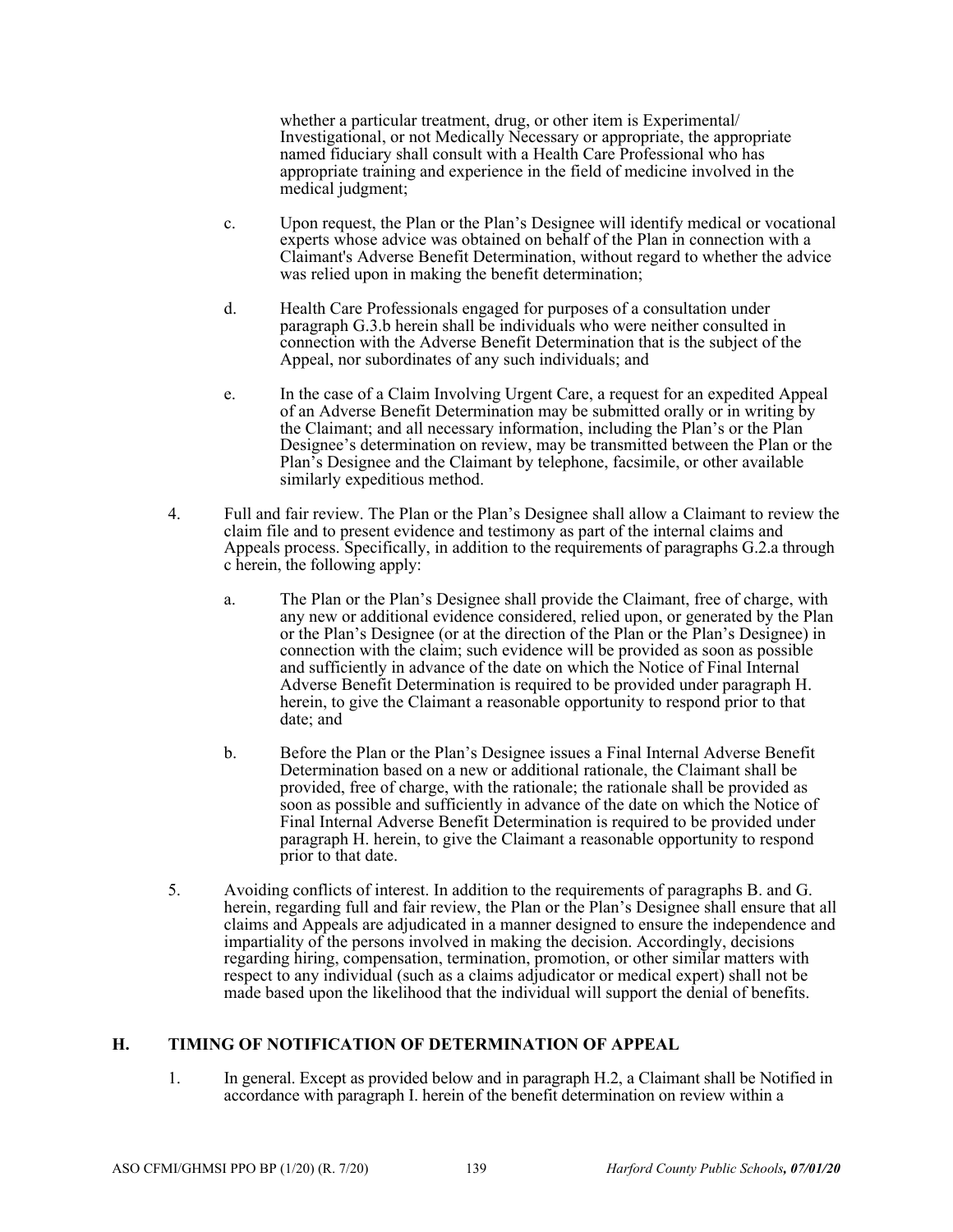reasonable period of time, but not later than 60 days after receipt of the Claimant's request for review, unless it is determined that special circumstances require an extension of time for processing the claim. If it is determined that an extension of time for processing is required, written Notice of the extension shall be furnished to the Claimant prior to the termination of the initial 60-day period. In no event shall such extension exceed a period of 60 days from the end of the initial period. The extension Notice shall indicate the special circumstances requiring an extension of time and the date by which the Plan or the Plan's Designee expects to render the determination on review.

- 2. The Plan or the Plan's Designee shall notify a Claimant of its benefit determination on review in accordance with the following, as appropriate.
	- a. Urgent care claims. In the case of a Claim Involving Urgent Care, the Claimant shall be Notified, in accordance with paragraph I. herein, of the benefit determination on review as soon as possible, taking into account the medical exigencies, but not later than 72 hours after receipt of the Claimant's request for review of an Adverse Benefit Determination.
	- b. Pre-service claims. In the case of a Pre-Service Claim, the Claimant shall be Notified, in accordance with paragraph I. herein, of the benefit determination on review within a reasonable period of time appropriate to the medical circumstances. Such Notification shall be provided not later than 30 days after receipt of the Claimant's request for review of an Adverse Benefit Determination.
	- c. Post-service claims. In the case of a Post-Service Claim, except as provided below, the Claimant shall be Notified, in accordance with paragraph I. herein, of the benefit determination on review within a reasonable period of time. Such Notification shall be provided not later than 60 days after receipt of the Claimant's request for review of an Adverse Benefit Determination.
- 3. Calculating time periods. For purposes of paragraph H. herein, the period of time within which a benefit determination on review shall be made begins at the time an Appeal is received by the Plan or the Plan's Designee, without regard to whether all the information necessary to make a benefit determination on review accompanies the filing. In the event that a period of time is extended as permitted pursuant to paragraph I.1 herein due to a Claimant's failure to submit information necessary to decide a claim, the period for making the benefit determination on review shall be tolled from the date on which the Notification of the extension is sent to the Claimant until the date on which the Claimant responds to the request for additional information.
- 4. In the case of an Adverse Benefit Determination on review, upon request, the Plan or the Plan's Designee shall provide such access to, and copies of Relevant documents, records, and other information described in paragraphs I.3, I.4, and I.5 herein as is appropriate.

#### **I. MANNER AND CONTENT OF NOTIFICATION OF BENEFIT DETERMINATION ON APPEAL**

The Plan or the Plan's Designee shall provide a Claimant with written or electronic Notification of its benefit determination on review. In the case of an Adverse Benefit Determination, the Notification shall set forth, in a manner calculated to be understood by the Claimant:

- 1. The specific reason or reasons for the adverse determination;
- 2. Reference to the specific Plan provisions on which the benefit determination is based;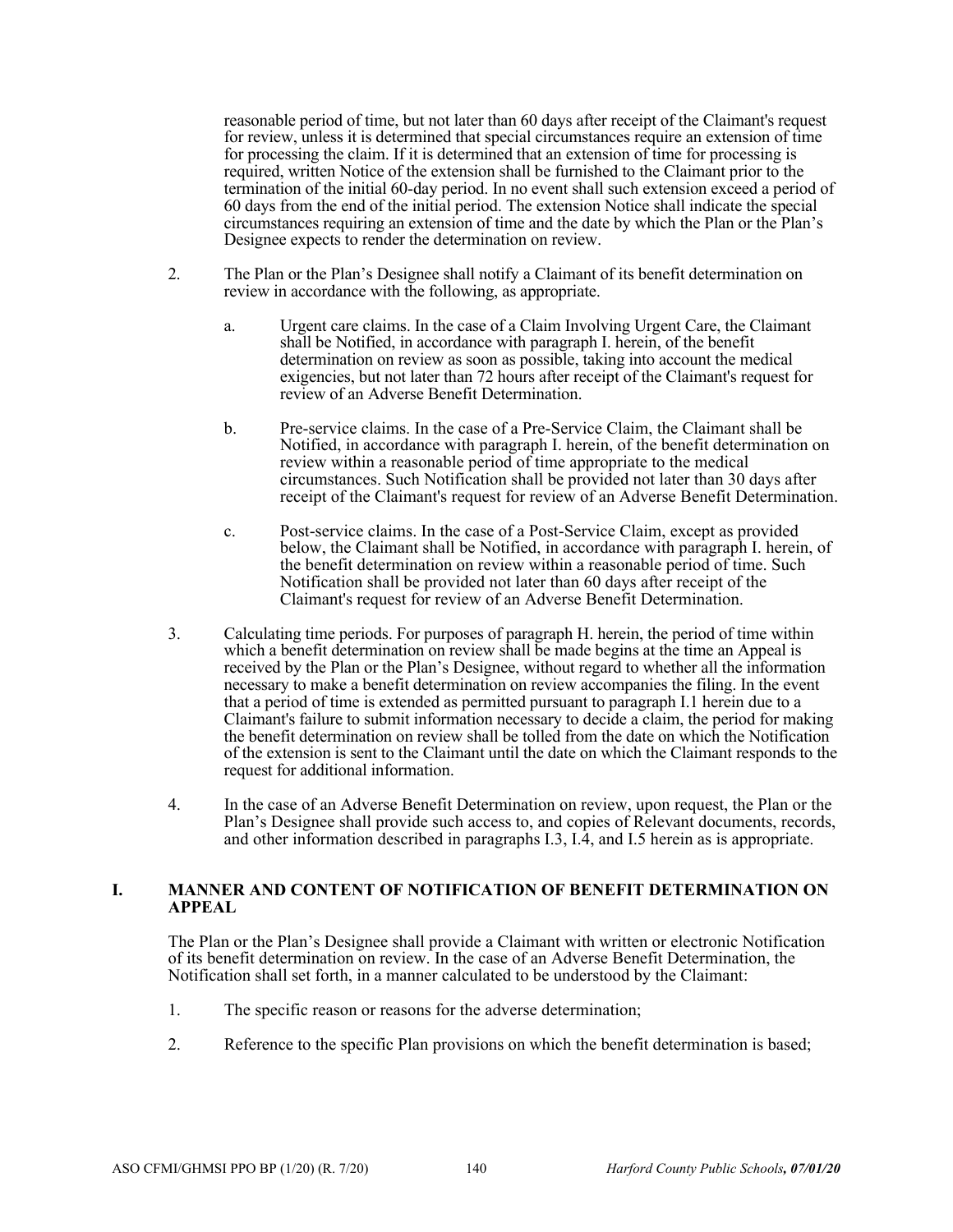- 3. A statement that the Claimant is entitled to receive, upon request and free of charge, reasonable access to, and copies of, all documents, records, and other information Relevant to the Claimant's Claim For Benefits;
- 4. A statement describing any voluntary Appeal procedures offered by the Plan and the Claimant's right to obtain the information about such procedures, and a statement of the Claimant's right to bring an action under section  $502(a)$  of the Act; and
- 5. a. If an internal rule, guideline, protocol, or other similar criterion was relied upon in making the adverse determination, either the specific rule, guideline, protocol, or other similar criterion; or a statement that such rule, guideline, protocol, or other similar criterion was relied upon in making the adverse determination and that a copy of the rule, guideline, protocol, or other similar criterion will be provided free of charge to the Claimant upon request;
	- b. If the Adverse Benefit Determination is based on a Medical Necessity or Experimental/Investigational treatment or similar exclusion or limit, either an explanation of the scientific or clinical judgment for the determination, applying the terms of the Plan to the Claimant's medical circumstances, or a statement that such explanation will be provided free of charge upon request; and
	- c. Other information may be available regarding dispute resolutions through your local U.S. Department of Labor Office and or your State insurance regulatory agency.

Notice will be provided in accordance with paragraph J., herein.

## **J. NOTICE**

- 1. Notice. The Plan or the Plan's Designee shall provide Notice to individuals, in a culturally and linguistically appropriate manner (as described in paragraph 2. of this section) in accordance with paragraphs F. and I. herein. Additionally:
	- a. The Plan or the Plan's Designee shall ensure that any notice of Adverse Benefit Determination or Final Internal Adverse Benefit Determination includes information sufficient to identify the claim involved (including the date of service, the Health Care Provider, the claim amount (if applicable), and a statement describing the availability, upon request, of the diagnosis code and its corresponding meaning, and the treatment code and its corresponding meaning).
	- b. The Plan or the Plan's Designee shall provide to a Claimant, as soon as practicable, upon request, the diagnosis code and its corresponding meaning, and the treatment code and its corresponding meaning, associated with any Adverse Benefit Determination or Final Internal Adverse Benefit Determination. The Plan or the Plan's Designee shall not consider a request for such diagnosis and treatment information, in itself, to be a request for an internal Appeal under this paragraph or an External Review under paragraph K of this section.
	- c. The Plan or the Plan's Designee shall ensure that the reason or reasons for the Adverse Benefit Determination or Final Internal Adverse Benefit Determination includes the denial code and its corresponding meaning, as well as a description of the Plan's or the Plan Designee's standard, if any, that was used in denying the claim. In the case of a Notice of Final Internal Adverse Benefit Determination, this description must include a discussion of the decision.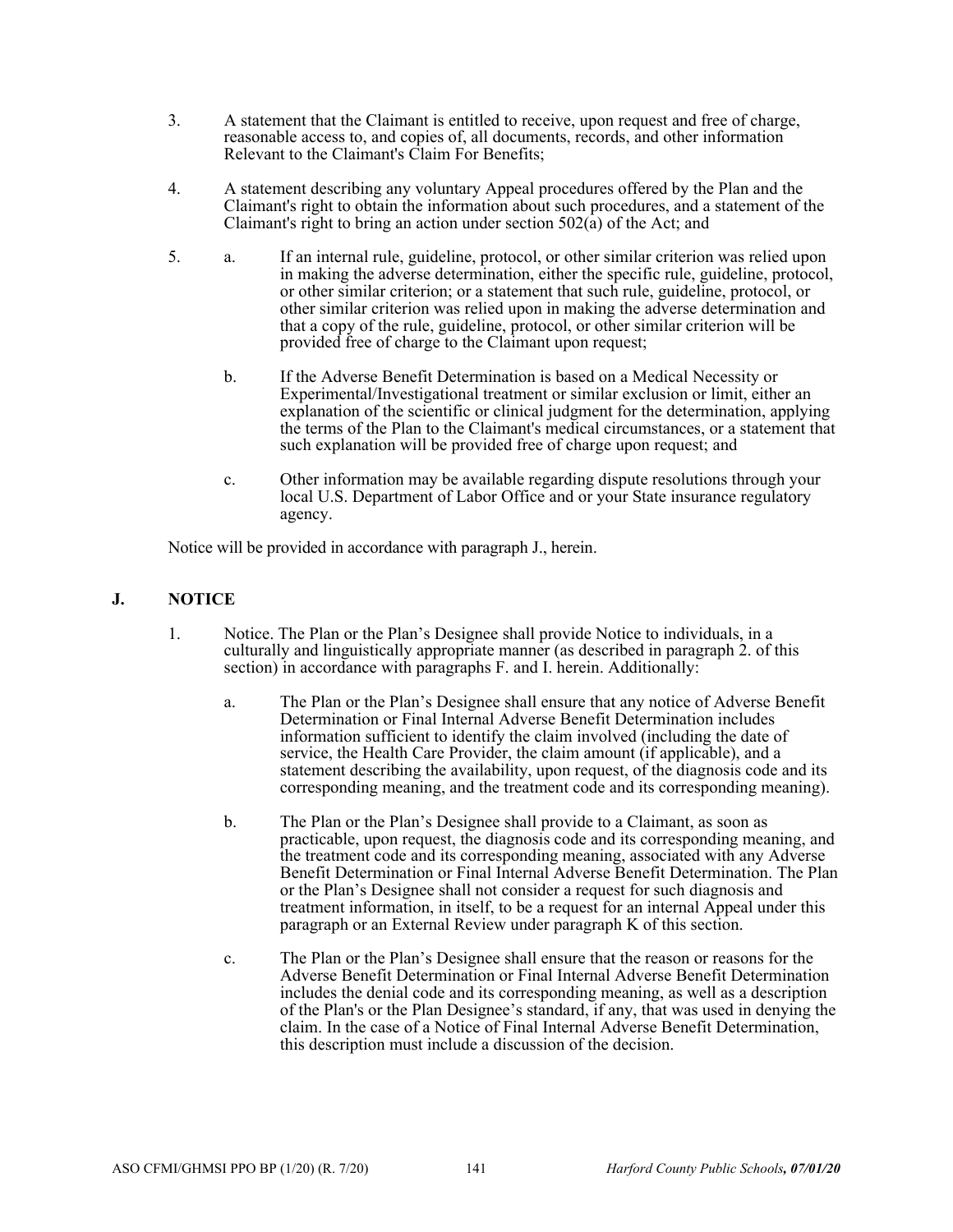- d. The Plan or the Plan's Designee shall provide a description of available Internal Appeals and External Review processes, including information regarding how to initiate an Appeal.
- e. The Plan or the Plan's Designee shall disclose the availability of, and contact information for, any applicable office of health insurance consumer assistance or ombudsman established under PHS Act section 2793 to assist individuals with the internal claims and Appeals and External Review processes.
- 2. Form and manner of Notice.
	- a. In general. For purposes of this section, a Group Health Plan is considered to provide Relevant Notices in a culturally and linguistically appropriate manner if the Plan or the Plan's Designee meets all the requirements of paragraph b. of this section with respect to the applicable non-English languages described in paragraph c. of this section.
	- b. Requirements
		- 1) The Plan or the Plan's Designee shall provide oral language services (such as a telephone customer assistance hotline) that include answering questions in any applicable non English language and providing assistance with filing claims and Appeals (including External Review) in any applicable non-English language;
		- 2) The Plan or the Plan's Designee shall provide, upon request, a Notice in any applicable non-English language; and
		- 3) The Plan or the Plan's Designee shall include in the English versions of all Notices, a statement prominently displayed in any applicable non-English language clearly indicating how to access the language services provided by the Plan or the Plan's Designee.
	- c. Applicable non-English language. With respect to an address in any United States county to which a Notice is sent, a non-English language is an applicable non-English language if ten percent or more of the population residing in the county is literate only in the same non-English language, as determined in guidance published by the Secretary.

## **K. EXTERNAL REVIEW PROCESS**

- 1. When filing a request for an External Review, the Claimant will be required to authorize the release of any medical records of the Claimant that may be required to be reviewed for the purpose of reaching a decision on the External Review.
- 2. If a Claimant is in need of assistance, they may contact the appropriate agency as follows:

Maryland Office of the Attorney General Health Education and Advocacy Unit 200 St. Paul Place, 16th Floor Baltimore, MD 21202 (877) 261-8807 http://www.oag.state.md.us/Consumer/HEAU.htm heau@oag.state.md.us

Additionally, the U.S. Department of Labor's Employee Benefits Security Administration (EBSA) may also be a helpful resource to a Claimant in need of assistance.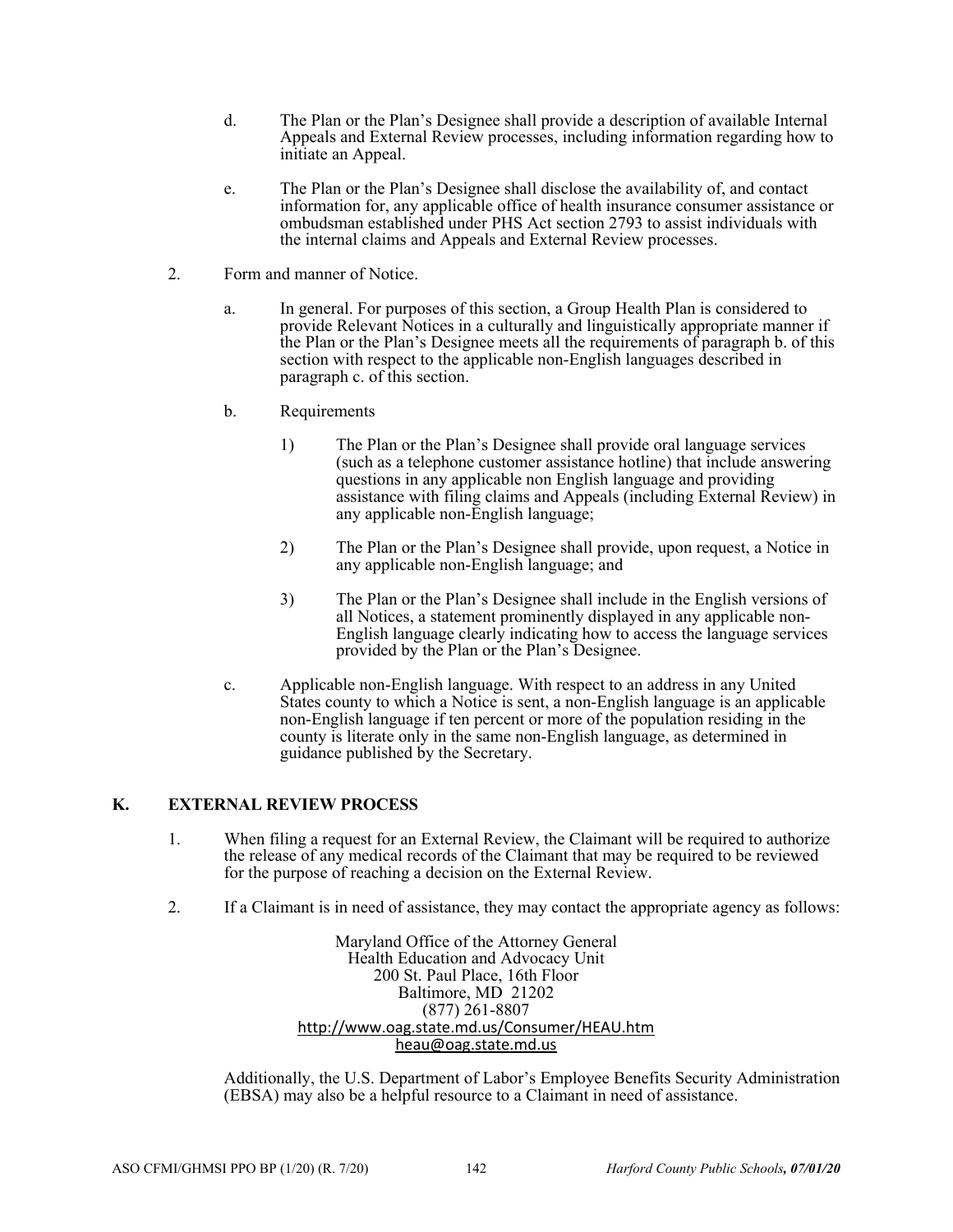EBSA may be contacted at: 1-866-444-EBSA (3272) or www.askebsa.dol.gov.

- 3. Scope
	- a. In general. Subject to the suspension provision in paragraph b. of this section and except to the extent provided otherwise by the Secretary in guidance, the External Review process established pursuant to this paragraph K. applies to any Adverse Benefit Determination or Final Internal Adverse Benefit Determination, except that a denial, reduction, termination, or a failure to provide payment for a benefit based on a determination that a Claimant fails to meet the requirements for eligibility under the terms of a Group Health Plan is not eligible for the External Review process under this paragraph K.
	- b. Suspension of general rule. Unless or until this suspension is revoked in guidance by the Secretary, with respect to claims for which External Review has not been initiated before September 20, 2011, the External Review process established pursuant to this paragraph K. applies only to:
		- 1) An Adverse Benefit Determination (including a Final Internal Adverse Benefit Determination) by the Plan or the Plan's Designee that involves medical judgment (including, but not limited to, those based on the Plan's or the Plan Designee's requirements for Medical Necessity, appropriateness, health care setting, level of care, or effectiveness of a Covered Service; or its determination that a treatment is Experimental/ Investigational), as determined by the External Reviewer; and
		- 2) A Rescission of coverage (whether or not the Rescission has any effect on any particular benefit at that time).
- 4. Standard External Review for self-insured group health Plans

This section sets forth procedures for standard External Review for self-insured Group Health Plans. Standard External Review is External Review that is not considered expedited (as described in paragraph 5 of this section).

- a. Request for External Review. The Group Health Plan allows a Claimant to file a request for an External Review with the Plan or the Plan's Designee if the request is filed within four months after the date of receipt of a Notice of an Adverse Benefit Determination or Final Internal Adverse Benefit Determination. If there is no corresponding date four months after the date of receipt of such a Notice, then the request must be filed by the first day of the fifth month following the receipt of the Notice. For example, if the date of receipt of the Notice is October 30, because there is no February 30, the request must be filed by March 1. If the last filing date would fall on a Saturday, Sunday, or Federal holiday, the last filing date is extended to the next day that is not a Saturday, Sunday, or Federal holiday.
- b. Preliminary review. Within five business days following the date of receipt of the External Review request, the Group Health Plan or the Plan's Designee shall complete a preliminary review of the request to determine whether:
	- 1) The Claimant is or was covered under the Plan at the time the health care item or service was requested or, in the case of a retrospective review, was covered under the Plan at the time the health care item or service was provided;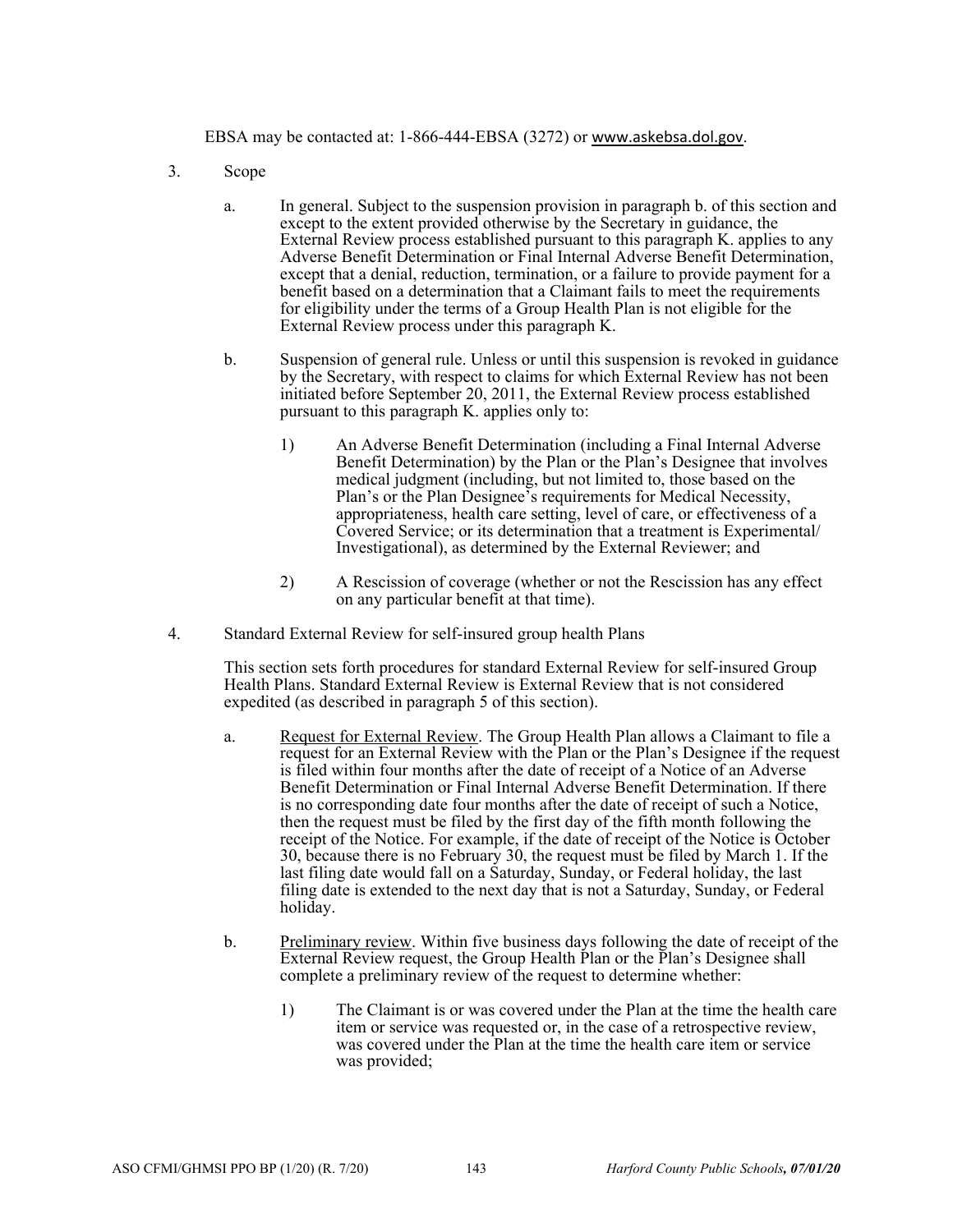- 2) The Adverse Benefit Determination or the final Adverse Benefit Determination does not relate to the Claimant's failure to meet the requirements for eligibility under the terms of the Group Health Plan (e.g., worker classification or similar determination);
- 3) The Claimant has exhausted the Plan's Internal Appeal process unless the Claimant is not required to exhaust the Internal Appeals process as described under paragraph E.3; and
- 4) The Claimant has provided all the information and forms required to process an External Review.

Within one business day after completion of the preliminary review, the Plan or the Plan's Designee shall issue a Notification in writing to the Claimant. If the request is complete but not eligible for External Review, such Notification shall include the reasons for its ineligibility and contact information for the Employee Benefits Security Administration (toll-free number 866-444-EBSA (3272)). If the request is not complete, such Notification shall describe the information or materials needed to make the request complete and the Plan or the Plan's Designee shall allow a Claimant to perfect the request for External Review within the fourmonth filing period or within the 48-hour period following the receipt of the Notification, whichever is later.

c. Referral to Independent Review Organization. The Group Health Plan shall assign an Independent Review Organization (IRO) that is accredited by URAC or by a similar nationally-recognized accrediting organization to conduct the External Review. Moreover, the Plan or the Plan's Designee shall take action against bias and to ensure independence. Accordingly, the Plan or the Plan's Designee shall contract with at least three IROs for assignments under the Plan and rotate claims assignments among them (or incorporate other independent unbiased methods for selection of IROs, such as random selection). In addition, the IRO may not be eligible for any financial incentives based on the likelihood that the IRO will support the denial of benefits.

The contract between the Plan or the Plan's designee and an IRO, shall include the following:

- 1) The assigned IRO will utilize legal experts where appropriate to make coverage determinations under the Plan.
- 2) The assigned IRO will timely notify the Claimant in writing of the request's eligibility and acceptance for External Review. This Notice will include a statement that the Claimant may submit in writing to the assigned IRO within ten business days following the date of receipt of the Notice additional information that the IRO must consider when conducting the External Review. The IRO is not required to, but may, accept and consider additional information submitted after ten business days.
- 3) Within five business days after the date of assignment of the IRO, the Plan or the Plan's Designee shall provide to the assigned IRO the documents and any information considered in making the Adverse Benefit Determination or Final Internal Adverse Benefit Determination. Failure by the Plan or the Plan's Designee to timely provide the documents and information will not delay the conduct of the External Review. If the Plan or the Plan's Designee fails to timely provide the documents and information, the assigned IRO may terminate the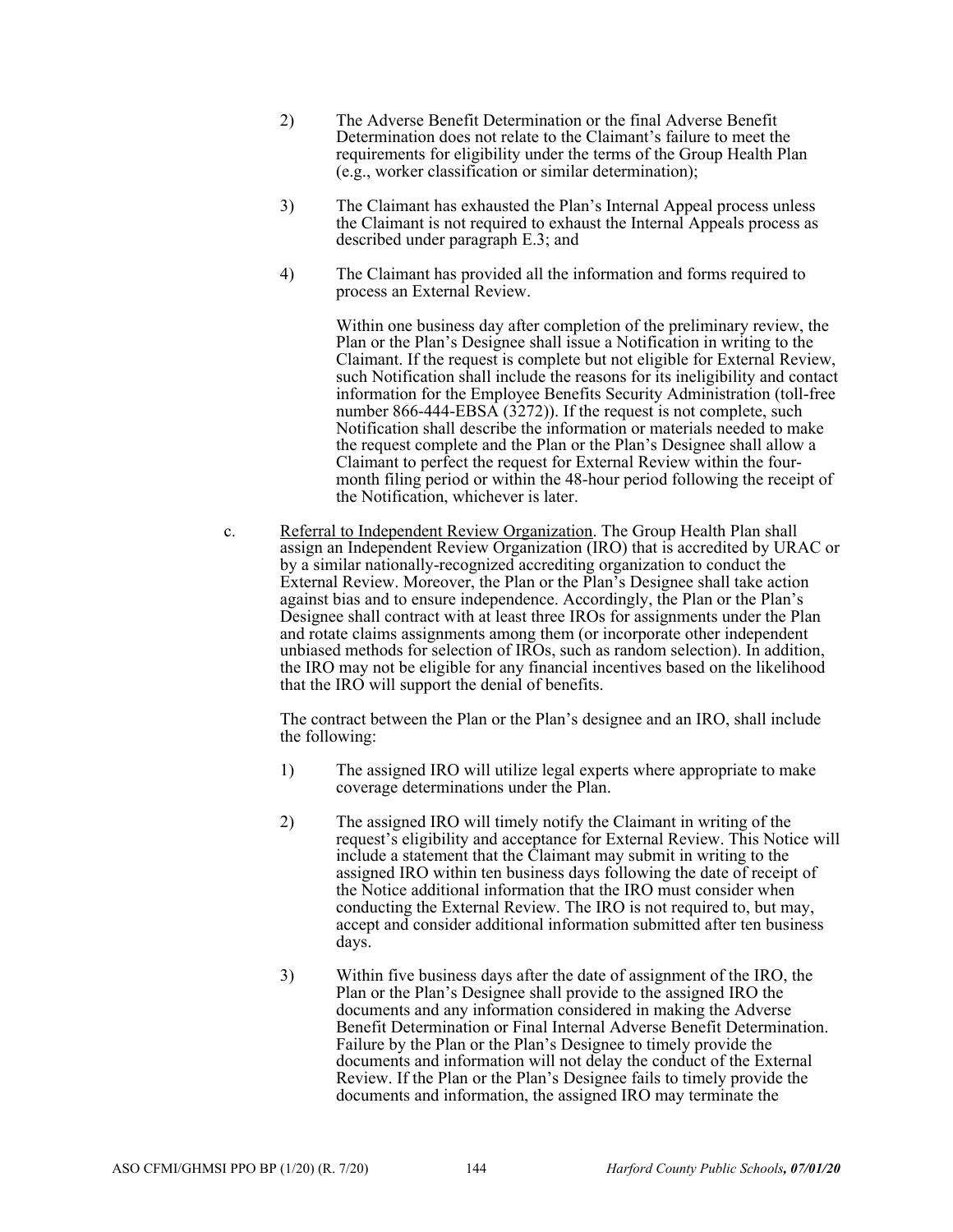External Review and make a decision to reverse the Adverse Benefit Determination or Final Internal Adverse Benefit Determination. Within one business day after making the decision, the IRO shall notify the Claimant and the Plan or the Plan's Designee.

- 4) Upon receipt of any information submitted by the Claimant, the assigned IRO shall within one business day forward the information to the Plan or the Plan's Designee. Upon receipt of any such information, the Plan or the Plan's Designee may reconsider its Adverse Benefit Determination or Final Internal Adverse Benefit Determination that is the subject of the External Review. Reconsideration by the Plan or the Plan's Designee shall not delay the External Review. The External Review may be terminated as a result of the reconsideration only if the Plan or the Plan's Designee decides, upon completion of its reconsideration, to reverse its Adverse Benefit Determination or Final Internal Adverse Benefit Determination and provide coverage or payment. Within one business day after making such a decision, the Plan or the Plan's Designee shall provide written Notice of its decision to the Claimant and the assigned IRO. The assigned IRO shall terminate the External Review upon receipt of the Notice from the Plan or the Plan's Designee.
- 5) The IRO will review all of the information and documents timely received. In reaching a decision, the assigned IRO will review the claim de novo and not be bound by any decisions or conclusions reached during the Plan's or the Plan Designee's internal claims and Appeals process applicable under paragraph E. of this section. In addition to the documents and information provided, the assigned IRO, to the extent the information or documents are available and the IRO considers them appropriate, will consider the following in reaching a decision:
	- (a) The Claimant's medical records;
	- (b) The attending health care professional's recommendation;
	- (c) Reports from appropriate health care professionals and other documents submitted by the Plan or the Plan's Designee, Claimant, or the Claimant's treating provider;
	- (d) The terms of the Claimant's Plan to ensure that the IRO's decision is not contrary to the terms of the Plan, unless the terms are inconsistent with applicable law;
	- (e) Appropriate practice guidelines, which must include applicable evidence-based standards and may include any other practice guidelines developed by the Federal government, national or professional medical societies, boards, and associations;
	- (f) Any applicable clinical review criteria developed and used by the Plan or the Plan's Designee, unless the criteria are inconsistent with the terms of the Plan or with applicable law; and
	- (g) The opinion of the IRO's clinical reviewer or reviewers after considering the information described in this Notice to the extent the information or documents are available and the clinical reviewer or reviewers consider appropriate.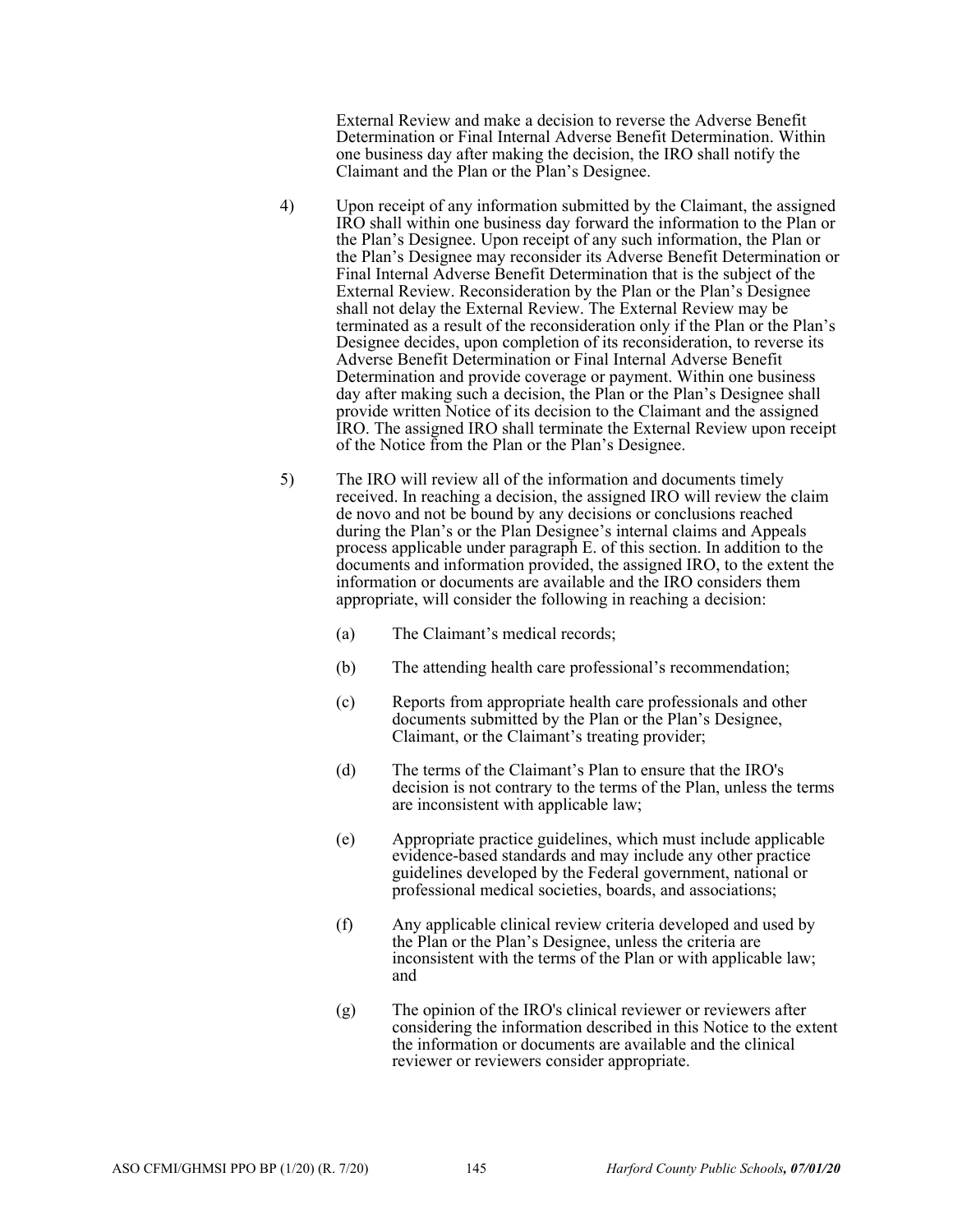- 6) The assigned IRO shall provide written Notice of the final External Review decision within 45 days after the IRO receives the request for the External Review. The IRO shall deliver the Notice of final External Review decision to the Claimant and the Plan or the Plan's Designee.
- 7) The assigned IRO's decision Notice will contain:
	- (a) A general description of the reason for the request for External Review, including information sufficient to identify the claim (including the date or dates of service, the Health Care Provider, the claim amount (if applicable), the diagnosis code and its corresponding meaning, the treatment code and its corresponding meaning, and the reason for the previous denial);
	- (b) The date the IRO received the assignment to conduct the External Review and the date of the IRO decision;
	- (c) References to the evidence or documentation, including the specific coverage provisions and evidence-based standards, considered in reaching its decision;
	- (d) A discussion of the principal reason or reasons for its decision, including the rationale for its decision and any evidence-based standards that were relied on in making its decision;
	- (e) A statement that the determination is binding except to the extent that other remedies may be available under state or federal law to either the Group Health Plan or to the Claimant;
	- (f) A statement that judicial review may be available to the Claimant; and
	- (g) Current contact information, including phone number, for any applicable office of health insurance consumer assistance or ombudsman established under PHS Act section 2793.
- 8) After a final External Review decision, the IRO shall maintain records of all claims and Notices associated with the External Review process for six years. An IRO shall make such records available for examination by the Claimant, Plan, or state or federal oversight agency upon request, except where such disclosure would violate state or federal privacy laws.
- d. Reversal of Plan's decision. Upon receipt of a Notice of a final External Review decision reversing the Adverse Benefit Determination or Final Internal Adverse Benefit Determination, the Plan or the Plan's Designee shall immediately provide coverage or payment (including immediately authorizing or immediately paying benefits) for the claim.
- 5. Expedited External Review for self-insured Group Health Plans
	- a. Request for expedited External Review. The Group Health Plan shall allow a Claimant to make a request for an expedited External Review with the Plan or the Plan's Designee at the time the Claimant receives:
		- 1) An Adverse Benefit Determination if the Adverse Benefit Determination involves a medical condition of the Claimant for which the timeframe for completion of an expedited Internal Appeal under paragraph E.2.a would seriously jeopardize the life or health of the Claimant or would